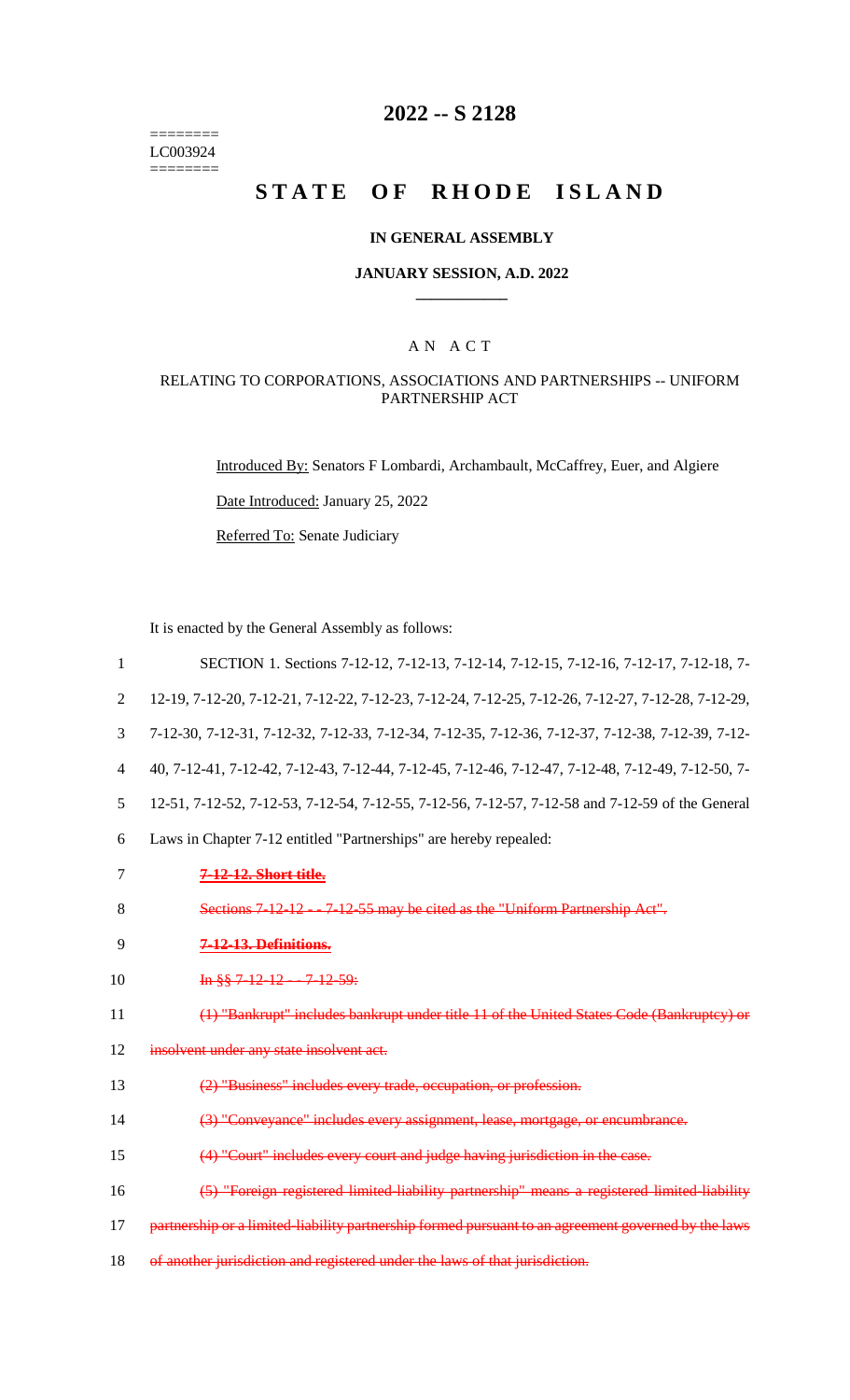| 1              | (6) "Person" includes individuals, partnerships, corporations, and other associations.                      |
|----------------|-------------------------------------------------------------------------------------------------------------|
| $\overline{2}$ | (7) "Real property" includes land and any interest or estate in land.                                       |
| 3              | (8) "Registered limited liability partnership" means a partnership formed pursuant to an                    |
| $\overline{4}$ | agreement governed by the laws of this state, registered under § 7-12-56 and in compliance with §           |
| 5              | $7 - 12 - 58$ .                                                                                             |
| 6              | 7-12-14. Interpretation of knowledge and notice.                                                            |
| 7              | (a) A person has "knowledge" of a fact within the meaning of $\S$ $\S$ 7-12-12 - 7-12-55 not                |
| 8              | only when he or she has actual knowledge of it, but also when he or she has knowledge of any other          |
| 9              | facts that in the circumstances show bad faith.                                                             |
| 10             | (b) A person has "notice" of a fact within the meaning of $\S$ $\frac{8}{9}$ 7-12-12 - - 7-12-55 when the   |
| 11             | person who claims the benefit of the notice:                                                                |
| 12             | (1) States the fact to the person; or                                                                       |
| 13             | (2) Delivers through the mail, or by other means of communication, a written statement of                   |
| 14             | the fact to the person or to a proper person at his or her place of business or residence.                  |
| 15             | 7-12-15. Rules of construction.                                                                             |
| 16             | (a) The rule that statutes in derogation of the common law are to be strictly construed has                 |
| 17             | no application to §§ 7-12-12 - 7-12-55.                                                                     |
| 18             | (b) The law of estoppel applies under $\S$ § 7-12-12 - 7-12-55.                                             |
| 19             | (e) The law of agency applies under $\S$ § 7-12-12 - 7-12-55.                                               |
| 20             | (d) Sections $7\overline{1212} - 7\overline{1255}$ shall be so interpreted and construed as to effect their |
| 21             | general purpose to make uniform the law of those states which enact them.                                   |
| 22             | (e) Sections $7-12-12-7-12-55$ shall not be construed so as to impair the obligations of                    |
| 23             | any contract existing on October 1, 1957, nor to affect any action or proceedings or right accrued          |
| 24             | before October 1, 1957.                                                                                     |
| 25             | 7-12-16. Rules for cases not provided for.                                                                  |
| 26             | In any case not provided for in §§ 7-12-12-7-12-55, the rules of law and equity, including                  |
| 27             | the law merchant, govern.                                                                                   |
| 28             | 7-12-17. Partnership defined.                                                                               |
| 29             | (a) A partnership is an association of two $(2)$ or more persons to carry on as co-owners a                 |
| 30             | business for profit, and includes a registered limited liability partnership.                               |
| 31             | (b) Any association formed under any other statute of this state, or any statute adopted by                 |
| 32             | authority, other than the authority of the state, is not a partnership under §§ 7-12-12 -- 7-12-59,         |
| 33             | unless the association would have been a partnership in this state prior to May 6, 1957; but §§ 7-          |
| 34             | 12-12 - 7-12-59 apply to limited partnerships except insofar as the statutes relating to partnerships       |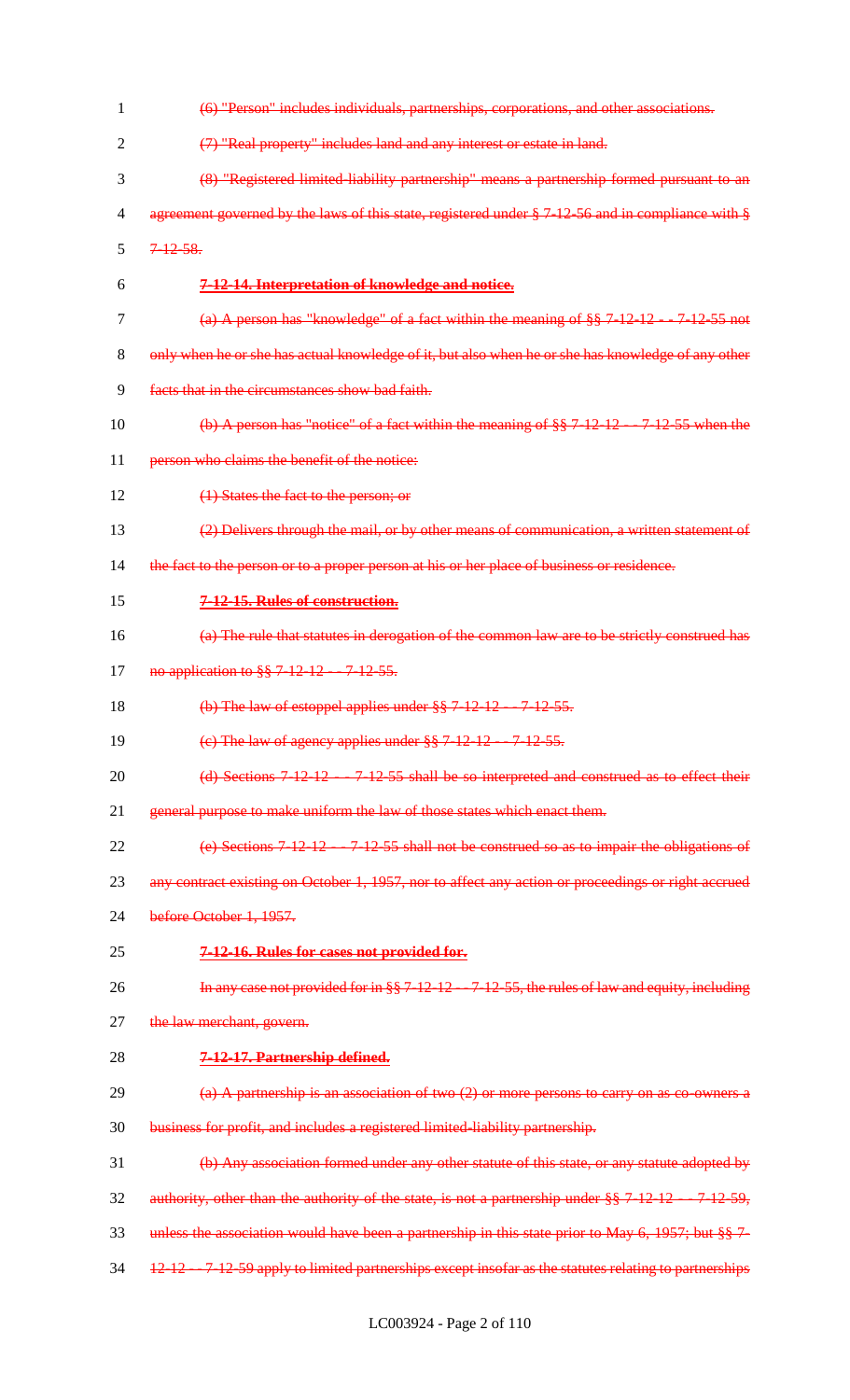| 1  | are inconsistent with these provisions.                                                                 |
|----|---------------------------------------------------------------------------------------------------------|
| 2  | 7-12-18. Rules for determining the existence of a partnership.                                          |
| 3  | In determining whether a partnership exists, these rules apply:                                         |
| 4  | (1) Except as provided by § 7-12-27, persons who are not partners as to each other are not              |
| 5  | partners as to third persons.                                                                           |
| 6  | (2) Joint tenancy, tenancy in common, tenancy by the entireties, joint property, common                 |
| 7  | property, or part ownership does not of itself establish a partnership, whether the co-owners do or     |
| 8  | do not share any profits made by the use of the property.                                               |
| 9  | (3) The sharing of gross returns does not of itself establish a partnership, whether or not             |
| 10 | the persons sharing them have a joint or common right or interest in any property from which the        |
| 11 | returns are derived.                                                                                    |
| 12 | (4) The receipt by a person of a share of the profits of a business is prima facie evidence             |
| 13 | that he or she is a partner in the business, but no such inference is drawn if profits were received in |
| 14 | payment:                                                                                                |
| 15 | (i) As a debt by installments or otherwise;                                                             |
| 16 | (ii) As wages of an employee or rent to a landlord;                                                     |
| 17 | (iii) As an annuity to a widow or representative of a deceased partner;                                 |
| 18 | (iv) As interest on a loan, though the amount of payment vary with the profits of the                   |
| 19 | business;                                                                                               |
| 20 | (v) As the consideration for the sale of a good will of a business or other property by                 |
| 21 | installments or otherwise.                                                                              |
| 22 | 7-12-19. Partnership property.                                                                          |
| 23 | (a) All property originally brought into the partnership stock or subsequently acquired by              |
| 24 | purchase or otherwise, on account of the partnership, is partnership property.                          |
| 25 | (b) Unless the contrary intention appears, property acquired with partnership funds is                  |
| 26 | partnership property.                                                                                   |
| 27 | (c) Any estate in real property may be acquired in the partnership name. Title so acquired              |
| 28 | can be conveyed only in the partnership name.                                                           |
| 29 | (d) A conveyance to a partnership in the partnership name, though without words of                      |
| 30 | inheritance, passes the entire estate of the grantor unless a contrary intent appears.                  |
| 31 | 7-12-20. Partner agent of partnership as to partnership business.                                       |
| 32 | (a) Every partner is an agent of the partnership for the purpose of its business, and the act           |
| 33 | of every partner, including the execution in the partnership name of any instrument, for apparently     |
| 34 | earrying on in the usual way the business of the partnership of which he or she is a member, binds      |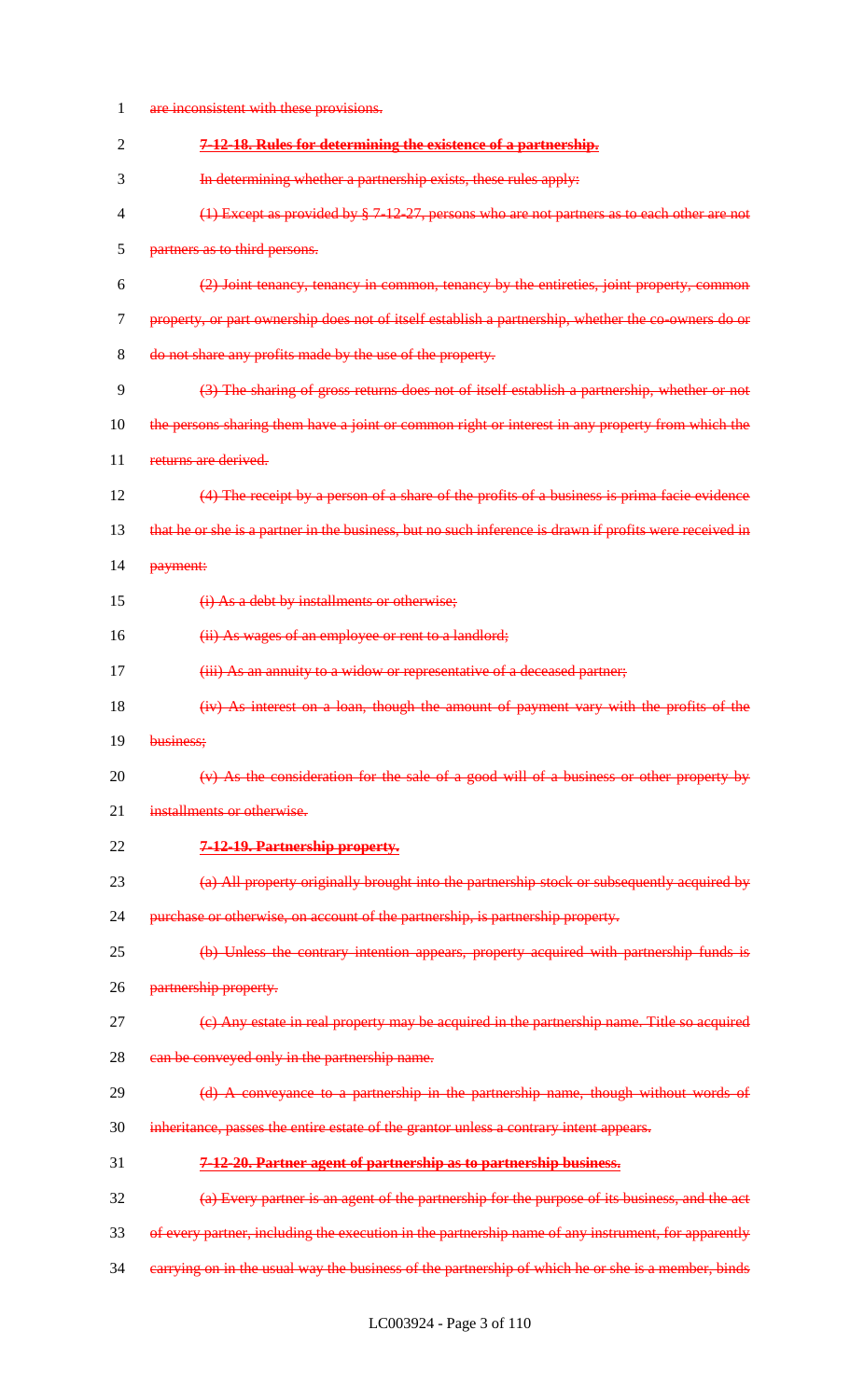| 1              | the partnership, unless the partner so acting has in fact no authority to act for the partnership in the |
|----------------|----------------------------------------------------------------------------------------------------------|
| $\overline{2}$ | particular matter, and the person with whom he or she is dealing has knowledge of the fact that he       |
| 3              | or she has no authority.                                                                                 |
| 4              | (b) An act of a partner that is not apparently for the carrying on of the business of the                |
| 5              | partnership in the usual way does not bind the partnership unless authorized by the other partners.      |
| 6              | (e) Unless authorized by the other partners or unless they have abandoned the business,                  |
| $\tau$         | one or more but less than all the partners have no authority to:                                         |
| 8              | (1) Assign the partnership property in trust for creditors or on the assignee's promise to pay           |
| 9              | the debts of the partnership;                                                                            |
| 10             | (2) Dispose of the good will of the business;                                                            |
| 11             | (3) Do any other act that would make it impossible to carry on the ordinary business of a                |
| 12             | partnership;                                                                                             |
| 13             | (4) Confess a judgment;                                                                                  |
| 14             | (5) Submit a partnership claim or liability to arbitration or reference.                                 |
| 15             | (d) No act of a partner in contravention of a restriction on authority shall bind the                    |
| 16             | partnership to persons having knowledge of the restriction.                                              |
| 17             | 7-12-21. Conveyance of real property of the partnership.                                                 |
| 18             | (a) Where title to real property is in the partnership name, any partner may convey title to             |
| 19             | the property by a conveyance executed in the partnership name; but the partnership may recover           |
| 20             | the property unless the partner's act binds the partnership under the provisions of $\S$ 7-12-20(a), or  |
| 21             | unless the property has been conveyed by the grantee or a person claiming through the grantee to         |
| 22             | a holder for value without knowledge that the partner, in making the conveyance, has exceeded his        |
| 23             | or her authority.                                                                                        |
| 24             | (b) Where title to real property is in the name of the partnership, a conveyance executed by             |
| 25             | a partner, in his or her own name, passes the equitable interest of the partnership, provided the act    |
| 26             | is one within the authority of the partner under the provisions of $\S$ 7-12-20(a).                      |
| 27             | (e) Where title to real property is in the name of one or more but not all the partners, and             |
| 28             | the record does not disclose the right of the partnership, the partners in whose name the title stands   |
| 29             | may convey title to the property, but the partnership may recover the property if the partners' act      |
| 30             | does not bind the partnership under the provisions of $§$ 7-12-20(a) unless the purchaser or his or      |
| 31             | her assignee, is a holder for value, without knowledge.                                                  |
| 32             | (d) Where the title to real property is in the name of one or more or all of the partners, or            |
| 33             | in a third person in trust for the partnership, a conveyance executed by a partner in the partnership    |
| 34             | name, or in his or her own name, passes the equitable interest of the partnership, provided the act      |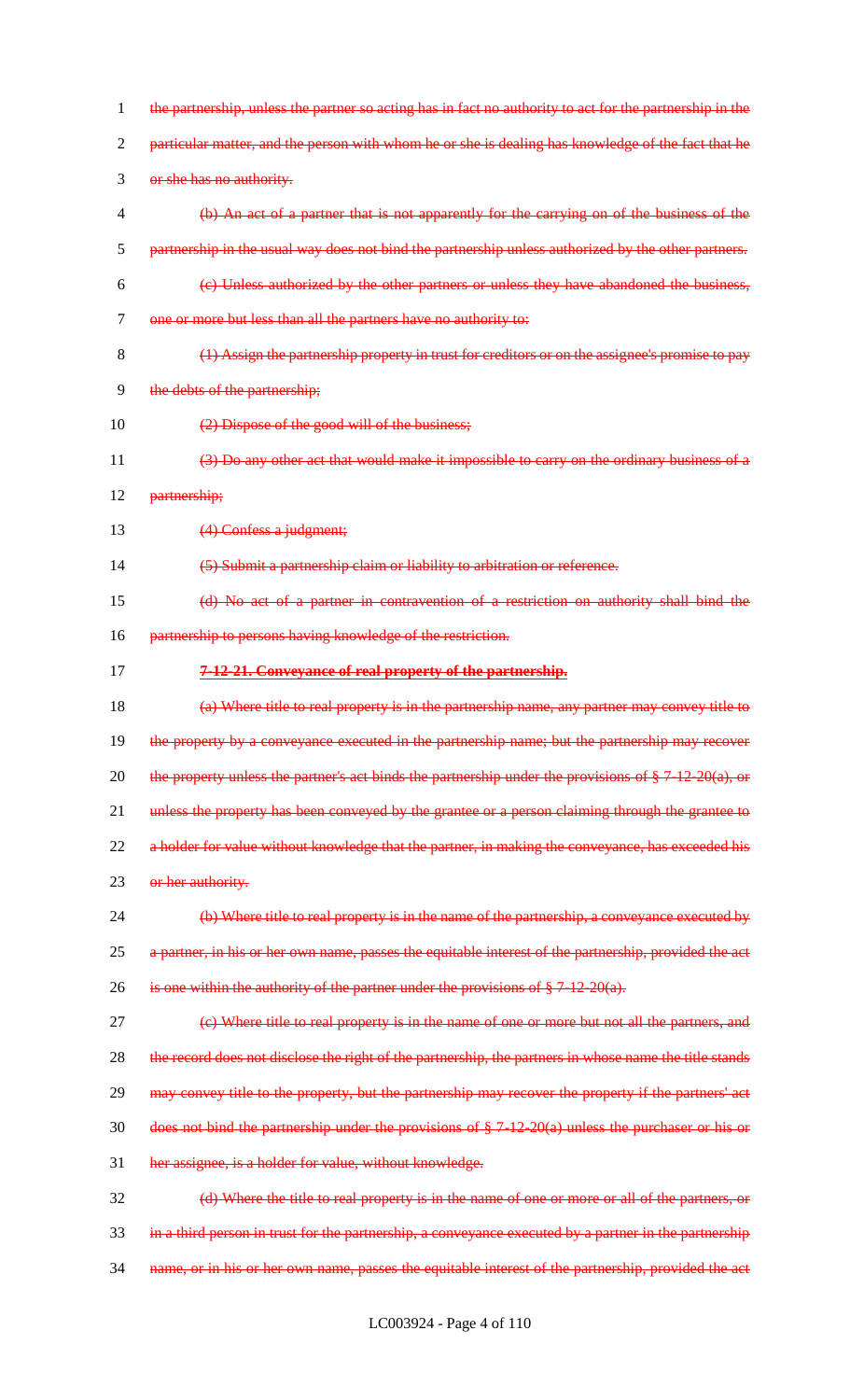1 is one within the authority of the partner under the provision of  $\frac{8}{3}$  7-12-20(a). 2 (e) Where the title to real property is in the names of all the partners a conveyance executed 3 by all the partners passes all their rights in the property. 4 **7-12-22. Partnership bound by admission of partner.** 5 An admission or representation made by any partner concerning partnership affairs within 6 the scope of his or her authority as conferred by  $\frac{8}{5}$  7-12-12 - 7-12-55 is evidence against the 7 partnership. 8 **7-12-23. Partnership charged with knowledge of or notice to partner.** 9 Notice to any partner of any matter relating to partnership affairs, and the knowledge of 10 the partners acting in the particular matter, acquired while a partner or then present to his or her 11 mind, and the knowledge of any other partner who reasonably could and should have 12 communicated it to the acting partner, operate as notice to or knowledge of the partnership, except 13 in the case of a fraud on the partnership committed by or with the consent of that partner. 14 **7-12-24. Partnership bound by partner's wrongful act.** 15 Where, by any wrongful act or omission of any partner acting in the ordinary course of the 16 business of the partnership or with the authority of his or her copartners, loss or injury is caused to 17 any person, not being a partner in the partnership, or any penalty is incurred, the partnership is 18 liable for the loss, injury, or penalty to the same extent as the partner acting or omitting to act. 19 **7-12-25. Partnership bound by partner's breach of trust.** 20 The partnership is bound to make good the loss: 21 (1) Where one partner acting within the scope of his or her apparent authority receives 22 money or property of a third person and misapplies it; and 23 (2) Where the partnership in the course of its business receives money or property of a third 24 person and the money or property so received is misapplied by any partner while it is in the custody 25 of the partnership. 26 **7-12-26. Nature of partner's liability.** 27 (a) All partners are liable, except as provided in subsection (b): 28 (1) Jointly and severally for everything chargeable to the partnership under §§ 7-12-24 and 29 7-12-25. 30 (2) Jointly for all other debts and obligations of the partnership; but any partner may enter 31 into a separate obligation to perform a partnership contract. 32 (b) Subject to subsection (c), a partner in a registered limited-liability partnership is not 33 liable, directly or indirectly (including by way of indemnification, contribution, assessment or 34 otherwise), for debts, obligations, and liabilities of, or chargeable to, the partnership whether in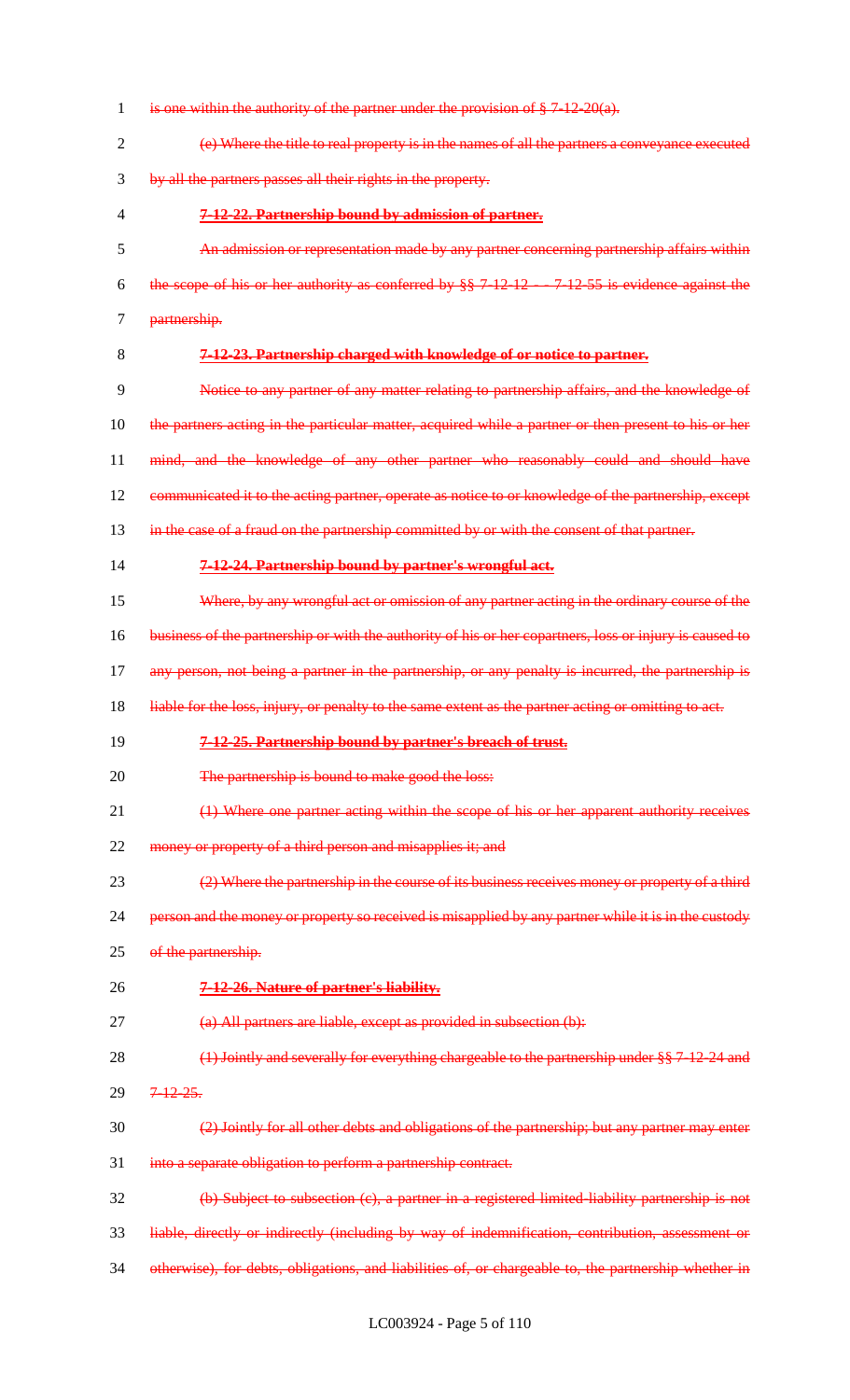1 tort, contract, or otherwise, arising while the partnership is a registered limited-liability partnership. (c) Subsection (b) does not affect the individual liability of a partner in a registered limited- liability partnership for his or her own negligence, wrongful acts or misconduct, or that of any person under that partner's direct supervision and control other than in an administrative capacity. (d) A partner in a registered limited-liability partnership is not a proper party in his or her individual capacity to a proceeding by or against a registered limited-liability partnership, the object of which is to recover damages or enforce the obligations of the registered limited-liability 8 partnership, unless the partner is personally liable under subsection (c).

9 (e) Notwithstanding any other provisions of this section, the personal liability of a partner 10 in a limited-liability partnership engaged in the rendering of professional services is not less than 11 or greater than the personal liability of a shareholder of a professional corporation organized under 12 chapter 5.1 of this title engaged in the rendering of the same professional services.

13 **7-12-27. Partner by estoppel.**

14 (a) When a person, by words spoken or written or by conduct, represents himself or herself, 15 or consents to another representing him or her to any one, as a partner in an existing partnership or 16 with one or more persons not actual partners, he or she is liable to any person to whom the 17 representation has been made, who has, on the faith of the representation, given credit to the actual 18 or apparent partnership, and if he or she has made a representation or consented to its being made 19 in a public manner, he or she is liable to the person, whether the representation has or has not been 20 made or communicated to the person giving credit by or with the knowledge of the apparent partner 21 making the representation or consenting to its being made.

22 (1) When a partnership liability results, he or she is liable as though he or she were an 23 actual member of the partnership.

24 (2) When no partnership liability results, he or she is liable jointly with the other persons,

25 if any, so consenting to the contract or representation as to incur liability, otherwise separately.

26 (b) When a person is represented to be a partner in an existing partnership, or with one or 27 more persons not actual partners, he or she is an agent of the persons consenting to the

28 representation to bind them to the same extent and in the same manner as though he or she were a

29 partner in fact, with respect to persons who rely on the representation. Where all the members of

30 the existing partnership consent to the representation, a partnership act or obligation results; but in

31 all other cases it is the joint act or obligation of the person acting and the persons consenting to the

32 representation.

33 **7-12-28. Liability of incoming partner.**

34 A person admitted as a partner into an existing partnership is liable for all the obligations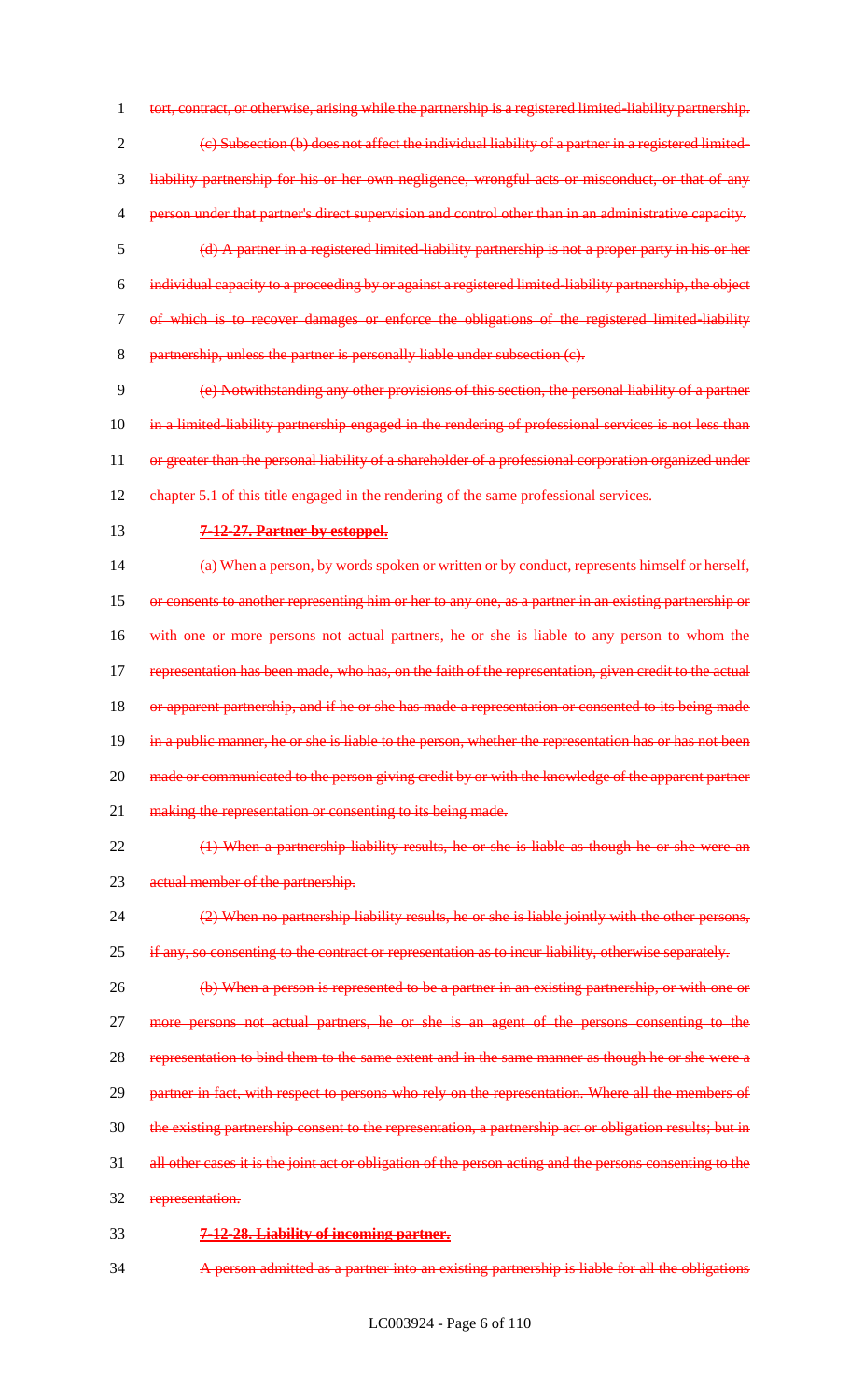| 1              | of the partnership arising before his or her admission as though he or she had been a partner when       |
|----------------|----------------------------------------------------------------------------------------------------------|
| $\overline{2}$ | the obligations were incurred, except that this liability is satisfied only out of partnership property. |
| 3              | 7-12-29. Rules determining rights and duties of partners.                                                |
| 4              | The rights and duties of the partners in relation to the partnership are determined, subject             |
| 5              | to any agreement between them, by the following rules:                                                   |
| 6              | (1) Each partner is repaid his or her contributions, whether by way of capital or advances               |
| 7              | to the partnership property, and shares equally in the profits and surplus remaining after all           |
| 8              | liabilities, including those to partners, are satisfied; and except as provided in § 7-12-26(b), each    |
| 9              | partner must contribute toward the losses, whether of capital or otherwise, sustained by the             |
| 10             | partnership according to his or her share in the profits.                                                |
| 11             | (2) The partnership must indemnify every partner in respect of payments made and                         |
| 12             | personal liabilities reasonably incurred by him or her in the ordinary and proper conduct of its         |
| 13             | business, or for the preservation of its business or property.                                           |
| 14             | (3) A partner, who in aid of the partnership makes any payment or advance beyond the                     |
| 15             | amount of capital that he or she agreed to contribute, is paid interest from the date of the payment     |
| 16             | or advance.                                                                                              |
| 17             | (4) A partner receives interest on the capital contributed by him or her only from the date              |
|                |                                                                                                          |
| 18             | when repayment should be made.                                                                           |
| 19             | (5) All partners have equal rights in the management and conduct of the partnership                      |
| 20             | business.                                                                                                |
| 21             | (6) No partner is entitled to remuneration for acting in the partnership business, except that           |
| 22             | a surviving partner is entitled to reasonable compensation for his or her services in winding up the     |
| 23             | partnership affairs.                                                                                     |
| 24             | (7) No person can become a member of a partnership without the consent of all the partners.              |
| 25             | (8) Any difference arising as to ordinary matters connected with the partnership business                |
| 26             | may be decided by a majority of the partners; but no act in contravention of any agreement between       |
| 27             | the partners may be done rightfully without the consent of all the partners.                             |
| 28             | 7-12-30. Partnership books.                                                                              |
| 29             | The partnership books are kept, subject to any agreement between the partners, at the                    |
| 30             | principal place of business of the partnership, and every partner shall at all times have access to      |
| 31             | and may inspect and copy any of them.                                                                    |
| 32             | 7-12-31. Duty of partners to render information.                                                         |
| 33             | Partners shall render on demand true and full information of all things affecting the                    |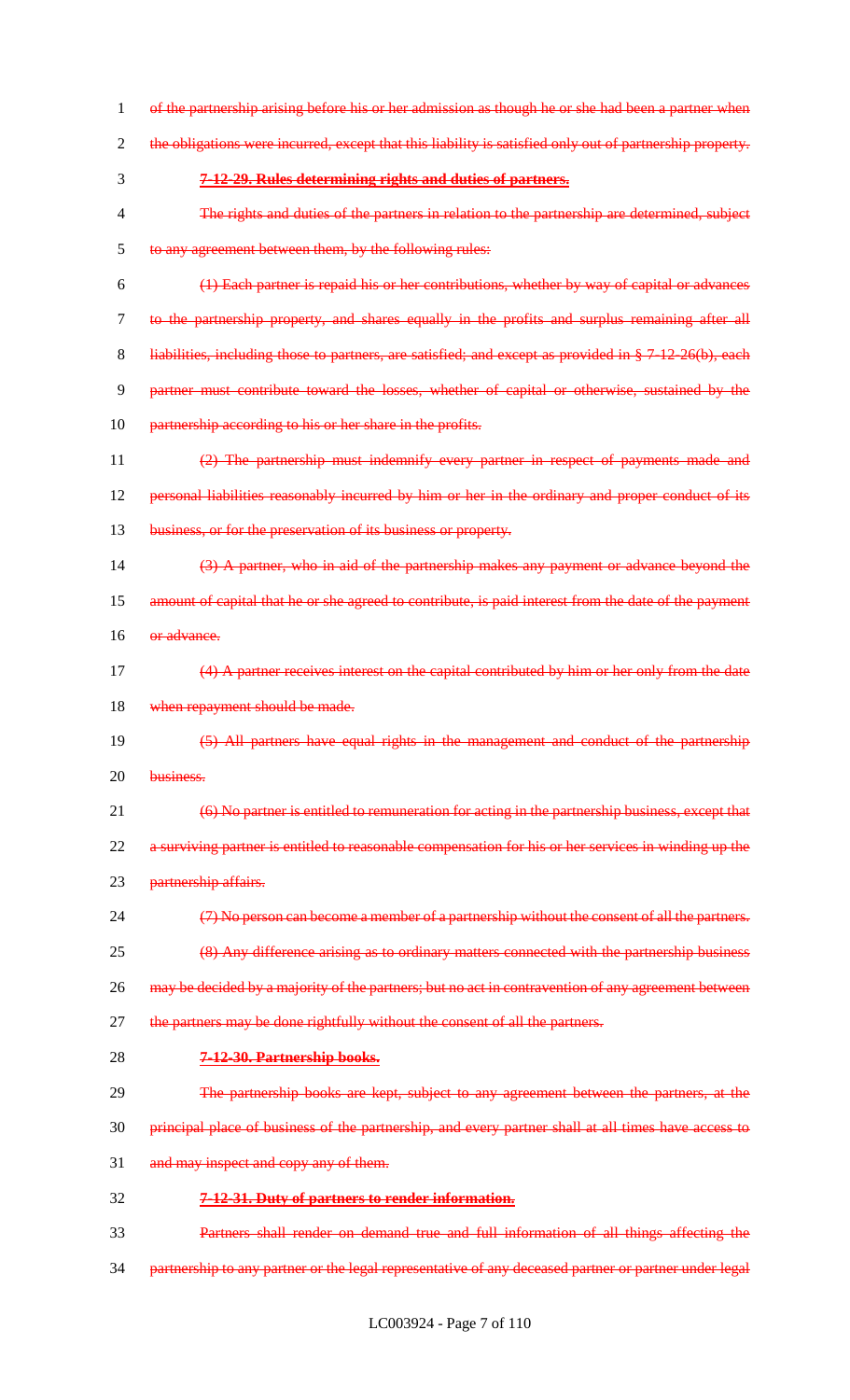disability.

| $\overline{2}$ | 7-12-32. Partner accountable as a fiduciary.                                                          |
|----------------|-------------------------------------------------------------------------------------------------------|
| 3              | (a) Every partner must account to the partnership for any benefit, and hold as trustee for it         |
| 4              | any profits derived by him or her without the consent of the other partners from any transaction      |
| 5              | connected with the formation, conduct, or liquidation of the partnership or from any use by him or    |
| 6              | her of its property.                                                                                  |
| 7              | (b) This section applies also to the representatives of a deceased partner engaged in the             |
| 8              | liquidation of the affairs of the partnership as the personal representatives of the last surviving   |
| 9              | partner.                                                                                              |
| 10             | 7-12-33. Right to an account.                                                                         |
| 11             | Any partner has the right to a formal account as to partnership affairs:                              |
| 12             | (1) If he or she is wrongfully excluded from the partnership business or possession of its            |
| 13             | property by his or her copartners.                                                                    |
| 14             | (2) If the right exists under the terms of any agreement.                                             |
| 15             | $(3)$ As provided by $§$ 7-12-32.                                                                     |
| 16             | (4) Whenever other circumstances render it just and reasonable.                                       |
| 17             | 7-12-34. Continuation of partnership beyond fixed term.                                               |
| 18             | (a) When a partnership for a fixed term or particular undertaking is continued after the              |
| 19             | termination of the term or particular undertaking without any express agreement, the rights and       |
| 20             | duties of the partners remain the same as they were at the termination, insofar as is consistent with |
| 21             | a partnership at will.                                                                                |
| 22             | (b) A continuation of the business by the partners or those of them who habitually acted in           |
| 23             | the partnership during the term, without any settlement or liquidation of the partnership affairs, is |
| 24             | prima facie evidence of a continuation of the partnership.                                            |
| 25             | 7-12-35. Extent of property rights of a partner.                                                      |
| 26             | The property rights of a partner are:                                                                 |
| 27             | (1) His or her rights in specific partnership property;                                               |
| 28             | $(2)$ His or her interest in the partnership; and                                                     |
| 29             | (3) His or her rights to participate in the management.                                               |
| 30             | 7-12-36. Nature of a partner's right in specific partnership property.                                |
| 31             | (a) A partner is co-owner with his or her partners of specific partnership property holding           |
| 32             | as a tenant in partnership.                                                                           |
| 33             | (b) The incidents of this tenancy are such that:                                                      |
| 34             | (1) A partner, subject to the provisions of $\S$ $7-12-12$ -7-12-55 and to any agreement              |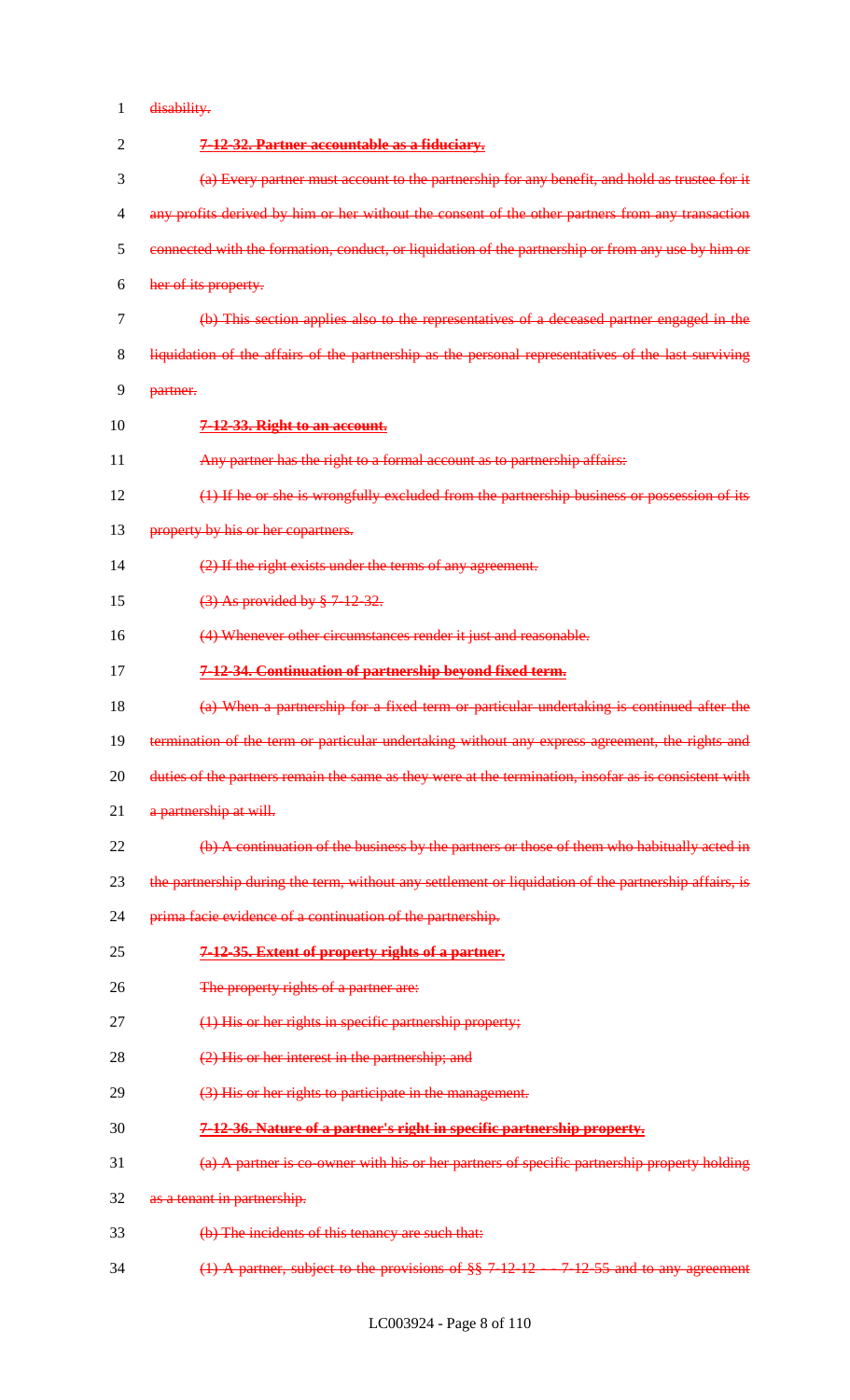1 between the partners, has an equal right with his or her partners to possess specific partnership 2 property for partnership purposes; but he or she has no right to possess the property for any other 3 purpose without the consent of his or her partners. 4 (2) A partner's right in specific partnership property is not assignable, except in connection 5 with the assignment of rights of all the partners in the same property. 6 (3) A partner's right in specific partnership property is not subject to attachment or 7 execution, except on a claim against the partnership. When partnership property is attached for a 8 partnership debt, the partners, or any of them, or the representatives of a deceased partner, cannot 9 claim any right under the exemption laws. 10 (4) On the death of a partner, his or her right in specific partnership property vests in the 11 surviving partner or partners, except where the deceased was the last surviving partner, when his 12 or her right in the property vests in his or her legal representative. The surviving partner, or partners, 13 or the legal representative of the last surviving partner, has no right to possess the partnership 14 property for any but a partnership purpose. 15 (5) A partner's right in specific partnership property is not subject to dower, curtesy, or 16 allowances to widows, heirs, or next of kin. 17 **7-12-37. Nature of partner's interest in the partnership.** 18 **A partner's interest in the partnership is his or her share of the profits and surplus, and his** 19 or her share of the profits and surplus is personal property. 20 **7-12-38. Assignment of partner's interest.** 21 (a) A conveyance by a partner of his or her interest in the partnership does not of itself 22 dissolve the partnership, nor, as against the other partners in the absence of agreement, entitle the 23 assignee, during the continuance of the partnership, to interfere in the management or 24 administration of the partnership business or affairs, to require any information or account of 25 partnership transactions, or to inspect the partnership book. It merely entitles the assignee to 26 receive, in accordance with his or her contract, the profits to which the assigning partner would 27 otherwise be entitled. 28 (b) In case of a dissolution of the partnership, the assignee is entitled to receive his or her 29 assignor's interest and may require an account from the date only of the last account agreed to by 30 all the partners. 31 **7-12-39. Partner's interest subject to charging order.** 32 (a) On due application to the superior court by any judgment creditor of a partner, the court 33 may charge the interest of the debtor partner with payment of the unsatisfied amount of the 34 judgment debt with interest on it; and may then or later appoint a receiver of his or her share of the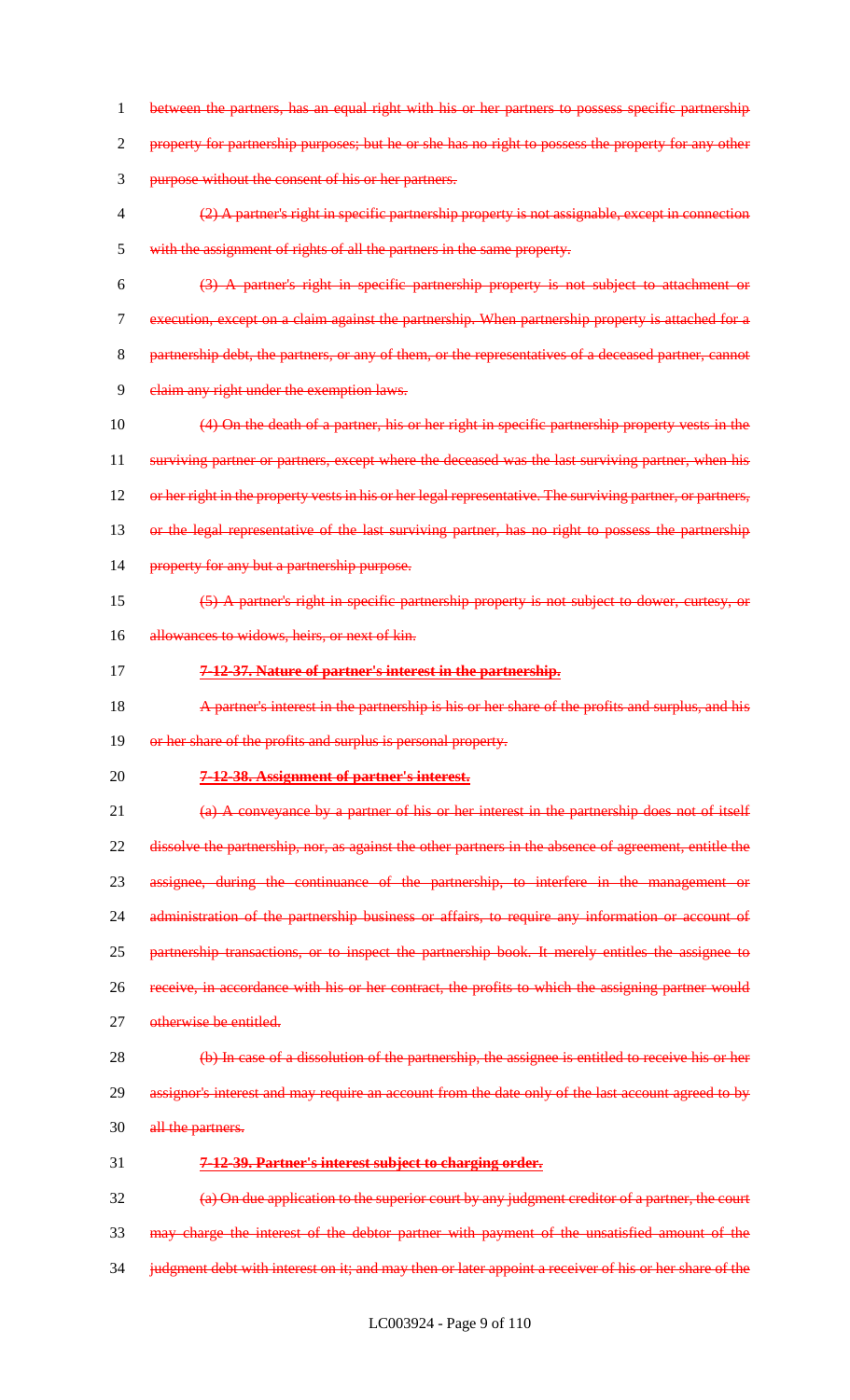| 1  | profits, and of any other money due, or to fall due, to him or her in respect of the partnership, and  |
|----|--------------------------------------------------------------------------------------------------------|
| 2  | make all other orders, directions, accounts, and inquiries that the debtor partner might have made,    |
| 3  | or that the circumstances of the case require.                                                         |
| 4  | (b) The interest charged may be redeemed at any time before foreclosure, or in case of a               |
| 5  | sale being directed by the court, may be purchased without causing a dissolution:                      |
| 6  | (1) With separate property, by any one or more of the partners; or                                     |
| 7  | (2) With partnership property, by any one or more of the partners with the consent of all              |
| 8  | the partners whose interests are not so charged or sold.                                               |
| 9  | (e) Nothing in §§ 7-12-12 - - 7-12-55 deprives a partner of his or her right, if any, under            |
| 10 | the exemption laws, regarding his interest in the partnership.                                         |
| 11 | 7-12-40. Dissolution defined.                                                                          |
| 12 | The dissolution of a partnership is the change in the relation of the partners caused by any           |
| 13 | partner ceasing to be associated in the carrying on as distinguished from the winding up of the        |
| 14 | business.                                                                                              |
| 15 | 7-12-41. Partnership not terminated by dissolution.                                                    |
| 16 | On dissolution the partnership is not terminated, but continues until the winding up of                |
| 17 | partnership affairs is completed.                                                                      |
| 18 | 7-12-42. Causes of dissolution.                                                                        |
| 19 | <b>Dissolution is caused:</b>                                                                          |
| 20 | (1) Without violation of the agreement between the partners:                                           |
| 21 | (i) By the termination of the definite term or particular undertaking specified in the                 |
| 22 | agreement;                                                                                             |
| 23 | (ii) By the express will of any partner when no definite term or particular undertaking is             |
| 24 | specified;                                                                                             |
| 25 | (iii) By the express will of all the partners who have not assigned their interests or suffered        |
| 26 | them to be charged for their separate debts, either before or after the termination of any specified   |
| 27 | term or particular undertaking;                                                                        |
| 28 | (iv) By the expulsion of any partner from the business bona fide in accordance with the                |
| 29 | power conferred by the agreement between the partners;                                                 |
| 30 | (2) In contravention of the agreement between the partners, where the circumstances do                 |
| 31 | not permit a dissolution under any other provision of this section, by the express will of any partner |
| 32 | at any time;                                                                                           |
| 33 | (3) By any event that makes it unlawful for the business of the partnership to be carried on           |
| 34 | or for the members to carry it on in partnership;                                                      |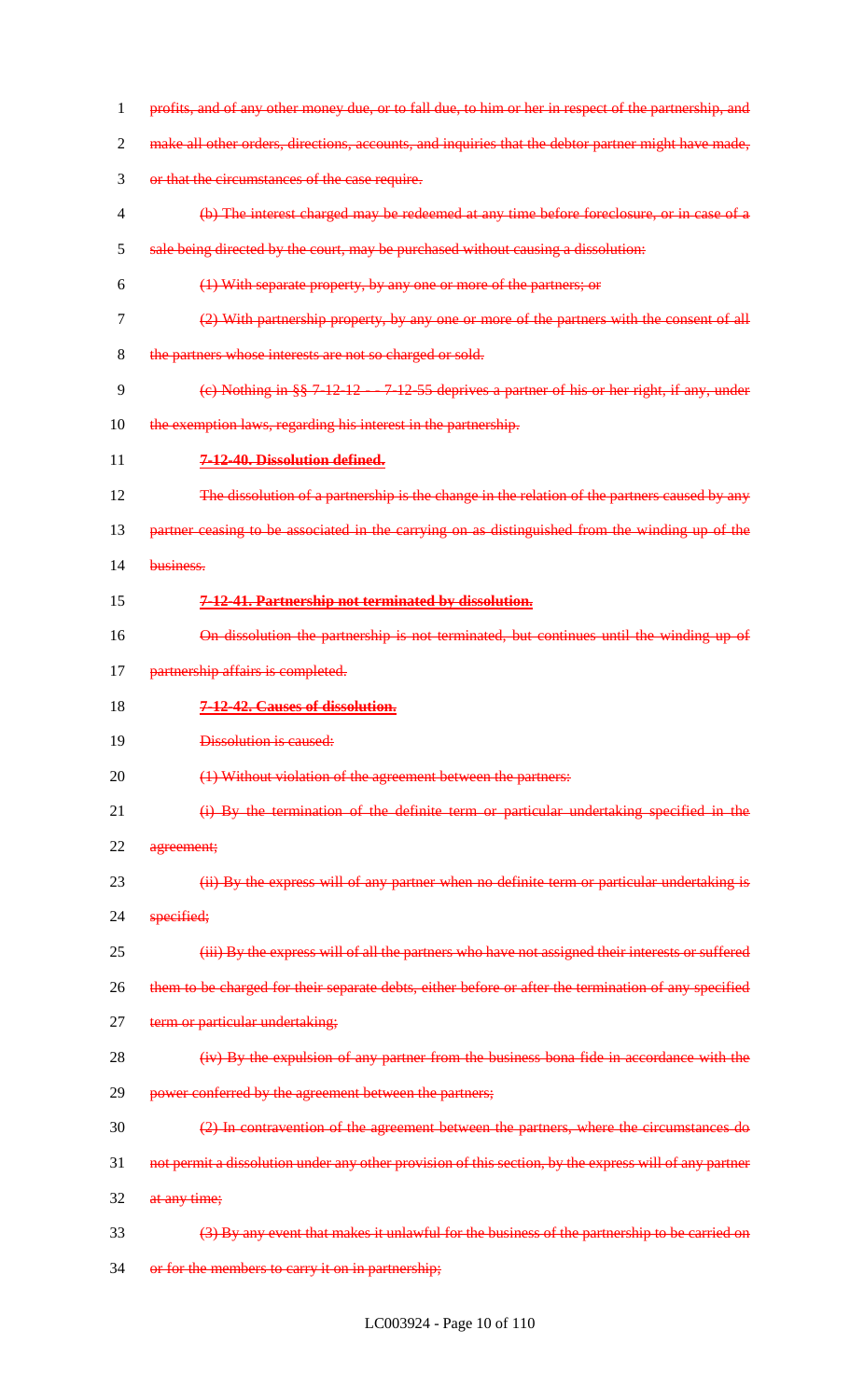| 1  | (4) By the death of any partner;                                                                       |
|----|--------------------------------------------------------------------------------------------------------|
| 2  | (5) By the bankruptcy of any partner or the partnership;                                               |
| 3  | $(6)$ By decree of court under $\frac{8}{3}$ 7-12-43.                                                  |
| 4  | 7-12-43. Dissolution by decree of court.                                                               |
| 5  | (a) On application by or for a partner, the court shall decree a dissolution whenever:                 |
| 6  | (1) A partner has been declared mentally incompetent in any judicial proceeding or is                  |
| 7  | shown to be of unsound mind:                                                                           |
| 8  | (2) A partner becomes in any other way incapable of performing his or her part of the                  |
| 9  | partnership contract;                                                                                  |
| 10 | (3) A partner has been guilty of any conduct that tends to affect prejudicially the carrying           |
| 11 | on of the business:                                                                                    |
| 12 | (4) A partner willfully or persistently commits a breach of the partnership agreement, or              |
| 13 | otherwise so conducts him or herself in matters relating to the partnership business that it is not    |
| 14 | reasonably practicable to carry on the business in partnership with him or her;                        |
| 15 | (5) The business of the partnership can only be carried on at a loss;                                  |
| 16 | (6) Other circumstances render a dissolution equitable.                                                |
| 17 | (b) On the application of the purchaser of a partner's interest under §§ 7-12-38 and 7-12-             |
| 18 | 39, the court shall decree a dissolution:                                                              |
| 19 | (1) After the termination of the specified term or particular undertaking;                             |
| 20 | (2) At any time if the partnership was a partnership at will when the interest was assigned            |
| 21 | or when the charging order was issued.                                                                 |
| 22 | 7-12-44. General effect of dissolution on authority of partner.                                        |
| 23 | Except insofar as is necessary to wind up partnership affairs or to complete transactions              |
| 24 | begun but not then finished, dissolution terminates all authority of any partner to act for the        |
| 25 | partnership:                                                                                           |
| 26 | (1) Regarding the partners:                                                                            |
| 27 | (i) When the dissolution is not by the act, bankruptcy, or death of a partner; or                      |
| 28 | (ii) When the dissolution is by the act, bankruptcy, or death of a partner, in cases where §           |
| 29 | 7-12-45 so requires.                                                                                   |
| 30 | $(2)$ With respect to persons not partners, as declared in § 7-12-46.                                  |
| 31 | 7-12-45. Right of partner to contribution from copartners after dissolution.                           |
| 32 | Where the dissolution is caused by the act, death, or bankruptcy of a partner, each partner            |
| 33 | is liable to his or her copartners for his or her share of any liability created by any partner acting |
|    |                                                                                                        |

for the partnership as if the partnership had not been dissolved, unless: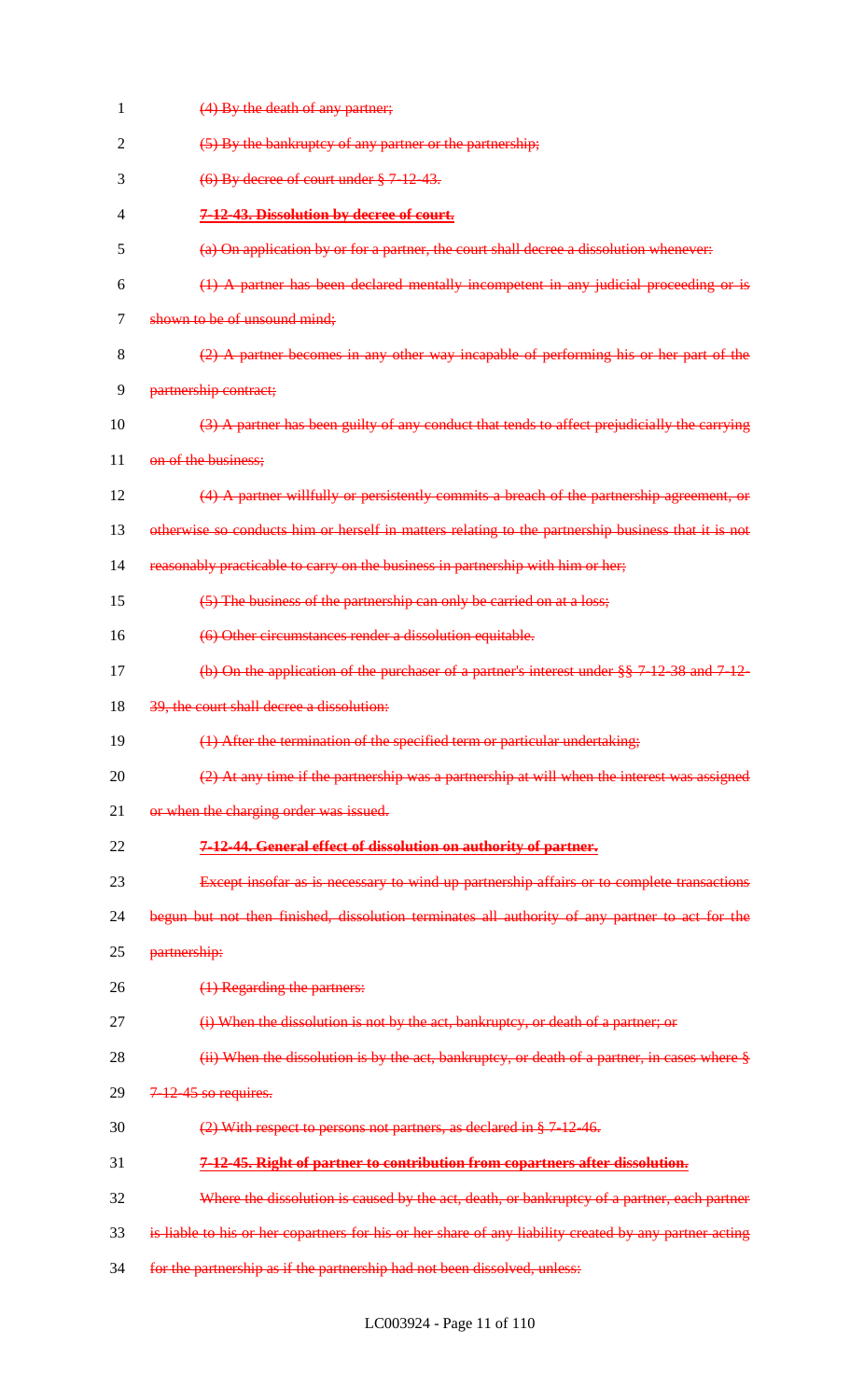| 1  | (1) The dissolution being by act of any partner, the partner acting for the partnership had           |
|----|-------------------------------------------------------------------------------------------------------|
| 2  | knowledge of the dissolution;                                                                         |
| 3  | (2) The dissolution being by the death or bankruptcy of a partner, the partner acting for the         |
| 4  | partnership had knowledge or notice of the death or bankruptcy; or                                    |
| 5  | (3) The liability is for a debt or obligation for which the partner is not liable as provided in      |
| 6  | $\frac{8}{2}$ 7 12 26(b).                                                                             |
| 7  | 7-12-46. Power of partner to bind partnership to third persons after dissolution.                     |
| 8  | (a) After dissolution, a partner can bind the partnership except as provided in subsection            |
| 9  | $(e)$ by:                                                                                             |
| 10 | (1) Any act appropriate for winding up partnership affairs or completing transactions                 |
| 11 | unfinished at dissolution;                                                                            |
| 12 | (2) Any transaction that would bind the partnership if dissolution had not taken place,               |
| 13 | provided the other party to the transaction:                                                          |
| 14 | (i) Had extended credit to the partnership prior to dissolution and had no knowledge or               |
| 15 | notice of the dissolution; or                                                                         |
| 16 | (ii) Though he or she had not so extended credit, had nevertheless known of the partnership           |
| 17 | prior to dissolution, and, having no knowledge or notice of dissolution, the fact of dissolution had  |
| 18 | not been advertised in a newspaper of general circulation in the place (or in each place if more than |
| 19 | one) at which the partnership business was regularly carried on.                                      |
| 20 | (b) The liability of a partner under subsection $(a)(2)$ shall be satisfied out of partnership        |
| 21 | assets alone, when the partner had been, prior to dissolution:                                        |
| 22 | (1) Unknown as a partner to the person with whom the contract is made; and                            |
| 23 | (2) So far unknown and inactive in partnership affairs that the business reputation of the            |
| 24 | partnership could not be said to have been in any degree due to his or her connection with it.        |
| 25 | (e) The partnership is in no case bound by any act of a partner after dissolution where:              |
| 26 | (1) The partnership is dissolved because it is unlawful to carry on the business, unless the          |
| 27 | act is appropriate for winding up partnership affairs;                                                |
| 28 | (2) The partner has become bankrupt; or                                                               |
| 29 | (3) The partner has no authority to wind up partnership affairs, except by a transaction with         |
| 30 | one who:                                                                                              |
| 31 | (i) Had extended credit to the partnership prior to dissolution and had no knowledge or               |
| 32 | notice of his or her want of authority; or                                                            |
| 33 | (ii) Had not extended credit to the partnership prior to dissolution, and, having no                  |
| 34 | knowledge or notice of his or her want of authority, the fact of his or her want of authority has not |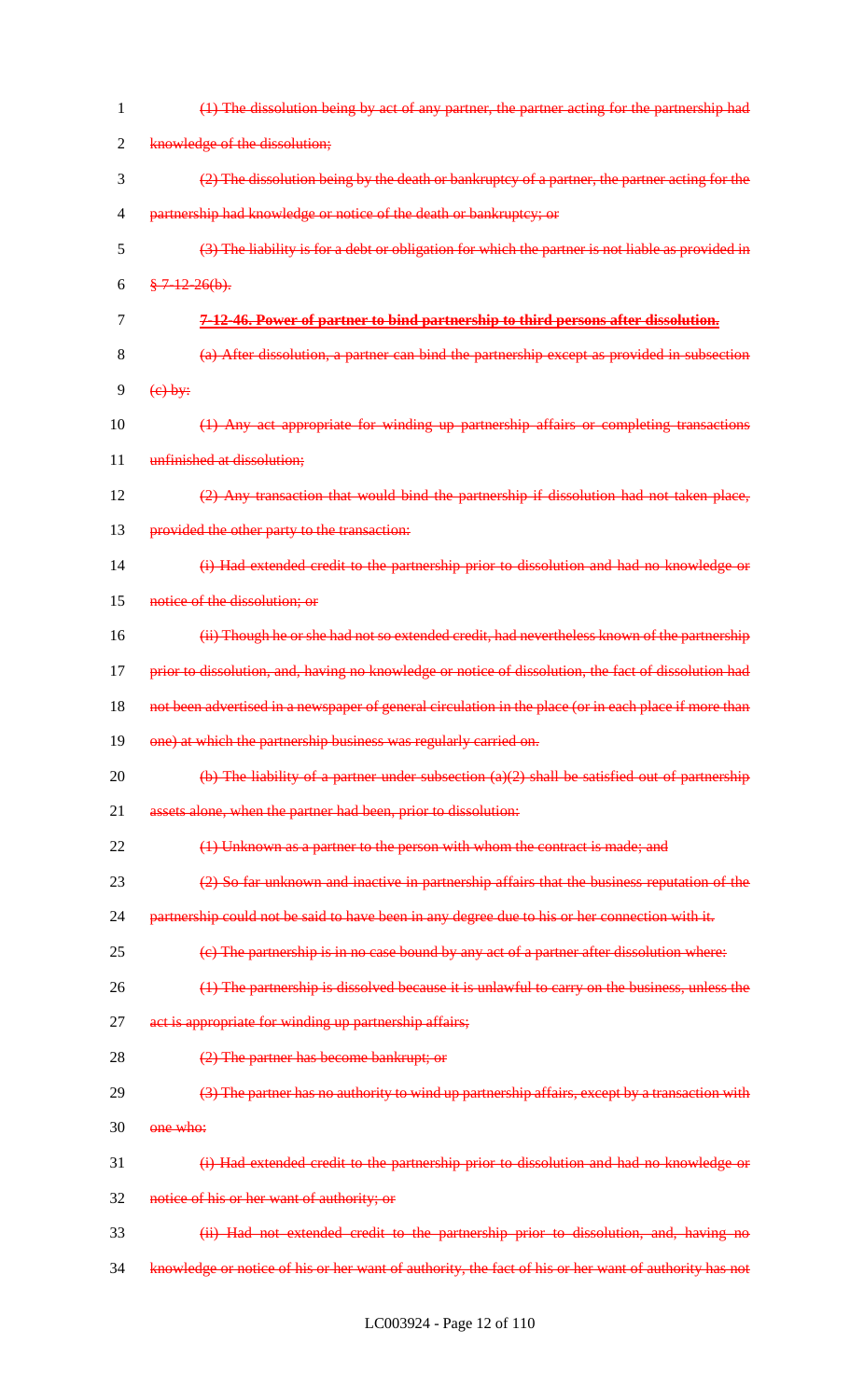| 1  | been advertised in the manner provided for advertising the fact of dissolution in subsection             |
|----|----------------------------------------------------------------------------------------------------------|
| 2  | $(a)(2)(ii)$ .                                                                                           |
| 3  | (d) Nothing in this section affects the liability under $\S$ 7-12-27 of any person who after             |
| 4  | dissolution represents him or herself or consents to another representing him or her as a partner in     |
| 5  | a partnership engaged in carrying on business.                                                           |
| 6  | 7-12-47. Effect of dissolution on partner's existing liability.                                          |
| 7  | (a) The dissolution of the partnership does not of itself discharge the existing liability of            |
| 8  | any partner.                                                                                             |
| 9  | (b) A partner is discharged from any existing liability upon dissolution of the partnership              |
| 10 | by an agreement to that effect between himself or herself, the partnership creditor, and the person      |
| 11 | or partnership continuing the business. An agreement may be inferred from the course of dealing          |
| 12 | between the creditor having knowledge of the dissolution and the person or partnership continuing        |
| 13 | the business.                                                                                            |
| 14 | (c) Where a person agrees to assume the existing obligations of a dissolved partnership,                 |
| 15 | the partners whose obligations have been assumed are discharged from any liability to any creditor       |
| 16 | of the partnership who, knowing of the agreement, consents to a material alteration in the nature or     |
| 17 | time of payment of the obligations.                                                                      |
| 18 | (d) The individual property of a deceased partner is liable for those obligations of the                 |
| 19 | partnership incurred while he or she was a partner and for which he or she is liable under § 7-12-       |
| 20 | 26, but subject to the prior payment of his or her separate debts.                                       |
| 21 | 7-12-48. Right to wind up.                                                                               |
| 22 | Unless otherwise agreed, the partners who have not wrongfully dissolved the partnership                  |
| 23 | or the legal representative of the last surviving partner, not bankrupt, has the right to wind up the    |
| 24 | partnership affairs; provided, that any partner, his or her legal representative, or his or her assignee |
| 25 | may obtain winding up by the court upon cause shown.                                                     |
| 26 | 7-12-49. Rights of partners to application of partnership property.                                      |
| 27 | (a) When dissolution is caused in any way, except in contravention of the partnership                    |
| 28 | agreement, each partner, as against his or her copartners and all persons claiming through them in       |
| 29 | respect of their interests in the partnership, unless otherwise agreed, may have the partnership         |
| 30 | property applied to discharge its liabilities, and the surplus applied to pay in cash the net amount     |
| 31 | owing to the respective partners. But if dissolution is caused by the expulsion of a bona fide partner   |
| 32 | under the partnership agreement, and if the expelled partner is discharged from all partnership          |
| 33 | liabilities, either by payment or agreement under § 7-12-47(b), he or she receives in cash only the      |
| 34 | net amount due him or her from the partnership.                                                          |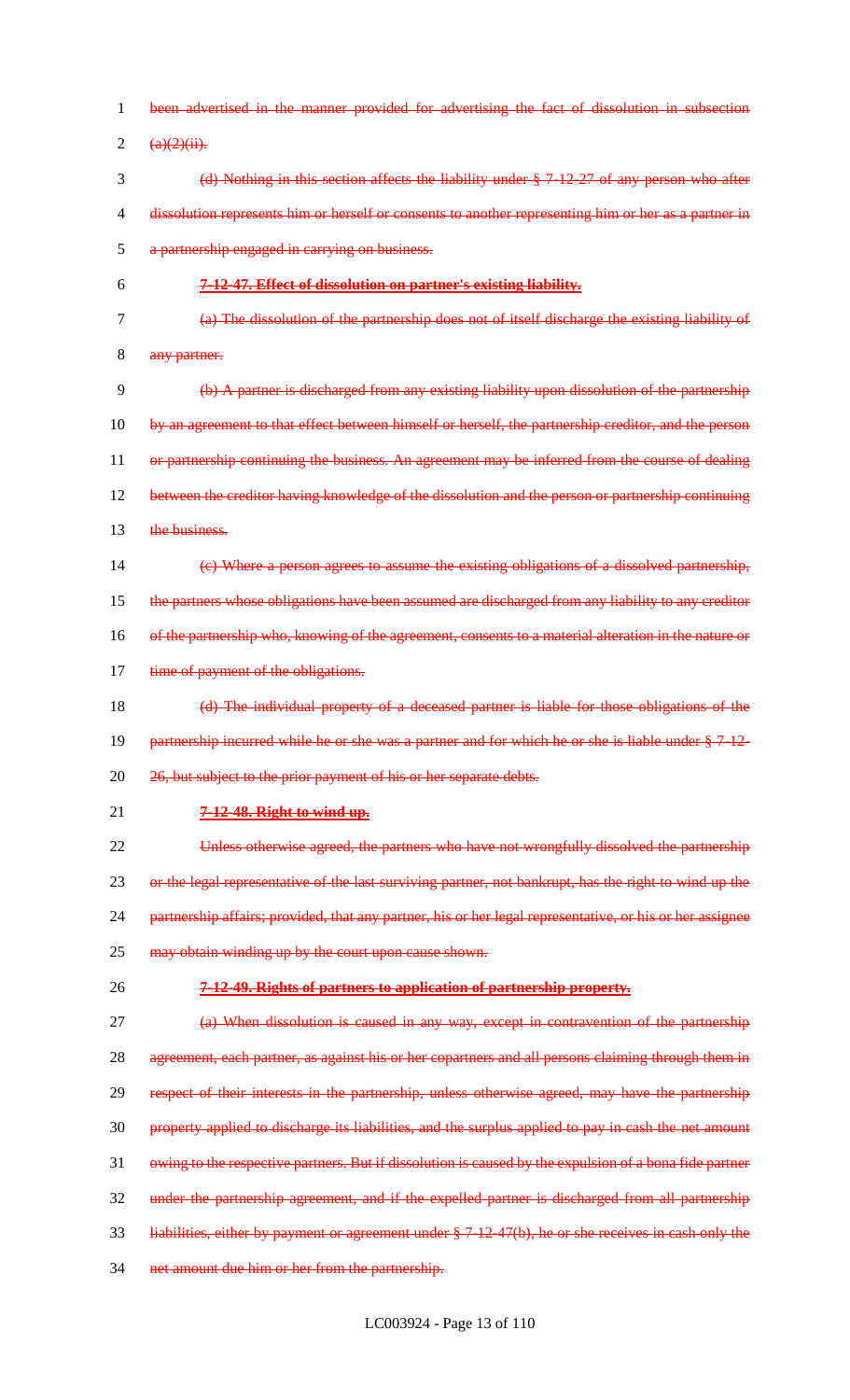| 1              | (b) When dissolution is caused in contravention of the partnership agreement, the rights of              |
|----------------|----------------------------------------------------------------------------------------------------------|
| $\overline{2}$ | the partners are as follows:                                                                             |
| 3              | (1) Each partner who has not wrongfully caused dissolution has:                                          |
| 4              | (i) All the rights specified in subsection (a); and                                                      |
| 5              | (ii) The right, as against each partner who has wrongfully caused the dissolution, to                    |
| 6              | damages for breach of the agreement.                                                                     |
| 7              | (2) The partners who have not wrongfully caused the dissolution, if they all desire to                   |
| 8              | continue the business in the same name, either by themselves or jointly with others, may do so           |
| 9              | during the agreed term for the partnership and for that purpose may possess the partnership              |
| 10             | property, provided they secure the payment by bond approved by the court, or pay to any partner          |
| 11             | who has wrongfully caused the dissolution, the value of his or her interest in the partnership at the    |
| 12             | $dissolution, less any damages$ recoverable under subsection $(b)(1)(ii)$ , and in like manner indemnify |
| 13             | him or her against all present or future partnership liabilities.                                        |
| 14             | (3) A partner who has wrongfully caused the dissolution has:                                             |
| 15             | (i) If the business is not continued under the provisions of subsection $(b)(2)$ , all the rights        |
| 16             | of a partner under subsection (a), subject to subsection (b)(1)(ii);                                     |
| 17             | (ii) If the business is continued under subsection $(b)(2)$ , the right as against his or her            |
| 18             | copartners, and all claiming through them as to their interests in the partnership, to have the value    |
| 19             | of his or her interest in the partnership, less any damages caused to his or her copartners by the       |
| 20             | dissolution, ascertained and paid to him or her in cash, or the payment secured by bond approved         |
| 21             | by the court, and to be released from all existing liabilities of the partnership; but in ascertaining   |
| 22             | the value of the partner's interest, the value of the good will of the business is not considered.       |
| 23             | 7-12-50. Rights where partnership is dissolved for fraud or misrepresentation.                           |
| 24             | Where a partnership contract is rescinded on the ground of the fraud or misrepresentation                |
| 25             | of one of the parties to the contract, the party entitled to rescind is, without prejudice to any other  |
| 26             | right, entitled to:                                                                                      |
| 27             | (1) A lien on, or right of retention of, the surplus of the partnership property, after satisfying       |
| 28             | the partnership liabilities to third persons, for any sum of money paid by him or her for the purchase   |
| 29             | of an interest in the partnership and for any capital or advances contributed by him; and                |
| 30             | (2) Stand, after all liabilities to third persons have been satisfied, in the place of the creditors     |
| 31             | of the partnership for any payments made by him or her as to the partnership liabilities; and            |
| 32             | (3) Indemnification by the person guilty of the fraud or making the representation against               |
| 33             | all debts and liabilities of the partnership.                                                            |
| 34             | 7-12-51. Rules for distribution.                                                                         |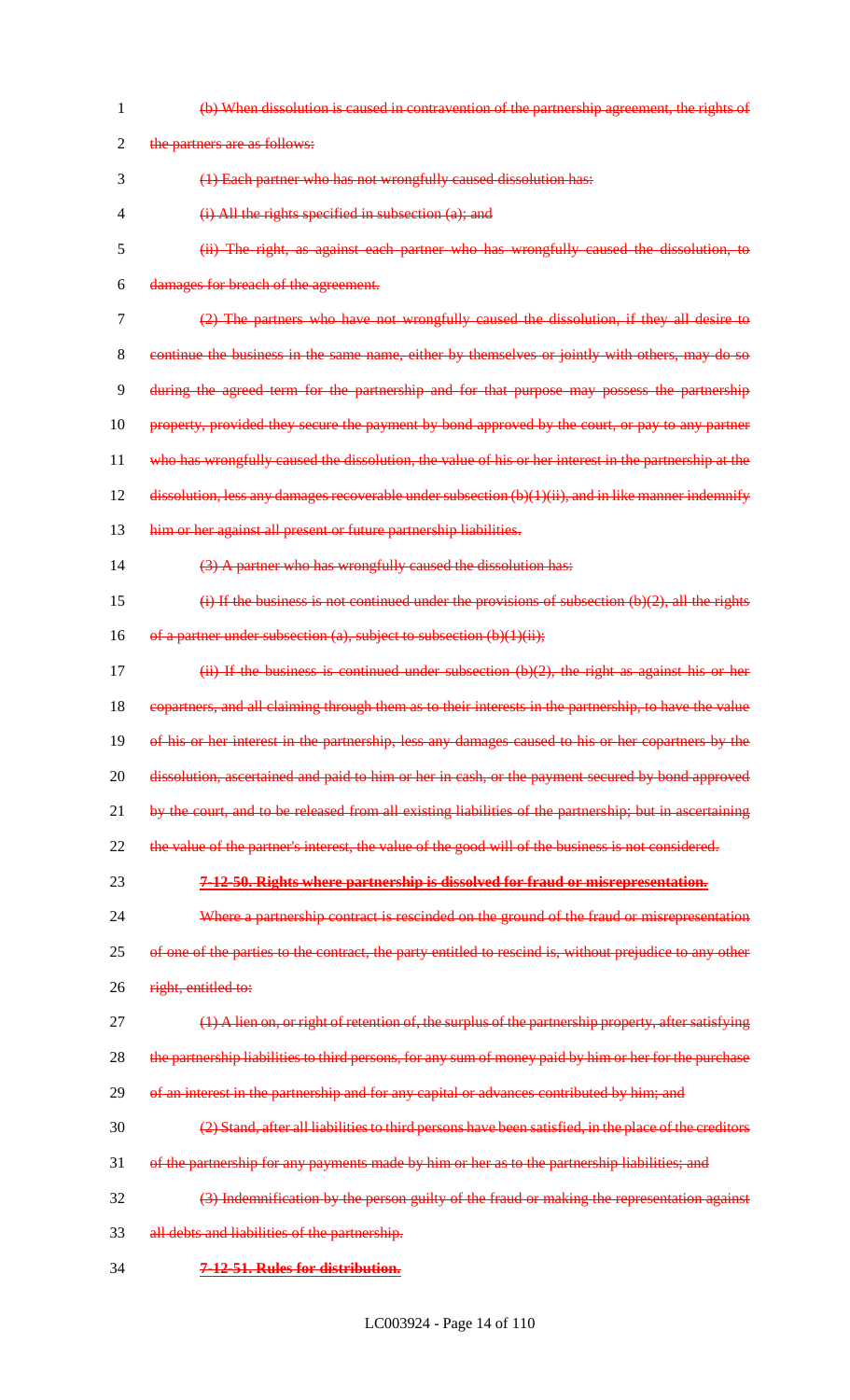| 1  | In settling accounts between the partners after dissolution, the following rules are observed,          |
|----|---------------------------------------------------------------------------------------------------------|
| 2  | subject to any agreement to the contrary:                                                               |
| 3  | (1) The assets of the partnership are:                                                                  |
| 4  | (i) The partnership property;                                                                           |
| 5  | (ii) The contributions of the partners specified in subdivision (4).                                    |
| 6  | (2) The liabilities of the partnership rank in order of payment, as follows:                            |
| 7  | (i) Those owing to creditors other than partners;                                                       |
| 8  | (ii) Those owing to partners other than for capital and profits;                                        |
| 9  | (iii) Those owing to partners in respect of capital;                                                    |
| 10 | (iv) Those owing to partners in respect of profits.                                                     |
| 11 | (3) The assets are applied in the order of their declaration in subdivision (1) to the                  |
| 12 | satisfaction of the liabilities.                                                                        |
| 13 | $(4)$ Except as provided in § 7-12-26(b), the partners shall contribute, as provided by § 7-            |
| 14 | 12-29(1), the amount necessary to satisfy the liabilities; but if any, but not all, of the partners are |
| 15 | insolvent, or not being subject to process, refuse to contribute, the other partners shall contribute   |
| 16 | their share of the liabilities, and, in the relative proportions in which they share the profits, the   |
| 17 | additional amount necessary to pay the liabilities.                                                     |
| 18 | (5) An assignee for the benefit of creditors of any person appointed by the court has the               |
| 19 | right to enforce the contributions specified in subdivision (4).                                        |
| 20 | (6) Any partner, or his or her legal representative, has the right to enforce the contributions         |
| 21 | specified in subdivision (4), to the extent of the amount that he or she has paid in excess of his or   |
| 22 | her share.                                                                                              |
| 23 | (7) The individual property of a deceased partner is liable for the contributions specified in          |
| 24 | subdivision (4).                                                                                        |
| 25 | (8) When partnership property and the individual properties of the partners are in                      |
| 26 | possession of a court for distribution, partnership creditors have priority on partnership property     |
| 27 | and separate creditors on individual property, saving the rights of lien or secured creditors as        |
| 28 | previously.                                                                                             |
| 29 | (9) Where a partner has become bankrupt, or his or her estate is insolvent, the claims against          |
| 30 | his or her separate property rank in the following order:                                               |
| 31 | (i) Those owing to separate creditors;                                                                  |
| 32 | (ii) Those owing to partnership creditors;                                                              |
| 33 | (iii) Those owing to partners by way of contribution.                                                   |
| 34 | 7-12-52. Liability of persons continuing the business in certain cases.                                 |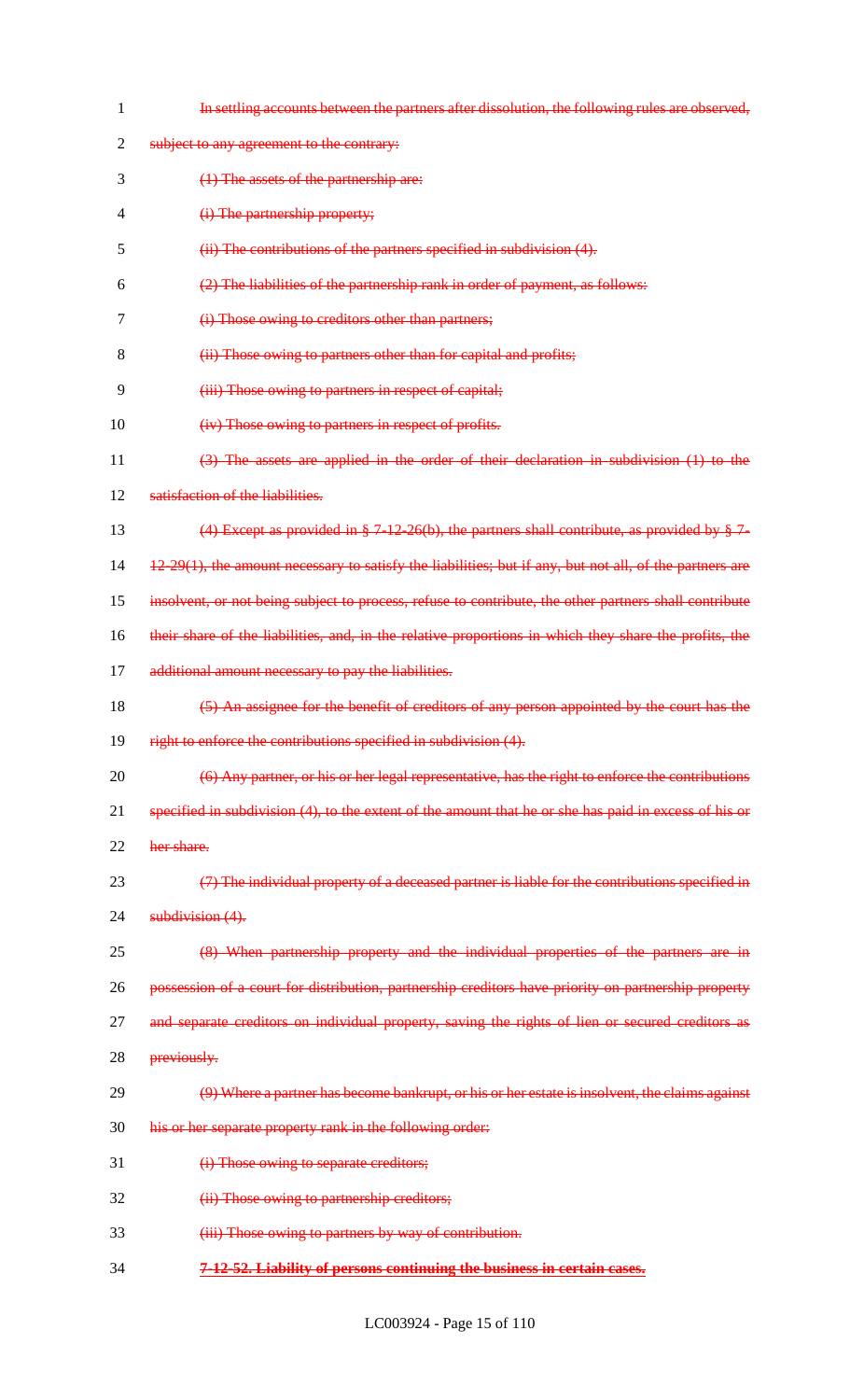(a) When any new partner is admitted into an existing partnership, or when any partner retires and assigns (or the representative of the deceased partner assigns) his or her rights in partnership property to two (2) or more of the partners, or to one or more of the partners, and one or more third persons, if the business is continued without liquidation of the partnership affairs, creditors of the first or dissolved partnership are also creditors of the partnership continuing the business.

7 (b) When all but one partner retire and assign (or the representative of the deceased partner 8 assigns) their rights in partnership property to the remaining partner, who continues the business 9 without liquidation of partnership affairs, either alone or with others, creditors of the dissolved 10 partnership are also creditors of the person or partnership continuing the business.

11 (c) When any partner retires or dies and the business of the dissolved partnership is 12 continued as described in subsections (a) and (b), with the consent of the retired partners or the 13 representative of the deceased partner, but without any assignment of his or her right in partnership 14 property, rights of creditors of the dissolved partnership and of the creditors of the person or 15 partnership continuing the business are as if the assignment had been made.

16 (d) When all the partners or their representatives assign their rights in partnership property 17 to one or more third persons who promise to pay the debts and who continue the business of the 18 dissolved partnerships, creditors of the dissolved partnerships are also creditors of the person or 19 partnership continuing the business.

20 (e) When any partner wrongfully causes a dissolution and the remaining partners continue 21 the business under the provision of  $$ 7-12-49(b)(2)$ , either alone or with others, and without 22 liquidation of the partnership affairs, creditors of the dissolved partnership are also creditors of the

23 person or partnership continuing the business.

24 (f) When a partner is expelled and the remaining partners continue the business either alone 25 or with others, without liquidation of the partnership affairs, creditors of the dissolved partnership 26 are also creditors of the person or partnership continuing the business.

27 (g) The liability of a third person becoming a partner in the partnership continuing the 28 business, under this section, to the creditors of the dissolved partnership is satisfied out of 29 partnership property only.

30 (h) When the business of a partnership after dissolution is continued under any conditions 31 described in this section, the creditors of the dissolved partnership, as against the separate creditors 32 of the retiring or deceased partner or the representative of the deceased partner, have a prior right 33 to any claim of the retired partner or the representative of the deceased partner against the person 34 or partnership continuing the business, on account of the retired or deceased partner's interest in the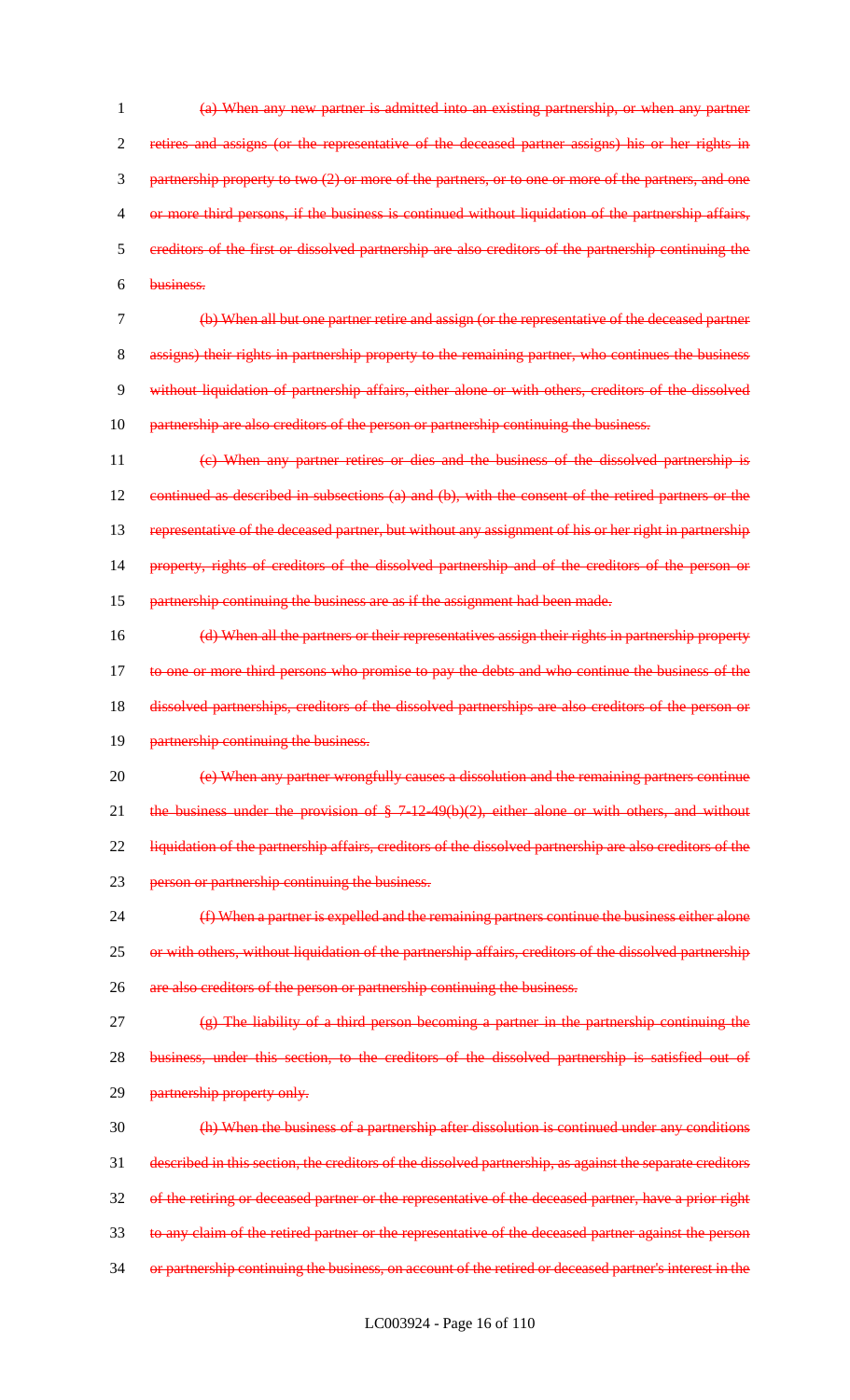dissolved partnership or on account of any consideration promised for the interest or for his or her right in partnership property. (i) Nothing in this section can be held to modify any right of creditors to set aside any 4 assignment on the ground of fraud. (j) The use by the person or partnership continuing the business of the partnership name, or the name of a deceased partner as part of it, does not of itself make the individual property of the deceased partner liable for any debts contracted by the person or partnership. **7-12-53. Rights of retiring or estate of deceased partner when the business is continued.** 10 When any partner retires or dies, and the business is continued under any of the conditions 11 described in subsection (a), (b), (c), (e) or (f) of  $\S$  7-12-52, or  $\S$  7-12-49(b)(2), without any settlement of accounts as between him or her or his or her estate and the person or partnership 13 continuing the business, unless otherwise agreed, he or she or his or her legal representative as 14 against the persons or partnership may have the value of his or her interest at the date of dissolution ascertained, and shall receive as an ordinary creditor an amount equal to the value of his or her interest in the dissolved partnership with interest, or, at his or her option or at the option of his or 17 her legal representative, in lieu of interest, the profits attributable to the use of his or her right in 18 the property of the dissolved partnership; provided, that the creditors of the dissolved partnership 19 as against the separate creditors, or the representative of the retired or deceased partner, have 20 priority on any claim arising under this section as provided by  $§ 7-12-52(h)$ . **7-12-54. Accrual of actions.** The right to an account of his or her interest accrues to any partner, or his or her legal representative, as against the winding up partners or the surviving partners or the person or partnership continuing the business, at the date of dissolution, in the absence of any agreement to 25 the contrary. **7-12-55. Other laws preserved.** 27 Nothing contained in  $\frac{88}{9}$  7 12 12 - 7 12 55 affects the provisions of  $\frac{88}{9}$  7 12 1 - 7 12 11 28 or of chapter 13 of this title. **7-12-56. Registered limited-liability partnerships.** (a) To become, and to continue as, a registered limited-liability partnership, a partnership shall file with the secretary of state an application, or a renewal application, stating the name of the partnership, the address of its principal office, if the partnership's principal office is not located in this state, the address of a registered office and the name and address of a registered agent for service of process in this state that a partnership is required to maintain. In addition, partnerships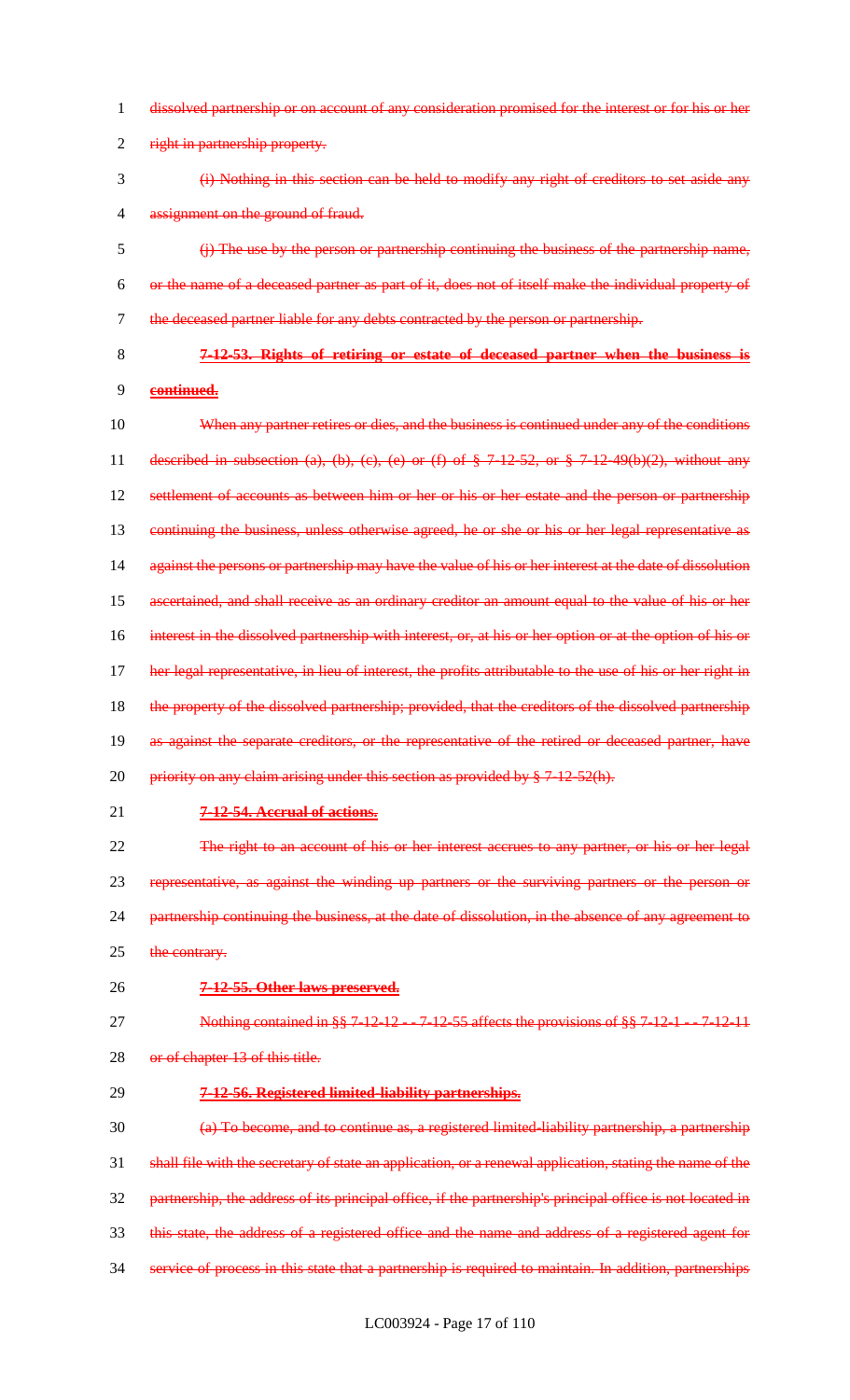1 under this section shall provide the names and addresses of all resident partners, the place where 2 the business records of the partnership are maintained, or if more than one location for business records is maintained, then the principal place of business of the partnership, number, a brief 4 statement of the business in which the partnership engaged, and that the partnership applies for status, or renewal of its status, as a registered limited-liability partnership. (b) The application or renewal application shall be executed by a majority in interest of the partners or by one or more partners authorized to execute an application or renewal application. (c) The application shall be accompanied by a fee of one hundred fifty dollars (\$150) for each partnership's initial filing.

10 Renewal applications are to be filed yearly and are to be accompanied by a fee of fifty 11 dollars (\$50.00).

12 (d) The secretary of state shall register as a registered limited-liability partnership, and shall 13 renew the registration of any limited-liability partnership, any partnership that submits a completed 14 application or renewal application with the required fee.

15 (e) Registration is effective for one year after the date an application is filed, unless 16 voluntarily withdrawn by filing with the secretary of state a written withdrawal notice executed by 17 a majority in interest of the partners or by one or more partners authorized to execute a withdrawal. 18 Registration, whether pursuant to an original application or a renewal application, as a registered 19 limited-liability partnership is renewed if, during the sixty-day (60) period preceding the date the 20 application or renewal application otherwise would have expired, the partnership filed with the 21 secretary of state a renewal application. A renewal application expires one year after the date an 22 original application would have expired if the last renewal of the application had not occurred.

23 (f) The status of a partnership as a registered limited-liability partnership is not affected by 24 changes after the filing of an application or a renewal application in the information stated in the

25 application or renewal application.

26 (g) The secretary of state may provide forms for application for, or renewal of, registration. 27 Any renewals shall maintain resident partners as set out in this section.

 (h) A partnership that registers as a registered limited-liability partnership is not deemed to 29 have dissolved as a result of that registration and is for all purposes the same partnership that existed before the registration and continues to be a partnership under the laws of this state. If a registered limited-liability partnership dissolves, a partnership that is a successor to the registered limited- liability partnership and that intends to be a registered limited-liability partnership is not required to file a new application and is deemed to have filed any documents required or permitted under 34 this chapter that were filed by the predecessor partnership.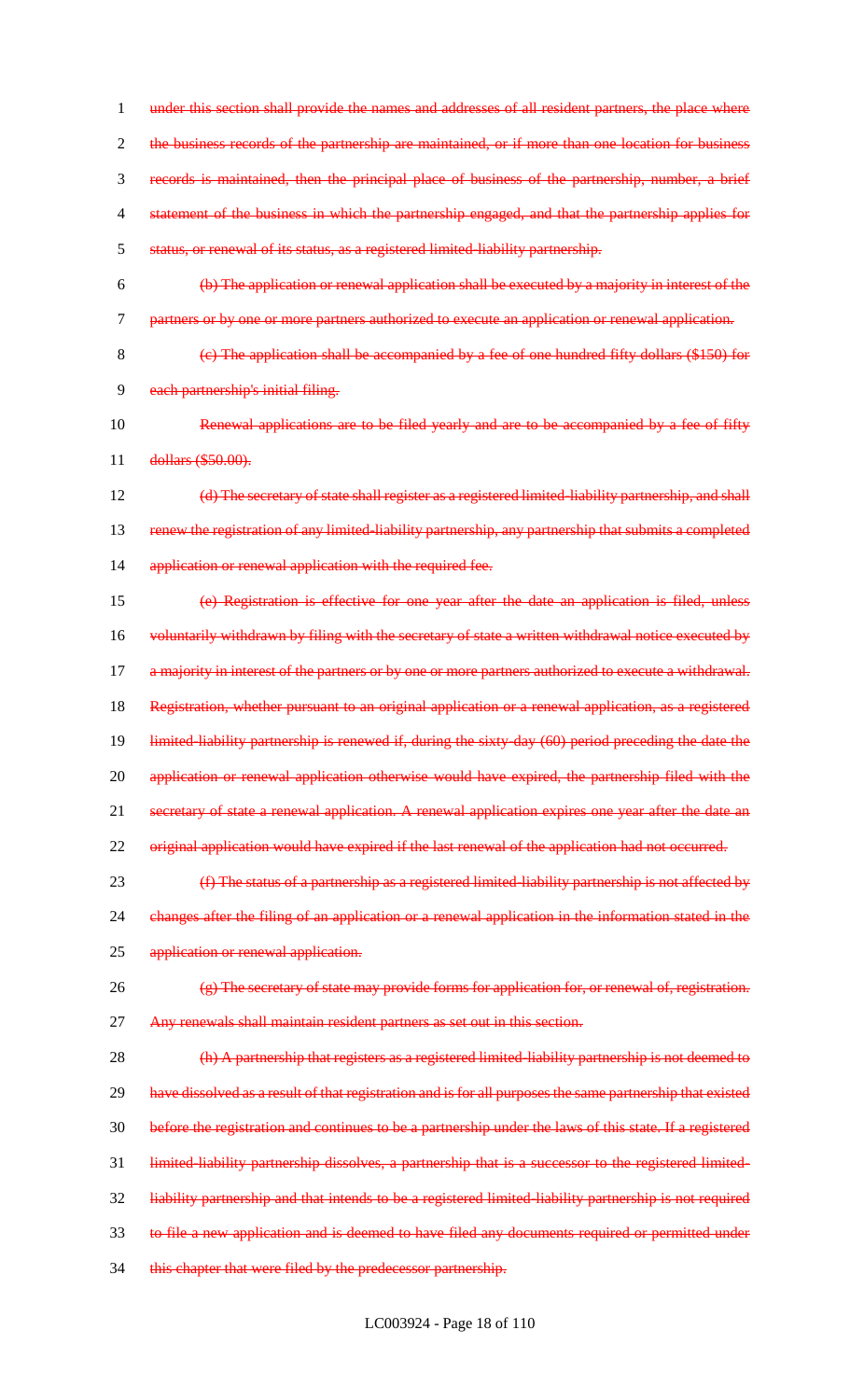1 (i) The fact that an application or renewal application is on file in the office of the secretary 2 of state is notice that the partnership is a registered limited-liability partnership and is notice of all 3 other facts stated in the application or renewal application. 4 **7-12-57. Name of registered limited-liability partnerships.** 5 (a) The name of a registered limited-liability partnership contains the words "registered 6 limited-liability partnership" or the abbreviation "L.L.P" or "LLP" as the last words or letters of its 7 name. 8 (b) The name shall be distinguishable upon the records of the secretary of state from the 9 name of any domestic for-profit or nonprofit corporation, or any domestic limited partnership, or 10 any domestic limited liability company or any registered limited liability partnership existing 11 under the laws of the state, or the name of any foreign for-profit or nonprofit corporation, or foreign 12 limited partnership, or foreign limited liability company, or foreign registered limited liability 13 partnership authorized to transact business in this state, or a name the exclusive right to which is, 14 at the time filed, reserved or registered in the manner provided under this title, subject to the 15 following: 16 (1) This provision does not apply if the applicant files with the secretary of state a certified 17 copy of a final decree of a court of competent jurisdiction establishing the prior right of the 18 applicant to the use of the name in this state; and 19 (2) The name may be the same as the name of a corporation, or limited-liability company, 20 or registered limited-liability partnership, the certificate of incorporation, authority, organization, 21 or registration of which has been revoked by the secretary of state as permitted by law and the 22 revocation has not been withdrawn within one year from the date of the revocation. 23 (3) Words and/or abbreviations that are required by statute to identify the particular type 24 of business entity shall be disregarded when determining if a name is distinguishable upon the 25 records of the secretary of state. 26 (4) The secretary of state shall promulgate rules and regulations defining the term 27 Flistinguishable upon the record" for the administration of this chapter. 28 **7-12-58. Insurance or financial responsibility of registered limited-liability**  29 **partnerships.** 30 (a) A registered limited-liability partnership that is to perform professional services as 31 defined in § 7-5.1-2 shall carry, if reasonably available, liability insurance of a kind that is designed  $32$  to cover the kinds of negligence, wrongful acts, or misconduct for which liability is limited by  $\frac{1}{2}$ . 33 12-26(b). The insurance shall be in the aggregate amount of fifty thousand dollars (\$50,000) 34 multiplied by the number of professional employees of the registered limited liability partnership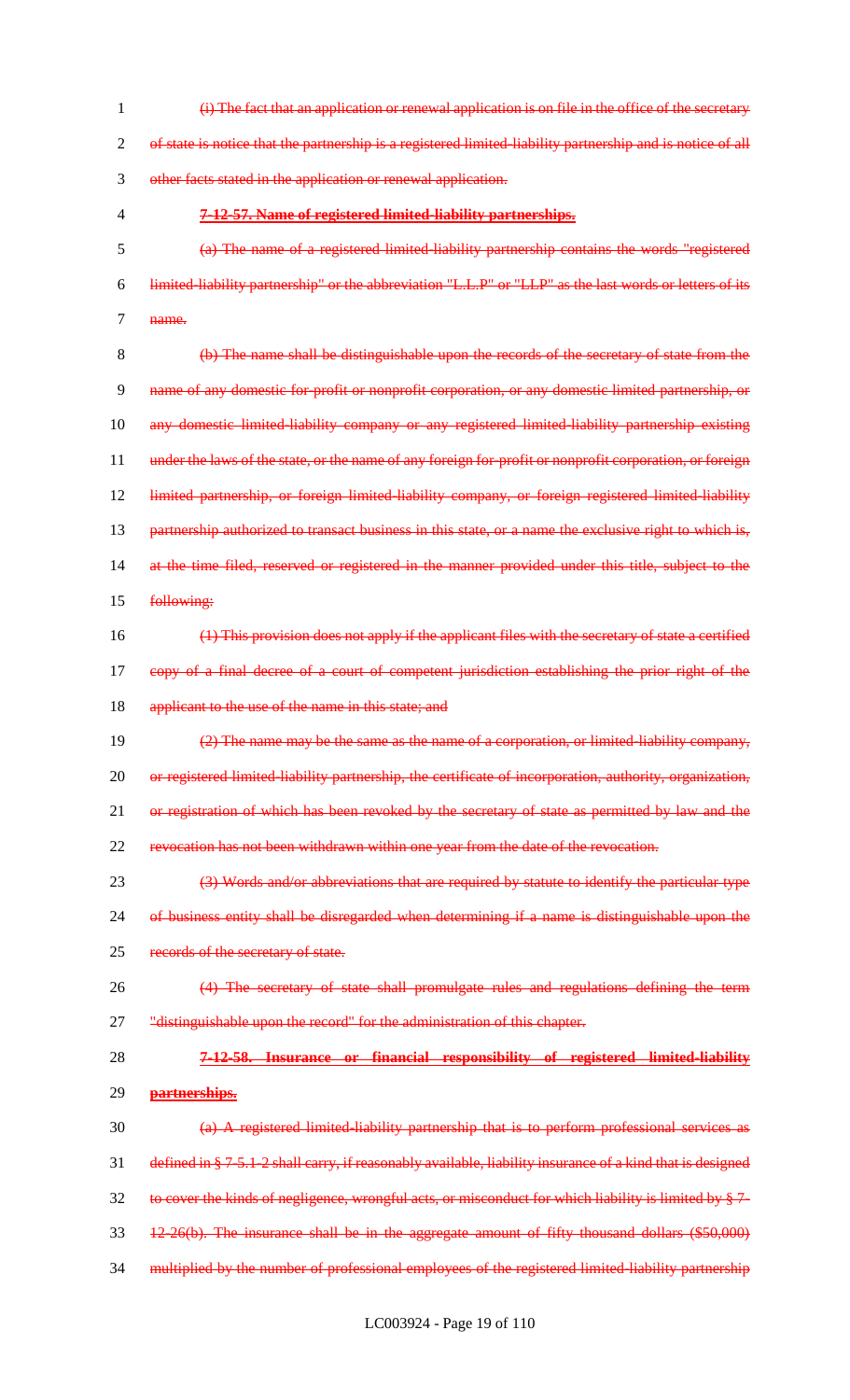1 as of the policy anniversary date; provided, that in no case shall the coverage be less than one hundred thousand dollars (\$100,000) but in no event shall the necessary coverage exceed a maximum of five hundred thousand dollars (\$500,000); provided, further, that any policy for insurance coverage may include a deductible provision in any amount not to exceed twenty-five thousand dollars (\$25,000) for each claim multiplied by the number of professional employees of the limited-liability partnership as of the date of the issuance of the policy. The policy or policies of insurance may be subject to any terms, conditions, exclusions and endorsements that are typically contained in policies of this type. (b) If, in any proceeding, compliance by a partnership with the requirements of subsection  $10 \quad$  (a) is disputed: 11 (1) That issue is determined by the court, and (2) The burden of proof of compliance is on the person who claims the limitation of liability 13 in  $\frac{1}{5}$  7-12-26(b). (c) If a registered limited-liability partnership is in compliance with the requirements of subsection (a), the requirements of this section shall not be admissible or in any way be made known to a jury in determining an issue of liability for or extent of the debt or obligation or damages 17 in question. (d) Insurance is reasonably available for the purpose of subsection (a) if, at the time that the coverage would apply to the negligence, wrongful acts, or misconduct in question, it was reasonably available to similar types of partnerships through the admitted or eligible surplus lines market. (e) A registered limited-liability partnership is considered to be in compliance with subsection (a) if the partnership provides five hundred thousand dollars (\$500,000) of funds specifically designated and segregated for the satisfaction of judgments against the partnership based on the forms of negligence, wrongful acts, and misconduct for which liability is limited by §  $26 \frac{7-12-26(b) \text{ by:}}{}$ 27 (1) Deposit in trust or in bank escrow of cash, bank certificates of deposit, or United States 28 Treasury obligations; or 29 (2) A bank letter of credit or insurance company bonds. (f) To the extent that a partnership maintains liability insurance or segregated funds pursuant to the laws or regulations of another jurisdiction, the liability insurance or segregated funds are deemed to satisfy this section if the amount hereof is equal to or greater than the amount specified in subsection (a) or (e). **7-12-59. Applicability to foreign and interstate commerce.**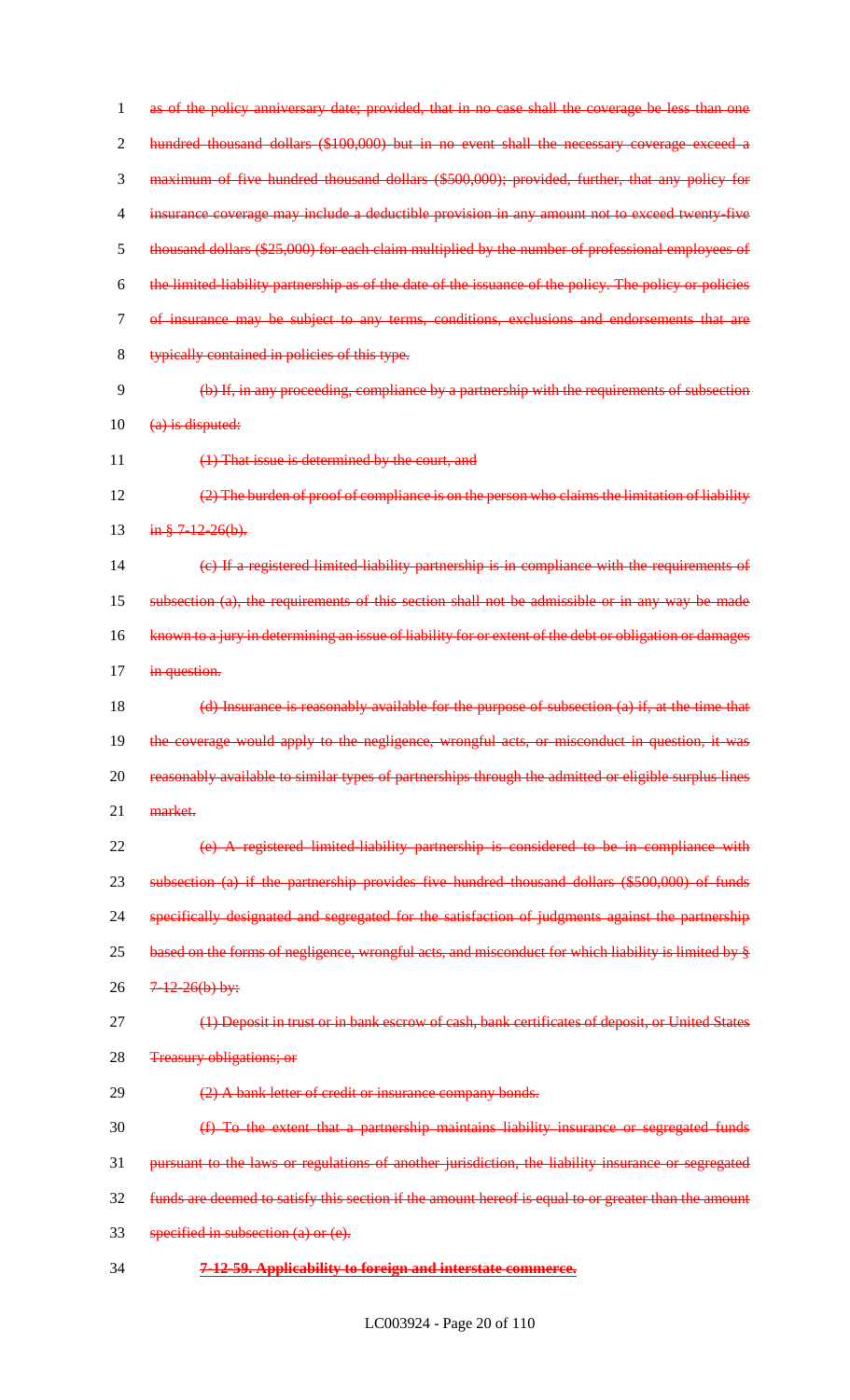1 (a) A partnership, including a registered limited-liability partnership, formed and existing 2 pursuant to an agreement governed by this chapter, may conduct its business, carry on its operations 3 and have and exercise the powers granted by this chapter in any state, territory, district or possession 4 of the United States, or in any foreign country. 5 (b) It is the intent of the general assembly that the legal existence of partnerships, including 6 registered limited-liability partnerships, formed in this state are recognized outside the boundaries 7 of this state and that, subject to any reasonable requirement of registration, a partnership, including 8 a registered limited-liability partnership, formed pursuant to an agreement governed by this chapter 9 and transacting business outside this state is granted the protection of full faith and credit under the 10 Constitution of the United States. 11 (c) The liability of partners in a partnership, including registered limited-liability 12 partnerships, formed and existing pursuant to an agreement governed by this chapter for the debts 13 and obligations of the partnership, is at all times determined exclusively by the laws of this state. 14 (d) Before transacting business in this state, a foreign registered limited-liability 15 partnership shall comply with any statutory or administrative registration or filing requirements 16 governing the specific type of business in which the partnership is engaged, and file a notice with 17 the secretary of state, on any forms that the Secretary provides, stating: 18 (1) The name of the partnership; 19 (2) The jurisdiction, the laws of which govern its partnership agreement and under which 20 it is registered as a limited-liability partnership; 21 (3) The address of its principal office; 22 (4) If the partnership's principal office is not located in this state; 23 (5) The address of a registered office and the name and address of a registered agent for 24 service of process in this state that the partnership shall be required to maintain; 25 (6) The names and addresses of all resident partners in this state; 26 (7) A brief statement of the business in which the partnership engages; 27 (8) Any other information that the partnership determines to include; 28 (9) A statement that the partnership is a registered limited-liability partnership. The notice 29 shall be accompanied by a fee of one thousand dollars (\$1,000). The notice is effective for two (2) 30 years from the date of filing, after which time the partnership shall file a new notice. The filing of 31 the notice with the secretary of state makes it unnecessary to file any other documents under §§ 6-  $32 + 1 - 6 + 4.$ 33 (e) The name of a foreign registered limited-liability partnership doing business in this state

34 shall contain the words "Registered Limited-Liability Partnership" or "L.L.P." or "LLP", or any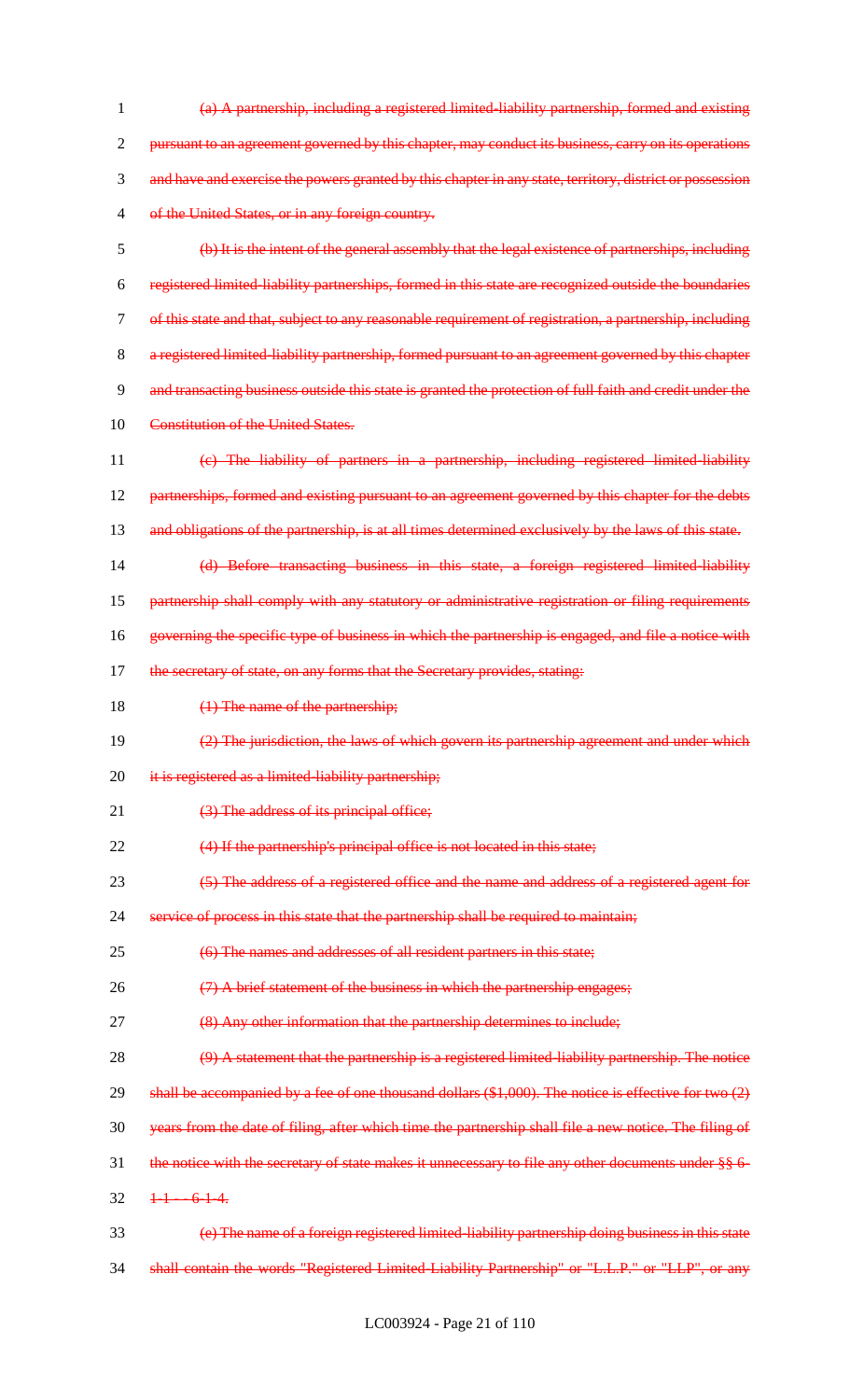| 1              | other similar words or abbreviation as are required or authorized by the laws of the state where the   |
|----------------|--------------------------------------------------------------------------------------------------------|
| $\overline{2}$ | partnership is registered, as the last words or letters of its name.                                   |
| 3              | (f) The internal affairs of foreign registered limited liability partnerships, including the           |
| $\overline{4}$ | liability of partners for debts, obligations, and liabilities of, or chargeable to, the partnership or |
| 5              | another partner or partners, are subject to and governed by the laws of the jurisdiction in which the  |
| 6              | foreign registered limited liability partnership is registered.                                        |
| $\tau$         | SECTION 2. Title 7 of the General Laws entitled "CORPORATIONS, ASSOCIATIONS,                           |
| 8              | AND PARTNERSHIPS" is hereby amended by adding thereto the following chapter:                           |
| 9              | <b>CHAPTER 12.1</b>                                                                                    |
| 10             | <b>UNIFORM PARTNERSHIP ACT</b>                                                                         |
| 11             | <b>ARTICLE 1</b>                                                                                       |
| 12             | <b>GENERAL PROVISIONS</b>                                                                              |
| 13             | 7-12.1-101. Short title.                                                                               |
| 14             | This chapter shall be known and may be cited as "The Uniform Partnership Act".                         |
| 15             | 7-12.1-102. Definitions.                                                                               |
| 16             | As used in this chapter:                                                                               |
| 17             | (1) "Business" includes every trade, occupation, and profession.                                       |
| 18             | (2) "Contribution", except in the phrase "right of contribution", means property or a benefit          |
| 19             | described in $\S$ 7-12.1-403 which is provided by a person to a partnership to become a partner or in  |
| 20             | the person's capacity as a partner.                                                                    |
| 21             | (3) "Debtor in bankruptcy" means a person that is the subject of:                                      |
| 22             | (i) An order for relief under Title 11 of the United States Code or a comparable order under           |
| 23             | a successor statute of general application; or                                                         |
| 24             | (ii) A comparable order under federal, state, or foreign law governing insolvency.                     |
| 25             | (4) "Delivering/delivered" means either physically transferring a paper document to the                |
| 26             | secretary of state or transferring a document to the secretary of state by electronic transmission     |
| 27             | through a medium provided and authorized by the secretary of state.                                    |
| 28             | (5) "Distribution" means a transfer of money or other property from a partnership to a                 |
| 29             | person on account of a transferable interest or in a person's capacity as a partner. The term:         |
| 30             | (i) Includes:                                                                                          |
| 31             | (A) A redemption or other purchase by a partnership of a transferable interest; and                    |
| 32             | (B) A transfer to a partner in return for the partner's relinquishment of any right to                 |
| 33             | participate as a partner in the management or conduct of the partnership's business or have access     |
| 34             | to records or other information concerning the partnership's business; and                             |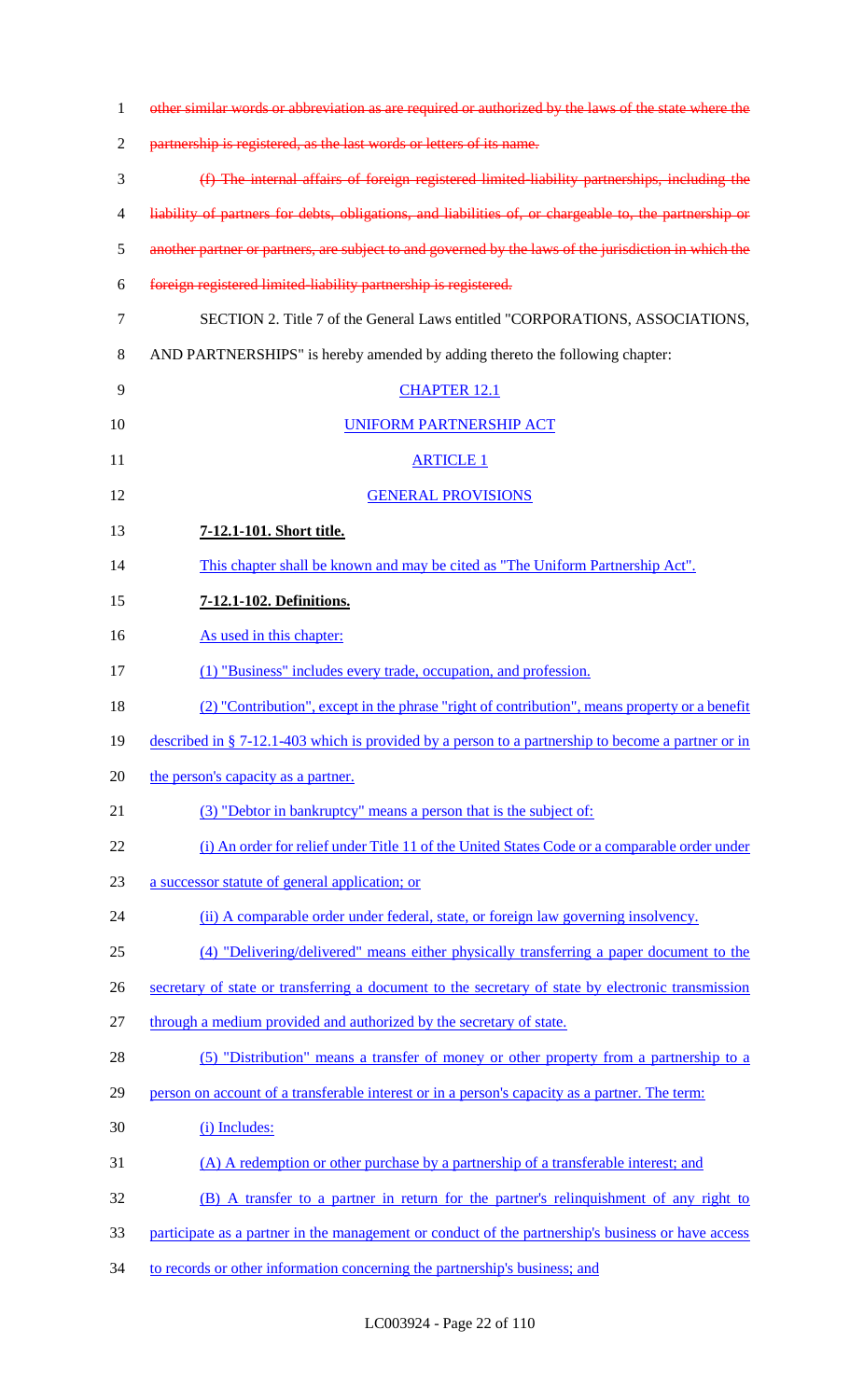- (ii) Does not include amounts constituting reasonable compensation for present or past service or payments made in the ordinary course of business under a bona fide retirement plan or other bona fide benefits program. (6) "Electronic transmission" means any form of communication, not directly involving 5 the physical transmission of paper, that creates a record that may be retained, retrieved, and reviewed by a recipient thereof, and that may be directly reproduced in paper form by such a 7 recipient through an automated process. (7) "Foreign limited-liability partnership" means a foreign partnership whose partners have limited-liability for the debts, obligations, or other liabilities of the foreign partnership under a provision similar to § 7-12.1-306(c). (8) "Foreign partnership" means an unincorporated entity formed under the law of a 12 jurisdiction other than this state which would be a partnership if formed under the law of this state. 13 The term includes a foreign limited-liability partnership. (9) "Jurisdiction", used to refer to a political entity, means the United States, a state, a 15 foreign country, or a political subdivision of a foreign country. (10) "Jurisdiction of formation" means the jurisdiction whose law governs the internal 17 affairs of an entity. (11) "Limited-liability partnership", except in the phrase "foreign limited-liability partnership" and in Article 11 of this chapter, means a partnership that has filed a statement of qualification under § 7-12.1-901 and does not have a similar statement in effect in any other 21 jurisdiction. 22 (12) "Partner" means a person that: (i) Has become a partner in a partnership under § 7-12.1-402 or was a partner in a 24 partnership when the partnership became subject to this chapter under § 7-12.1-110; and (ii) Has not dissociated as a partner under § 7-12.1-601. (13) "Partnership", except in Article 11 of this chapter, means an association of two (2) or more persons to carry on as co-owners of a business for profit formed under this chapter or that 28 becomes subject to this chapter under Article 11 of this chapter or § 7-12.1-110. The term includes a limited-liability partnership. (14) "Partnership agreement" means the agreement, whether or not referred to as a partnership agreement and whether oral, implied, in a record, or in any combination thereof, of all 32 the partners of a partnership concerning the matters described in § 7-12.1-105. The term includes 33 the agreement as amended or restated.
- (15) "Partnership at will" means a partnership in which the partners have not agreed to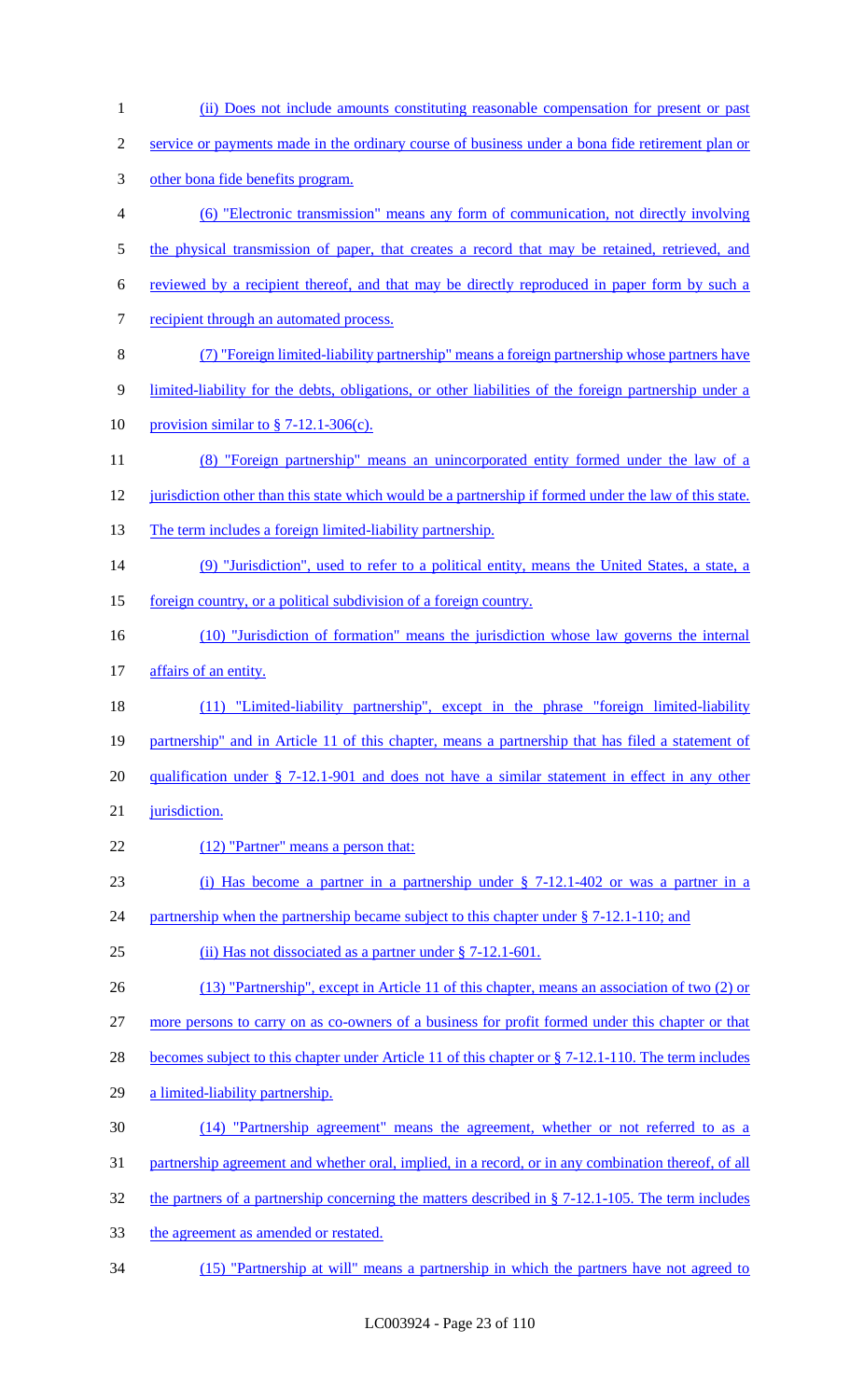| $\mathbf{1}$     | remain partners until the expiration of a definite term or the completion of a particular undertaking.    |
|------------------|-----------------------------------------------------------------------------------------------------------|
| $\sqrt{2}$       | (16) "Person" means an individual, business corporation, nonprofit corporation,                           |
| 3                | partnership, limited partnership, limited-liability company, general cooperative association, limited     |
| $\overline{4}$   | cooperative association, unincorporated nonprofit association, statutory trust, business trust,           |
| $\mathfrak{S}$   | common-law business trust, estate, trust, association, joint venture, public corporation, government      |
| 6                | or governmental subdivision, agency, or instrumentality, or any other legal or commercial entity.         |
| $\boldsymbol{7}$ | (17) "Principal office" means the principal executive office of a partnership or a foreign                |
| $8\,$            | limited-liability partnership, whether or not the office is located in this state.                        |
| 9                | (18) "Property" means all property, whether real, personal, or mixed or tangible or                       |
| 10               | intangible, or any right or interest therein.                                                             |
| 11               | (19) "Record", used as a noun, means information that is inscribed on a tangible medium                   |
| 12               | or that is stored in an electronic or other medium and is retrievable in perceivable form.                |
| 13               | (20) "Registered agent" means an agent of a limited-liability partnership or foreign limited-             |
| 14               | liability partnership which is authorized to receive service of any process, notice, or demand            |
| 15               | required or permitted by law to be served on the partnership.                                             |
| 16               | (21) "Registered foreign limited-liability partnership" means a foreign limited-liability                 |
| 17               | partnership that is registered to do business in this state pursuant to a statement of registration filed |
| 18               | with the secretary of state.                                                                              |
|                  |                                                                                                           |
| 19               | (22) "Sign" means, with present intent to authenticate or adopt a record:                                 |
| 20               | (i) To execute or adopt a tangible symbol; or                                                             |
| 21               | (ii) To attach to or logically associate with the record an electronic symbol, sound, or                  |
| 22               | process.                                                                                                  |
| 23               | (23) "Signature" or "signed" or "executed" means an original signature, facsimile, or an                  |
| 24               | electronically transmitted signature submitted through a medium provided and authorized by the            |
| 25               | secretary of state.                                                                                       |
| 26               | (24) "State" means a state of the United States, the District of Columbia, Puerto Rico, the               |
| 27               | United States Virgin Islands, or any territory or insular possession subject to the jurisdiction of the   |
| 28               | <b>United States.</b>                                                                                     |
| 29               | (25) "Transfer" includes:                                                                                 |
| 30               | (i) An assignment;                                                                                        |
| 31               | (ii) A conveyance;                                                                                        |
| 32               | $(iii)$ A sale;                                                                                           |
| 33               | $(iv)$ A lease;                                                                                           |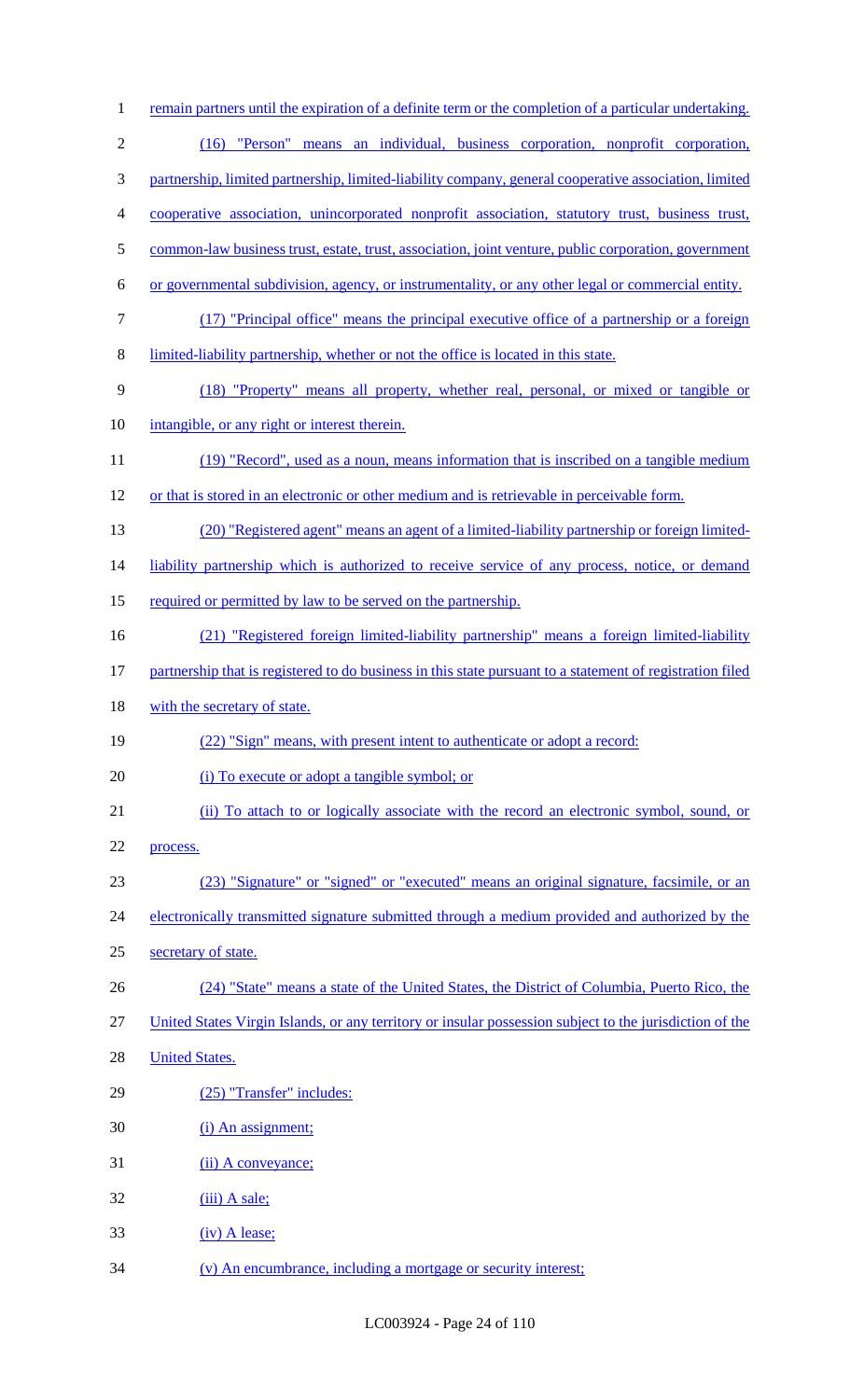| $\mathbf{1}$ | $(vi)$ A gift; and                                                                                     |
|--------------|--------------------------------------------------------------------------------------------------------|
| 2            | (vii) A transfer by operation of law.                                                                  |
| 3            | (26) "Transferable interest" means the right, as initially owned by a person in the person's           |
| 4            | capacity as a partner, to receive distributions from a partnership, whether or not the person remains  |
| 5            | a partner or continues to own any part of the right. The term applies to any fraction of the interest, |
| 6            | by whomever owned.                                                                                     |
| 7            | (27) "Transferee" means a person to which all or part of a transferable interest has been              |
| 8            | transferred, whether or not the transferor is a partner.                                               |
| 9            | 7-12.1-103. Knowledge; Notice.                                                                         |
| 10           | (a) A person knows a fact if the person:                                                               |
| 11           | (1) Has actual knowledge of it; or                                                                     |
| 12           | (2) Is deemed to know it under subsection (d)(1) of this section or law other than this                |
| 13           | chapter.                                                                                               |
| 14           | (b) A person has notice of a fact if the person:                                                       |
| 15           | (1) Has reason to know the fact from all the facts known to the person at the time in                  |
| 16           | question; or                                                                                           |
| 17           | (2) Is deemed to have notice of the fact under subsection $(d)(2)$ of this section.                    |
| 18           | (c) Subject to § 7-12.1-117(f), a person notifies another person of a fact by taking steps             |
| 19           | reasonably required to inform the other person in ordinary course, whether or not those steps cause    |
| 20           | the other person to know the fact.                                                                     |
| 21           | (d) A person not a partner is deemed:                                                                  |
| 22           | (1) To know of a limitation on authority to transfer real property as provided in $\S$ 7-12.1-         |
| 23           | $303(g)$ ; and                                                                                         |
| 24           | (2) To have notice of:                                                                                 |
| 25           | (i) A person's dissociation as a partner ninety (90) days after a statement of dissociation            |
| 26           | under § 7-12.1-704 becomes effective; and                                                              |
| 27           | (ii) A partnership's:                                                                                  |
| 28           | (A) Dissolution ninety (90) days after a statement of dissolution under § 7-12.1-802                   |
| 29           | becomes effective;                                                                                     |
| 30           | (B) Termination ninety (90) days after a statement of termination under § 7-12.1-802                   |
| 31           | becomes effective; and                                                                                 |
| 32           | (C) Participation in a merger, interest exchange, conversion, or domestication, ninety (90)            |
| 33           | days after articles of merger, interest exchange, conversion, or domestication under Article 11 of     |
| 34           | this chapter become effective.                                                                         |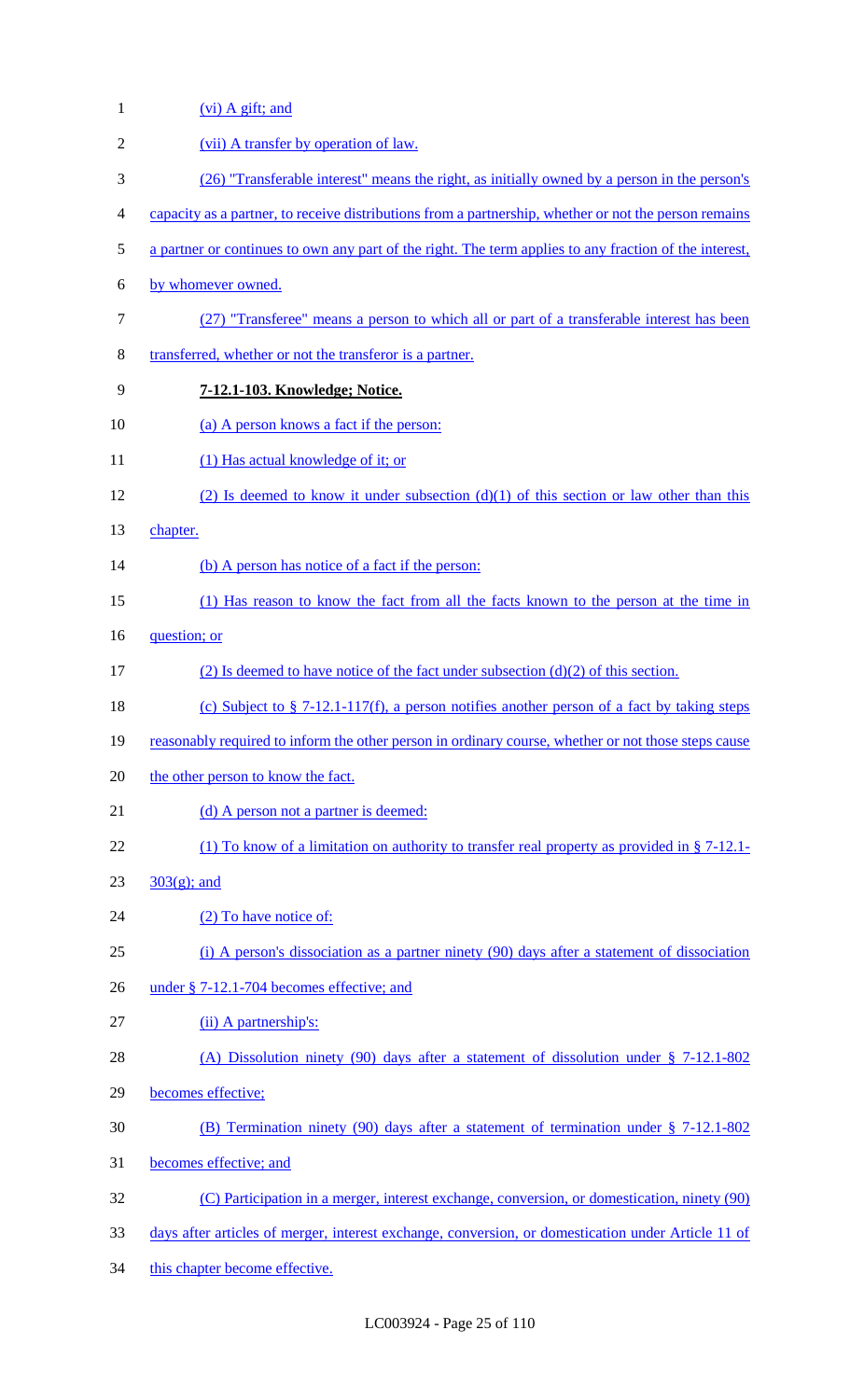| $\mathbf{1}$   | (e) A partner's knowledge or notice of a fact relating to the partnership is effective             |
|----------------|----------------------------------------------------------------------------------------------------|
| $\overline{c}$ | immediately as knowledge of or notice to the partnership, except in the case of a fraud on the     |
| 3              | partnership committed by or with the consent of that partner.                                      |
| 4              | 7-12.1-104. Governing law.                                                                         |
| 5              | The internal affairs of a partnership and the liability of a partner as a partner for a debt,      |
| 6              | obligation, or other liability of the partnership are governed by:                                 |
| 7              | (1) In the case of a limited-liability partnership, the law of this state; and                     |
| 8              | (2) In the case of a partnership that is not a limited-liability partnership, the law of the       |
| 9              | jurisdiction in which the partnership has its principal office.                                    |
| 10             | 7-12.1-105. Partnership agreement; Scope, Function, and Limitations.                               |
| 11             | (a) Except as otherwise provided in subsections (c) and (d) of this section, the partnership       |
| 12             | agreement governs:                                                                                 |
| 13             | (1) Relations among the partners as partners and between the partners and the partnership;         |
| 14             | (2) The business of the partnership and the conduct of that business; and                          |
| 15             | (3) The means and conditions for amending the partnership agreement.                               |
| 16             | (b) To the extent the partnership agreement does not provide for a matter described in             |
| 17             | subsection (a) of this section, this chapter governs the matter.                                   |
| 18             | (c) A partnership agreement may not:                                                               |
| 19             | (1) Vary the law applicable under $\S$ 7-12.1-104(1);                                              |
| 20             | (2) Vary the provisions of $\S$ 7-12.1-110;                                                        |
| 21             | (3) Vary the provisions of $\S$ 7-12.1-307;                                                        |
| 22             | (4) Unreasonably restrict the duties and rights under $\S$ 7-12.1-408, but the partnership         |
| 23             | agreement may impose reasonable restrictions on the availability and use of information obtained   |
| 24             | under that section and may define appropriate remedies, including liquidated damages, for a breach |
| 25             | of any reasonable restriction on use;                                                              |
| 26             | (5) Alter or eliminate the duty of loyalty or the duty of care, except as otherwise provided       |
| 27             | in subsection (d) of this section;                                                                 |
| 28             | (6) Eliminate the contractual obligation of good faith and fair dealing under $\S$ 7-12.1-         |
| 29             | 409(d), but the partnership agreement may prescribe the standards, if not manifestly unreasonable, |
| 30             | by which the performance of the obligation is to be measured;                                      |
| 31             | (7) Unreasonably restrict the right of a person to maintain an action under $\S$ 7-12.1-410(b);    |
| 32             | (8) Relieve or exonerate a person from liability for conduct involving bad faith, willful or       |
| 33             | intentional misconduct, or knowing violation of law;                                               |
| 34             | (9) Vary the power of a person to dissociate as a partner under $\S$ 7-12.1-602(a), except to      |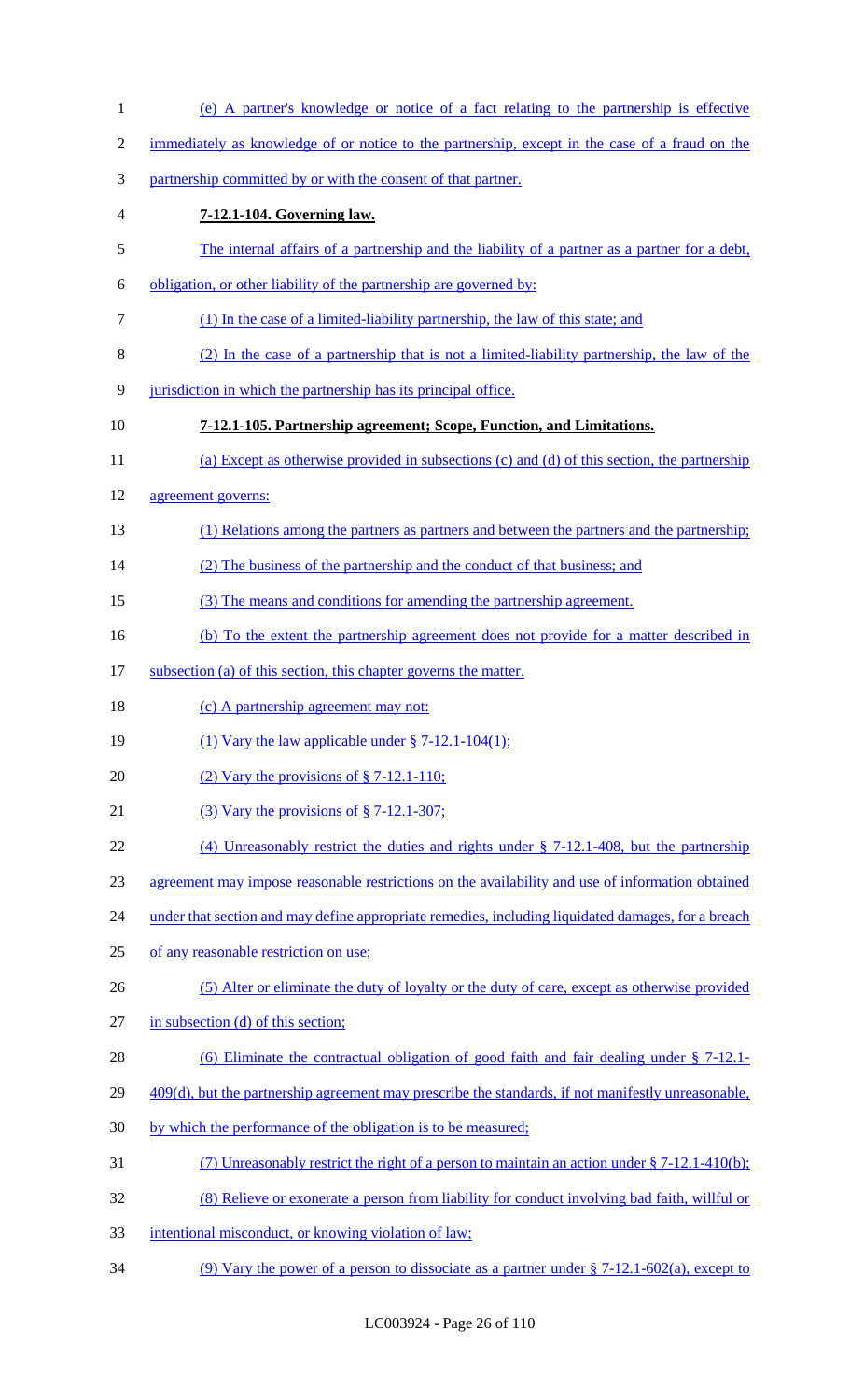| $\mathbf{1}$   | require that the notice under $\S$ 7-12.1-601(1) to be in a record;                               |
|----------------|---------------------------------------------------------------------------------------------------|
| $\overline{2}$ | (10) Vary the grounds for expulsion specified in $\S$ 7-12.1-601(5);                              |
| 3              | (11) Vary the causes of dissolution specified in $\S$ 7-12.1-801(4) or (5);                       |
| 4              | $(12)$ Vary the requirement to wind up the partnership's business as specified in § 7-12.1-       |
| 5              | $802(a)$ , (b)(1), and (d);                                                                       |
| 6              | $(13)$ Vary the right of a partner under § 7-12.1-901(f) to vote on or consent to a cancellation  |
| 7              | of a statement of qualification;                                                                  |
| $8\,$          | (14) Vary the right of a partner to approve a merger, interest exchange, conversion, or           |
| 9              | domestication under §§ 7-12.1-11.23(a)(2), 7-12.1-11.33(a)(2), 7-12.1-11.43(a)(2), or 7-12.1-     |
| 10             | $11.53(a)(2)$ ;                                                                                   |
| 11             | $(15)$ Vary the required contents of a plan of merger under § 7-12.1-11.22(a), plan of interest   |
| 12             | exchange under § 7-12.1-11.32(a), plan of conversion under § 7-12.1-11.42(a), or plan of          |
| 13             | domestication under $\S$ 7-12.1-11.52(a);                                                         |
| 14             | (16) Vary any requirement, procedure, or other provision of this chapter pertaining to:           |
| 15             | (i) Registered agents; or                                                                         |
| 16             | (ii) The secretary of state, including provisions pertaining to records authorized or required    |
| 17             | to be filed with the secretary of state under this chapter; or                                    |
| 18             | $(17)$ Except as otherwise provided in §§ 7-12.1-106 and 7-12.1-107(b), restrict the rights       |
| 19             | under this chapter of a person other than a partner.                                              |
| 20             | (d) Subject to subsection $(c)(8)$ of this section, without limiting other terms that may be      |
| 21             | included in a partnership agreement, the following rules apply:                                   |
| 22             | (1) The partnership agreement may:                                                                |
| 23             | (i) Specify the method by which a specific act or transaction that would otherwise violate        |
| 24             | the duty of loyalty may be authorized or ratified by one or more disinterested and independent    |
| 25             | persons after full disclosure of all material facts; and                                          |
| 26             | (ii) Alter the prohibition in § 7-12.1-406(a)(2) to the extent the prohibition requires only      |
| 27             | that the partnership's total assets not be less than the sum of its total liabilities.            |
| 28             | (2) To the extent the partnership agreement expressly relieves a partner of a responsibility      |
| 29             | that the partner would otherwise have under this chapter and imposes the responsibility on one or |
| 30             | more other partners, the agreement also may eliminate or limit any fiduciary duty of the partner  |
| 31             | relieved of the responsibility which would have pertained to the responsibility.                  |
| 32             | (3) If not manifestly unreasonable, the partnership agreement may:                                |
| 33             | (i) Alter or eliminate the aspects of the duty of loyalty stated in $\S$ 7-12.1-409(b);           |
| 34             | (ii) Identify specific types or categories of activities that do not violate the duty of loyalty; |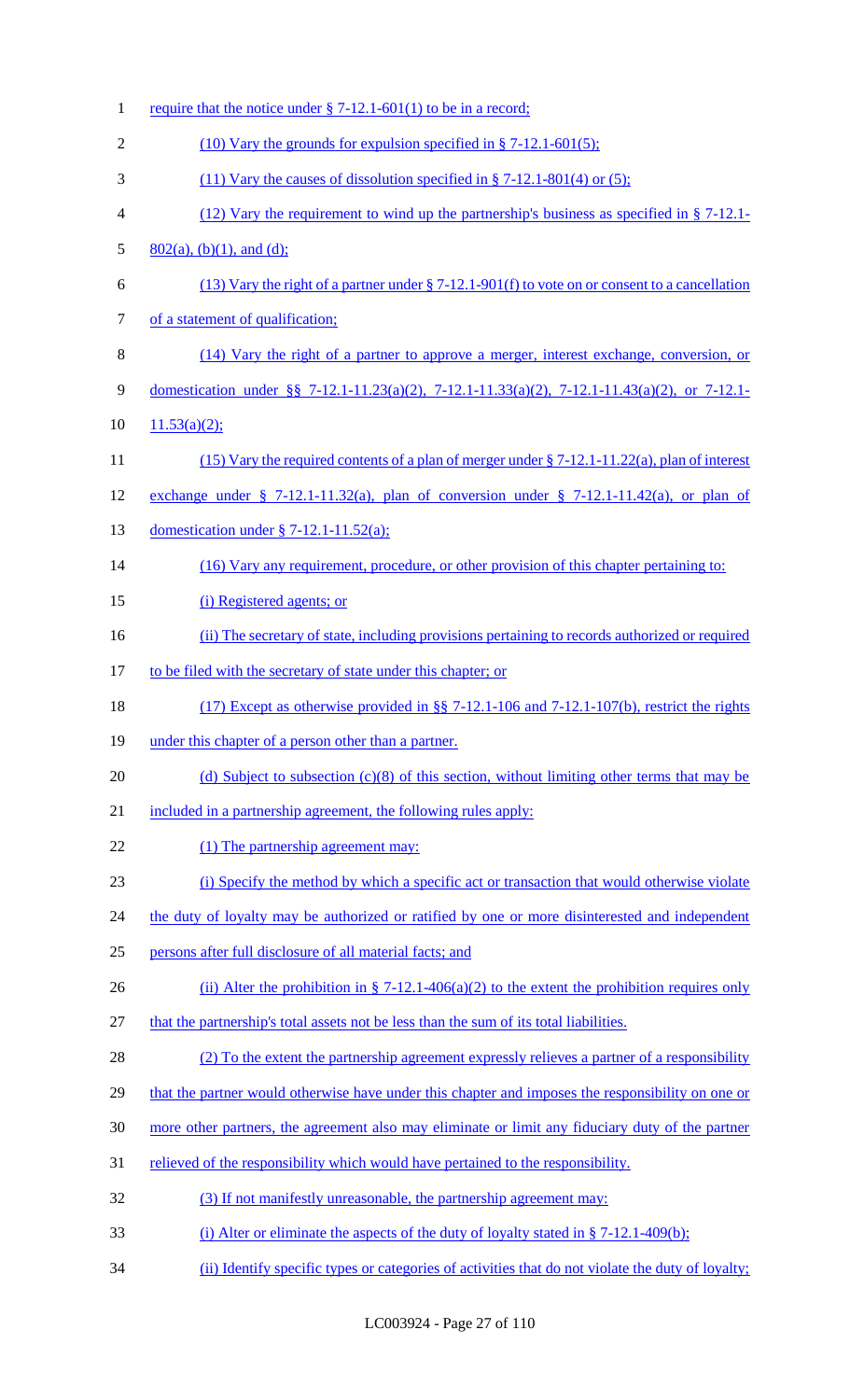| $\mathbf{1}$   | (iii) Alter the duty of care, but may not authorize conduct involving bad faith, willful or             |
|----------------|---------------------------------------------------------------------------------------------------------|
| $\overline{2}$ | intentional misconduct, or knowing violation of law; and                                                |
| 3              | (iv) Alter or eliminate any other fiduciary duty.                                                       |
| 4              | (e) The court shall decide as a matter of law whether a term of a partnership agreement is              |
| 5              | manifestly unreasonable under subsection $(c)(6)$ or $(d)(3)$ of this section. The Providence County    |
| 6              | superior court:                                                                                         |
| 7              | (1) Shall make its determination as of the time the challenged term became part of the                  |
| 8              | partnership agreement and by considering only circumstances existing at that time; and                  |
| 9              | (2) May invalidate the term only if, in light of the purposes and business of the partnership,          |
| 10             | it is readily apparent that:                                                                            |
| 11             | (i) The objective of the term is unreasonable; or                                                       |
| 12             | (ii) The term is an unreasonable means to achieve the term's objective.                                 |
| 13             | 7-12.1-106. Partnership agreement -- Effect on partnership and person becoming                          |
| 14             | partner -- Preformation agreement.                                                                      |
| 15             | (a) A partnership is bound by and may enforce the partnership agreement, whether or not                 |
| 16             | the partnership has itself manifested assent to the agreement.                                          |
| 17             | (b) A person that becomes a partner is deemed to assent to the partnership agreement.                   |
| 18             | (c) Two (2) or more persons intending to become the initial partners of a partnership may               |
| 19             | make an agreement providing that upon the formation of the partnership the agreement will become        |
| 20             | the partnership agreement.                                                                              |
| 21             | 7-12.1-107. Partnership agreement -- Effect on third parties and relationship to                        |
| 22             | records effective on behalf of partnership.                                                             |
| 23             | (a) A partnership agreement may specify that its amendment requires the approval of a                   |
| 24             | person that is not a party to the agreement or the satisfaction of a condition. An amendment is         |
| 25             | ineffective if its adoption does not include the required approval or satisfy the specified condition.  |
| 26             | (b) The obligations of a partnership and its partners to a person in the person's capacity as           |
| 27             | a transferee or person dissociated as a partner are governed by the partnership agreement. Subject      |
| 28             | only to a court order issued under $\S 7-12.1-504(b)(2)$ to effectuate a charging order, an amendment   |
| 29             | to the partnership agreement made after a person becomes a transferee or is dissociated as a partner:   |
| 30             | (1) Is effective with regard to any debt, obligation, or other liability of the partnership or          |
| 31             | its partners to the person in the person's capacity as a transferee or person dissociated as a partner; |
| 32             | and                                                                                                     |
| 33             | (2) Is not effective to the extent the amendment:                                                       |
| 34             | (i) Imposes a new debt, obligation, or other liability on the transferee or person dissociated          |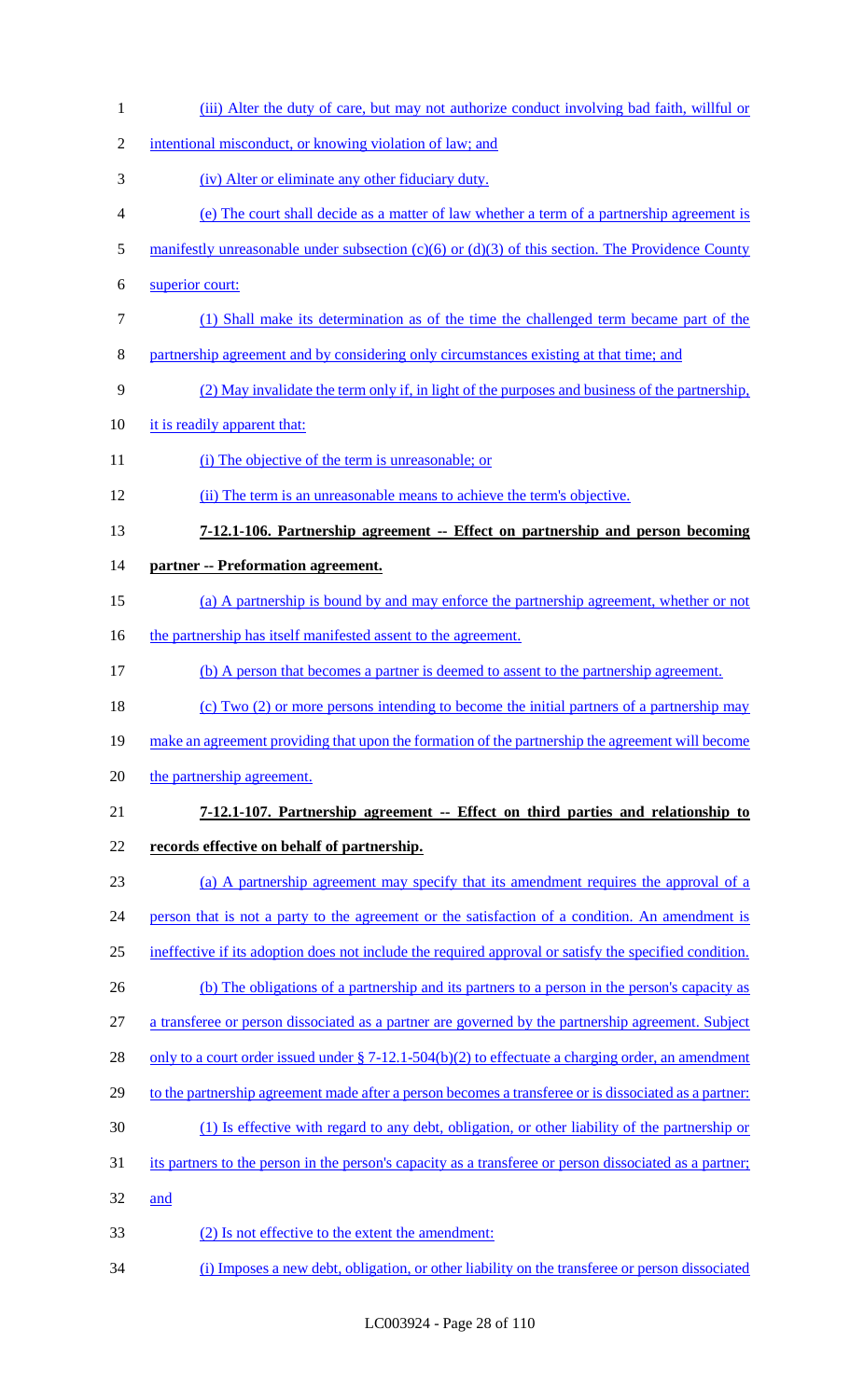1 as a partner; or

| $\overline{2}$ | (ii) Prejudices the rights under $\S$ 7-12.1-701 of a person that dissociated as a partner before    |
|----------------|------------------------------------------------------------------------------------------------------|
| 3              | the amendment was made.                                                                              |
| 4              | (c) If a record delivered by a partnership to the secretary of state for filing becomes              |
| 5              | effective and contains a provision that would be ineffective under $\S$ 7-12.1-105(c) or 7-12.1-     |
| 6              | $105(d)(3)$ if contained in the partnership agreement, the provision is ineffective in the record.   |
| 7              | (d) Subject to subsection (c) of this section, if a record delivered by a partnership to the         |
| 8              | secretary of state for filing becomes effective and conflicts with a provision of the partnership    |
| 9              | agreement:                                                                                           |
| 10             | (1) The agreement prevails as to partners, persons dissociated as partners, and transferees;         |
| 11             | and                                                                                                  |
| 12             | (2) The record prevails as to other persons to the extent they reasonably rely on the record.        |
| 13             | 7-12.1-108. Signing of records to be delivered for filing to secretary of state.                     |
| 14             | (a) A record filed with the secretary of state pursuant to this chapter must be signed as            |
| 15             | follows:                                                                                             |
| 16             | (1) Except as otherwise provided in subsections (a)(2) and (a)(3) of this section, a record          |
| 17             | signed by a partnership must be signed by a person authorized by the partnership.                    |
| 18             | (2) A record filed on behalf of a dissolved partnership that has no partner must be signed           |
| 19             | by the person winding up the partnership's business under $\S$ 7-12.1-802(c) or a person appointed   |
| 20             | under $\S$ 7-12.1-802(d) to wind up the business.                                                    |
| 21             | (3) A statement of denial by a person under $\S$ 7-12.1-304 must be signed by that person.           |
| 22             | (4) Any other record delivered on behalf of a person to the secretary of state for filing must       |
| 23             | be signed by that person.                                                                            |
| 24             | (b) A record filed under this chapter may be signed by an agent. Whenever this chapter               |
| 25             | requires a particular individual to sign a record and the individual is deceased or incompetent, the |
| 26             | record may be signed by a legal representative of the individual.                                    |
| 27             | (c) A person that signs a record as an agent or legal representative affirms as a fact that the      |
| 28             | person is authorized to sign the record.                                                             |
| 29             | 7-12.1-109. Liability for inaccurate information in filed record.                                    |
| 30             | (a) If a record filed with the secretary of state under this chapter and filed by the secretary      |
| 31             | of state contains inaccurate information, a person that suffers loss by reliance on the information  |
| 32             | may recover damages for the loss from:                                                               |
| 33             | (1) A person that signed the record, or caused another to sign it on the person's behalf, and        |

34 knew the information to be inaccurate at the time the record was signed; and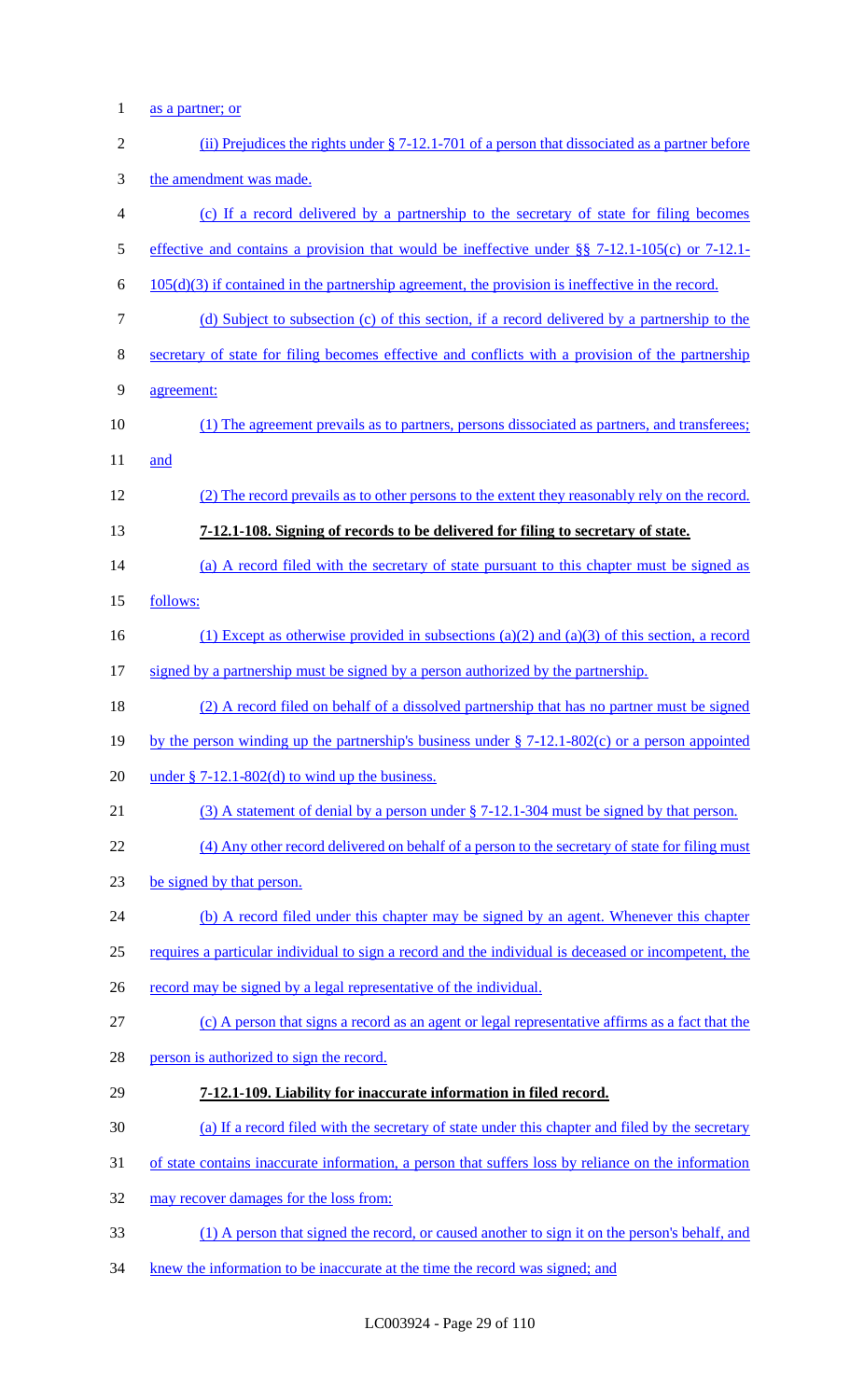| $\mathbf{1}$   | (2) Subject to subsection (b) of this section, a partner if:                                               |
|----------------|------------------------------------------------------------------------------------------------------------|
| $\overline{2}$ | (i) The record was delivered for filing on behalf of the partnership; and                                  |
| 3              | (ii) The partner knew or had notice of the inaccuracy for a reasonably sufficient time before              |
| 4              | the information was relied upon so that, before the reliance, the partner reasonably could have:           |
| 5              | (A) Effected an amendment under $\S$ 7-12.1-901(f);                                                        |
| 6              | (B) Filed a petition under $\S$ 7-12.1-112; or                                                             |
| $\tau$         | (C) Filed with the secretary of state a statement of change under $\S$ 7-12.1-909 or a statement           |
| 8              | of correction under $\S$ 7-12.1-116.                                                                       |
| 9              | (b) To the extent the partnership agreement expressly relieves a partner of responsibility                 |
| 10             | for maintaining the accuracy of information contained in records delivered on behalf of the                |
| 11             | partnership to the secretary of state for filing under this chapter and imposes that responsibility on     |
| 12             | one or more other partners, the liability stated in subsection $(a)(2)$ of this section applies to those   |
| 13             | other partners and not to the partner that the partnership agreement relieves of the responsibility.       |
| 14             | (c) An individual who signs a record authorized or required to be filed under this chapter                 |
| 15             | affirms under penalty of perjury that the information stated in the record is accurate.                    |
| 16             | 7-12.1-110. Application to existing relationships.                                                         |
| 17             | (a) This chapter governs only:                                                                             |
| 18             | (1) A partnership formed on or after January 1, 2023; and                                                  |
| 19             | (2) Except as otherwise provided in subsection (c) of this section, a partnership formed                   |
| 20             | before January 1, 2023, which elects, in the manner provided in its partnership agreement or by law        |
| 21             | for amending the partnership agreement, to be subject to this chapter.                                     |
| 22             | (b) Except as otherwise provided in subsection (c) of this section, on and after January 1,                |
| 23             | 2023, this chapter governs all partnerships.                                                               |
| 24             | (c) With respect to a partnership that elects pursuant to subsection (a)(2) of this section to             |
| 25             | be subject to this chapter, after the election takes effect the provisions of this chapter relating to the |
| 26             | liability of the partnership's partners to third parties apply to:                                         |
| 27             | (1) A third party that had not done business with the partnership in the year before the                   |
| 28             | election took effect; and                                                                                  |
| 29             | (2) A third party that had done business with the partnership in the year before the election              |
| 30             | took effect only if the third party knows or has been notified of the election.                            |
| 31             | 7-12.1-110.1. Election of existing limited-liability partnerships.                                         |
| 32             | (a) With respect to a limited-liability partnership that elects pursuant to $\S7-12.1-110$ (a)(2)          |
| 33             | to be subject to this chapter, the partnership must deliver to the secretary of state a statement          |
|                |                                                                                                            |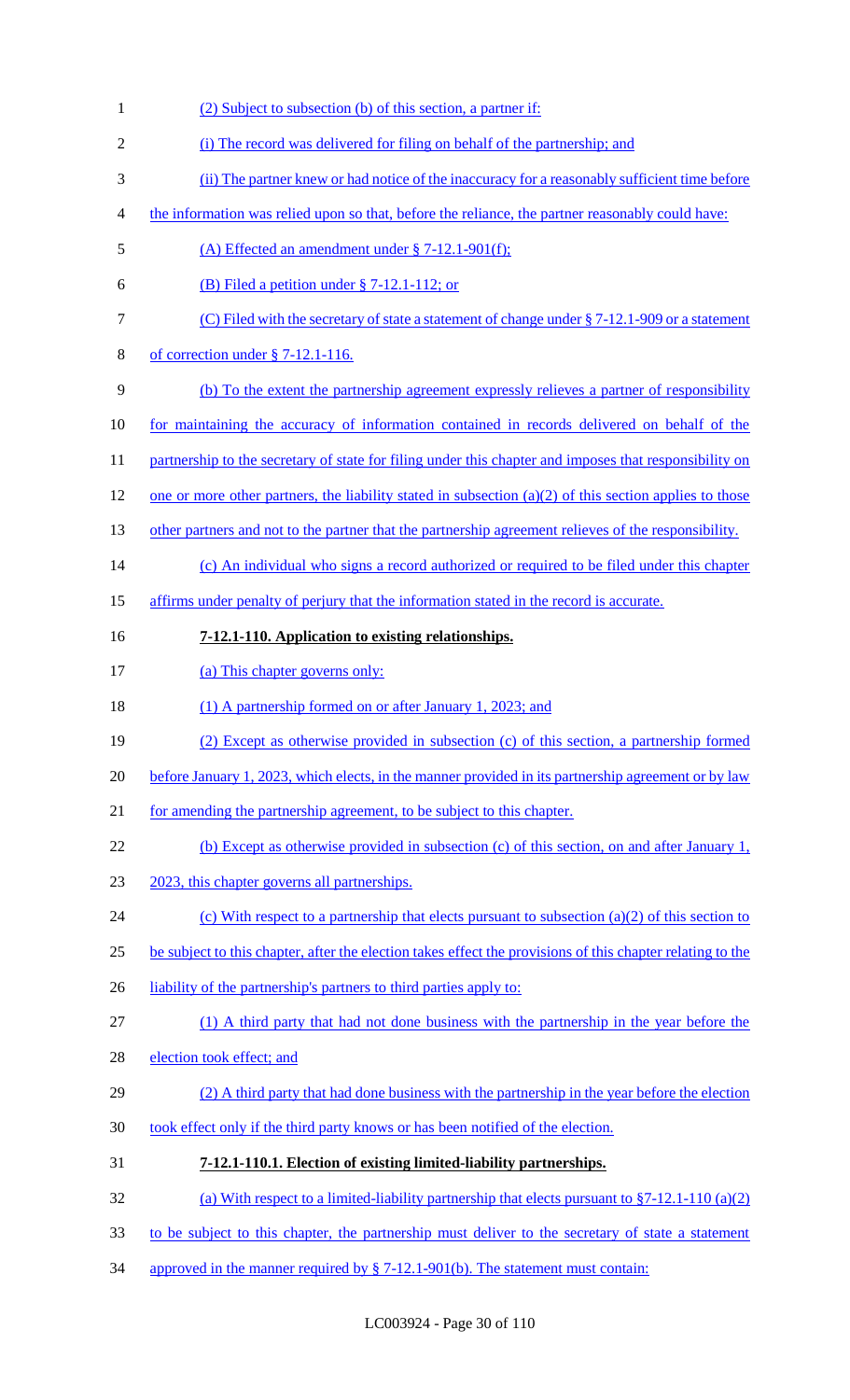(1) The name of the limited-liability partnership; (2) A statement that the partnership is a limited-liability partnership and elects to comply 3 with the provisions of chapter 12.1 of title 7; (3) A statement that the partnership's status as a limited-liability partnership is perpetual and remains effective, regardless of changes to the partnership, until it is canceled or administratively revoked pursuant to the provision of chapter 12.1 of title 7; (4) The name and street address in this state of the partnership's registered agent. (b) Prior to the effective date of this chapter outlined in § 7-12.1-110(b), a limited-liability partnership may renew its registration pursuant to § 7-12-56(e). Upon the effective date of this chapter, to maintain its status as a limited-liability partnership, the following actions must be taken: 11 (1) A designation of a registered agent must be recorded with the secretary of state; and (2) At the time prescribed, the limited-liability partnership must file an annual report in 13 accordance with the provisions of § 7-12.1-913. **7-12.1-111. Delivery of record.**  (a) Except as otherwise provided in this chapter, permissible means of delivery of a record 16 include delivery by hand, mail, conventional commercial practice, and electronic transmission. (b) Delivery to the secretary of state is effective only when a record is received by the 18 secretary of state. **7-12.1-112. Signing and filing pursuant to judicial order.**  (a) If a person required by this chapter to sign a record or deliver a record to the secretary of state for filing under this chapter does not do so, any other person that is aggrieved may petition 22 the superior court to order: 23 (1) The person to sign the record; (2) The person to deliver the record to the secretary of state for filing; or (3) The secretary of state to file the record unsigned. 26 (b) If a petitioner under subsection (a) of this section is not the partnership or foreign limited-liability partnership to which the record pertains, the petitioner shall make the partnership or foreign partnership a party to the action. (c) A record filed under subsection (a)(3) of this section is effective without being signed. **7-12.1-113. Filing requirements.**  (a) To be filed by the secretary of state pursuant to this chapter, a record must be received by the secretary of state, comply with this chapter, and satisfy the following: (1) The filing of the record must be required or permitted by this chapter; (2) The record must be physically delivered in written form unless and to the extent the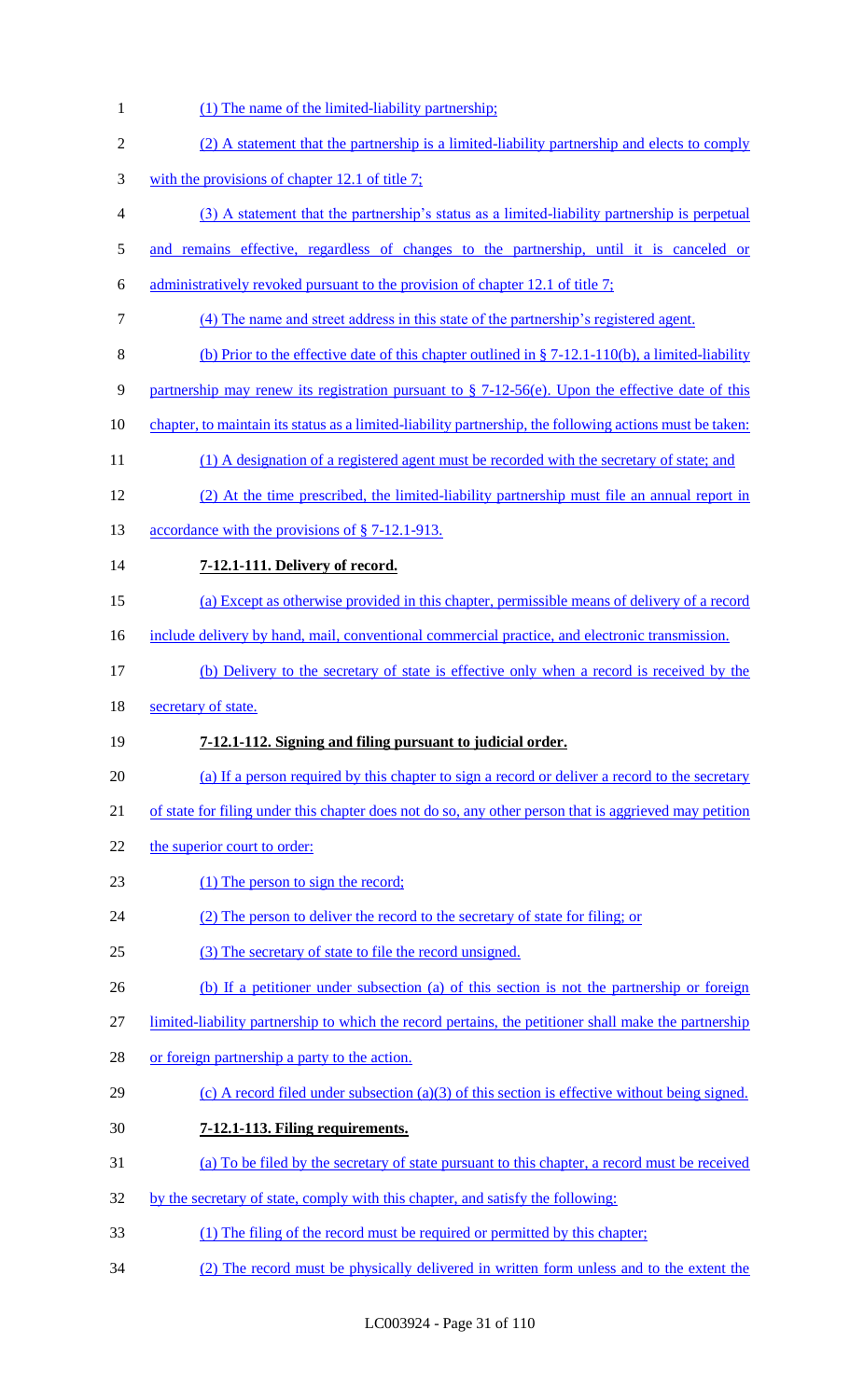secretary of state permits electronic delivery of records; (3) The words in the record must be in English, and numbers must be in Arabic or Roman numerals, but the name of an entity need not be in English if written in English letters or Arabic or Roman numerals; (4) The record must be signed by a person authorized or required under this chapter to sign the record; and (5) The record must state the name and capacity, if any, of each individual who signed it, either on behalf of the individual or the person authorized or required to sign the record, but need not contain a seal, attestation, acknowledgment, or verification. (b) If any law other than this chapter prohibits the disclosure by the secretary of state of 11 information contained in a record filed with the secretary of state, the secretary of state shall file 12 the record if the record otherwise complies with this chapter but may redact the information. (c) When a record is filed with the secretary of state, any fee required under this chapter 14 and any fee, tax, interest, or penalty required to be paid under this chapter or law other than this 15 chapter must be paid in a manner permitted by the secretary of state or by that law. (d) The secretary of state may require that a record delivered in written form be 17 accompanied by an identical or conformed copy. (e) The secretary of state may provide forms for filings required or permitted to be made by this chapter, but, except as otherwise provided in this section, their use is not required. (f) The secretary of state may require that a cover sheet for a filing be on a form prescribed 21 by the secretary of state. **7-12.1-114. Effective date and time.**  Except as otherwise provided in § 7-12.1-115 and subject to § 7-12.1-116(c), a record filed 24 under this chapter is effective: (1) On the date and at the time of its filing by the secretary of state, as provided in § 7-  $26 \frac{12.1 - 117(b)}{5}$  (2) On the date of filing and at the time specified in the record as its effective time, if later 28 than the time under subsection (1) of this section; (3) At a specified delayed effective date and time, which may not be more than ninety (90) days after the date of filing; or (4) If a delayed effective date is specified, but no time is specified, at one minute past twelve am (12:01 a.m.) on the date specified, which may not be more than ninety (90) days after the date of filing. **7-12.1-115. Withdrawal of filed record before effectiveness.**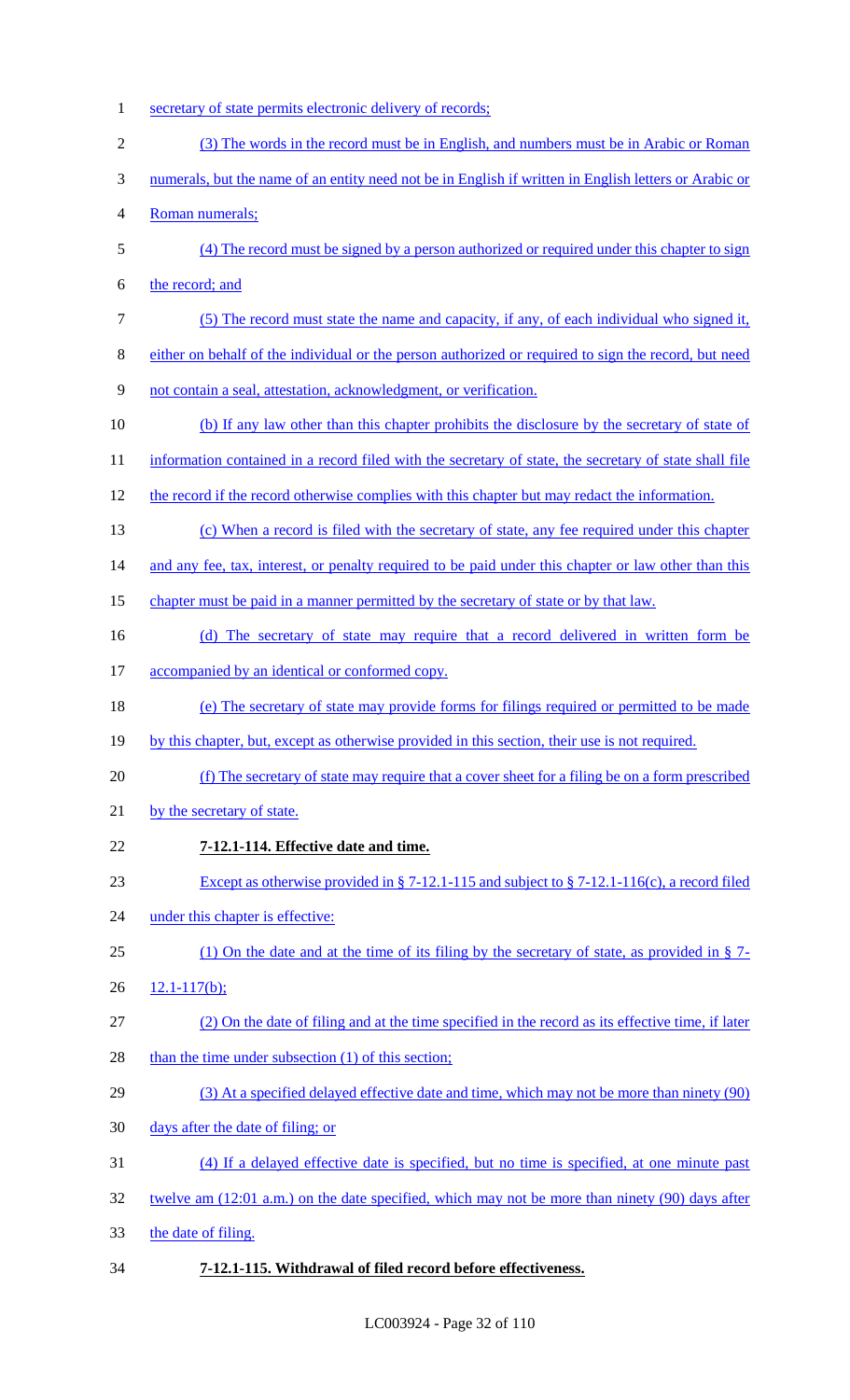(a) Except as otherwise provided in §§ 7-12.1-11.24, 7-12.1-11.34, 7-12.1-11.44, and 7- 2 12.1-11.54, a record filed with the secretary of state may be withdrawn before it takes effect by delivering to the secretary of state for filing a statement of withdrawal. (b) A statement of withdrawal must: (1) Be signed by each person that signed the record being withdrawn, except as otherwise agreed by those persons; (2) Identify the record to be withdrawn; and (3) If signed by fewer than all the persons that signed the record being withdrawn, state that the record is withdrawn in accordance with the agreement of all the persons that signed the record. (c) On filing by the secretary of state of a statement of withdrawal, the action or transaction evidenced by the original record does not take effect. **7-12.1-116. Correcting filed record.**  (a) A person on whose behalf a filed record was filed with the secretary of state may correct 15 the record if: 16 (1) The record at the time of filing was inaccurate; (2) The record was defectively signed; or (3) The electronic transmission of the record to the secretary of state was defective. (b) To correct a filed record, a person on whose behalf the record was delivered to the secretary of state must deliver to the secretary of state for filing a statement of correction. 21 (c) A statement of correction: 22 (1) May not state a delayed effective date; (2) Must be signed by the person correcting the filed record; 24 (3) Must identify the filed record to be corrected; (4) Must specify the inaccuracy or defect to be corrected; and 26 (5) Must correct the inaccuracy or defect. (d) A statement of correction is effective as of the effective date of the filed record that it corrects except for purposes of § 7-12.1-103(d) and as to persons relying on the uncorrected filed 29 record and adversely affected by the correction. For those purposes and as to those persons, the statement of correction is effective when filed. **7-12.1-117. Duty of secretary of state to file -- Review of refusal to file -- Delivery of record by secretary of state.**  (a) The secretary of state shall file a record filed with the secretary of state which satisfies 34 this chapter. The duty of the secretary of state under this section is ministerial.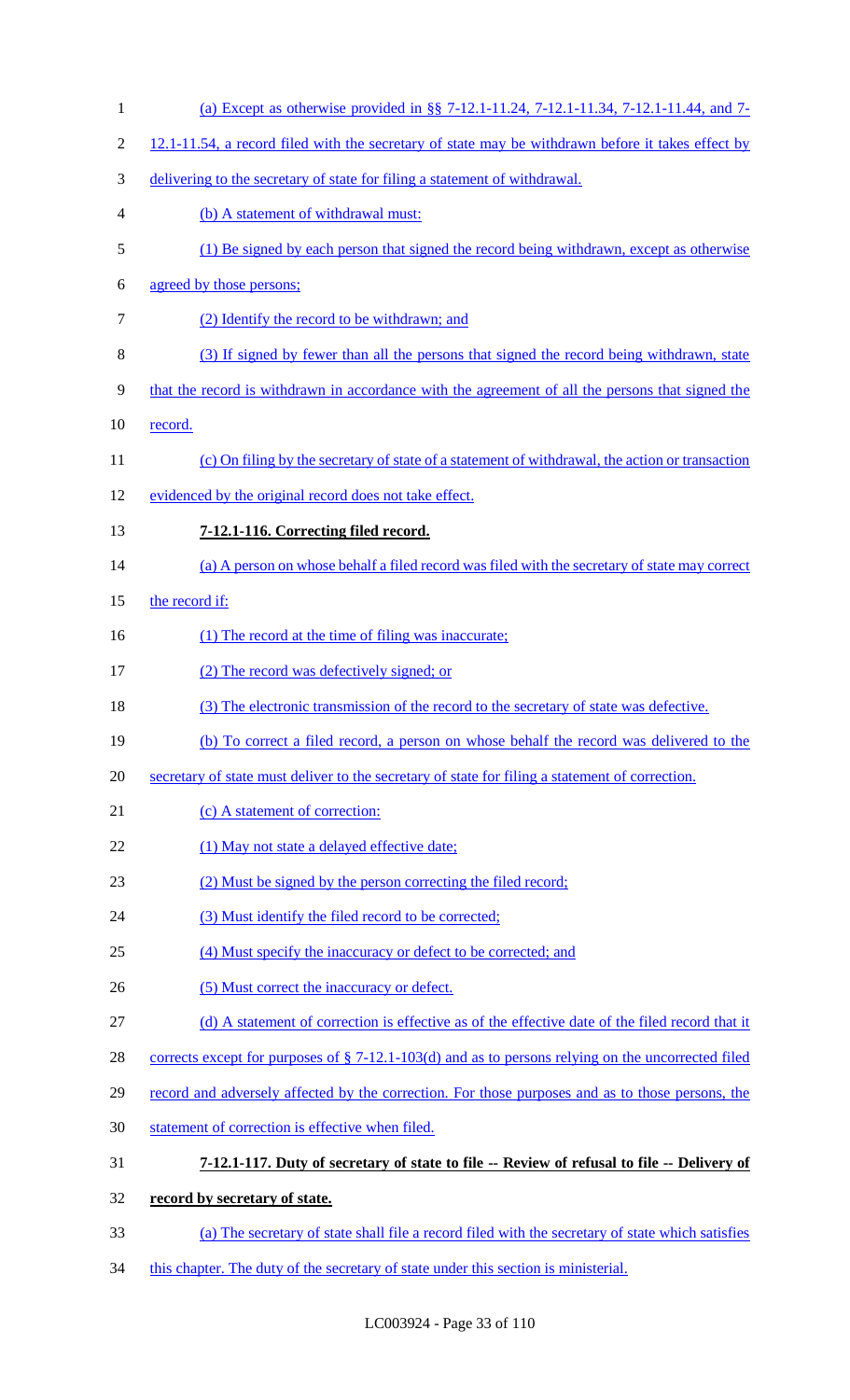| $\mathbf{1}$   | (b) When the secretary of state files a record, the secretary of state shall record it as filed             |
|----------------|-------------------------------------------------------------------------------------------------------------|
| $\mathfrak{2}$ | on the date and at the time of its delivery. After filing a record, the secretary of state shall deliver    |
| 3              | to the person that submitted the record a copy of the record with an acknowledgment of the date             |
| 4              | and time of filing and, in the case of a statement of denial, also to the partnership to which the          |
| 5              | statement pertains.                                                                                         |
| 6              | (c) If the secretary of state refuses to file a record, the secretary of state shall, not later than        |
| 7              | ten (10) business days after the record is delivered:                                                       |
| $8\,$          | (1) Return the record or notify the person that submitted the record of the refusal; and                    |
| 9              | (2) Provide a brief explanation in a record of the reason for the refusal.                                  |
| 10             | (d) If the secretary of state refuses to file a record, the person that submitted the record may            |
| 11             | petition the superior court to compel filing of the record. The record and the explanation of the           |
| 12             | secretary of state of the refusal to file must be attached to the petition. The Providence County           |
| 13             | superior court may decide the matter in a summary proceeding.                                               |
| 14             | (e) The filing of or refusal to file a record does not:                                                     |
| 15             | (1) Affect the validity or invalidity of the record in whole or in part; or                                 |
| 16             | (2) Create a presumption that the information contained in the record is correct or incorrect.              |
| 17             | (f) Except as otherwise provided by $\S$ 7-12.1-909 or by law other than this chapter, the                  |
| 18             | secretary of state may deliver any record to a person by delivering it:                                     |
| 19             | $(1)$ In person to the person that submitted it;                                                            |
| 20             | (2) To the address of the person's registered agent;                                                        |
| 21             | (3) To the principal office of the person;                                                                  |
| 22             | (4) To an electronic address the person provides to the secretary of state for delivery; or                 |
| 23             | (5) By providing, at no cost to the filer, access to a downloadable copy of the record from                 |
| 24             | the secretary of state's online corporate database.                                                         |
| 25             |                                                                                                             |
|                | (g) Notwithstanding that any instrument authorized to be filed with the secretary of state                  |
| 26             | under this chapter is when filed inaccurately, defectively or erroneously executed, sealed or               |
| 27             | <u>acknowledged</u> , or otherwise defective in any respect, the secretary of state has no liability to any |
| 28             | individual for the preclearance for filing, the acceptance for filing or the filing and indexing of such    |
| 29             | instrument by the secretary of state.                                                                       |
| 30             | 7-12.1-117.1. Fees for filing documents and issuing certificates.                                           |
| 31             | The secretary of state shall charge and collect for:                                                        |
| 32             | (1) Filing a statement of partnership authority, one hundred dollars (\$100);                               |
| 33             | (2) Filing a statement of amendment or cancellation of partnership authority, fifty dollars                 |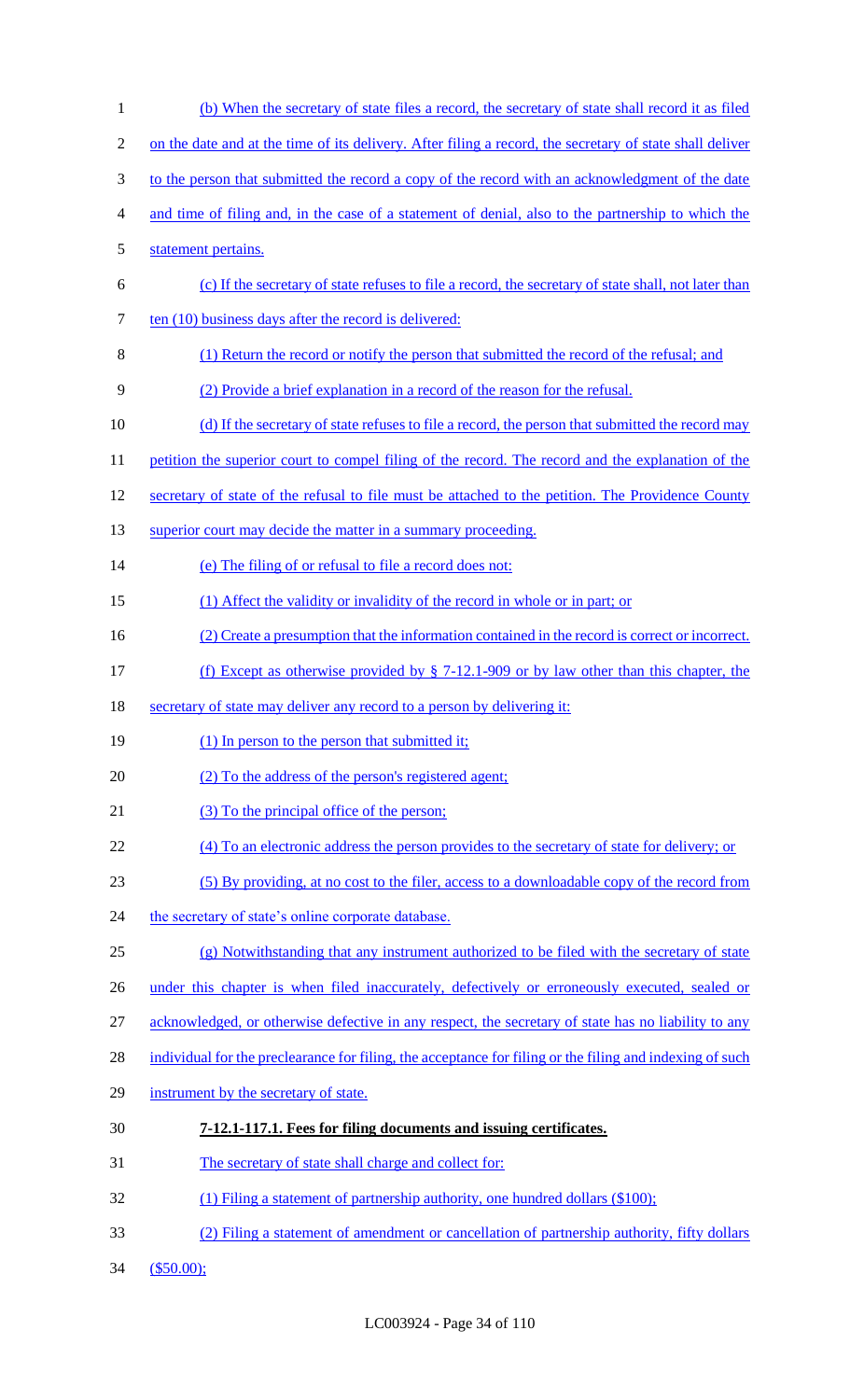| $\mathbf{1}$   | (3) Filing a statement of denial of partnership authority, fifty dollars (\$50.00);                     |
|----------------|---------------------------------------------------------------------------------------------------------|
| $\overline{2}$ | $(4)$ Filing a statement of dissociation, ten dollars $(\$10.00)$ ;                                     |
| 3              | (5) Filing an application to reserve a partnership name, fifty dollars (\$50.00);                       |
| 4              | (6) Filing a notice of transfer of a reserved partnership name, fifty dollars (\$50.00);                |
| 5              | (7) Filing a statement of change of registered agent, twenty dollars (\$20.00);                         |
| 6              | (8) Filing a statement of change of name or address only for a registered agent, without                |
| $\overline{7}$ | fee;                                                                                                    |
| 8              | (9) Filing a statement of qualification for a limited-liability partnership, one hundred fifty          |
| 9              | dollars $(\$150)$                                                                                       |
| 10             | (10) Filing a statement of amendment or cancellation of a limited-liability partnership, fifty          |
| 11             | dollars (\$50.00);                                                                                      |
| 12             | (11) Filing a fictitious business name statement for a limited-liability partnership, fifty             |
| 13             | dollars (\$50.00)                                                                                       |
| 14             | (12) Filing an application of registration for a foreign limited-liability partnership, one             |
| 15             | hundred fifty dollars (\$150);                                                                          |
| 16             | (13) Filing an amendment to an application of registration for a foreign limited-liability              |
| 17             | partnership, fifty dollars (\$50.00)                                                                    |
| 18             | (14) Filing a certificate of withdrawal of registration as a foreign limited-liability                  |
| 19             | partnership, fifty dollars (\$50.00);                                                                   |
| 20             | (15) Filing any other document, statement or report of a domestic or foreign limited-                   |
| 21             | liability partnership, except an annual report, ten dollars (\$10.00);                                  |
| 22             | (16) An annual report of a domestic or foreign limited-liability partnership, fifty dollars             |
| 23             | (\$50.00);                                                                                              |
| 24             | (17) To withdraw the certificate of revocation of a limited-liability partnership, whether              |
| 25             | domestic or foreign, a penalty in the amount of fifty dollars (\$50.00) for each year or part of the    |
| 26             | year that has elapsed since the issuance of the certificate of revocation;                              |
| 27             | (18) For issuing a certificate of good standing/letter of status, twenty dollars (\$20.00);             |
| 28             | (19) For issuing a certificate of fact, thirty dollars (\$30.00);                                       |
| 29             | (20) For furnishing a certified copy of any document, instrument or paper relating to a                 |
| 30             | partnership or limited-liability partnership, a fee of fifteen cents (\$.15) per page and ten dollars   |
| 31             | $($10.00)$ for the certificate and affirming the seal to it:                                            |
| 32             | (21) Service of process on the secretary of state as registered agent of a partnership or a             |
| 33             | limited-liability partnership, fifteen dollars (\$15.00) which amount may be recovered as a taxable     |
| 34             | cost by the party to the suit or action making the service if the party prevails in the suit or action; |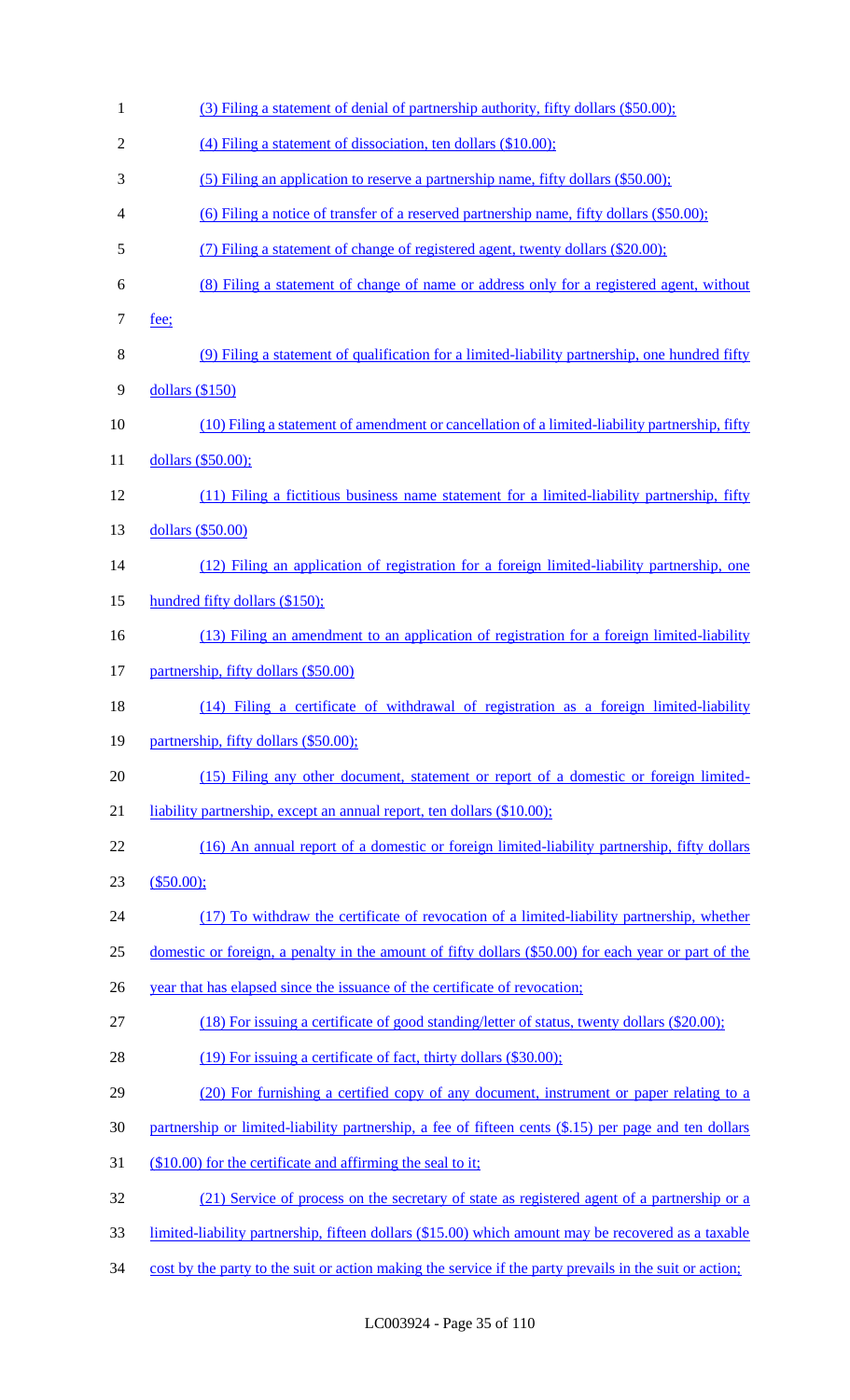| $\mathbf{1}$   | (22) Filing articles of merger for a partnership or limited-liability partnership, one hundred            |
|----------------|-----------------------------------------------------------------------------------------------------------|
| $\overline{2}$ | dollars (\$100); and                                                                                      |
| 3              | (23) Filing a statement of domestication for a limited-liability partnership, fifty dollars               |
| $\overline{4}$ | (\$50.00).                                                                                                |
| 5              | 7-12.1-118. Reservation of power to amend or repeal.                                                      |
| 6              | The general assembly has power to amend or repeal all or part of this chapter at any time,                |
| $\overline{7}$ | and all limited-liability partnerships and foreign limited-liability partnerships subject to this chapter |
| 8              | shall be governed by the amendment or repeal.                                                             |
| 9              | 7-12.1-119. Supplemental principles of law.                                                               |
| 10             | Unless displaced by particular provisions of this chapter, the principles of law and equity               |
| 11             | supplement this chapter.                                                                                  |
| 12             | <b>ARTICLE 2</b>                                                                                          |
| 13             | <b>NATURE OF PARTNERSHIP</b>                                                                              |
| 14             | 7-12.1-201. Partnership as entity.                                                                        |
| 15             | (a) A partnership is an entity distinct from its partners.                                                |
| 16             | (b) A partnership is the same entity regardless of whether the partnership has a statement                |
| 17             | of qualification in effect under § 7-12.1-901.                                                            |
| 18             | 7-12.1-202. Formation of partnership.                                                                     |
| 19             | (a) Except as otherwise provided in subsection (b) of this section, the association of two                |
| 20             | (2) or more persons to carry on as co-owners a business for profit forms a partnership, whether or        |
| 21             | not the persons intend to form a partnership.                                                             |
| 22             | (b) An association formed under a statute other than this chapter, a predecessor statute, or              |
| 23             | a comparable statute of another jurisdiction is not a partnership under this chapter.                     |
| 24             | (c) In determining whether a partnership is formed, the following rules apply:                            |
| 25             | (1) Joint tenancy, tenancy in common, tenancy by the entireties, joint property, common                   |
| 26             | property, or part ownership does not by itself establish a partnership, even if the co-owners share       |
| 27             | profits made by the use of the property;                                                                  |
| 28             | (2) The sharing of gross returns does not by itself establish a partnership, even if the persons          |
| 29             | sharing them have a joint or common right or interest in property from which the returns are              |
| 30             | derived; and                                                                                              |
| 31             | (3) A person who receives a share of the profits of a business is presumed to be a partner                |
| 32             | in the business, unless the profits were received in payment:                                             |
| 33             | (i) Of a debt by installments or otherwise;                                                               |
| 34             | (ii) For services as an independent contractor or of wages or other compensation to an                    |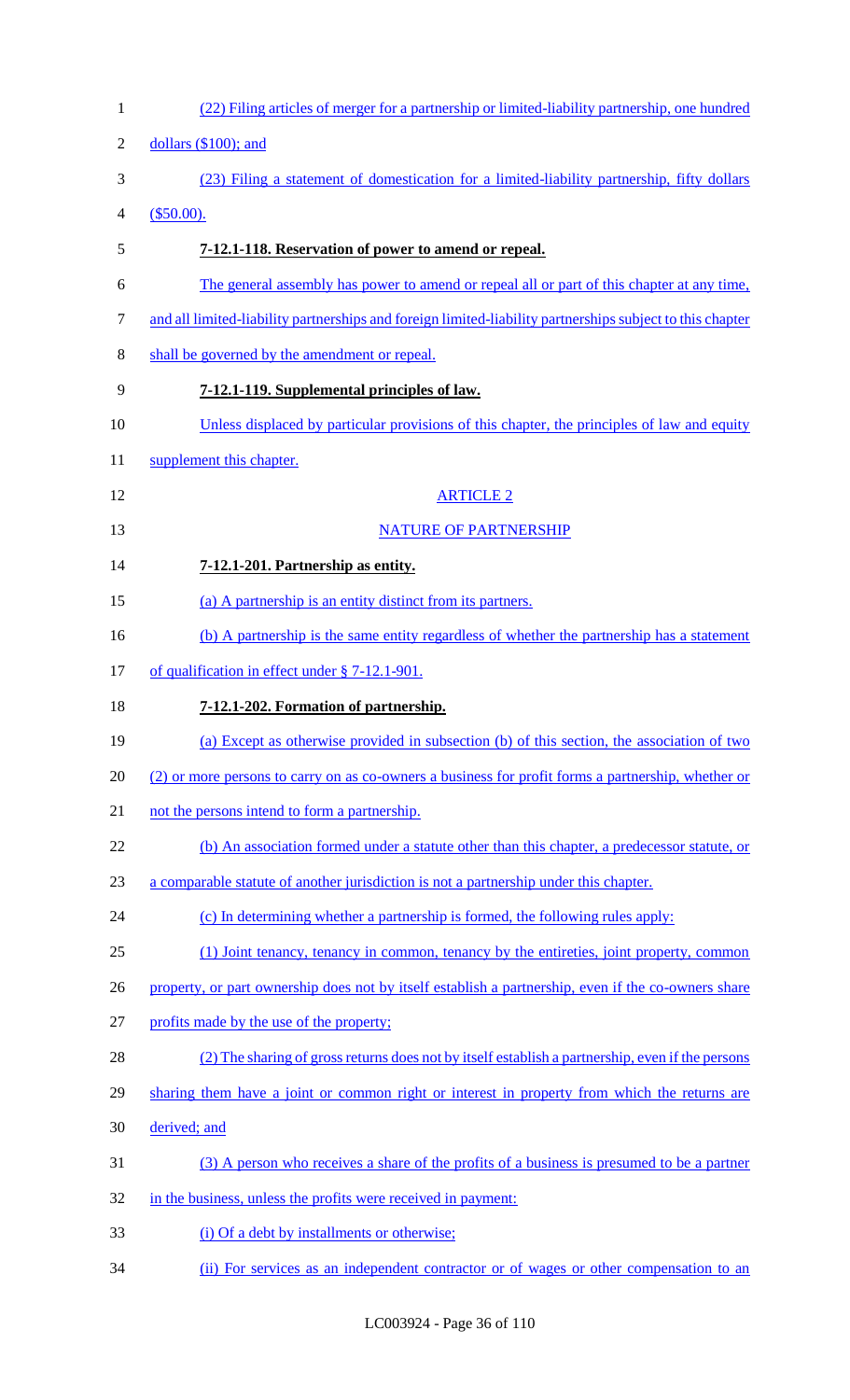1 employee;

| $\overline{2}$ | (iii) Of rent;                                                                                         |
|----------------|--------------------------------------------------------------------------------------------------------|
| 3              | (iv) Of an annuity or other retirement or health benefit to a deceased or retired partner or a         |
| 4              | beneficiary, representative, or designee of a deceased or retired partner;                             |
| 5              | (v) Of interest or other charge on a loan, even if the amount of payment varies with the               |
| 6              | profits of the business, including a direct or indirect present or future ownership of the collateral, |
| $\tau$         | or rights to income, proceeds, or increase in value derived from the collateral; or                    |
| 8              | (vi) For the sale of the goodwill of a business or other property by installments or otherwise.        |
| 9              | 7-12.1-203. Partnership property.                                                                      |
| 10             | <u>Property acquired by a partnership is property of the partnership and not of the partners</u>       |
| 11             | individually.                                                                                          |
| 12             | 7-12.1-204. When property is partnership property.                                                     |
| 13             | (a) Property is partnership property if acquired in the name of:                                       |
| 14             | (1) The partnership; or                                                                                |
| 15             | (2) One or more partners with an indication in the instrument transferring title to the                |
| 16             | property of the person's capacity as a partner or of the existence of a partnership but without an     |
| 17             | indication of the name of the partnership.                                                             |
| 18             | (b) Property is acquired in the name of the partnership by a transfer to:                              |
| 19             | (1) The partnership in its name; or                                                                    |
| 20             | (2) One or more partners in their capacity as partners in the partnership, if the name of the          |
| 21             | partnership is indicated in the instrument transferring title to the property.                         |
| 22             | (c) Property is presumed to be partnership property if purchased with partnership assets,              |
| 23             | even if not acquired in the name of the partnership or of one or more partners with an indication in   |
| 24             | the instrument transferring title to the property of the person's capacity as a partner or of the      |
| 25             | existence of a partnership.                                                                            |
| 26             | (d) Property acquired in the name of one or more of the partners, without an indication in             |
| 27             | the instrument transferring title to the property of the person's capacity as a partner or of the      |
| 28             | existence of a partnership and without use of partnership assets, is presumed to be separate property, |
| 29             | even if used for partnership purposes.                                                                 |
| 30             | <b>ARTICLE 3</b>                                                                                       |
| 31             | RELATIONS OF PARTNERS TO PERSONS DEALING WITH PARTNERSHIP                                              |
| 32             | 7-12.1-301. Partner agent of partnership.                                                              |
| 33             | <u>Subject to the effect of a statement of partnership authority under § 7-12.1-303, the</u>           |
| 34             | following rules apply:                                                                                 |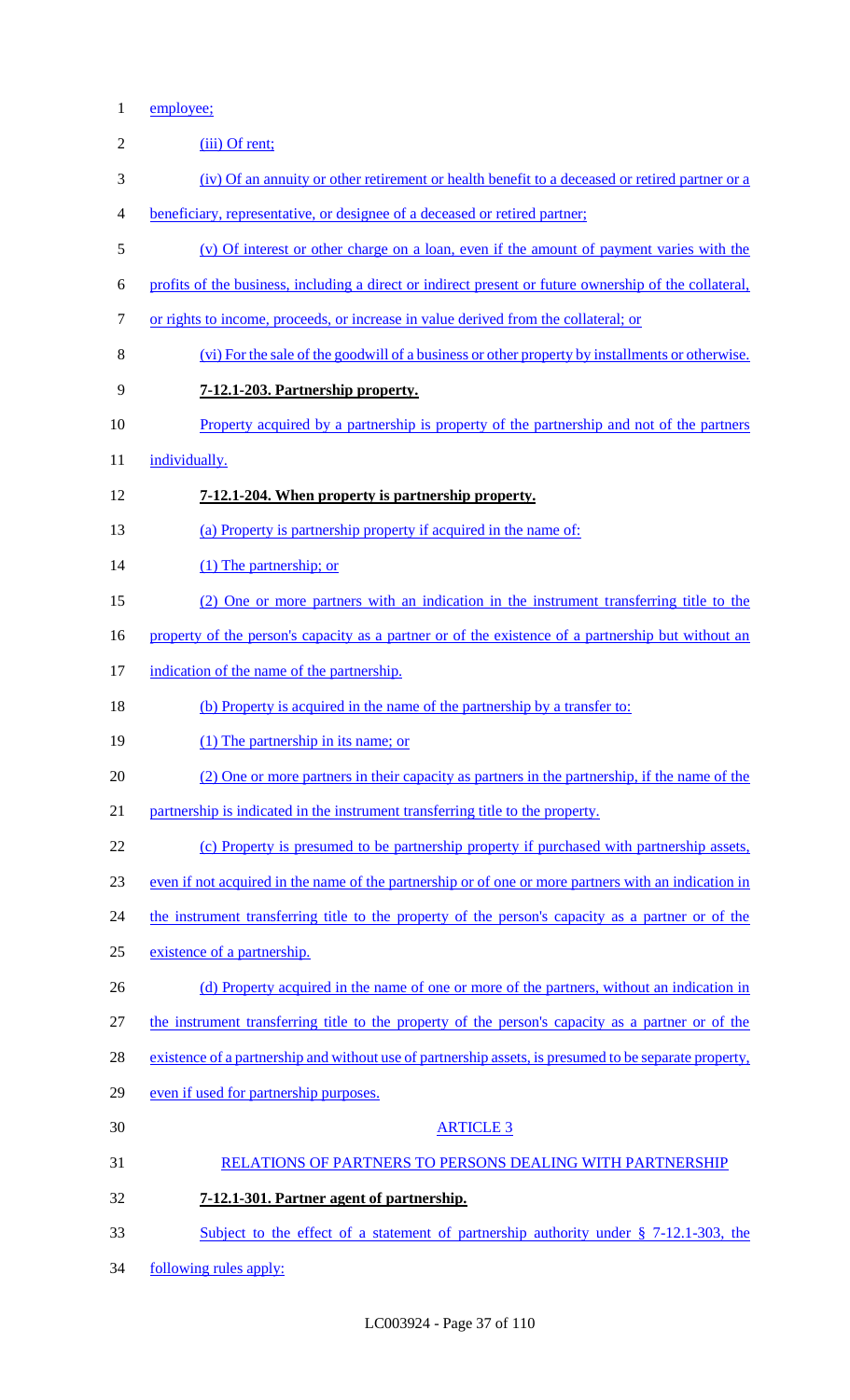(1) Each partner is an agent of the partnership for the purpose of its business. An act of a partner, including the signing of an instrument in the partnership name, for apparently carrying on 3 in the ordinary course the partnership business or business of the kind carried on by the partnership binds the partnership, unless the partner did not have authority to act for the partnership in the 5 particular matter and the person with which the partner was dealing knew or had notice that the partner lacked authority. (2) An act of a partner which is not apparently for carrying on in the ordinary course the partnership's business or business of the kind carried on by the partnership binds the partnership only if the act was actually authorized by all the other partners. **7-12.1-302. Transfer of partnership property.**  11 (a) Partnership property may be transferred as follows: (1) Subject to the effect of a statement of partnership authority under § 7-12.1-303, 13 partnership property held in the name of the partnership may be transferred by an instrument of 14 transfer signed by a partner in the partnership name; (2) Partnership property held in the name of one or more partners with an indication in the 16 instrument transferring the property to them of their capacity as partners or of the existence of a partnership, but without an indication of the name of the partnership, may be transferred by an 18 instrument of transfer signed by the persons in whose name the property is held; or (3) Partnership property held in the name of one or more persons other than the partnership, 20 without an indication in the instrument transferring the property to them of their capacity as partners or of the existence of a partnership, may be transferred by an instrument of transfer signed by the 22 persons in whose name the property is held. (b) A partnership may recover partnership property from a transferee only if it proves that 24 signing of the instrument of initial transfer did not bind the partnership under § 7-12.1-301 and: (1) As to a subsequent transferee who gave value for property transferred under subsections (a)(1) and (a)(2) of this section, proves that the subsequent transferee knew or had been notified that the person who signed the instrument of initial transfer lacked authority to bind the partnership; or (2) As to a transferee who gave value for property transferred under subsection (a)(3) of this section, proves that the transferee knew or had been notified that the property was partnership property and that the person who signed the instrument of initial transfer lacked authority to bind 32 the partnership. (c) A partnership may not recover partnership property from a subsequent transferee if the partnership would not have been entitled to recover the property, under subsection (b) of this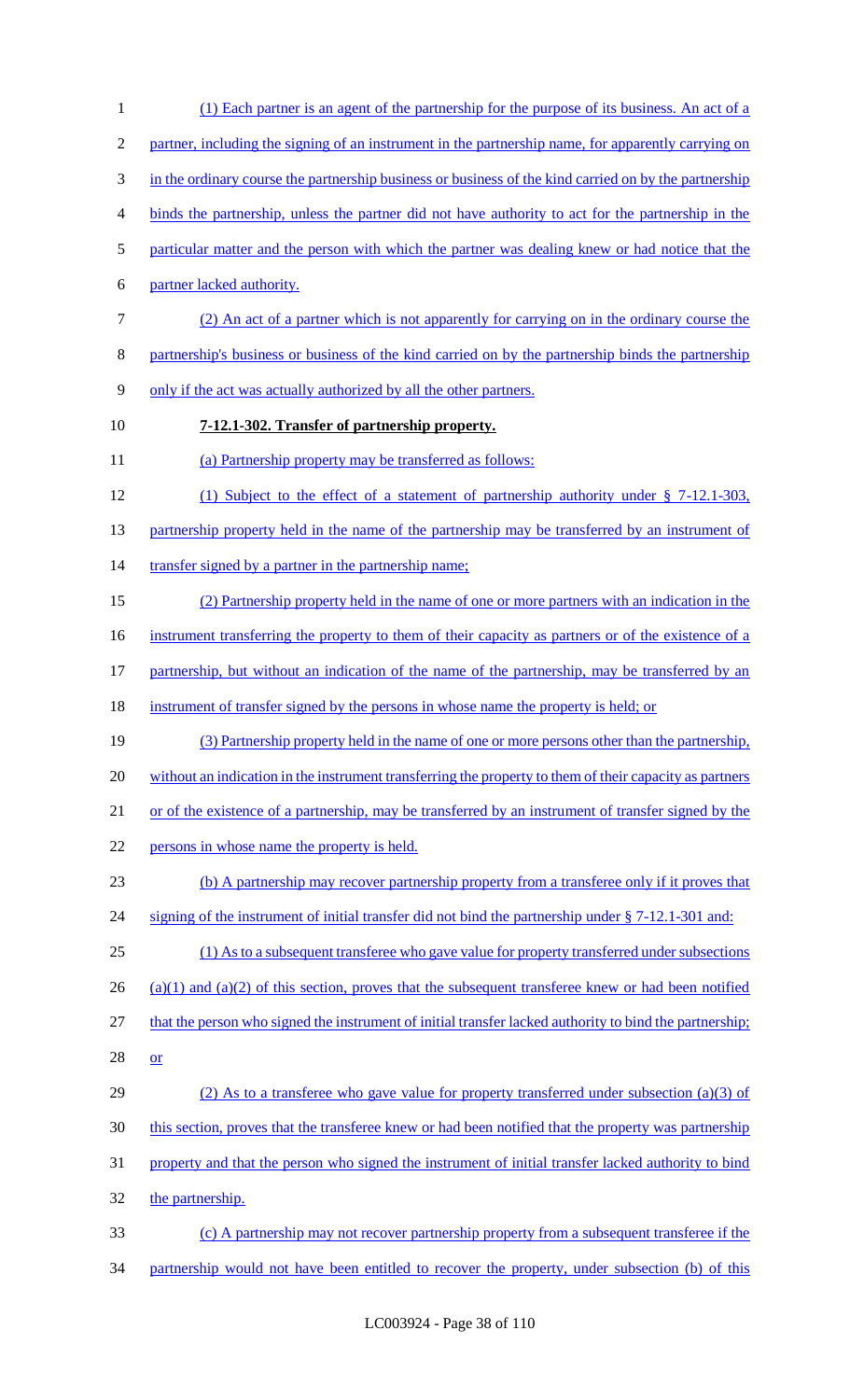section, from any earlier transferee of the property. 2 (d) If a person holds all the partners' interests in the partnership, all the partnership property vests in that person. The person may sign a record in the name of the partnership to evidence vesting of the property in that person and may file or record the record. **7-12.1-303. Statement of partnership authority.**  (a) A partnership may deliver to the secretary of state for filing a statement of partnership authority. The statement: (1) Must include the name of the partnership and: (i) If the partnership is not a limited-liability partnership, the street and mailing addresses of its principal office; or (ii) If the partnership is a limited-liability partnership, the name and street and mailing addresses of its registered agent; (2) With respect to any position that exists in or with respect to the partnership, may state 14 the authority, or limitations on the authority, of all persons holding the position to: (i) Sign an instrument transferring real property held in the name of the partnership; or 16 (ii) Enter into other transactions on behalf of, or otherwise act for or bind, the partnership; and (3) May state the authority, or limitations on the authority, of a specific person to: (i) Sign an instrument transferring real property held in the name of the partnership; or (ii) Enter into other transactions on behalf of, or otherwise act for or bind, the partnership. (b) To amend or cancel a statement of authority filed by the secretary of state, a partnership 22 must deliver to the secretary of state for filing an amendment or cancellation stating: 23 (1) The name of the partnership; (2) If the partnership is not a limited-liability partnership, the street and mailing addresses of the partnership's principal office; (3) If the partnership is a limited-liability partnership, the name and street and mailing addresses of its registered agent; 28 (4) The date the statement being affected became effective; and (5) The contents of the amendment or a declaration that the statement is canceled. (c) A statement of authority affects only the power of a person to bind a partnership to persons that are not partners. 32 (d) Subject to subsection (c) of this section and § 7-12.1-103(d)(1), and except as otherwise provided in subsections (f), (g), and (h) of this section, a limitation on the authority of a person or a position contained in an effective statement of authority is not by itself evidence of any person's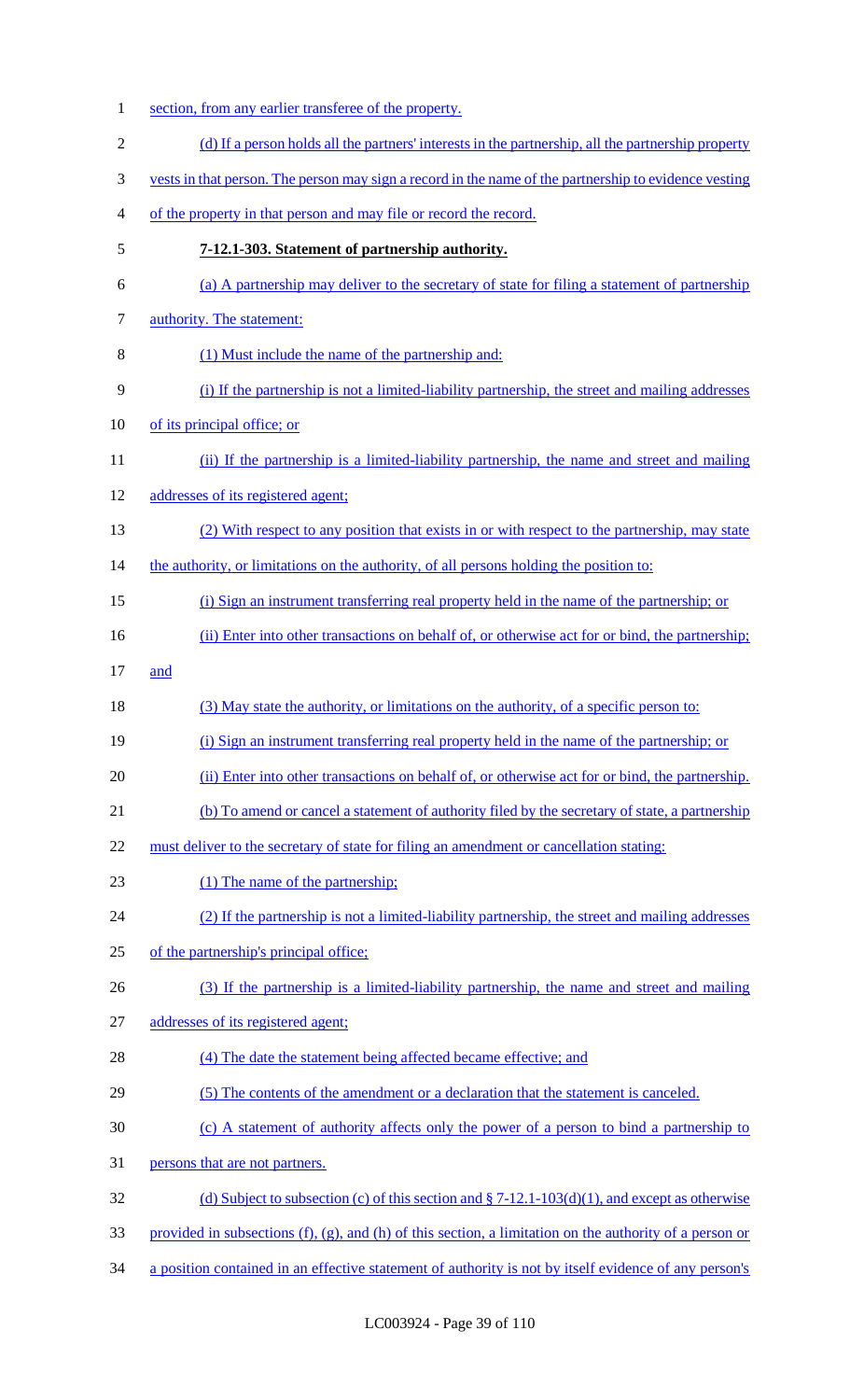1 knowledge or notice of the limitation.

| $\sqrt{2}$ | (e) Subject to subsection (c) of this section, a grant of authority not pertaining to transfers             |
|------------|-------------------------------------------------------------------------------------------------------------|
| 3          | of real property and contained in an effective statement of authority is conclusive in favor of a           |
| 4          | person that gives value in reliance on the grant, except to the extent that if the person gives value:      |
| 5          | (1) The person has knowledge to the contrary;                                                               |
| 6          | (2) The statement has been canceled or restrictively amended under subsection (b) of this                   |
| 7          | section; or                                                                                                 |
| $8\,$      | (3) A limitation on the grant is contained in another statement of authority that became                    |
| 9          | effective after the statement containing the grant became effective.                                        |
| 10         | (f) Subject to subsection (c) of this section, an effective statement of authority that grants              |
| 11         | authority to transfer real property held in the name of the partnership, a certified copy of which          |
| 12         | statement is recorded in the office for recording transfers of the real property, is conclusive in favor    |
| 13         | of a person that gives value in reliance on the grant without knowledge to the contrary, except to          |
| 14         | the extent that when the person gives value:                                                                |
| 15         | (1) The statement has been canceled or restrictively amended under subsection (b) of this                   |
| 16         | section, and a certified copy of the cancellation or restrictive amendment has been recorded in the         |
| 17         | office for recording transfers of the real property; or                                                     |
| 18         | (2) A limitation on the grant is contained in another statement of authority that became                    |
| 19         | effective after the statement containing the grant became effective, and a certified copy of the later-     |
| 20         | effective statement is recorded in the office for recording transfers of the real property.                 |
| 21         | $(g)$ Subject to subsection $(c)$ of this section, if a certified copy of an effective statement            |
| 22         | containing a limitation on the authority to transfer real property held in the name of a partnership        |
| 23         | is recorded in the office for recording transfers of that real property, all persons are deemed to know     |
| 24         | of the limitation.                                                                                          |
| 25         | (h) Subject to subsection (i) of this section, an effective statement of dissolution is a                   |
| 26         | cancellation of any filed statement of authority for the purposes of subsection (f) of this section and     |
| 27         | is a limitation on authority for purposes of subsection $(g)$ of this section.                              |
| 28         | (i) After a statement of dissolution becomes effective, a partnership may deliver to the                    |
| 29         | secretary of state for filing and, if appropriate, may record a statement of authority that is designated   |
| 30         | as a post-dissolution statement of authority. The statement operates as provided in subsections (f)         |
| 31         | and $(g)$ of this section.                                                                                  |
| 32         | (j) Unless canceled earlier, an effective statement of authority is canceled by operation of                |
| 33         | law five (5) years after the date on which the statement, or its most recent amendment, becomes             |
| 34         | effective. The cancellation is effective without recording under subsection $(f)$ or $(g)$ of this section. |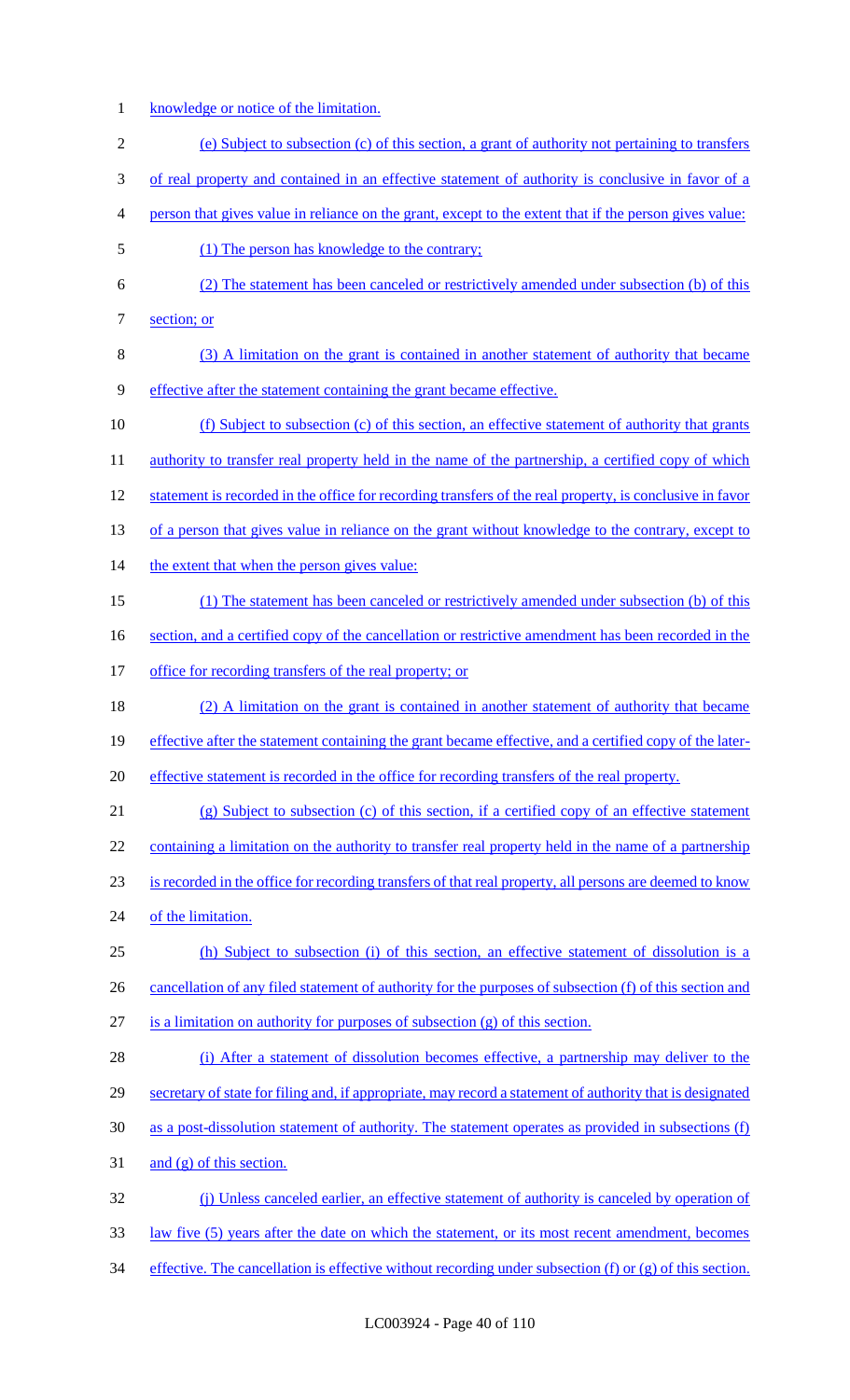1 (k) An effective statement of denial operates as a restrictive amendment under this section 2 and may be recorded by certified copy for purposes of subsection  $(f)(1)$  of this section. **7-12.1-304. Statement of denial.**  A person named in a filed statement of authority granting that person authority may deliver to the secretary of state for filing a statement of denial that: (1) Provides the name of the partnership and the caption of the statement of authority to which the statement of denial pertains; and (2) Denies the grant of authority. **7-12.1-305. Partnership liable for partner's actionable conduct.**  (a) A partnership is liable for loss or injury caused to a person, or for a penalty incurred, as 11 a result of a wrongful act or omission, or other actionable conduct, of a partner acting in the ordinary course of business of the partnership or with the actual or apparent authority of the partnership. (b) If, in the course of the partnership's business or while acting with actual or apparent 14 authority of the partnership, a partner receives or causes the partnership to receive money or property of a person not a partner, and the money or property is misapplied by a partner, the 16 partnership is liable for the loss. **7-12.1-306. Partner's liability.**  (a) Except as otherwise provided in subsections (b) and (c) of this section, all partners are liable jointly and severally for all debts, obligations, and other liabilities of the partnership unless 20 otherwise agreed by the claimant or provided by law. (b) A person that becomes a partner is not personally liable for a debt, obligation, or other 22 liability of the partnership incurred before the person became a partner. (c) A debt, obligation, or other liability of a partnership incurred while the partnership is a 24 limited-liability partnership is solely the debt, obligation, or other liability of the limited-liability partnership. A partner is not personally liable, directly or indirectly, by way of contribution or 26 otherwise, for a debt, obligation, or other liability of the limited-liability partnership solely by reason of being or acting as a partner. This subsection applies: 28 (1) Despite anything inconsistent in the partnership agreement that existed immediately 29 before the vote or consent required to become a limited-liability partnership under § 7-12.1-901(b); and (2) Regardless of the dissolution of the limited-liability partnership. (d) The failure of a limited-liability partnership to observe formalities relating to the exercise of its powers or management of its business is not a ground for imposing liability on a 34 partner for a debt, obligation, or other liability of the partnership.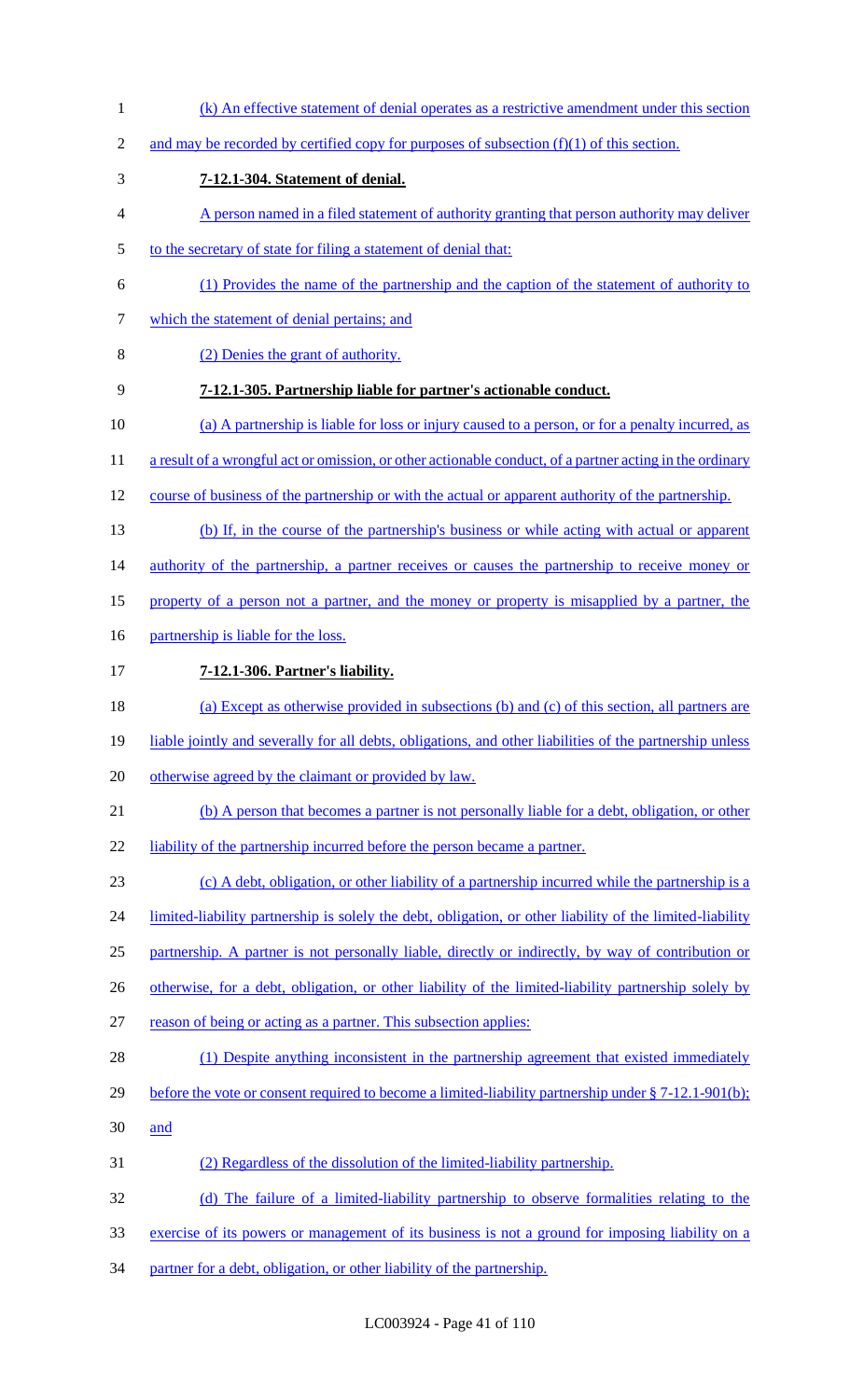(e) The cancellation or administrative revocation of a limited-liability partnership's statement of qualification does not affect the limitation in this section on the liability of a partner for a debt, obligation, or other liability of the partnership incurred while the statement was in effect. **7-12.1-307. Actions by and against partnership and partners.**  (a) A partnership may sue and be sued in the name of the partnership. (b) To the extent not inconsistent with § 7-12.1-306, a partner may be joined in an action against the partnership or named in a separate action. (c) A judgment against a partnership is not by itself a judgment against a partner. A judgment against a partnership may not be satisfied from a partner's assets unless there is also a 10 judgment against the partner. 11 (d) A judgment creditor of a partner may not levy execution against the assets of the partner to satisfy a judgment based on a claim against the partnership unless the partner is personally liable 13 for the claim under § 7-12.1-306 and: 14 (1) A judgment based on the same claim has been obtained against the partnership and a 15 writ of execution on the judgment has been returned unsatisfied in whole or in part; 16 (2) The partnership is a debtor in bankruptcy; (3) The partner has agreed that the creditor need not exhaust partnership assets; (4) A court grants permission to the judgment creditor to levy execution against the assets of a partner based on a finding that partnership assets subject to execution are clearly insufficient 20 to satisfy the judgment, that exhaustion of partnership assets is excessively burdensome, or that the grant of permission is an appropriate exercise of the court's equitable powers; or (5) Liability is imposed on the partner by law or contract independent of the existence of the partnership. (e) This section applies to any debt, liability, or other obligation of a partnership which 25 results from a representation by a partner or purported partner under § 7-12.1-308. **7-12.1-308. Liability of purported partner.**  (a) If a person, by words or conduct, purports to be a partner, or consents to being 28 represented by another as a partner, in a partnership or with one or more persons not partners, the 29 purported partner is liable to a person to whom the representation is made, if that person, relying on the representation, enters into a transaction with the actual or purported partnership. If the 31 representation, either by the purported partner or by a person with the purported partner's consent, 32 is made in a public manner, the purported partner is liable to a person who relies upon the purported partnership even if the purported partner is not aware of being held out as a partner to the claimant. If partnership liability results, the purported partner is liable with respect to that liability as if the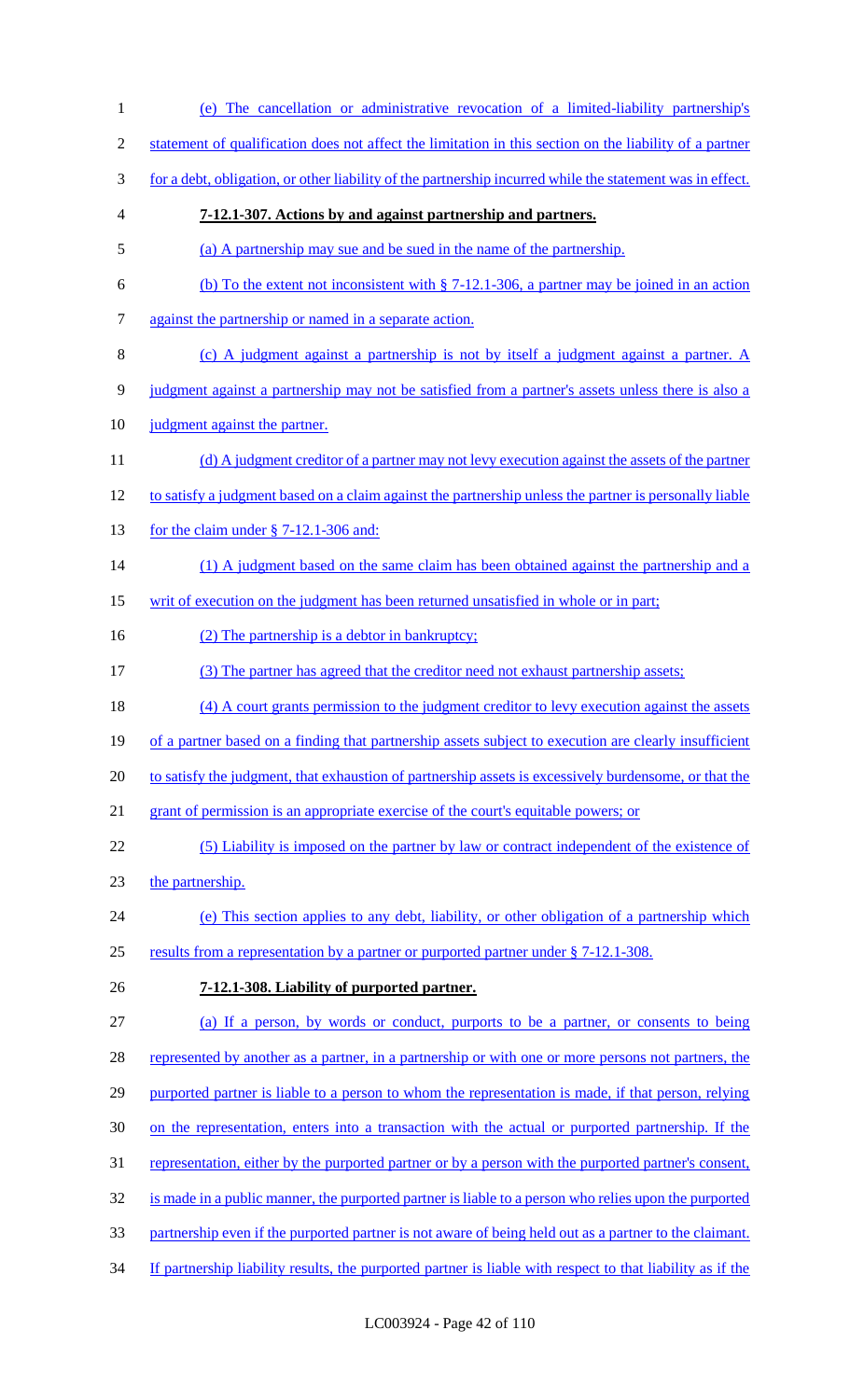| 1  | purported partner were a partner. If no partnership liability results, the purported partner is liable    |
|----|-----------------------------------------------------------------------------------------------------------|
| 2  | with respect to that liability jointly and severally with any other person consenting to the              |
| 3  | representation.                                                                                           |
| 4  | (b) If a person is thus represented to be a partner in an existing partnership, or with one or            |
| 5  | more persons not partners, the purported partner is an agent of persons consenting to the                 |
| 6  | representation to bind them to the same extent and in the same manner as if the purported partner         |
| 7  | were a partner with respect to persons who enter into transactions in reliance upon the                   |
| 8  | representation. If all the partners of the existing partnership consent to the representation, a          |
| 9  | partnership act or obligation results. If fewer than all the partners of the existing partnership consent |
| 10 | to the representation, the person acting and the partners consenting to the representation are jointly    |
| 11 | and severally liable.                                                                                     |
| 12 | (c) A person is not liable as a partner merely because the person is named by another as a                |
| 13 | partner in a statement of partnership authority.                                                          |
| 14 | (d) A person does not continue to be liable as a partner merely because of a failure to file              |
| 15 | a statement of dissociation or to amend a statement of partnership authority to indicate the person's     |
| 16 | dissociation as a partner.                                                                                |
| 17 | (e) Except as otherwise provided in subsections (a) and (b) of this section, persons who are              |
|    |                                                                                                           |
| 18 | not partners as to each other are not liable as partners to other persons.                                |
| 19 | <b>ARTICLE 4</b>                                                                                          |
| 20 | RELATIONS OF PARTNERS TO EACH OTHER AND TO PARTNERSHIP                                                    |
| 21 | 7-12.1-401. Partner's rights and duties.                                                                  |
| 22 | (a) Each partner is entitled to an equal share of the partnership distributions and, except in            |
| 23 | the case of a limited-liability partnership, is chargeable with a share of the partnership losses in      |
| 24 | proportion to the partner's share of the distributions.                                                   |
| 25 | (b) A partnership shall reimburse a partner for any payment made by the partner in the                    |
| 26 | course of the partner's activities on behalf of the partnership, if the partner complied with this        |
| 27 | section and $\S$ 7-12.1-409 in making the payment.                                                        |
| 28 | (c) A partnership shall indemnify and hold harmless a person with respect to any claim or                 |
| 29 | demand against the person and any debt, obligation, or other liability incurred by the person by          |
| 30 | reason of the person's former or present capacity as a partner, if the claim, demand, debt, obligation,   |
| 31 | or other liability does not arise from the person's breach of this section or $\S$ 7-12.1-407 or 7-12.1-  |
| 32 | 409.                                                                                                      |
| 33 | (d) In the ordinary course of its business, a partnership may advance reasonable expenses,                |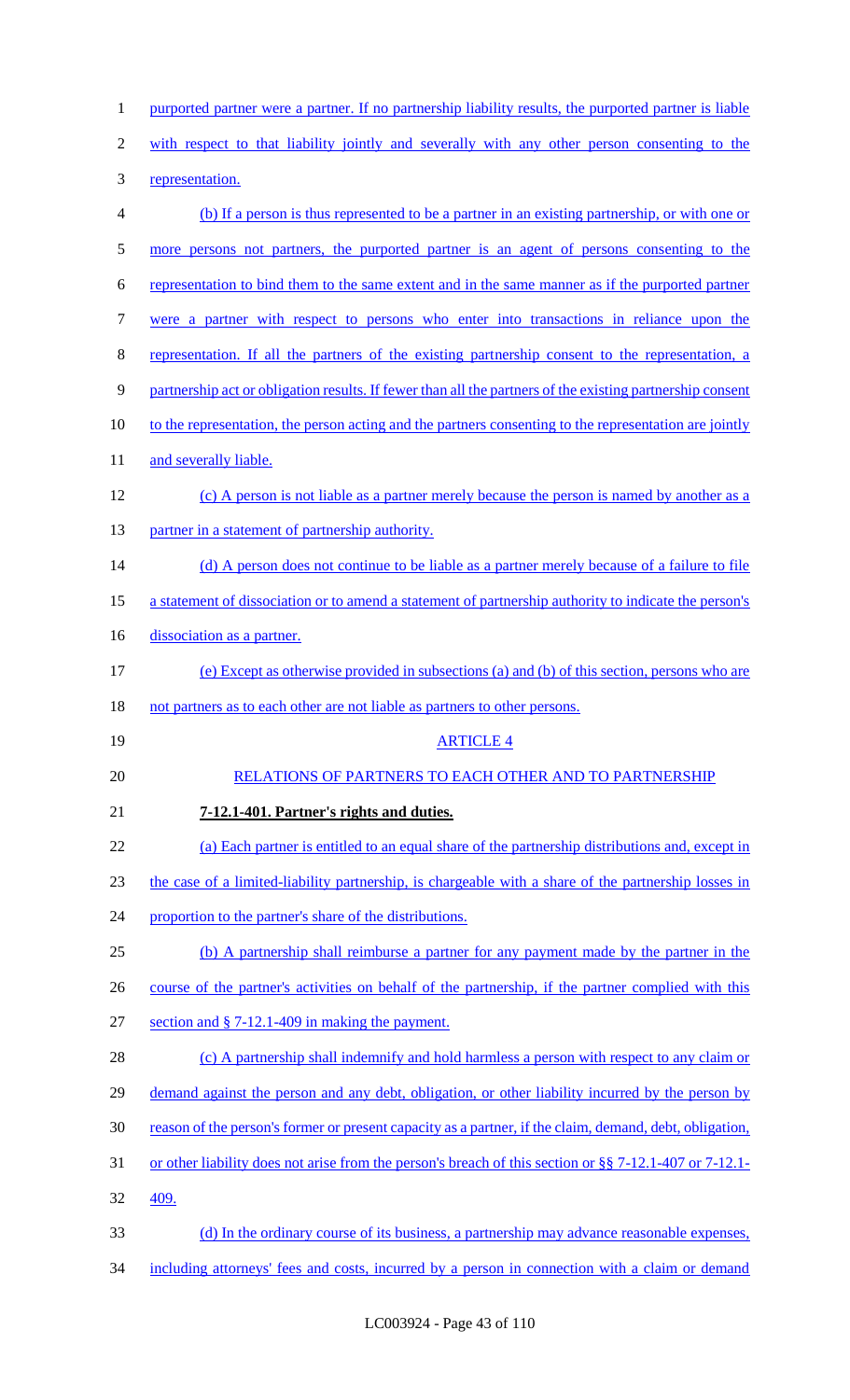1 against the person by reason of the person's former or present capacity as a partner, if the person promises to repay the partnership if the person ultimately is determined not to be entitled to be indemnified under subsection (c) of this section. (e) A partnership may purchase and maintain insurance on behalf of a partner against 5 liability asserted against or incurred by the partner in that capacity or arising from that status even if, under § 7-12.1-105(c)(7), the partnership agreement could not eliminate or limit the person's liability to the partnership for the conduct giving rise to the liability. (f) A partnership shall reimburse a partner for an advance to the partnership beyond the amount of capital the partner agreed to contribute. 10 (g) A payment or advance made by a partner which gives rise to a partnership obligation 11 under subsections (b) or (f) of this section constitutes a loan to the partnership which accrues interest from the date of the payment or advance. (h) Each partner has equal rights in the management and conduct of the partnership's business. (i) A partner may use or possess partnership property only on behalf of the partnership. 16 (j) A partner is not entitled to remuneration for services performed for the partnership, except for reasonable compensation for services rendered in winding up the business of the 18 partnership. (k) A difference arising as to a matter in the ordinary course of business of a partnership 20 may be decided by a majority of the partners. An act outside the ordinary course of business of a partnership and an amendment to the partnership agreement may be undertaken only with the 22 affirmative vote or consent of all the partners. **7-12.1-402. Becoming partner.**  (a) Upon formation of a partnership, a person becomes a partner under § 7-12.1-202(a). (b) After formation of a partnership, a person becomes a partner: 26 (1) As provided in the partnership agreement; (2) As a result of a transaction effective under Article 11 of this chapter; or 28 (3) With the affirmative vote or consent of all the partners. (c) A person may become a partner without: (1) Acquiring a transferable interest; or (2) Making or being obligated to make a contribution to the partnership. **7-12.1-403. Form of contribution.**  A contribution may consist of property transferred to, services performed for, or another 34 benefit provided to the partnership or an agreement to transfer property to, perform services for, or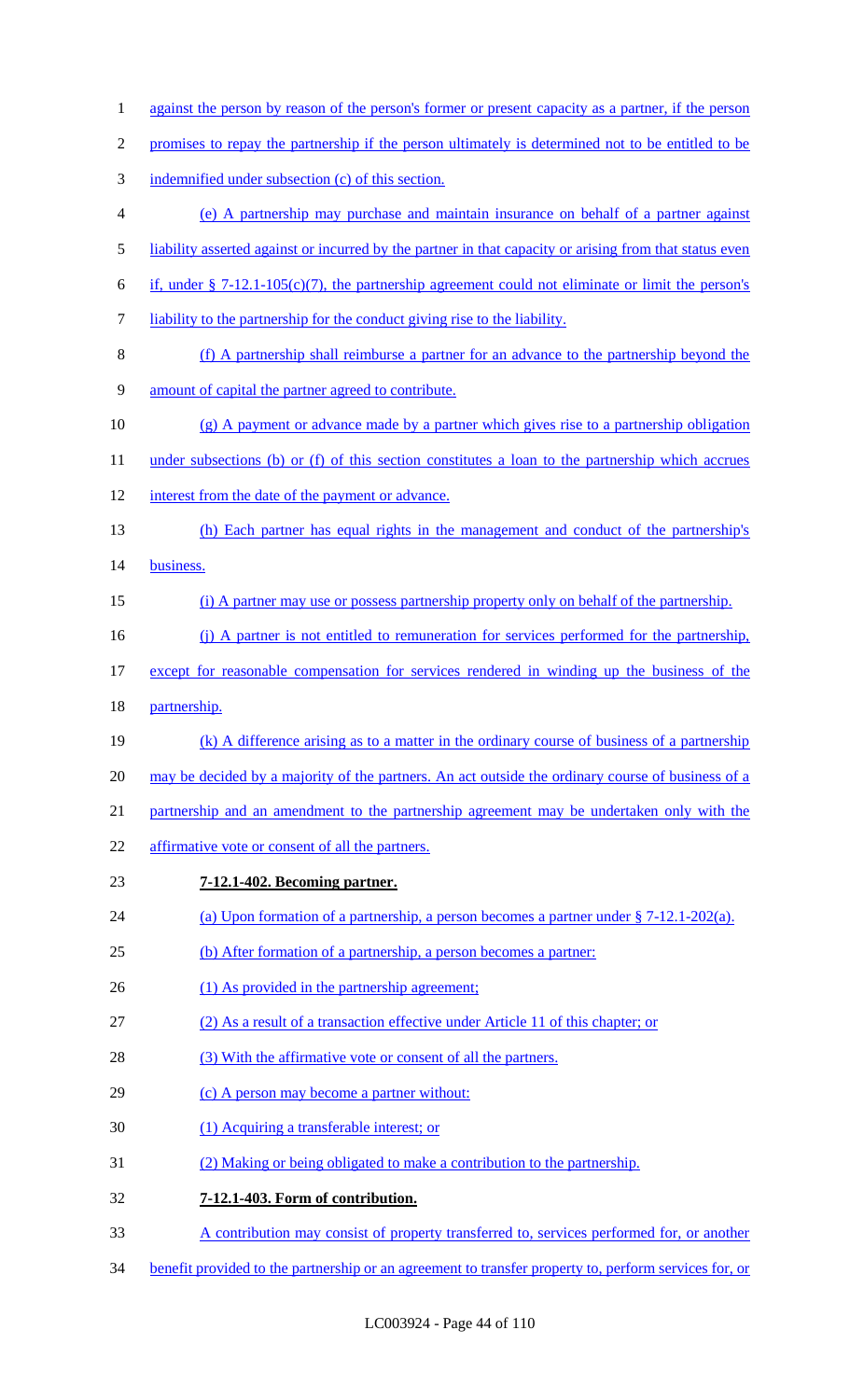1 provide another benefit to the partnership. **7-12.1-404. Liability for contribution.**  (a) A person's obligation to make a contribution to a partnership is not excused by the person's death, disability, termination, or other inability to perform personally. (b) If a person does not fulfill an obligation to make a contribution other than money, the person is obligated at the option of the partnership to contribute money equal to the value of the 7 part of the contribution which has not been made. (c) The obligation of a person to make a contribution may be compromised only by the affirmative vote or consent of all the partners. If a creditor of a limited-liability partnership extends credit or otherwise acts in reliance on an obligation described in subsection (a) of this section 11 without knowledge or notice of a compromise under this subsection, the creditor may enforce the obligation. **7-12.1-405. Sharing of and right to distributions before dissolution.**  14 (a) Any distribution made by a partnership before its dissolution and winding up must be in equal shares among partners, except to the extent necessary to comply with a transfer effective under § 7-12.1-503 or charging order in effect under § 7-12.1-504. (b) Subject to § 7-12.1-701, a person has a right to a distribution before the dissolution and winding up of a partnership only if the partnership decides to make an interim distribution. (c) A person does not have a right to demand or receive a distribution from a partnership 20 in any form other than money. Except as otherwise provided in § 7-12.1-806, a partnership may distribute an asset in kind only if each part of the asset is fungible with each other part and each person receives a percentage of the asset equal in value to the person's share of distributions. (d) If a partner or transferee becomes entitled to receive a distribution, the partner or 24 transferee has the status of, and is entitled to all remedies available to, a creditor of the partnership with respect to the distribution. However, the partnership's obligation to make a distribution is 26 subject to offset for any amount owed to the partnership by the partner or a person dissociated as partner on whose account the distribution is made. **7-12.1-406. Limitations on distributions by limited-liability partnership.**  (a) A limited-liability partnership may not make a distribution, including a distribution under § 7-12.1-806, if after the distribution: (1) The partnership would not be able to pay its debts as they become due in the ordinary course of the partnership's business; or (2) The partnership's total assets would be less than the sum of its total liabilities plus the 34 amount that would be needed, if the partnership were to be dissolved and wound up at the time of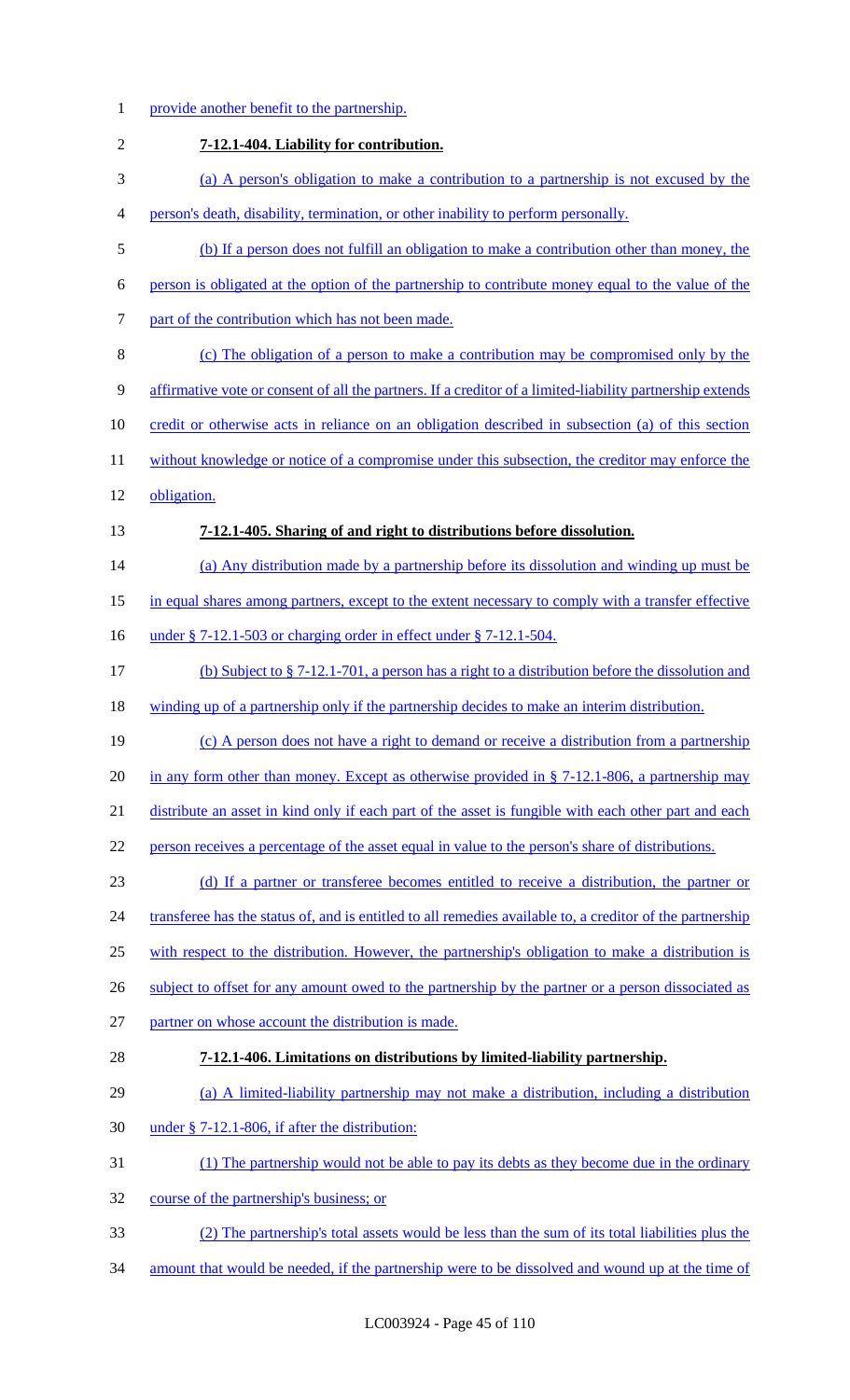| $\mathbf{1}$   | the distribution, to satisfy the preferential rights upon dissolution and winding up of partners and     |
|----------------|----------------------------------------------------------------------------------------------------------|
| $\sqrt{2}$     | transferees whose preferential rights are superior to the rights of persons receiving the distribution.  |
| 3              | (b) A limited-liability partnership may base a determination that a distribution is not                  |
| $\overline{4}$ | prohibited under subsection (a) of this section on:                                                      |
| 5              | (1) Financial statements prepared on the basis of accounting practices and principles that               |
| 6              | are reasonable in the circumstances; or                                                                  |
| $\tau$         | (2) A fair valuation or other method that is reasonable under the circumstances.                         |
| 8              | (c) Except as otherwise provided in subsection (e) of this section, the effect of a distribution         |
| 9              | under subsection (a) of this section is measured:                                                        |
| 10             | (1) In the case of a distribution as defined in § 7-12.1-102(4)(i), as of the earlier of:                |
| 11             | (i) The date money or other property is transferred or debt is incurred by the limited-                  |
| 12             | liability partnership; or                                                                                |
| 13             | (ii) The date the person entitled to the distribution ceases to own the interest or rights being         |
| 14             | acquired by the partnership in return for the distribution;                                              |
| 15             | (2) In the case of any other distribution of indebtedness, as of the date the indebtedness is            |
| 16             | distributed; and                                                                                         |
| 17             | (3) In all other cases, as of the date:                                                                  |
| 18             | (i) The distribution is authorized, if the payment occurs not later than one hundred twenty              |
| 19             | (120) days after that date; or                                                                           |
| 20             | (ii) The payment is made, if the payment occurs more than one hundred twenty (120) days                  |
| 21             | after the distribution is authorized.                                                                    |
| 22             | (d) A limited-liability partnership's indebtedness to a partner or transferee incurred by                |
| 23             | reason of a distribution made in accordance with this section is at parity with the partnership's        |
| 24             | indebtedness to its general, unsecured creditors, except to the extent subordinated by agreement.        |
| 25             | (e) A limited-liability partnership's indebtedness, including indebtedness issued as a                   |
| 26             | distribution, is not a liability for purposes of subsection (a) of this section if the terms of the      |
| 27             | indebtedness provide that payment of principal and interest is made only if and to the extent that a     |
| 28             | payment of a distribution could then be made under this section. If the indebtedness is issued as a      |
| 29             | distribution, each payment of principal or interest is treated as a distribution, the effect of which is |
| 30             | measured on the date the payment is made.                                                                |
| 31             | (f) In measuring the effect of a distribution under $\S$ 7-12.1-806, the liabilities of a dissolved      |
| 32             | limited-liability partnership do not include any claim that has been disposed of under $\S$ § 7-12.1-    |
| 33             | 807, 7-12.1-808, or 7-12.1-809.                                                                          |
| 34             | 7-12.1-407. Liability for improper distributions by limited-liability partnership.                       |

LC003924 - Page 46 of 110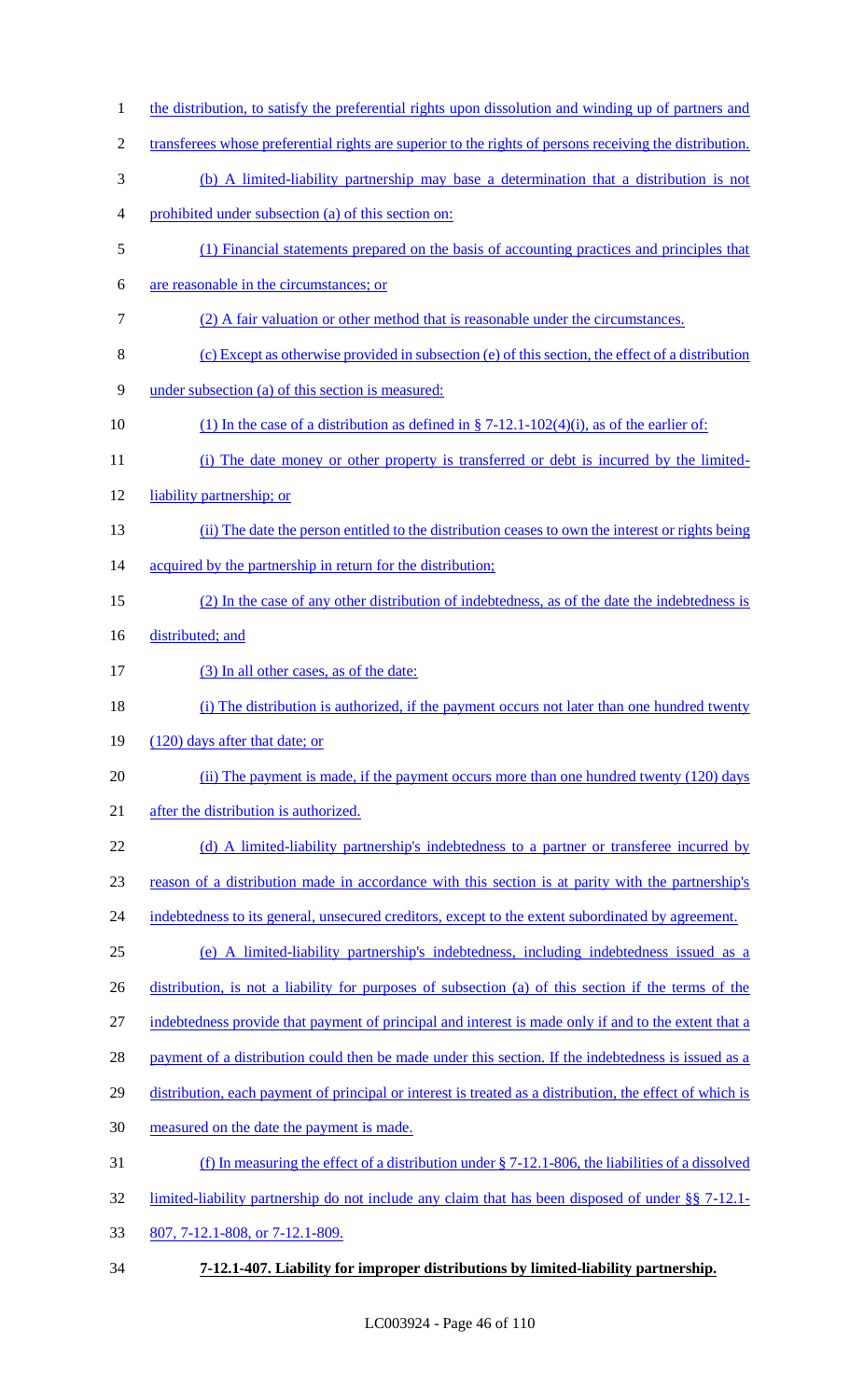| $\mathbf{1}$   | (a) Except as otherwise provided in subsection (b) of this section, if a partner of a limited-             |
|----------------|------------------------------------------------------------------------------------------------------------|
| $\overline{2}$ | liability partnership consents to a distribution made in violation of $\S$ 7-12.1-406 and in consenting    |
| 3              | to the distribution fails to comply with $\S$ 7-12.1-409, the partner is personally liable to the          |
| $\overline{4}$ | partnership for the amount of the distribution which exceeds the amount that could have been               |
| $\mathfrak{S}$ | distributed without the violation of $\S$ 7-12.1-406.                                                      |
| 6              | (b) To the extent the partnership agreement of a limited-liability partnership expressly                   |
| $\tau$         | relieves a partner of the authority and responsibility to consent to distributions and imposes that        |
| $8\,$          | authority and responsibility on one or more other partners, the liability stated in subsection (a) of      |
| 9              | this section applies to the other partners and not to the partner that the partnership agreement           |
| 10             | relieves of the authority and responsibility.                                                              |
| 11             | (c) A person that receives a distribution knowing that the distribution violated $\S$ 7-12.1-              |
| 12             | 406 is personally liable to the limited-liability partnership but only to the extent that the distribution |
| 13             | <u>received by the person exceeded the amount that could have been properly paid under § 7-12.1-</u>       |
| 14             | 406.                                                                                                       |
| 15             | (d) A person against which an action is commenced because the person is liable under                       |
| 16             | subsection (a) of this section may:                                                                        |
| 17             | (1) Implead any other person that is liable under subsection (a) of this section and seek to               |
| 18             | enforce a right of contribution from the person; and                                                       |
| 19             | (2) Implead any person that received a distribution in violation of subsection (c) of this                 |
| 20             | section and seek to enforce a right of contribution from the person in the amount the person received      |
| 21             | in violation of subsection (c) of this section.                                                            |
| 22             | (e) An action under this section is barred unless commenced not later than two (2) years                   |
| 23             | after the distribution.                                                                                    |
| 24             | 7-12.1-408. Rights to information of partners and persons dissociated as partner.                          |
| 25             | (a) A partnership shall keep its books and records, if any, at its principal office.                       |
| 26             | (b) On reasonable notice, a partner may inspect and copy during regular business hours, at                 |
| 27             | a reasonable location specified by the partnership, any record maintained by the partnership               |
| 28             | regarding the partnership's business, financial condition, and other circumstances, to the extent the      |
| 29             | information is material to the partner's rights and duties under the partnership agreement or this         |
| 30             | chapter.                                                                                                   |
| 31             | (c) The partnership shall furnish to each partner:                                                         |
| 32             | (1) Without demand, any information concerning the partnership's business, financial                       |
| 33             | condition, and other circumstances which the partnership knows and is material to the proper               |
| 34             | exercise of the partner's rights and duties under the partnership agreement or this chapter, except to     |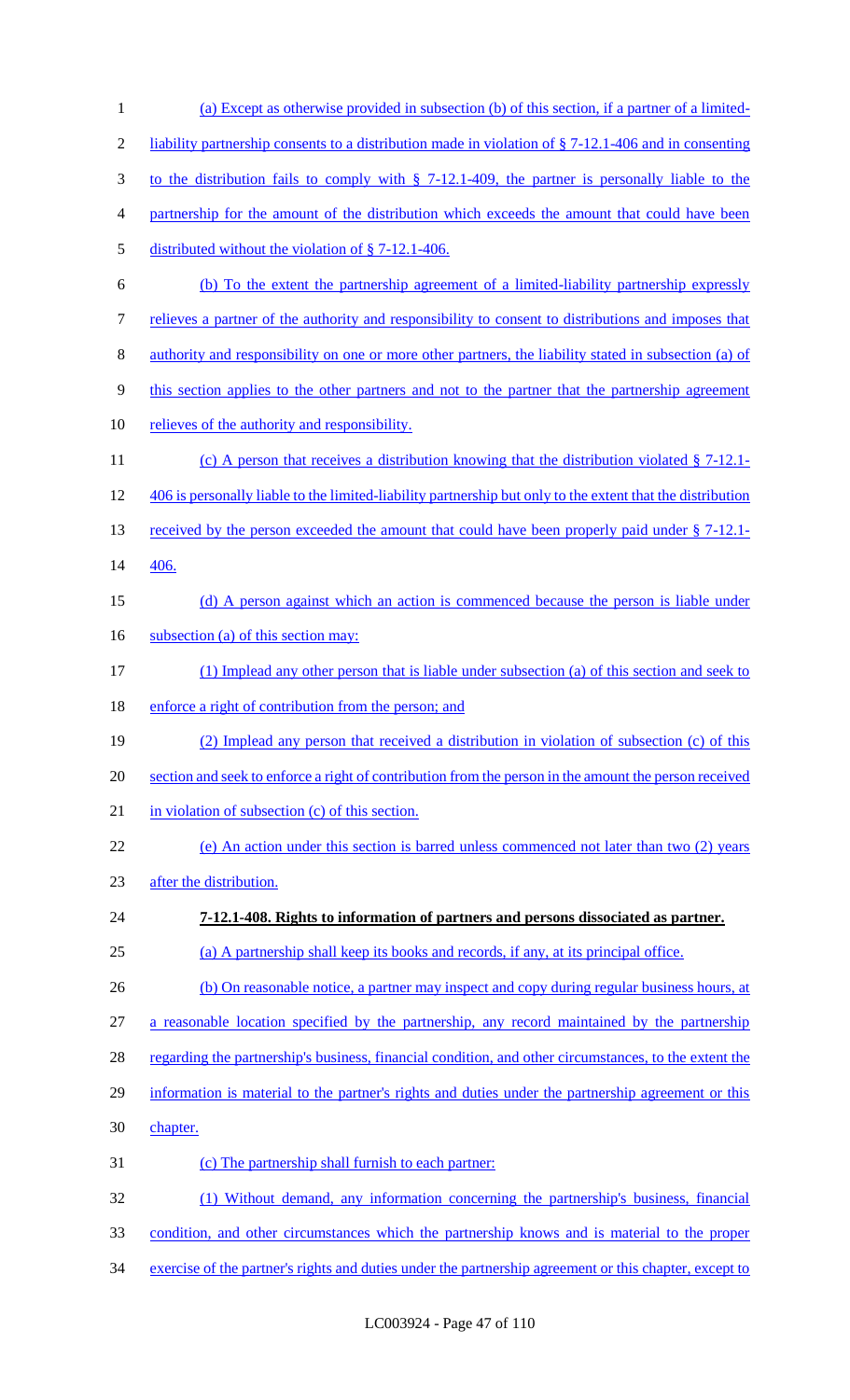| $\mathbf{1}$   | the extent the partnership can establish that it reasonably believes the partner already knows the       |
|----------------|----------------------------------------------------------------------------------------------------------|
| $\overline{2}$ | information; and                                                                                         |
| 3              | (2) On demand, any other information concerning the partnership's business, financial                    |
| 4              | condition, and other circumstances, except to the extent the demand or the information demanded          |
| 5              | is unreasonable or otherwise improper under the circumstances.                                           |
| 6              | (d) The duty to furnish information under subsection (c) of this section also applies to each            |
| 7              | partner to the extent the partner knows any of the information described in subsection (c) of this       |
| 8              | section.                                                                                                 |
| 9              | (e) Subject to subsection (j) of this section, on ten (10) days' demand made in a record                 |
| 10             | received by a partnership, a person dissociated as a partner may have access to information to which     |
| 11             | the person was entitled while a partner if:                                                              |
| 12             | (1) The information pertains to the period during which the person was a partner;                        |
| 13             | (2) The person seeks the information in good faith; and                                                  |
| 14             | (3) The person satisfies the requirements imposed on a partner by subsection (b) of this                 |
| 15             | section.                                                                                                 |
| 16             | (f) Not later than ten (10) days after receiving a demand under subsection (e) of this section,          |
| 17             | the partnership in a record shall inform the person that made the demand of:                             |
| 18             | (1) The information that the partnership will provide in response to the demand and when                 |
| 19             | and where the partnership will provide the information; and                                              |
| 20             | (2) The partnership's reasons for declining, if the partnership declines to provide any                  |
| 21             | demanded information.                                                                                    |
| 22             | $(g)$ A partnership may charge a person that makes a demand under this section the                       |
| 23             | reasonable costs of copying, limited to the costs of labor and material.                                 |
| 24             | (h) A partner or person dissociated as a partner may exercise the rights under this section              |
| 25             | through an agent or, in the case of an individual under legal disability, a legal representative. Any    |
| 26             | restriction or condition imposed by the partnership agreement or under subsection (j) of this section    |
| 27             | applies both to the agent or legal representative and to the partner or person dissociated as a partner. |
| 28             | (i) Subject to $\S$ 7-12.1-505, the rights under this section do not extend to a person as               |
| 29             | transferee.                                                                                              |
| 30             | (j) In addition to any restriction or condition stated in its partnership agreement, a                   |
| 31             | partnership, as a matter within the ordinary course of its business, may impose reasonable               |
| 32             | restrictions and conditions on access to and use of information to be furnished under this section,      |
| 33             | including designating information confidential and imposing nondisclosure and safeguarding               |
| 34             | obligations on the recipient. In a dispute concerning the reasonableness of a restriction under this     |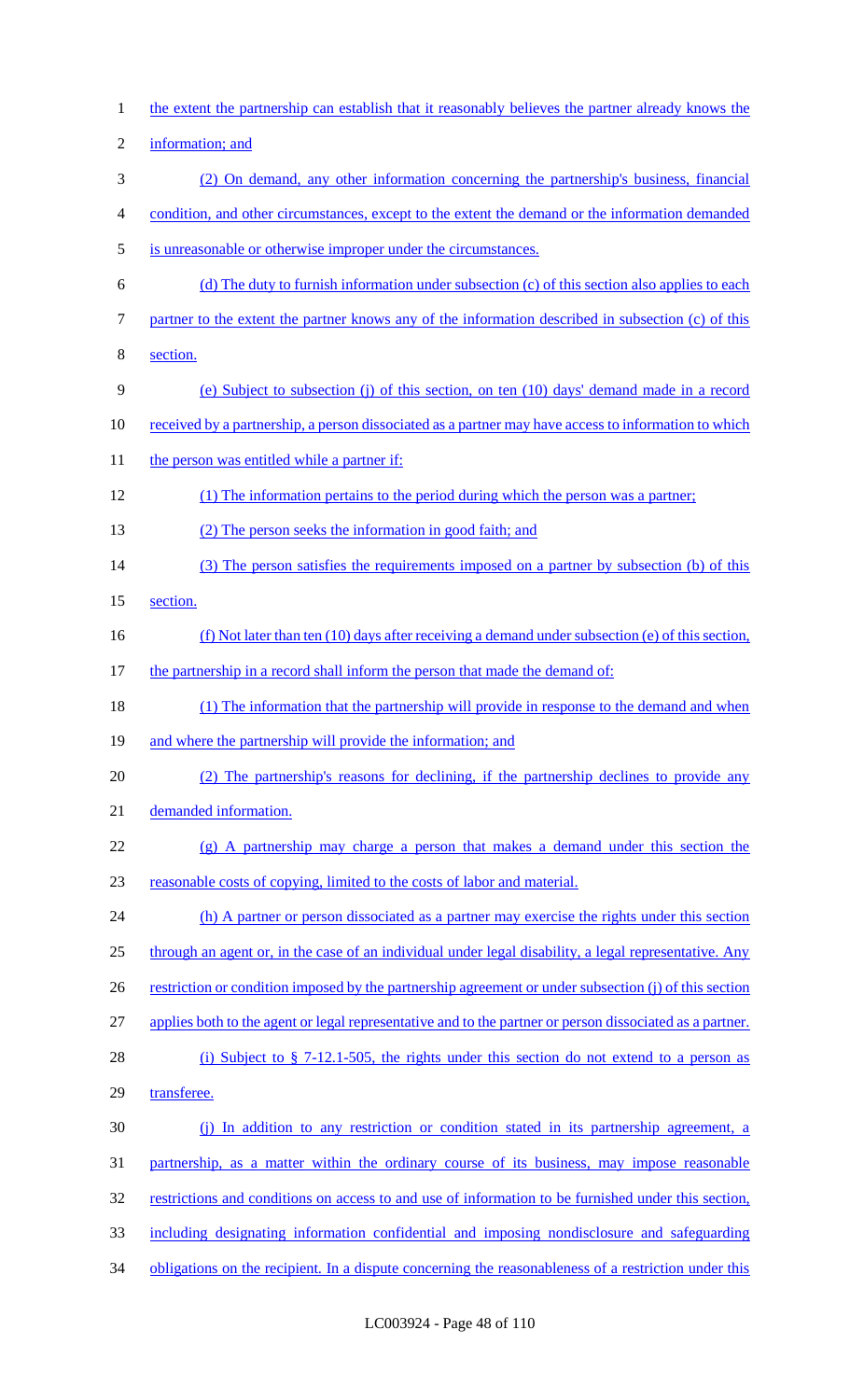| $\mathbf{1}$   | subsection, the partnership has the burden of proving reasonableness.                                  |
|----------------|--------------------------------------------------------------------------------------------------------|
| $\overline{2}$ | 7-12.1-409. Standards of conduct for partners.                                                         |
| 3              | (a) A partner owes to the partnership and the other partners the duties of loyalty and care            |
| 4              | stated in subsections (b) and (c) of this section.                                                     |
| 5              | (b) The fiduciary duty of loyalty of a partner includes the duties:                                    |
| 6              | (1) To account to the partnership and hold as trustee for it any property, profit, or benefit          |
| 7              | derived by the partner:                                                                                |
| 8              | (i) In the conduct or winding up of the partnership's business;                                        |
| 9              | (ii) From a use by the partner of the partnership's property; or                                       |
| 10             | (iii) From the appropriation of a partnership opportunity;                                             |
| 11             | (2) To refrain from dealing with the partnership in the conduct or winding up of the                   |
| 12             | partnership business as or on behalf of a person having an interest adverse to the partnership; and    |
| 13             | (3) To refrain from competing with the partnership in the conduct of the partnership's                 |
| 14             | business before the dissolution of the partnership.                                                    |
| 15             | (c) The duty of care of a partner in the conduct or winding up of the partnership business             |
| 16             | is to refrain from engaging in grossly negligent or reckless conduct, willful or intentional           |
| 17             | misconduct, or a knowing violation of law.                                                             |
| 18             | (d) A partner shall discharge the duties and obligations under this chapter or under the               |
| 19             | partnership agreement and exercise any rights consistently with the contractual obligation of good     |
| 20             | faith and fair dealing.                                                                                |
| 21             | (e) A partner does not violate a duty or obligation under this chapter or under the                    |
| 22             | partnership agreement solely because the partner's conduct furthers the partner's own interest.        |
| 23             | (f) All the partners may authorize or ratify, after full disclosure of all material facts, a           |
| 24             | specific act or transaction by a partner that otherwise would violate the duty of loyalty.             |
| 25             | (g) It is a defense to a claim under subsection (b)(2) of this section and any comparable              |
| 26             | claim in equity or at common law that the transaction was fair to the partnership.                     |
| 27             | (h) If, as permitted by subsection (f) of this section or the partnership agreement, a partner         |
| 28             | enters into a transaction with the partnership which otherwise would be prohibited by subsection       |
| 29             | (b)(2) of this section, the partner's rights and obligations arising from the transaction are the same |
| 30             | as those of a person that is not a partner.                                                            |
| 31             | 7-12.1-410. Actions by partnership and partners.                                                       |
| 32             | (a) A partnership may maintain an action against a partner for a breach of the partnership             |
| 33             | agreement, or for the violation of a duty to the partnership, causing harm to the partnership.         |
| 34             | (b) A partner may maintain an action against the partnership or another partner, with or               |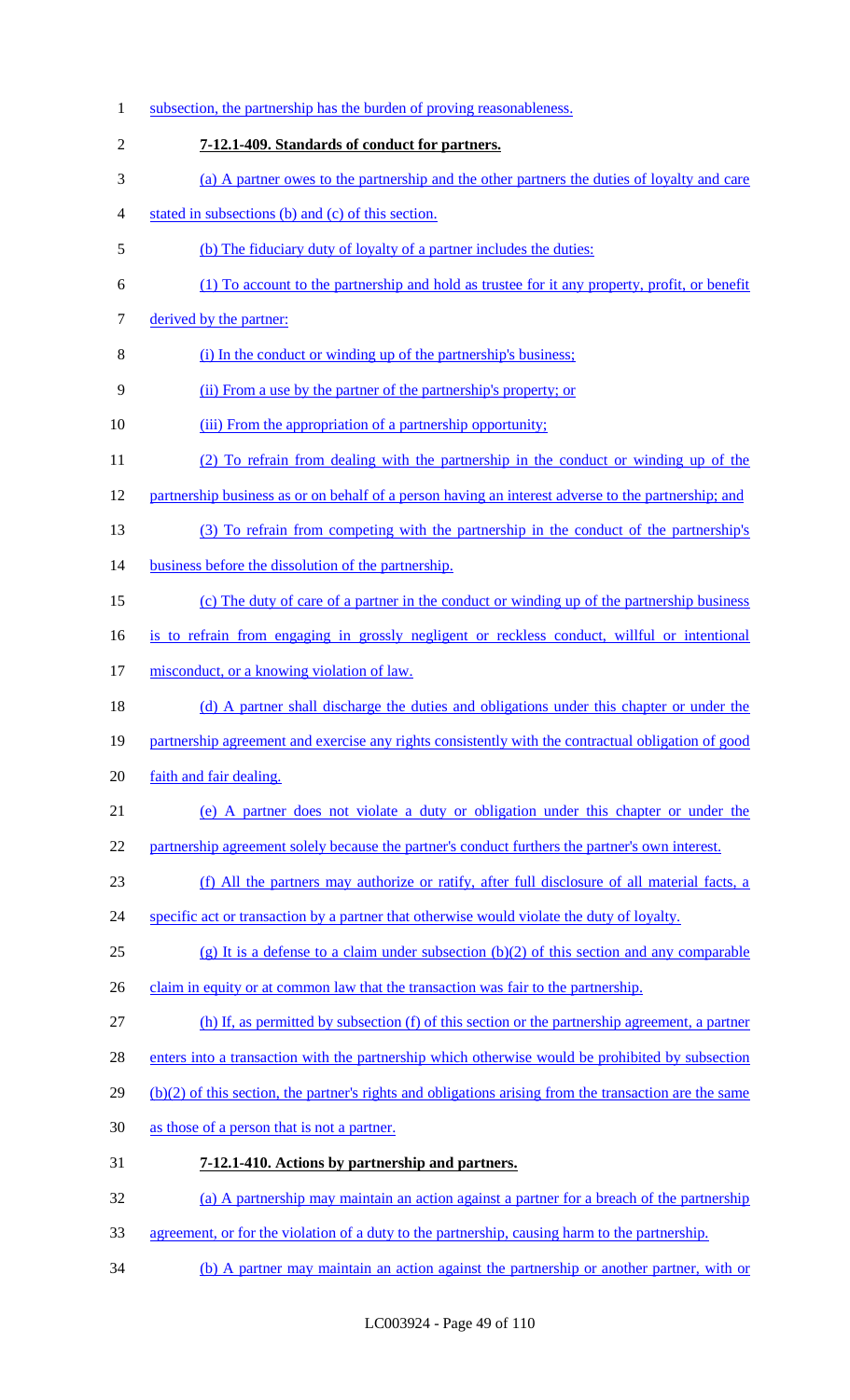| $\mathbf{1}$   | without an accounting as to partnership business, to enforce the partner's rights and protect the      |
|----------------|--------------------------------------------------------------------------------------------------------|
| $\mathfrak{2}$ | partner's interests, including rights and interests under the partnership agreement or this chapter or |
| 3              | arising independently of the partnership relationship.                                                 |
| 4              | (c) A right to an accounting on dissolution and winding up does not revive a claim barred              |
| 5              | by law.                                                                                                |
| 6              | 7-12.1-411. Continuation of partnership beyond definite term or particular                             |
| 7              | undertaking.                                                                                           |
| 8              | (a) If a partnership for a definite term or particular undertaking is continued, without an            |
| 9              | express agreement, after the expiration of the term or completion of the undertaking, the rights and   |
| 10             | duties of the partners remain the same as they were at the expiration or completion, so far as is      |
| 11             | consistent with a partnership at will.                                                                 |
| 12             | (b) If the partners, or those of them who habitually acted in the business during the term or          |
| 13             | undertaking, continue the business without any settlement or liquidation of the partnership, they      |
| 14             | are presumed to have agreed that the partnership will continue.                                        |
| 15             | <b>ARTICLE 5</b>                                                                                       |
| 16             | TRANSFERABLE INTERESTS AND RIGHTS OF TRANSFEREES AND                                                   |
| 17             | <b>CREDITORS</b>                                                                                       |
| 18             | 7-12.1-501. Partner not co-owner of partnership property.                                              |
| 19             | A partner is not a co-owner of partnership property and has no interest in partnership                 |
| 20             | property which can be transferred, either voluntarily or involuntarily.                                |
| 21             | 7-12.1-502. Nature of transferable interest.                                                           |
| 22             | A transferable interest is personal property.                                                          |
| 23             | 7-12.1-503. Transfer of transferable interest.                                                         |
| 24             | (a) A transfer, in whole or in part, of a transferable interest:                                       |
| 25             | (1) Is permissible;                                                                                    |
| 26             | (2) Does not by itself cause a person's dissociation as a partner or a dissolution and winding         |
| 27             | up of the partnership business; and                                                                    |
| 28             | $(3)$ Subject to § 7-12.1-505, does not entitle the transferee to:                                     |
| 29             | (i) Participate in the management or conduct of the partnership's business; or                         |
| 30             | (ii) Except as otherwise provided in subsection (c) of this section, have access to records            |
| 31             | or other information concerning the partnership's business.                                            |
|                |                                                                                                        |
| 32             | (b) A transferee has the right to:                                                                     |
| 33             | (1) Receive, in accordance with the transfer, distributions to which the transferor would              |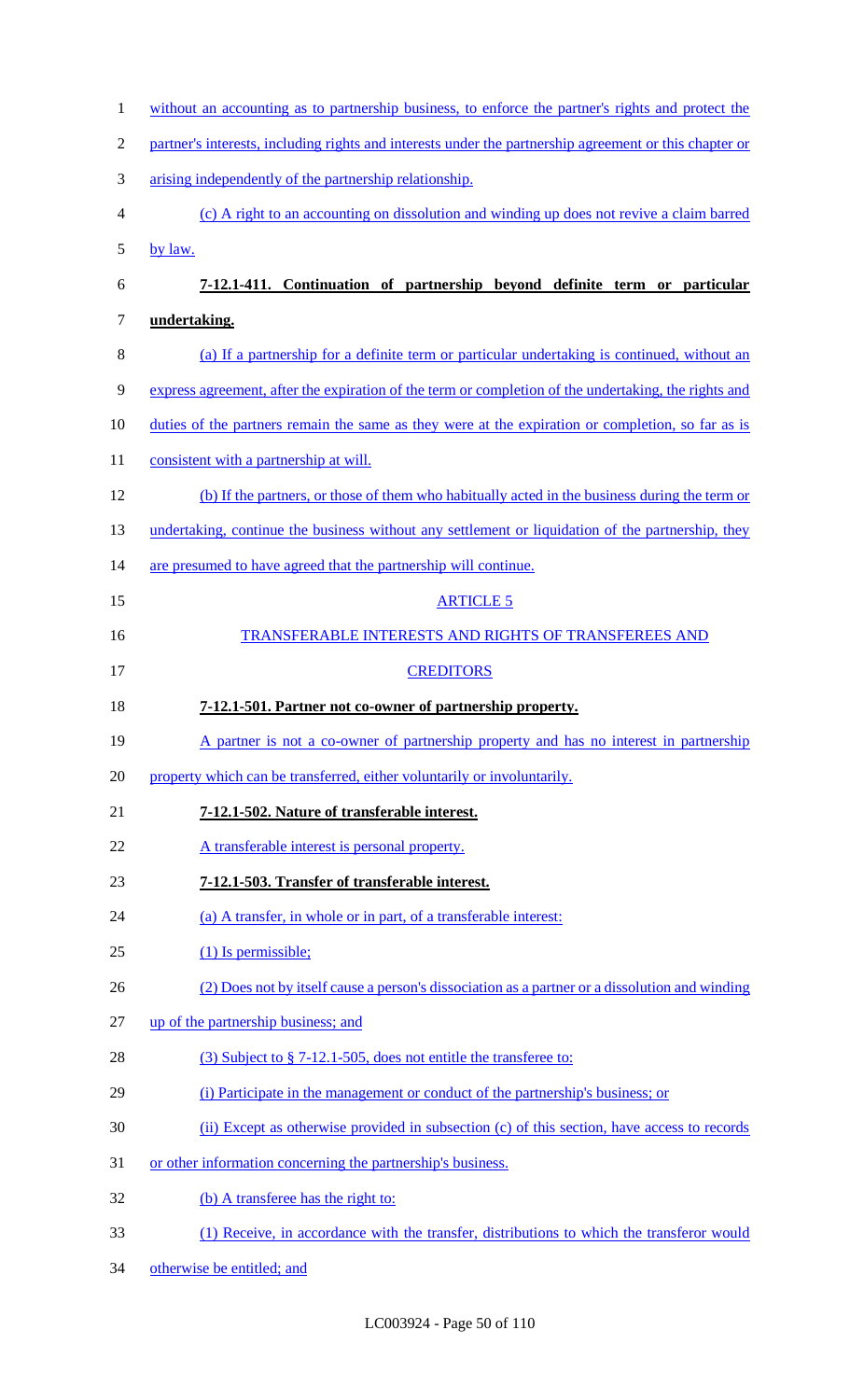(2) Seek under § 7-12.1-801(5) a judicial determination that it is equitable to wind up the partnership business. (c) In a dissolution and winding up of a partnership, a transferee is entitled to an account of the partnership's transactions only from the date of dissolution. (d) A partnership need not give effect to a transferee's rights under this section until the partnership knows or has notice of the transfer. (e) A transfer of a transferable interest in violation of a restriction on transfer contained in the partnership agreement is ineffective if the intended transferee has knowledge or notice of the restriction at the time of transfer. (f) Except as otherwise provided in § 7-12.1-601(4)(ii), if a partner transfers a transferable 11 interest, the transferor retains the rights of a partner other than the transferable interest transferred and retains all the duties and obligations of a partner. (g) If a partner transfers a transferable interest to a person that becomes a partner with 14 respect to the transferred interest, the transferee is liable for the partner's obligations under §§ 7- 12.1-404 and 7-12.1-407 known to the transferee when the transferee becomes a partner. **7-12.1-504. Charging order.**  (a) On application by a judgment creditor of a partner or transferee, a court may enter a 18 charging order against the transferable interest of the judgment debtor for the unsatisfied amount 19 of the judgment. A charging order constitutes a lien on a judgment debtor's transferable interest and 20 requires the partnership to pay over to the person to which the charging order was issued any distribution that otherwise would be paid to the judgment debtor. (b) To the extent necessary to effectuate the collection of distributions pursuant to a charging order in effect under subsection (a) of this section, the court may: (1) Appoint a receiver of the distributions subject to the charging order, with the power to make all inquiries the judgment debtor might have made; and (2) Make all other orders necessary to give effect to the charging order. (c) Upon a showing that distributions under a charging order will not pay the judgment debt within a reasonable time, the court may foreclose the lien and order the sale of the transferable interest. The purchaser at the foreclosure sale obtains only the transferable interest, does not thereby become a partner, and is subject to § 7-12.1-503. (d) At any time before foreclosure under subsection (c) of this section, the partner or transferee whose transferable interest is subject to a charging order under subsection (a) of this section may extinguish the charging order by satisfying the judgment and filing a certified copy of 34 the satisfaction with the court that issued the charging order.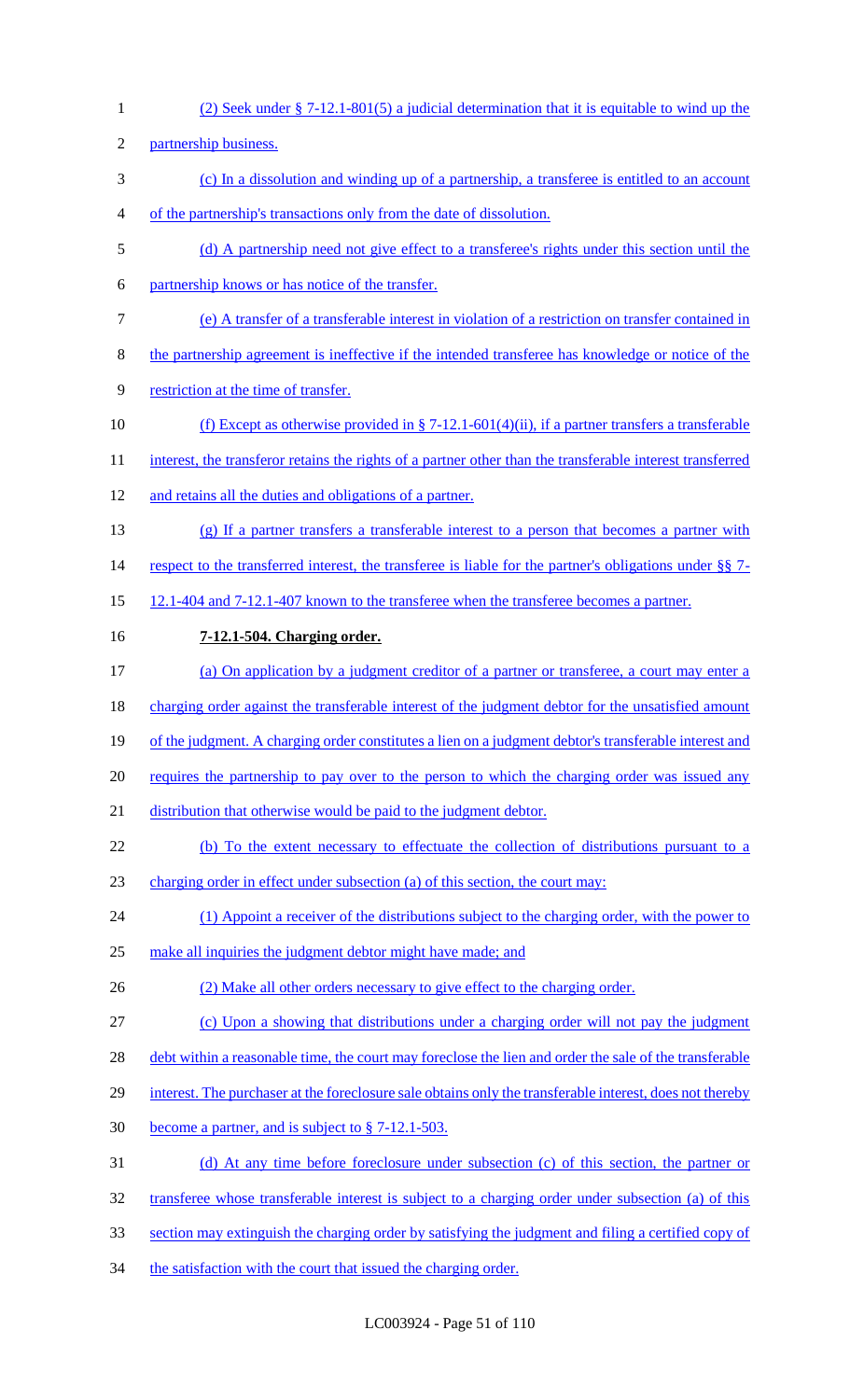| $\mathbf{1}$   | (e) At any time before foreclosure under subsection (c) of this section, a partnership or one        |
|----------------|------------------------------------------------------------------------------------------------------|
| $\mathfrak{2}$ | or more partners whose transferable interests are not subject to the charging order may pay to the   |
| 3              | judgment creditor the full amount due under the judgment and thereby succeed to the rights of the    |
| $\overline{4}$ | judgment creditor, including the charging order.                                                     |
| 5              | (f) This chapter does not deprive any partner or transferee of the benefit of any exemption          |
| 6              | law applicable to the transferable interest of the partner or transferee.                            |
| $\overline{7}$ | (g) This section provides the exclusive remedy by which a person seeking in the capacity             |
| 8              | of a judgment creditor to enforce a judgment against a partner or transferee may satisfy the         |
| 9              | judgment from the judgment debtor's transferable interest.                                           |
| 10             | 7-12.1-505. Power of legal representative of deceased partner.                                       |
| 11             | If a partner dies, the deceased partner's legal representative may exercise:                         |
| 12             | (1) The rights of a transferee provided in $\S$ 7-12.1-503(c); and                                   |
| 13             | (2) For purposes of settling the estate, the rights the deceased partner had under $\S$ 7-12.1-      |
| 14             | 408.                                                                                                 |
| 15             | <b>ARTICLE 6</b>                                                                                     |
| 16             | <b>DISSOCIATION</b>                                                                                  |
| 17             | 7-12.1-601. Events causing dissociation.                                                             |
| 18             | A person is dissociated as a partner when:                                                           |
| 19             | (1) The partnership knows or has notice of the person's express will to withdraw as a                |
| 20             | partner, but, if the person has specified a withdrawal date later than the date the partnership knew |
| 21             | or had notice, on that later date;                                                                   |
| 22             | (2) An event stated in the partnership agreement as causing the person's dissociation occurs;        |
| 23             | (3) The person is expelled as a partner pursuant to the partnership agreement;                       |
| 24             | (4) The person is expelled as a partner by the affirmative vote or consent of all the other          |
| 25             | partners if:                                                                                         |
| 26             | (i) It is unlawful to carry on the partnership business with the person as a partner;                |
| 27             | (ii) There has been a transfer of all of the person's transferable interest in the partnership,      |
| 28             | other than:                                                                                          |
| 29             | (A) A transfer for security purposes; or                                                             |
| 30             | (B) A charging order in effect under § 7-12.1-504 which has not been foreclosed;                     |
| 31             | (iii) The person is an entity and:                                                                   |
| 32             | (A) The partnership notifies the person that it will be expelled as a partner because the            |
| 33             | person has filed a statement of dissolution or the equivalent, the person has been administratively  |
| 34             | dissolved, the person's charter or the equivalent has been revoked, or the person's right to conduct |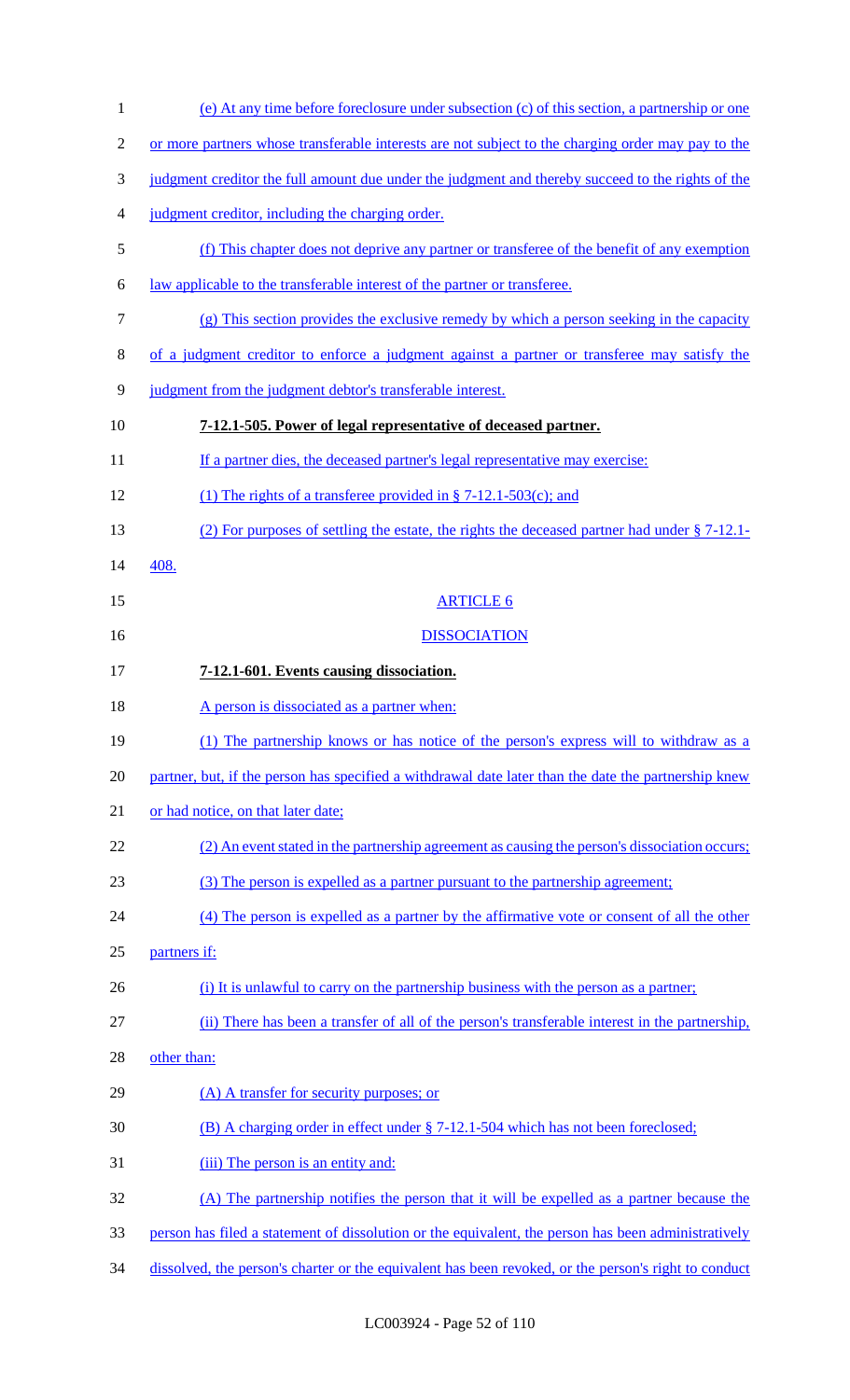- 1 business has been suspended by the person's jurisdiction of formation; and (B) Not later than ninety (90) days after the notification, the statement of dissolution or the equivalent has not been withdrawn, rescinded, or revoked, or the person's charter or the equivalent or right to conduct business has not been reinstated; or (iv) The person is an unincorporated entity that has been dissolved and whose activities and affairs are being wound up; (5) On application by the partnership or another partner, the person is expelled as a partner by judicial order because the person: (i) Has engaged or is engaging in wrongful conduct that has affected adversely and materially, or will affect adversely and materially, the partnership's business; (ii) Has committed willfully or persistently, or is committing willfully or persistently, a material breach of the partnership agreement or a duty or obligation under § 7-12.1-409; or 13 (iii) Has engaged or is engaging in conduct relating to the partnership's business which 14 makes it not reasonably practicable to carry on the business with the person as a partner; 15 (6) The person: 16 (i) Becomes a debtor in bankruptcy; 17 (ii) Signs an assignment for the benefit of creditors; or (iii) Seeks, consents to, or acquiesces in the appointment of a trustee, receiver, or liquidator of the person or of all or substantially all the person's property; 20 (7) In the case of an individual: 21 (i) The individual dies; 22 (ii) A guardian or general conservator for the individual is appointed; or (iii) A court orders that the individual has otherwise become incapable of performing the 24 individual's duties as a partner under this chapter or the partnership agreement; (8) In the case of a person that is a testamentary or inter vivos trust or is acting as a partner 26 by virtue of being a trustee of such a trust, the trust's entire transferable interest in the partnership is distributed; (9) In the case of a person that is an estate or is acting as a partner by virtue of being a personal representative of an estate, the estate's entire transferable interest in the partnership is distributed; (10) In the case of a person that is not an individual, the existence of the person terminates; (11) The partnership participates in a merger under Article 11 of this chapter and: (i) The partnership is not the surviving entity; or
- (ii) Otherwise as a result of the merger, the person ceases to be a partner;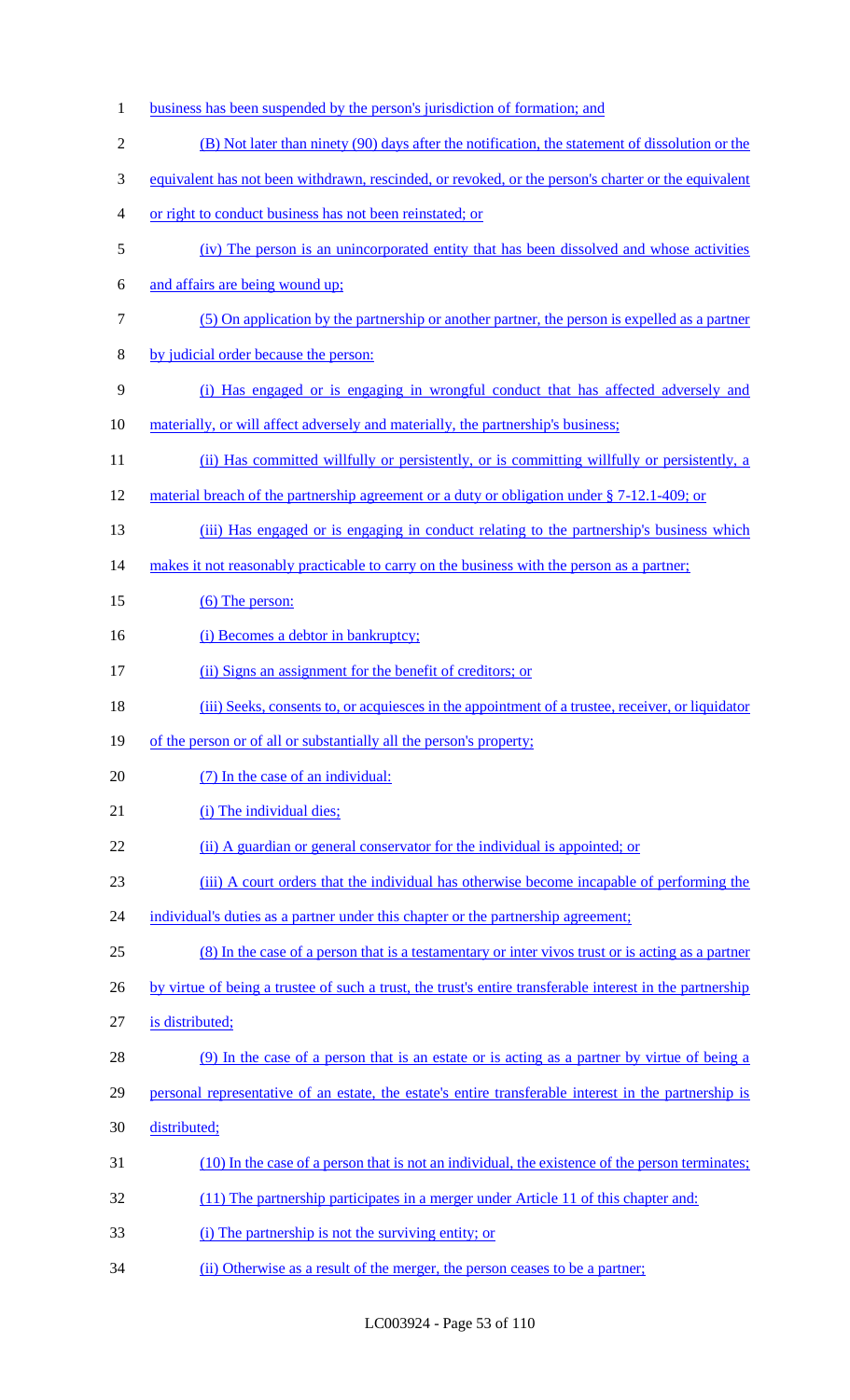| $\mathbf{1}$   | (12) The partnership participates in an interest exchange under Article 11 of this chapter          |
|----------------|-----------------------------------------------------------------------------------------------------|
| $\overline{2}$ | and, as a result of the interest exchange, the person ceases to be a partner;                       |
| 3              | (13) The partnership participates in a conversion under Article 11 of this chapter;                 |
| 4              | (14) The partnership participates in a domestication under Article 11 of this chapter and,          |
| 5              | as a result of the domestication, the person ceases to be a partner; or                             |
| 6              | (15) The partnership dissolves and completes winding up.                                            |
| 7              | 7-12.1-602. Power to dissociate as partner -- Wrongful dissociation.                                |
| 8              | (a) A person has the power to dissociate as a partner at any time, rightfully or wrongfully,        |
| 9              | by withdrawing as a partner by express will under $\S$ 7-12.1-601(1).                               |
| 10             | (b) A person's dissociation as a partner is wrongful only if the dissociation:                      |
| 11             | (1) Is in breach of an express provision of the partnership agreement; or                           |
| 12             | (2) In the case of a partnership for a definite term or particular undertaking, occurs before       |
| 13             | the expiration of the term or the completion of the undertaking and:                                |
| 14             | (i) The person withdraws as a partner by express will, unless the withdrawal follows not            |
| 15             | later than ninety (90) days after another person's dissociation by death or otherwise under $\S$ 7. |
| 16             | 12.1-601(6) through 7-12.1-601(10) or wrongful dissociation under this subsection;                  |
| 17             | (ii) The person is expelled as a partner by judicial order under $\S 7-12.1-601(5)$ ;               |
| 18             | (iii) The person is dissociated under $\S$ 7-12.1-601(6); or                                        |
| 19             | (iv) In the case of a person that is not a trust other than a business trust, an estate, or an      |
| 20             | individual, the person is expelled or otherwise dissociated because it willfully dissolved or       |
| 21             | terminated.                                                                                         |
| 22             | (c) A person that wrongfully dissociates as a partner is liable to the partnership and to the       |
| 23             | other partners for damages caused by the dissociation. The liability is in addition to any debt,    |
| 24             | obligation, or other liability of the partner to the partnership or the other partners.             |
| 25             | 7-12.1-603. Effect of dissociation.                                                                 |
| 26             | (a) If a person's dissociation results in a dissolution and winding up of the partnership           |
| 27             | business, Article 8 of this chapter applies; otherwise, Article 7 of this chapter applies.          |
| 28             | (b) If a person is dissociated as a partner:                                                        |
| 29             | (1) The person's right to participate in the management and conduct of the partnership's            |
| 30             | business terminates, except as otherwise provided in $\S$ 7-12.1-802(c); and                        |
| 31             | (2) The person's duties and obligations under $\S$ 7-12.1-409 end with regard to matters            |
|                |                                                                                                     |
| 32             | arising and events occurring after the person's dissociation, except to the extent the partner      |
| 33             | participates in winding up the partnership's business pursuant to § 7-12.1-802.                     |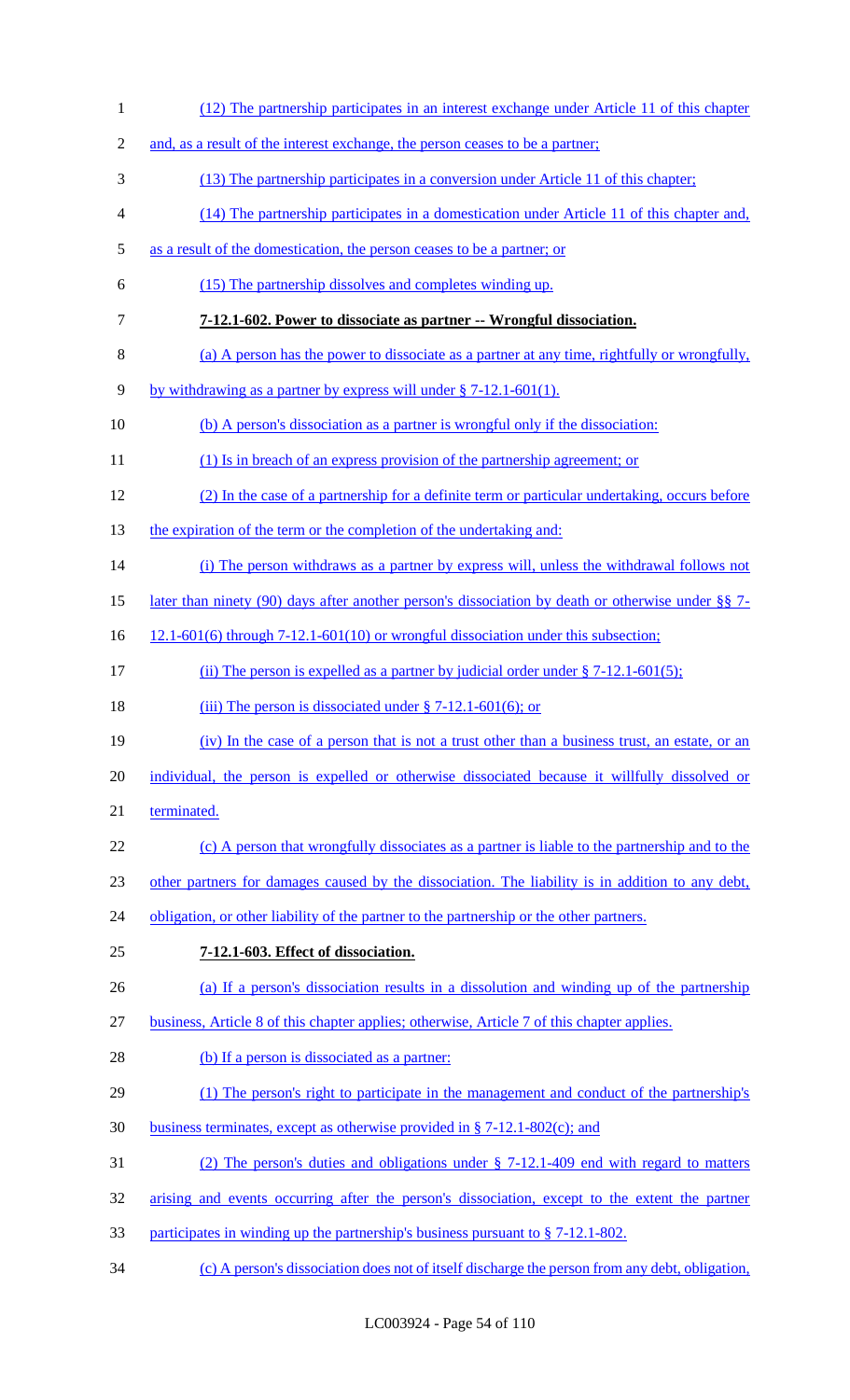| $\mathbf{1}$   | or other liability to the partnership or the other partners which the person incurred while a partner. |
|----------------|--------------------------------------------------------------------------------------------------------|
| $\overline{2}$ | <b>ARTICLE 7</b>                                                                                       |
| 3              | PERSON'S DISSOCIATION AS A PARTNER WHEN BUSINESS NOT WOUND UP                                          |
| 4              | 7-12.1-701. Purchase of interest of person dissociated as partner.                                     |
| 5              | (a) If a person is dissociated as a partner without the dissociation resulting in a dissolution        |
| 6              | and winding up of the partnership business under $\S$ 7-12.1-801, the partnership shall cause the      |
| 7              | person's interest in the partnership to be purchased for a buyout price determined pursuant to         |
| 8              | subsection (b) of this section.                                                                        |
| 9              | (b) The buyout price of the interest of a person dissociated as a partner is the amount that           |
| 10             | would have been distributable to the person under $\S$ 7-12.1-806(b) if, on the date of dissociation,  |
| 11             | the assets of the partnership were sold and the partnership were wound up, with the sale price equal   |
| 12             | to the greater of:                                                                                     |
| 13             | (1) The liquidation value; or                                                                          |
| 14             | (2) The value based on a sale of the entire business as a going concern without the person.            |
| 15             | (c) Interest accrues on the buyout price from the date of dissociation to the date of payment,         |
| 16             | but damages for wrongful dissociation under § 7-12.1-602(b), and all other amounts owing,              |
| 17             | whether or not presently due, from the person dissociated as a partner to the partnership, must be     |
| 18             | offset against the buyout price.                                                                       |
| 19             | (d) A partnership shall defend, indemnify, and hold harmless a person dissociated as a                 |
| 20             | partner whose interest is being purchased against all partnership liabilities, whether incurred before |
| 21             | or after the dissociation, except liabilities incurred by an act of the person under § 7-12.1-702.     |
| 22             | (e) If no agreement for the purchase of the interest of a person dissociated as a partner is           |
| 23             | reached not later than one hundred twenty (120) days after a written demand for payment, the           |
| 24             | partnership shall pay, or cause to be paid, in money to the person the amount the partnership          |
| 25             | estimates to be the buyout price and accrued interest, reduced by any offsets and accrued interest     |
| 26             | under subsection (c) of this section.                                                                  |
| 27             | (f) If a deferred payment is authorized under subsection (h) of this section, the partnership          |
| 28             | may tender a written offer to pay the amount it estimates to be the buyout price and accrued interest, |
| 29             | reduced by any offsets under subsection (c) of this section, stating the time of payment, the amount   |
| 30             | and type of security for payment, and the other terms and conditions of the obligation.                |
| 31             | $(g)$ The payment or tender required by subsections (e) or (f) of this section must be                 |
| 32             | accompanied by the following:                                                                          |
| 33             | (1) A statement of partnership assets and liabilities as of the date of dissociation;                  |
| 34             | (2) The latest available partnership balance sheet and income statement, if any;                       |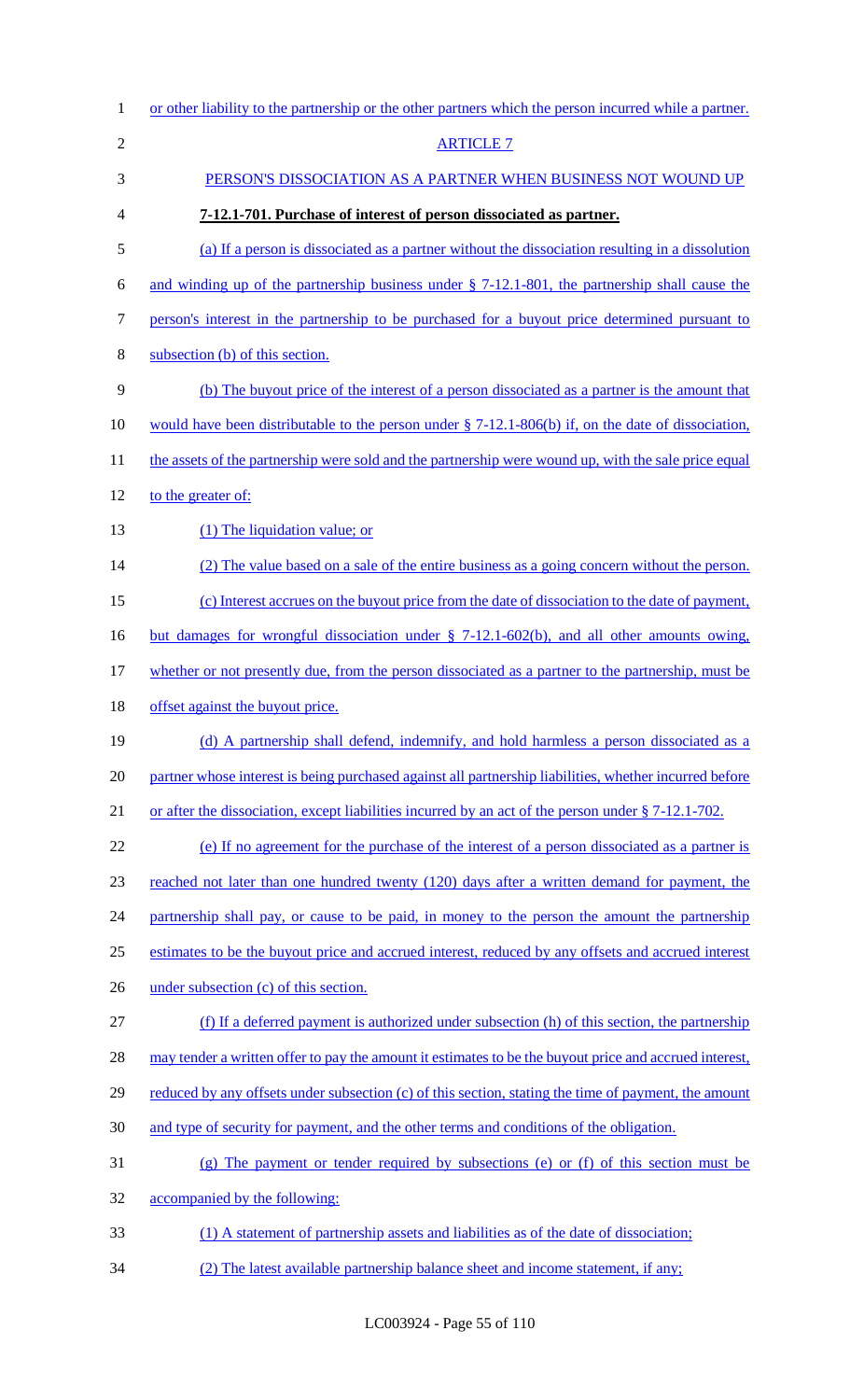(3) An explanation of how the estimated amount of the payment was calculated; and (4) Written notice that the payment is in full satisfaction of the obligation to purchase unless, not later than one hundred twenty (120) days after the written notice, the person dissociated as a partner commences an action to determine the buyout price, any offsets under subsection (c) of this section, or other terms of the obligation to purchase.

 (h) A person that wrongfully dissociates as a partner before the expiration of a definite term or the completion of a particular undertaking is not entitled to payment of any part of the buyout price until the expiration of the term or completion of the undertaking, unless the person establishes to the satisfaction of the court that earlier payment will not cause undue hardship to the business of 10 the partnership. A deferred payment must be adequately secured and bear interest.

11 (i) A person dissociated as a partner may maintain an action against the partnership, 12 pursuant to § 7-12.1-410(b)(2), to determine the buyout price of that person's interest, any offsets 13 under subsection (c) of this section, or other terms of the obligation to purchase. The action must 14 be commenced not later than one hundred twenty (120) days after the partnership has tendered payment or an offer to pay or within one year after written demand for payment if no payment or 16 offer to pay is tendered. The court shall determine the buyout price of the person's interest, any 17 offset due under subsection (c) of this section, and accrued interest, and enter judgment for any 18 additional payment or refund. If deferred payment is authorized under subsection (h) of this section, 19 the court shall also determine the security for payment and other terms of the obligation to purchase. 20 The court may assess reasonable attorneys' fees and the fees and expenses of appraisers or other experts for a party to the action, in amounts the court finds equitable, against a party that the court finds acted arbitrarily, vexatiously, or not in good faith. The finding may be based on the partnership's failure to tender payment or an offer to pay or to comply with subsection (g) of this section. **7-12.1-702. Power to bind and liability of person dissociated as partner.**  (a) After a person is dissociated as a partner without the dissociation resulting in a dissolution and winding up of the partnership business and before the partnership is merged out of 28 existence, converted, or domesticated under Article 11, or dissolved, the partnership is bound by

- an act of the person only if:
- (1) The act would have bound the partnership under § 7-12.1-301 before dissociation; and
- (2) At the time the other party enters into the transaction:
- (i) Less than two (2) years has passed since the dissociation; and
- (ii) The other party does not know or have notice of the dissociation and reasonably
- believes that the person is a partner.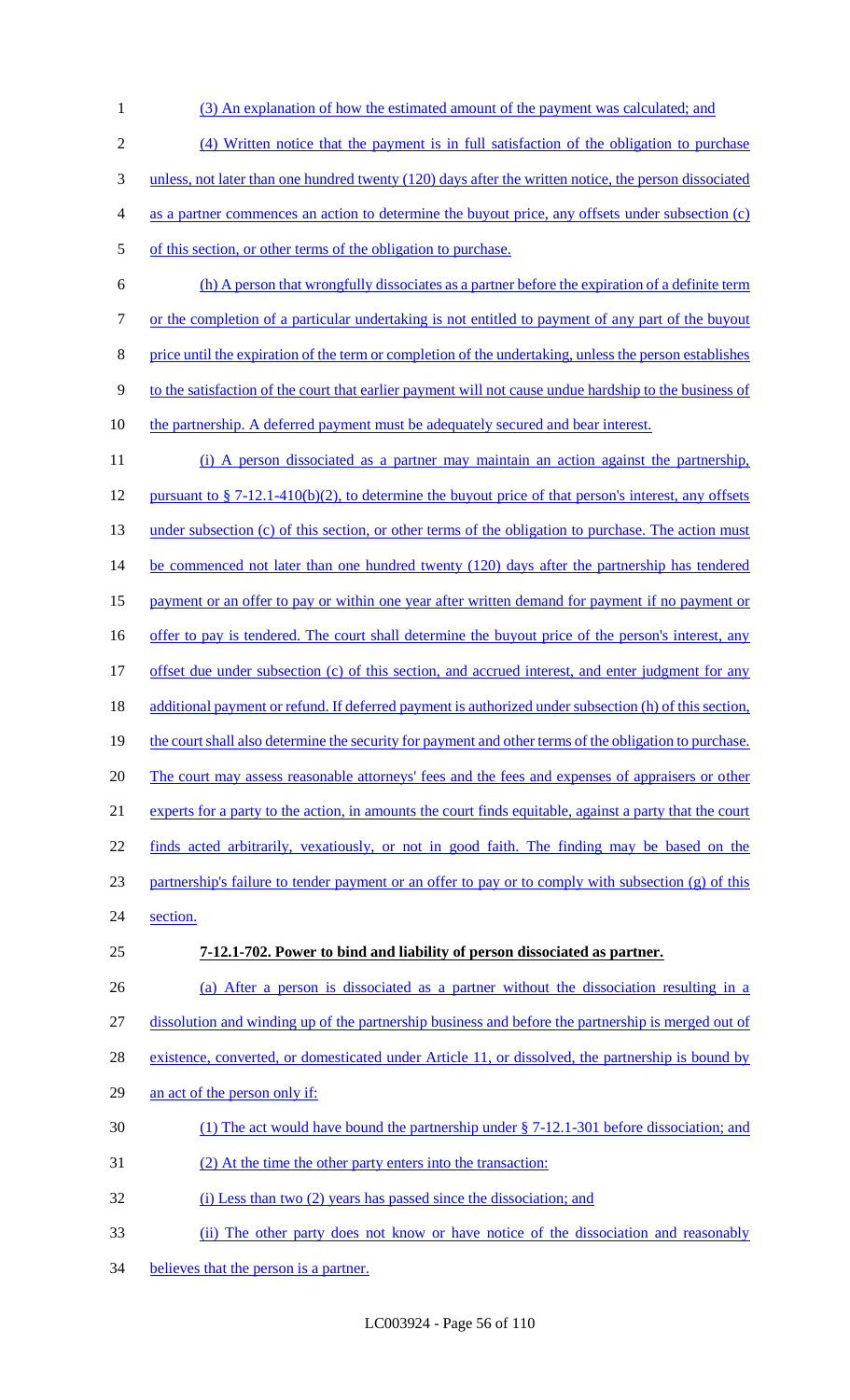| $\mathbf{1}$   | (b) If a partnership is bound under subsection (a) of this section, the person dissociated as              |
|----------------|------------------------------------------------------------------------------------------------------------|
| $\overline{2}$ | a partner which caused the partnership to be bound is liable:                                              |
| 3              | (1) To the partnership for any damage caused to the partnership arising from the obligation                |
| 4              | incurred under subsection (a) of this section; and                                                         |
| 5              | (2) If a partner or another person dissociated as a partner is liable for the obligation, to the           |
| 6              | partner or other person for any damage caused to the partner or other person arising from the              |
| $\tau$         | liability.                                                                                                 |
| 8              | 7-12.1-703. Liability of person dissociated as partner to other persons.                                   |
| 9              | (a) Except as otherwise provided in subsection (b) of this section, a person dissociated as                |
| 10             | a partner is not liable for a partnership obligation incurred after dissociation.                          |
| 11             | (b) A person that is dissociated as a partner is liable on a transaction entered into by the               |
| 12             | partnership after the dissociation only if:                                                                |
| 13             | (1) A partner would be liable on the transaction; and                                                      |
| 14             | (2) At the time the other party enters into the transaction:                                               |
| 15             | (i) Less than two (2) years has passed since the dissociation; and                                         |
| 16             | (ii) The other party does not have knowledge or notice of the dissociation and reasonably                  |
| 17             | believes that the person is a partner.                                                                     |
| 18             | (c) By agreement with a creditor of a partnership and the partnership, a person dissociated                |
| 19             | as a partner may be released from liability for a debt, obligation, or other liability of the partnership. |
| 20             | (d) A person dissociated as a partner is released from liability for a debt, obligation, or                |
| 21             | other liability of the partnership if the partnership's creditor, with knowledge or notice of the          |
| 22             | person's dissociation but without the person's consent, agrees to a material alteration in the nature      |
| 23             | or time of payment of the debt, obligation, or other liability.                                            |
| 24             | 7-12.1-704. Statement of dissociation.                                                                     |
| 25             | (a) A person dissociated as a partner or the partnership may deliver to the secretary of state             |
| 26             | for filing a statement of dissociation stating the name of the partnership and that the person has         |
| 27             | dissociated from the partnership.                                                                          |
| 28             | (b) A statement of dissociation is a limitation on the authority of a person dissociated as a              |
| 29             | partner for the purposes of $\S$ 7-12.1-303.                                                               |
| 30             | 7-12.1-705. Continued use of partnership name.                                                             |
| 31             | Continued use of a partnership name, or the name of a person dissociated as a partner as                   |
| 32             | part of the partnership name, by partners continuing the business does not of itself make the person       |
| 33             | dissociated as a partner liable for an obligation of the partners or the partnership continuing the        |
| 34             | business.                                                                                                  |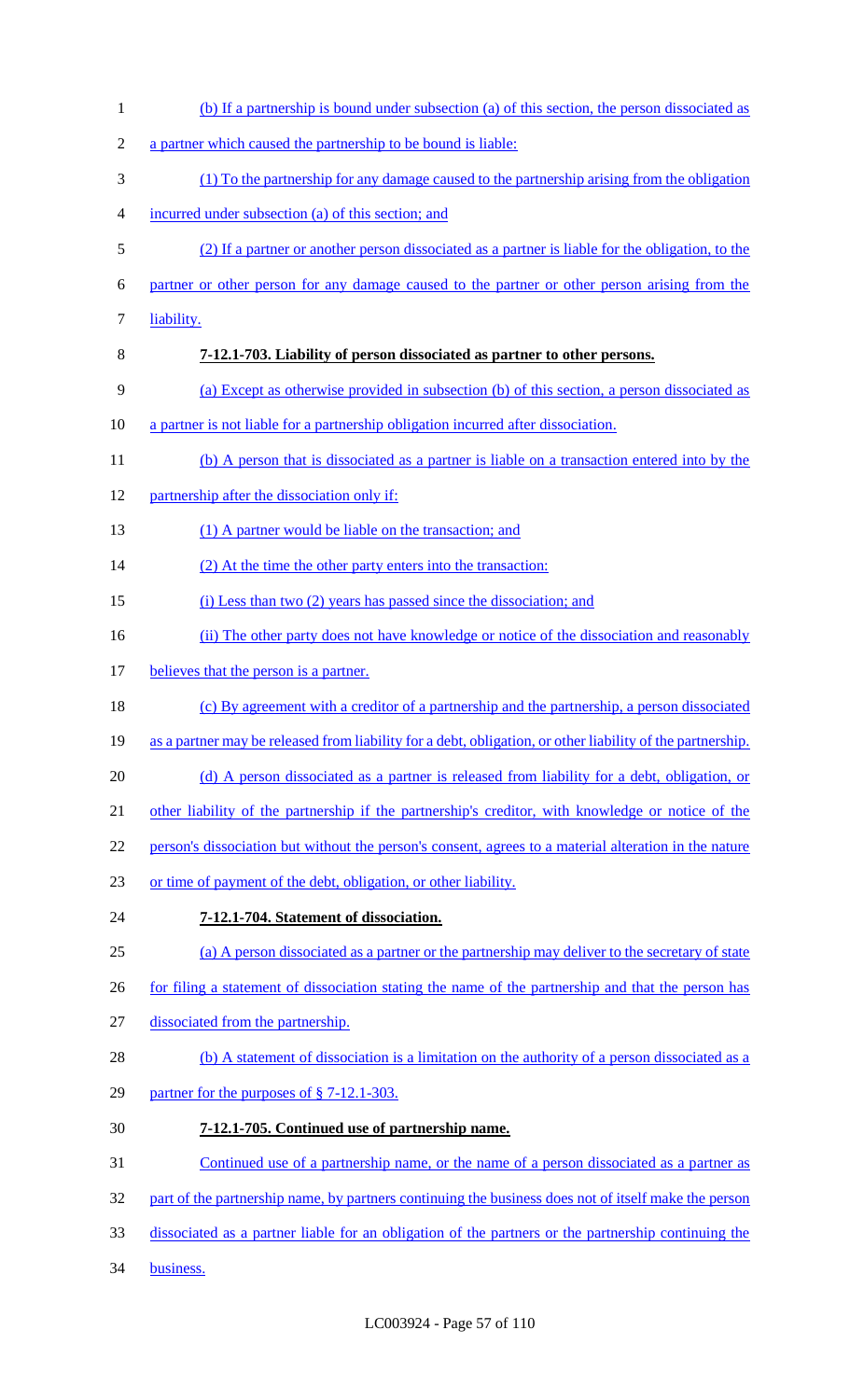| 1              | <b>ARTICLE 8</b>                                                                                          |
|----------------|-----------------------------------------------------------------------------------------------------------|
| $\overline{2}$ | DISSOLUTION AND WINDING UP                                                                                |
| 3              | 7-12.1-801. Events causing dissolution.                                                                   |
| $\overline{4}$ | A partnership is dissolved, and its business must be wound up, upon the occurrence of any                 |
| 5              | of the following:                                                                                         |
| 6              | (1) In a partnership at will, the partnership knows or has notice of a person's express will              |
| $\overline{7}$ | to withdraw as a partner, other than a partner that has dissociated under $\S$ § 7-12.1-601(2) through    |
| 8              | $7-12.1-601(10)$ , but, if the person has specified a withdrawal date later than the date the partnership |
| 9              | knew or had notice, on the later date;                                                                    |
| 10             | (2) In a partnership for a definite term or particular undertaking:                                       |
| 11             | (i) Within ninety (90) days after a person's dissociation by death or otherwise under $\S$ 7-             |
| 12             | $12.1 - 601(6)$ through 7-12.1-601(10) or wrongful dissociation under § 7-12.1-602(b), the                |
| 13             | affirmative vote or consent of at least half of the remaining partners to wind up the partnership         |
| 14             | business, for which purpose a person's rightful dissociation pursuant to $\S$ 7-12.1-602(b)(2)(i)         |
| 15             | constitutes that partner's consent to wind up the partnership business;                                   |
| 16             | (ii) The affirmative vote or consent of all the partners to wind up the partnership business;             |
| 17             | or                                                                                                        |
| 18             | (iii) The expiration of the term or the completion of the undertaking:                                    |
| 19             | (3) An event or circumstance that the partnership agreement states causes dissolution;                    |
| 20             | (4) On application by a partner, the entry by the superior court of an order dissolving the               |
| 21             | partnership on the grounds that:                                                                          |
| 22             | (i) The conduct of all or substantially all the partnership's business is unlawful;                       |
| 23             | (ii) The economic purpose of the partnership is likely to be unreasonably frustrated;                     |
| 24             | (iii) Another partner has engaged in conduct relating to the partnership business which                   |
| 25             | makes it not reasonably practicable to carry on the business in partnership with that partner; or         |
| 26             | (iv) It is otherwise not reasonably practicable to carry on the partnership business in                   |
| 27             | conformity with the partnership agreement;                                                                |
| 28             | (5) On application by a transferee, the entry by the superior court of an order dissolving                |
| 29             | the partnership on the ground that it is equitable to wind up the partnership business:                   |
| 30             | (i) After the expiration of the term or completion of the undertaking, if the partnership was             |
| 31             | for a definite term or particular undertaking at the time of the transfer or entry of the charging order  |
| 32             | that gave rise to the transfer; or                                                                        |
| 33             | (ii) At any time, if the partnership was a partnership at will at the time of the transfer or             |
| 34             | entry of the charging order that gave rise to the transfer; or                                            |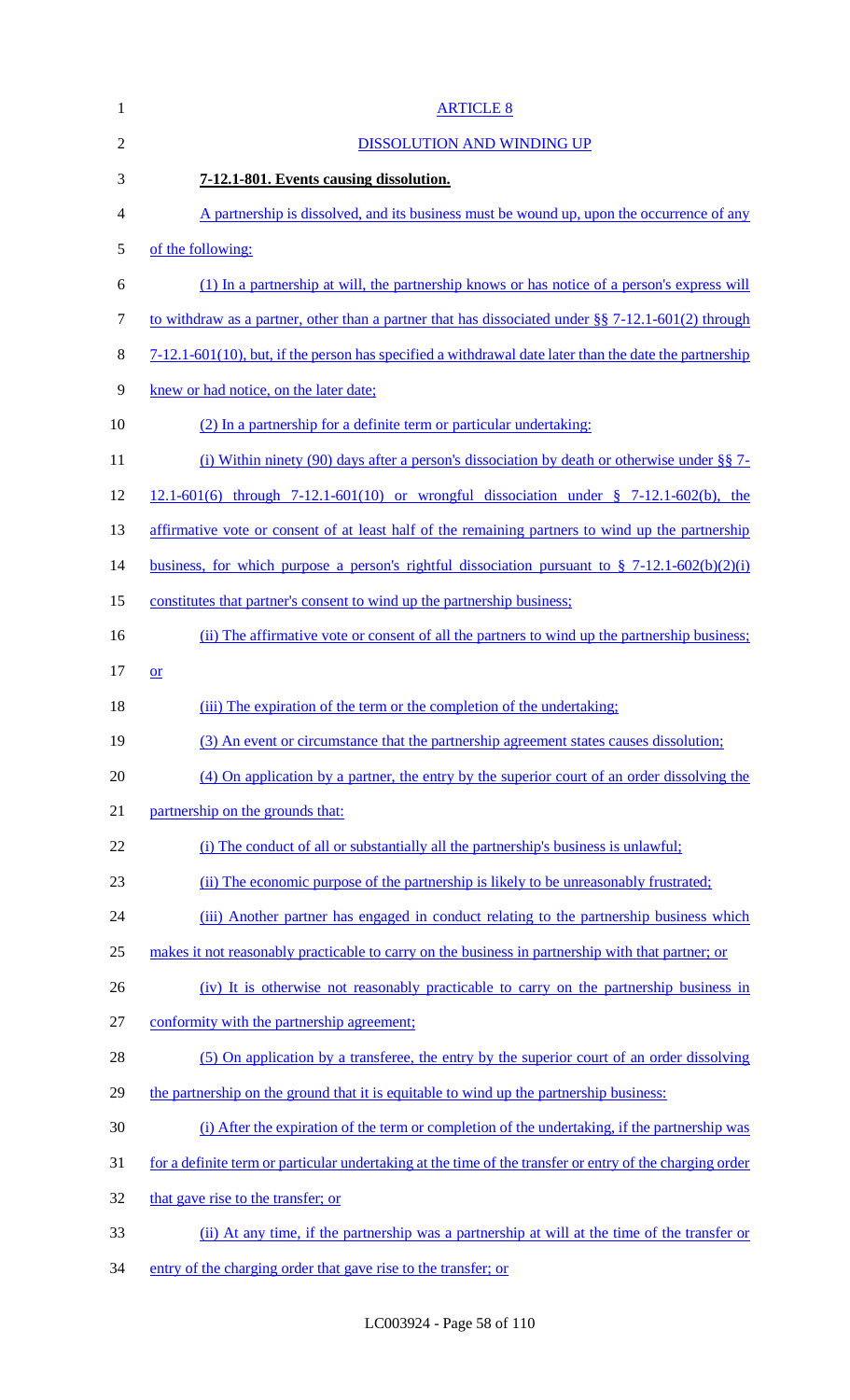| $\mathbf{1}$   | (6) The passage of ninety (90) consecutive days during which the partnership does not have                 |
|----------------|------------------------------------------------------------------------------------------------------------|
| $\overline{2}$ | at least two $(2)$ partners.                                                                               |
| 3              | 7-12.1-802. Winding up.                                                                                    |
| $\overline{4}$ | (a) A dissolved partnership shall wind up its business and, except as otherwise provided in                |
| $\mathfrak{S}$ | § 7-12.1-803, the partnership continues after dissolution only for the purpose of winding up.              |
| 6              | (b) In winding up its business, the partnership:                                                           |
| $\tau$         | (1) Shall discharge the partnership's debts, obligations, and other liabilities, settle and close          |
| $8\,$          | the partnership's business, and marshal and distribute the assets of the partnership; and                  |
| 9              | $(2)$ May:                                                                                                 |
| 10             | (i) Deliver to the secretary of state for filing a statement of dissolution stating the name of            |
| 11             | the partnership and that the partnership is dissolved;                                                     |
| 12             | (ii) Preserve the partnership business and property as a going concern for a reasonable time;              |
| 13             | Prosecute and defend actions and proceedings, whether civil, criminal, or<br>(iii)                         |
| 14             | administrative;                                                                                            |
| 15             | (iv) Transfer the partnership's property;                                                                  |
| 16             | (v) Settle disputes by mediation or arbitration;                                                           |
| 17             | (vi) Deliver to the secretary of state for filing a statement of termination stating the name              |
|                |                                                                                                            |
| 18             | of the partnership and that the partnership is terminated; and                                             |
| 19             | (vii) Perform other acts necessary or appropriate to the winding up.                                       |
| 20             | (c) A person whose dissociation as a partner resulted in dissolution may participate in                    |
| 21             | winding up as if still a partner, unless the dissociation was wrongful.                                    |
| 22             | (d) If a dissolved partnership does not have a partner and no person has the right to                      |
| 23             | participate in winding up under subsection (c) of this section, the personal or legal representative       |
| 24             | of the last person to have been a partner may wind up the partnership's business. If the representative    |
| 25             | does not exercise that right, a person to wind up the partnership's business may be appointed by the       |
| 26             | affirmative vote or consent of transferees owning a majority of the rights to receive distributions at     |
| 27             | the time the consent is to be effective. A person appointed under this subsection has the powers of        |
| 28             | a partner under $\S$ 7-12.1-804 but is not liable for the debts, obligations, and other liabilities of the |
| 29             | partnership solely by reason of having or exercising those powers or otherwise acting to wind up           |
| 30             | the partnership's business.                                                                                |
| 31             | (e) On the application of any partner or person entitled under subsection (c) of this section              |
| 32             | to participate in winding up, the superior court may order judicial supervision of the winding up of       |
| 33             | a dissolved partnership, including the appointment of a person to wind up the partnership's business,      |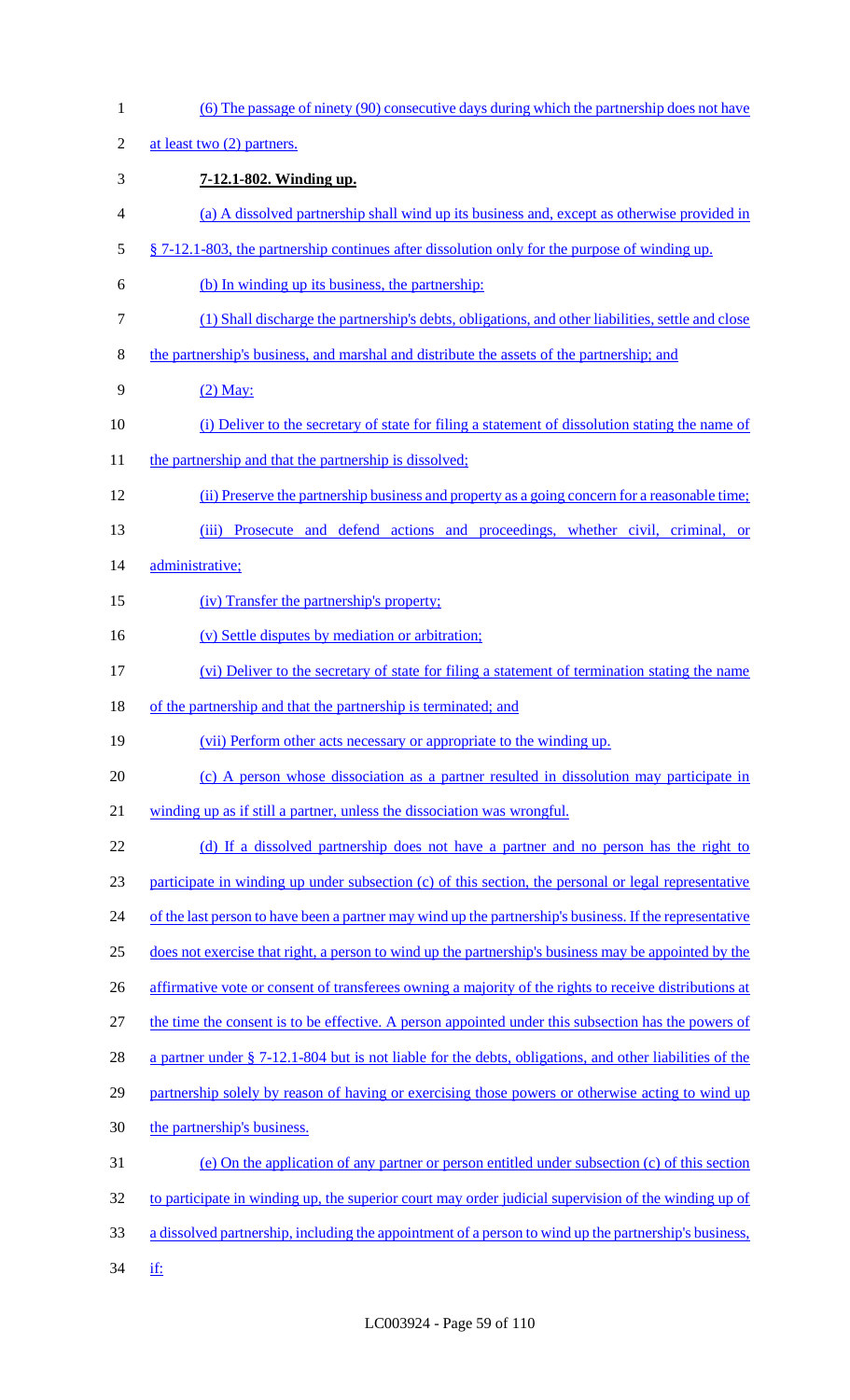| $\mathbf{1}$   | (1) The partnership does not have a partner and within a reasonable time following the                |
|----------------|-------------------------------------------------------------------------------------------------------|
| $\mathfrak{2}$ | dissolution no person has been appointed under subsection (d) of this section; or                     |
| 3              | (2) The applicant establishes other good cause.                                                       |
| 4              | 7-12.1-803. Rescinding dissolution.                                                                   |
| 5              | (a) A partnership may rescind its dissolution, unless a statement of termination applicable           |
| 6              | to the partnership has become effective or the superior court has entered an order under $\S$ 7-12.1- |
| 7              | $801(4)$ or 7-12.1-801(5) dissolving the partnership.                                                 |
| 8              | (b) Rescinding dissolution under this section requires:                                               |
| 9              | (1) The affirmative vote or consent of each partner; and                                              |
| 10             | (2) If the partnership has filed with the secretary of state a statement of dissolution and:          |
| 11             | (i) The statement has not become effective, delivery to the secretary of state for filing of a        |
| 12             | statement of withdrawal under $\S$ 7-12.1-115 applicable to the statement of dissolution; or          |
| 13             | (ii) The statement of dissolution has become effective, delivery to the secretary of state for        |
| 14             | filing of a statement of rescission stating the name of the partnership and that dissolution has been |
| 15             | rescinded under this section.                                                                         |
| 16             | (c) If a partnership rescinds its dissolution:                                                        |
| 17             | (1) The partnership resumes carrying on its business as if dissolution had never occurred;            |
| 18             | (2) Subject to subsection (c)(3) of this section, any liability incurred by the partnership           |
| 19             | after the dissolution and before the rescission has become effective is determined as if dissolution  |
| 20             | had never occurred; and                                                                               |
| 21             | (3) The rights of a third party arising out of conduct in reliance on the dissolution before          |
| 22             | the third party knew or had notice of the rescission may not be adversely affected.                   |
| 23             | 7-12.1-804. Power to bind partnership after dissolution.                                              |
| 24             | (a) A partnership is bound by a partner's act after dissolution which:                                |
| 25             | (1) Is appropriate for winding up the partnership business; or                                        |
| 26             | (2) Would have bound the partnership under $\S$ 7-12.1-301 before dissolution if, at the time         |
| 27             | the other party enters into the transaction, the other party does not know or have notice of the      |
| 28             | dissolution.                                                                                          |
| 29             | (b) A person dissociated as a partner binds a partnership through an act occurring after              |
| 30             | dissolution if:                                                                                       |
| 31             | (1) At the time the other party enters into the transaction:                                          |
| 32             | (i) Less than two (2) years has passed since the dissociation; and                                    |
| 33             | (ii) The other party does not know or have notice of the dissociation and reasonably                  |
| 34             | believes that the person is a partner; and                                                            |

LC003924 - Page 60 of 110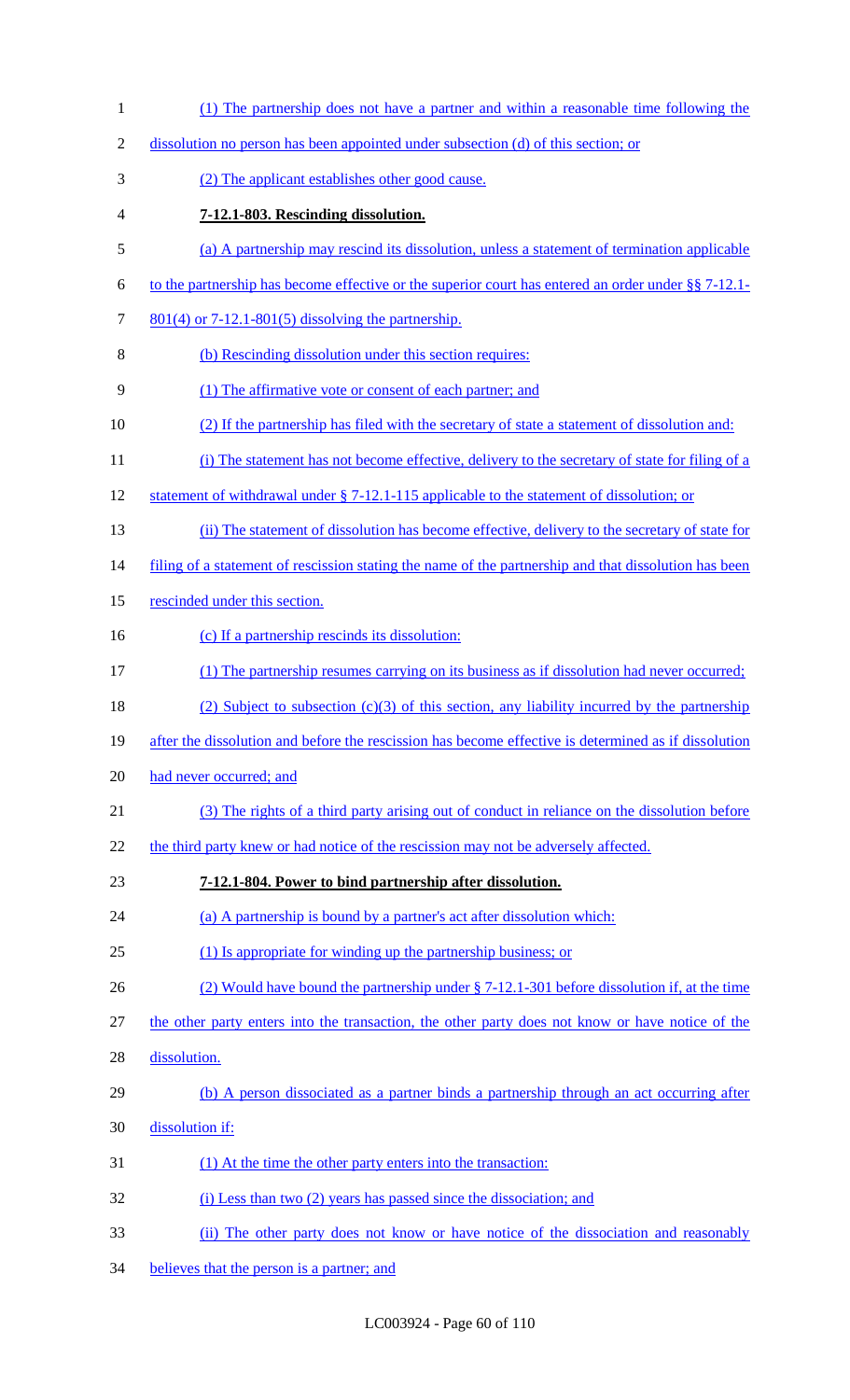| $\mathbf{1}$   | $(2)$ The act:                                                                                           |
|----------------|----------------------------------------------------------------------------------------------------------|
| $\overline{2}$ | (i) Is appropriate for winding up the partnership's business; or                                         |
| 3              | (ii) Would have bound the partnership under § 7-12.1-301 before dissolution and at the                   |
| 4              | time the other party enters into the transaction the other party does not know or have notice of the     |
| 5              | dissolution.                                                                                             |
| 6              | 7-12.1-805. Liability after dissolution of partner and person dissociated as partner.                    |
| 7              | (a) If a partner having knowledge of the dissolution causes a partnership to incur an                    |
| 8              | obligation under § 7-12.1-804(a) by an act that is not appropriate for winding up the partnership        |
| 9              | business, the partner is liable:                                                                         |
| 10             | (1) To the partnership for any damage caused to the partnership arising from the obligation;             |
| 11             | and                                                                                                      |
| 12             | (2) If another partner or person dissociated as a partner is liable for the obligation, to that          |
| 13             | other partner or person for any damage caused to that other partner or person arising from the           |
| 14             | liability.                                                                                               |
| 15             | (b) Except as otherwise provided in subsection (c) of this section, if a person dissociated              |
| 16             | as a partner causes a partnership to incur an obligation under $\S$ 7-12.1-804(b), the person is liable: |
| 17             | (1) To the partnership for any damage caused to the partnership arising from the obligation;             |
| 18             | <u>and</u>                                                                                               |
| 19             | (2) If a partner or another person dissociated as a partner is liable for the obligation, to the         |
| 20             | partner or other person for any damage caused to the partner or other person arising from the            |
| 21             | obligation.                                                                                              |
| 22             | (c) A person dissociated as a partner is not liable under subsection (b) of this section if:             |
| 23             | $(1)$ Section 7-12.1-802 $(c)$ permits the person to participate in winding up; and                      |
| 24             | (2) The act that causes the partnership to be bound under $\S$ 7-12.1-804(b) is appropriate for          |
| 25             | winding up the partnership's business.                                                                   |
| 26             | 7-12.1-806. Disposition of assets in winding up -- When contributions required.                          |
| 27             | (a) In winding up its business, a partnership shall apply its assets, including the                      |
| 28             | contributions required by this section, to discharge the partnership's obligations to creditors,         |
| 29             | including partners that are creditors.                                                                   |
| 30             | (b) After a partnership complies with subsection (a) of this section, any surplus must be                |
| 31             | <u>distributed in the following order, subject to any charging order in effect under § 7-12.1-504:</u>   |
| 32             | (1) To each person owning a transferable interest that reflects contributions made and not               |
| 33             | previously returned, an amount equal to the value of the unreturned contributions; and                   |
| 34             | (2) Among persons owning transferable interests in proportion to their respective rights to              |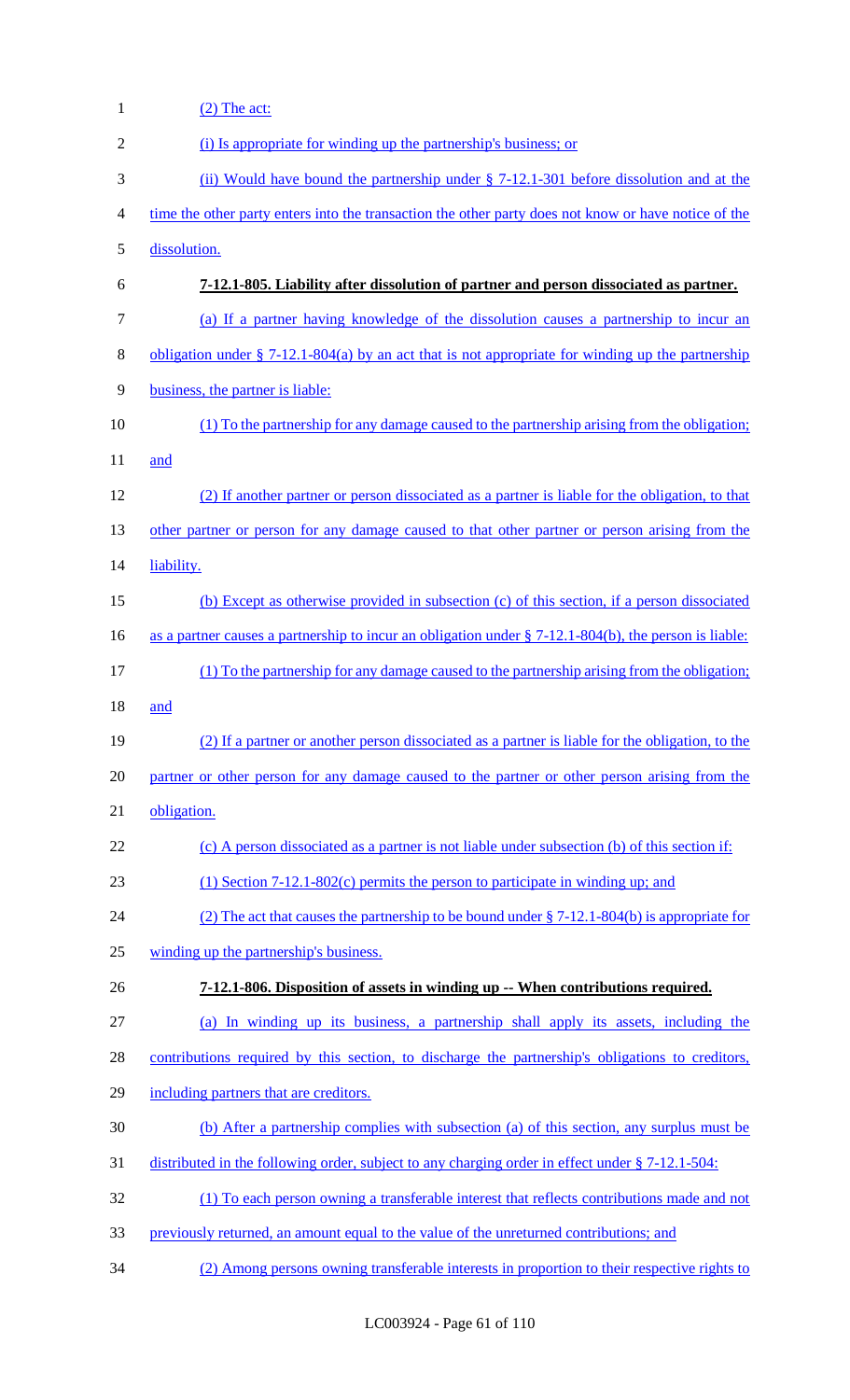- 1 share in distributions immediately before the dissolution of the partnership.
- 2 (c) If a partnership's assets are insufficient to satisfy all its obligations under subsection (a) 3 of this section, with respect to each unsatisfied obligation incurred when the partnership was not a 4 limited-liability partnership, the following rules apply: 5 (1) Each person that was a partner when the obligation was incurred and that has not been 6 released from the obligation under §§ 7-12.1-703(c) and 7-12.1-703(d) shall contribute to the
- 7 partnership for the purpose of enabling the partnership to satisfy the obligation. The contribution
- 8 due from each of those persons is in proportion to the right to receive distributions in the capacity
- 9 of a partner in effect for each of those persons when the obligation was incurred.
- 10 (2) If a person does not contribute the full amount required under subsection  $(c)(1)$  of this 11 section with respect to an unsatisfied obligation of the partnership, the other persons required to 12 contribute by subsection (c)(1) of this section on account of the obligation shall contribute the 13 additional amount necessary to discharge the obligation. The additional contribution due from each 14 of those other persons is in proportion to the right to receive distributions in the capacity of a partner 15 in effect for each of those other persons when the obligation was incurred. 16 (3) If a person does not make the additional contribution required by subsection (c)(2) of
- 17 this section, further additional contributions are determined and due in the same manner as provided 18 in that subsection.
- 19 (d) A person that makes an additional contribution under subsection  $(c)(2)$  or  $(c)(3)$  of this 20 section may recover from any person whose failure to contribute under subsection  $(c)(1)$  or  $(c)(2)$
- 21 of this section necessitated the additional contribution. A person may not recover under this

22 subsection more than the amount additionally contributed. A person's liability under this subsection

23 may not exceed the amount the person failed to contribute.

24 (e) If a partnership does not have sufficient surplus to comply with subsection (b)(1) of this 25 section, any surplus must be distributed among the owners of transferable interests in proportion to

- 26 the value of the respective unreturned contributions.
- 27 (f) All distributions made under subsections (b) and (c) of this section must be paid in
- 28 money.

## 29 **7-12.1-807. Known claims against dissolved limited-liability partnership.**

- 30 (a) Except as otherwise provided in subsection (d) of this section, a dissolved limited-
- 31 liability partnership may give notice of a known claim under subsection (b) of this section, which
- 32 has the effect provided in subsection (c) of this section.
- 33 (b) A dissolved limited-liability partnership may in a record notify its known claimants of
- 34 the dissolution. The notice must: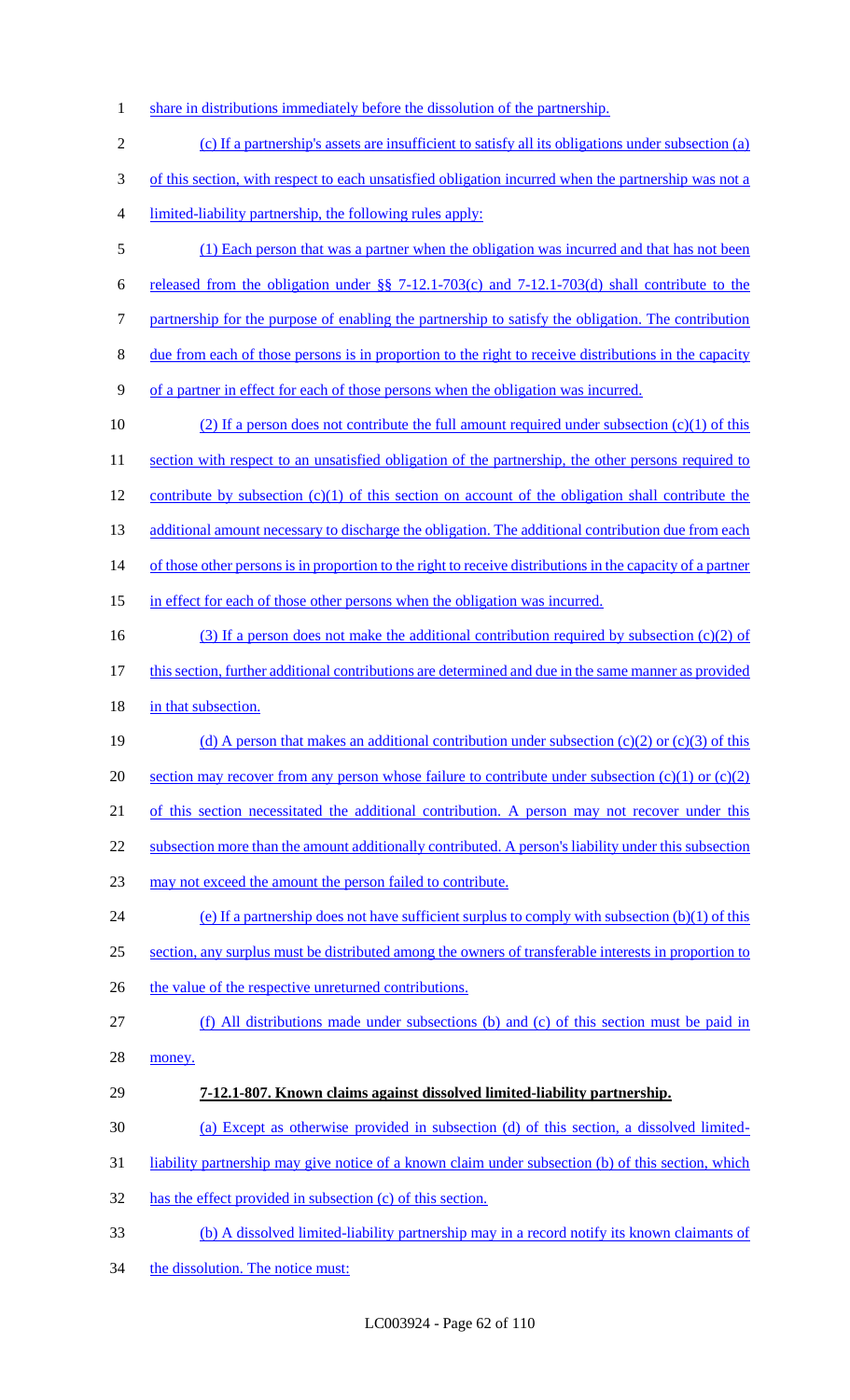- (1) Specify the information required to be included in a claim;
- (2) State that a claim must be in writing and provide a mailing address to which the claim
- is to be sent;
- (3) State the deadline for receipt of a claim, which may not be less than one hundred twenty
- (120) days after the date the notice is received by the claimant;
- (4) State that the claim will be barred if not received by the deadline; and
- (5) Unless the partnership has been throughout its existence a limited-liability partnership,
- state that the barring of a claim against the partnership will also bar any corresponding claim against
- any partner or person dissociated as a partner which is based on § 7-12.1-306.
- (c) A claim against a dissolved limited-liability partnership is barred if the requirements of
- 11 subsection (b) of this section are met and:
- (1) The claim is not received by the specified deadline; or
- (2) If the claim is timely received but rejected by the limited-liability partnership:
- 14 (i) The partnership causes the claimant to receive a notice in a record stating that the claim
- is rejected and will be barred unless the claimant commences an action against the partnership to
- 16 enforce the claim not later than ninety (90) days after the claimant receives the notice; and
- 17 (ii) The claimant does not commence the required action not later than ninety (90) days
- 18 after the claimant receives the notice.
- 19 (d) This section does not apply to a claim based on an event occurring after the date of
- 20 dissolution or a liability that on that date is contingent.
- **7-12.1-808. Other claims against dissolved limited-liability partnership.**
- (a) A dissolved limited-liability partnership may publish notice of its dissolution and
- request persons having claims against the partnership to present them in accordance with the notice.
- 24 (b) A notice under subsection (a) of this section must:
- (1) Be published at least once in a newspaper of general circulation;
- (2) Describe the information required to be contained in a claim, state that the claim must
- be in writing, and provide a mailing address to which the claim is to be sent;
- 28 (3) State that a claim against the partnership is barred unless an action to enforce the claim
- is commenced not later than three (3) years after publication of the notice; and
- (4) Unless the partnership has been throughout its existence a limited-liability partnership,
- 31 state that the barring of a claim against the partnership will also bar any corresponding claim against
- any partner or person dissociated as a partner which is based on § 7-12.1-306.
- (c) If a dissolved limited-liability partnership publishes a notice in accordance with
- subsection (b) of this section, the claim of each of the following claimants is barred unless the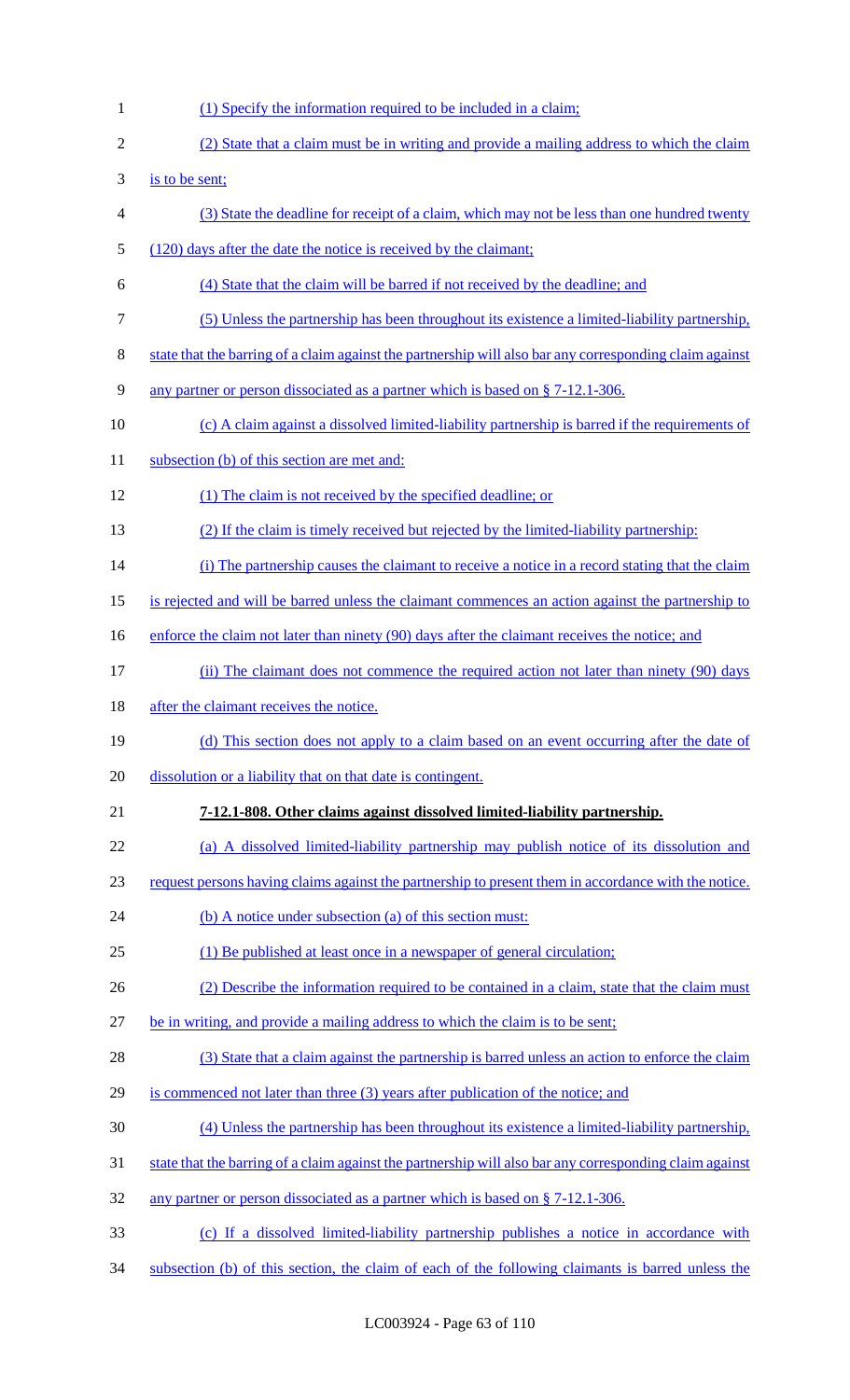| $\mathbf{1}$   | claimant commences an action to enforce the claim against the partnership not later than three (3)        |
|----------------|-----------------------------------------------------------------------------------------------------------|
| $\mathfrak{2}$ | years after the publication date of the notice:                                                           |
| 3              | (1) A claimant that did not receive notice in a record under § 7-12.1-807;                                |
| 4              | (2) A claimant whose claim was timely sent to the partnership but not acted on; and                       |
| 5              | (3) A claimant whose claim is contingent at, or based on an event occurring after, the date               |
| 6              | of dissolution.                                                                                           |
| 7              | (d) A claim not barred under this section or $\S$ 7-12.1-807 may be enforced:                             |
| 8              | (1) Against a dissolved limited-liability partnership, to the extent of its undistributed assets;         |
| 9              | (2) Except as otherwise provided in $\S$ 7-12.1-809, if assets of the partnership have been               |
| 10             | distributed after dissolution, against a partner or transferee to the extent of that person's             |
| 11             | proportionate share of the claim or of the partnership's assets distributed to the partner or transferee  |
| 12             | after dissolution, whichever is less, but a person's total liability for all claims under this subsection |
| 13             | may not exceed the total amount of assets distributed to the person after dissolution; and                |
| 14             | (3) Against any person liable on the claim under $\S$ § 7-12.1-306, 7-12.1-703, and 7-12.1-               |
| 15             | 805.                                                                                                      |
| 16             | 7-12.1-809. Court proceedings.                                                                            |
| 17             | (a) A dissolved limited-liability partnership that has published a notice under $\S$ 7-12.1-808           |
| 18             | may file an application with the Providence County superior court for a determination of the amount       |
| 19             | and form of security to be provided for payment of claims that are reasonably expected to arise           |
| 20             | after the date of dissolution based on facts known to the partnership and:                                |
| 21             | (1) At the time of the application:                                                                       |
| 22             | (i) Are contingent; or                                                                                    |
| 23             | (ii) Have not been made known to the partnership; or                                                      |
| 24             | (2) Are based on an event occurring after the date of dissolution.                                        |
| 25             | (b) Security is not required for any claim that is or is reasonably anticipated to be barred              |
| 26             | under § 7-12.1-807.                                                                                       |
| 27             | (c) Not later than ten (10) days after the filing of an application under subsection (a) of this          |
| 28             | section, the dissolved limited-liability partnership shall give notice of the proceeding to each          |
| 29             | claimant holding a contingent claim known to the partnership.                                             |
| 30             | (d) In any proceeding under this section, the court may appoint a guardian ad litem to                    |
| 31             | represent all claimants whose identities are unknown. The reasonable fees and expenses of the             |
| 32             | guardian, including all reasonable expert witness fees, must be paid by the dissolved limited-            |
| 33             | liability partnership.                                                                                    |
|                |                                                                                                           |

(e) A dissolved limited-liability partnership that provides security in the amount and form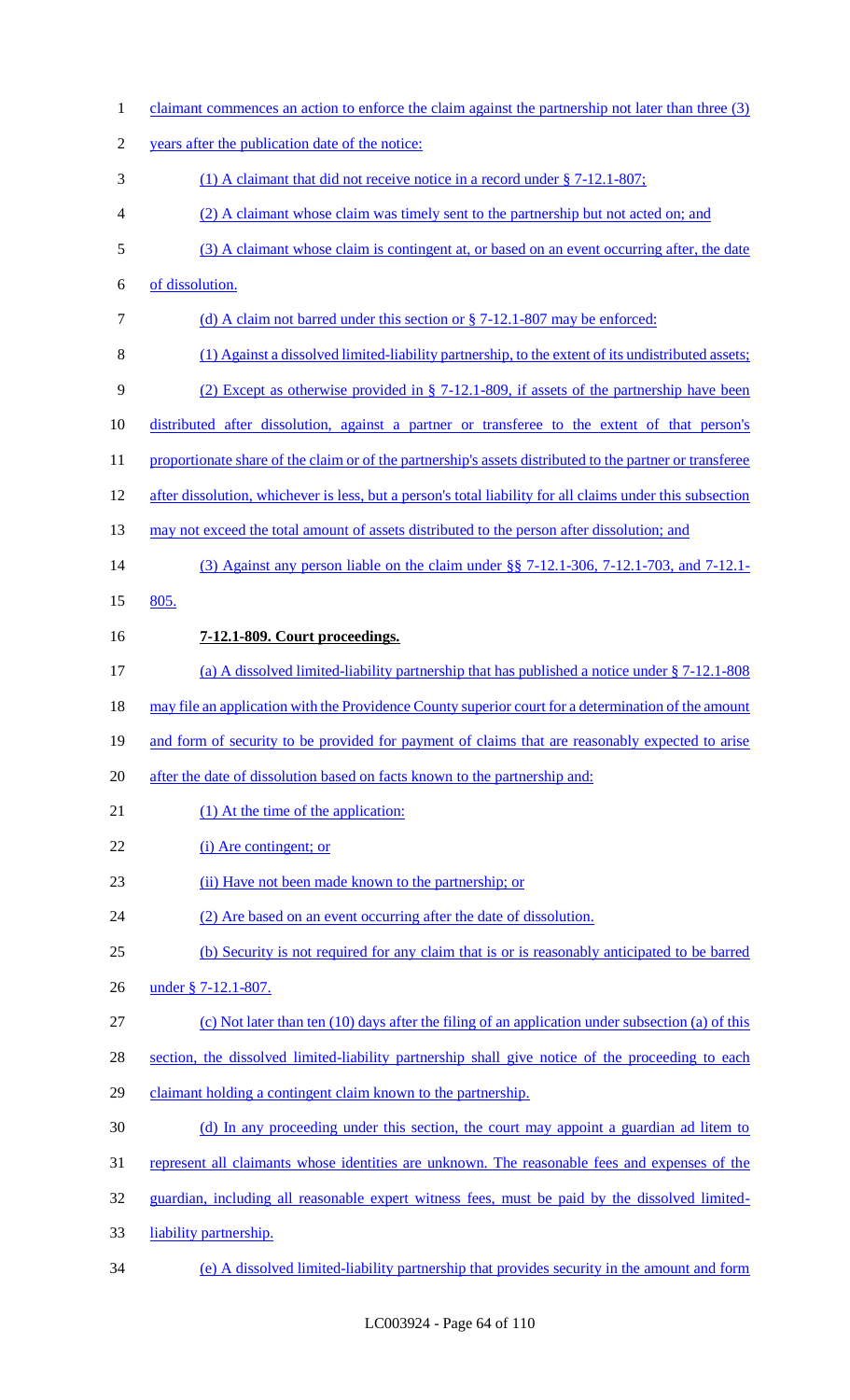| $\mathbf{1}$   | ordered by the court under subsection (a) of this section satisfies the partnership's obligations with      |
|----------------|-------------------------------------------------------------------------------------------------------------|
| $\sqrt{2}$     | respect to claims that are contingent, have not been made known to the partnership, or are based on         |
| $\mathfrak{Z}$ | an event occurring after the date of dissolution, and such claims may not be enforced against a             |
| $\overline{4}$ | partner or transferee on account of assets received in liquidation.                                         |
| 5              | 7-12.1-810. Liability of partner and person dissociated as partner when claim against                       |
| 6              | partnership barred.                                                                                         |
| $\tau$         | If a claim against a dissolved partnership is barred under $\S$ § 7-12.1-807, 7-12.1-808, or 7-             |
| $8\,$          | 12.1-809, any corresponding claim under §§ 7-12.1-306, 7-12.1-703, or 7-12.1-805 is also barred.            |
| 9              | <b>ARTICLE 9</b>                                                                                            |
| 10             | <b>LIMITED-LIABILITY PARTNERSHIP</b>                                                                        |
| 11             | 7-12.1-901. Statement of qualification.                                                                     |
| 12             | (a) A partnership may become a limited-liability partnership pursuant to this section.                      |
| 13             | (b) The terms and conditions on which a partnership becomes a limited-liability partnership                 |
| 14             | must be approved by the affirmative vote or consent necessary to amend the partnership agreement            |
| 15             | except, in the case of a partnership agreement that expressly addresses obligations to contribute to        |
| 16             | the partnership, the affirmative vote or consent necessary to amend those provisions.                       |
| 17             | (c) After the approval required by subsection (b) of this section, a partnership may become                 |
| 18             | a limited-liability partnership by delivering to the secretary of state for filing a statement of           |
| 19             | qualification. The statement must contain:                                                                  |
| 20             | (1) The name of the partnership which must comply with $\S$ 7-12.1-902;                                     |
| 21             | (2) The street and mailing addresses of the partnership's principal office and, if different,               |
| 22             | the street address of an office in this state, if any;                                                      |
| 23             | (3) The name and street and mailing addresses in this state of the partnership's registered                 |
| 24             | agent; and                                                                                                  |
| 25             | (4) A statement that the partnership elects to become a limited-liability partnership.                      |
| 26             | (d) A partnership's status as a limited-liability partnership remains effective, regardless of              |
| 27             | changes in the partnership, until it is canceled pursuant to subsection (f) of this section or              |
| 28             | administratively revoked pursuant to § 7-12.1-903.                                                          |
| 29             | (e) The status of a partnership as a limited-liability partnership and the protection against               |
| 30             | liability of its partners for the debts, obligations, or other liabilities of the partnership while it is a |
| 31             | limited-liability partnership is not affected by errors or later changes in the information required to     |
| 32             | be contained in the statement of qualification.                                                             |
| 33             | (f) A limited-liability partnership may amend or cancel its statement of qualification by                   |
| 34             | delivering to the secretary of state for filing a statement of amendment or cancellation. The               |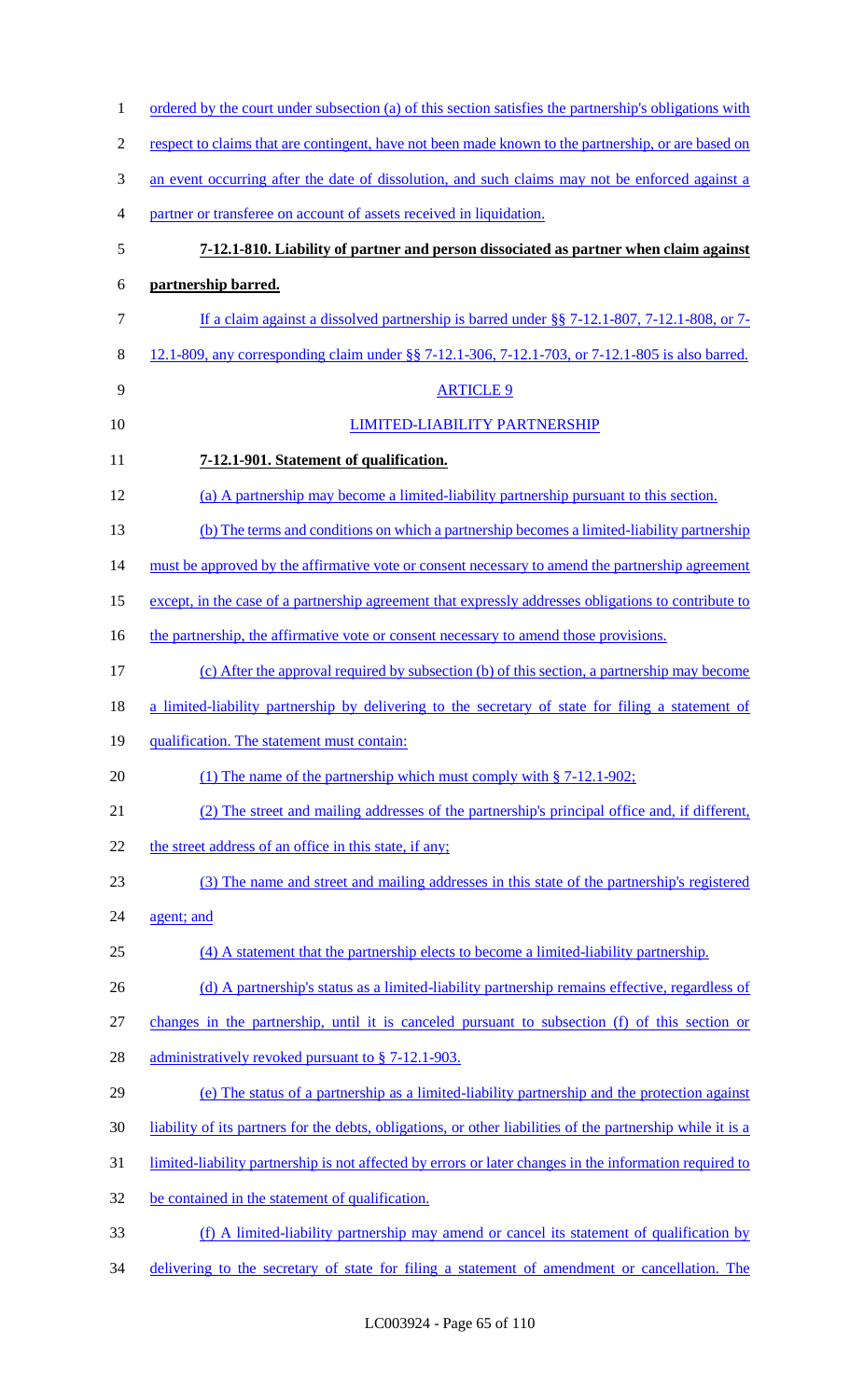1 statement must be approved by the affirmative vote or consent of all the partners and state the name of the limited-liability partnership and in the case of: (1) An amendment, state the text of the amendment; and (2) A cancellation, state that the statement of qualification is canceled. **7-12.1-902. Permitted names.**  (a) The name of a partnership that is not a limited-liability partnership may not contain the phrase "Registered Limited-liability Partnership" or "Limited-liability Partnership" or the abbreviation "R.L.L.P.", "L.L.P.", "RLLP" , or "LLP". (b) The name of a limited-liability partnership must contain the phrase "Registered Limited-liability Partnership" or "Limited-liability Partnership" or the abbreviation "R.L.L.P.", "L.L.P.", "RLLP", or "LLP". (c) The name of a limited-liability partnership, and the name under which a foreign limited-13 liability partnership may register to do business in this state, must be distinguishable on the records 14 of the secretary of state from any: (1) Name of an existing person whose formation or qualifications required the filing of a 16 record by the secretary of state or any name that is filed, reserved or registered under this title or as 17 permitted by the laws of this state, subject to the following: (i) This provision does not apply if the applicant files with the secretary of state a certified copy of a final decree of a court of competent jurisdiction establishing the prior right of the applicant to the use of the name in this state; and (ii) The name may be the same as the name of an existing person the certificate of 22 incorporation or organization of which has been revoked by the secretary of state as permitted by law, and the revocation has not been withdrawn within one year from the date of the revocation. 24 (iii) Words and/or abbreviations that are required by statute to identify the particular type of business entity shall be disregarded when determining if a name is distinguishable upon the 26 records of the secretary of state. (iv) The secretary of state shall promulgate rules and regulations defining the term "distinguishable upon the record" for the administration of this chapter. **7-12.1-902.1. Fictitious business name.**  (a) Any domestic or foreign limited-liability partnership formed under the laws of, or 31 registered to do business in this state may transact business in this state under a fictitious name provided that it files a fictitious business name statement in accordance with this section prior to the time it commences to conduct business under the fictitious name. (b) A fictitious business name statement shall be filed with the secretary of state, and shall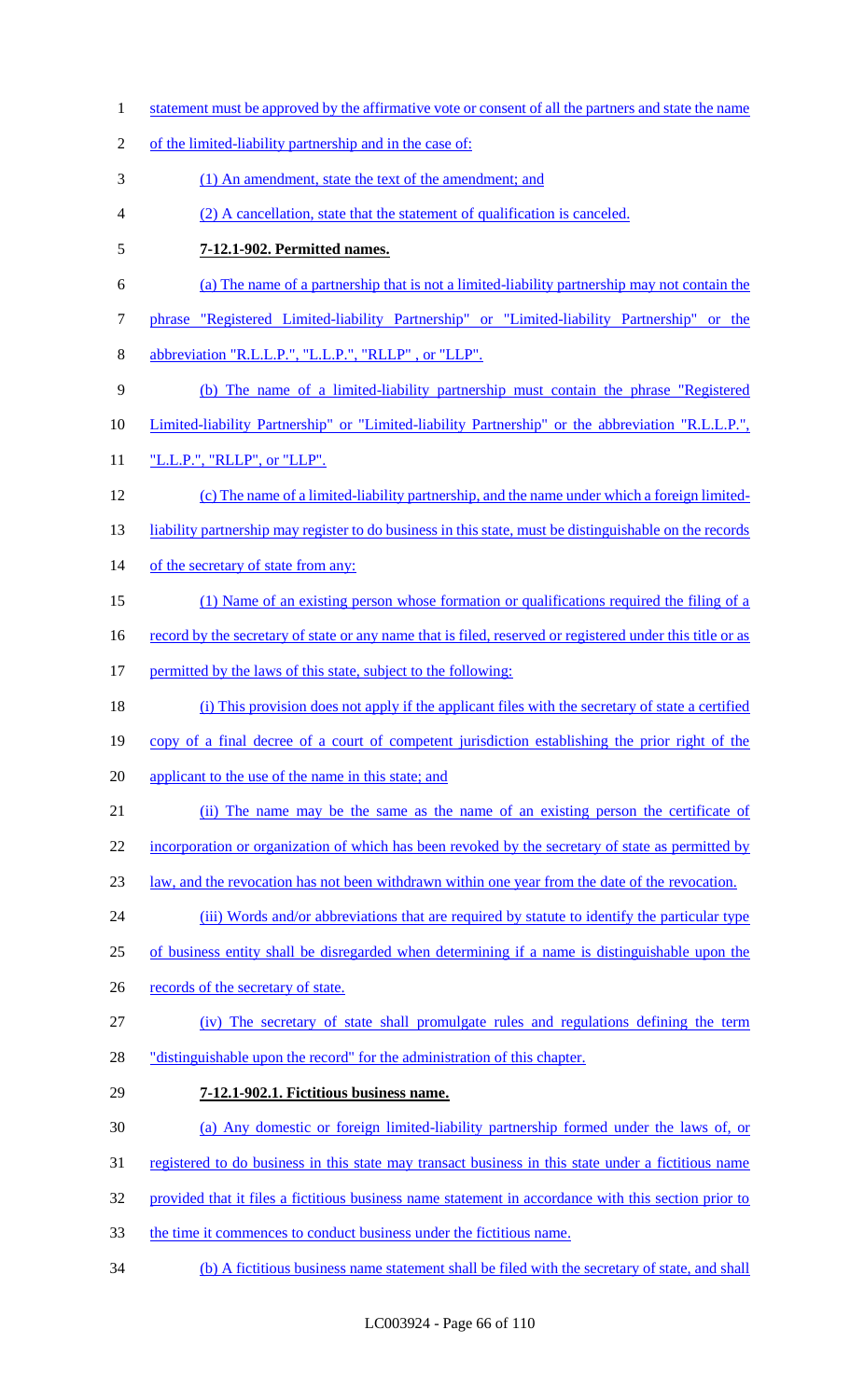1 be signed by a person authorized or required under this chapter to sign a record, and shall state: 2 (1) The fictitious business name to be used; and (2) The name of the applicant limited-liability partnership or foreign limited-liability partnership, and the state and date of its formation. (c) The fictitious business name statement expires upon the filing of a statement of abandonment of use of a fictitious business name registered in accordance with this section or upon 7 the cancellation of the domestic limited-liability partnership or the withdrawal of registration of the foreign limited-liability partnership. (d) The statement of abandonment of use of a fictitious business name under this section shall be filed with the secretary of state, shall be executed in the same manner provided in 11 subsection (2) of this section and shall state: 12 (1) The fictitious business name being abandoned; (2) The date on which the original fictitious business name statement being abandoned was filed; and (3) The information presented in subsection (b) of this section. (e) No domestic or foreign limited-liability partnership transacting business under a fictitious business name contrary to the provisions of this section, or its assignee, may maintain any 18 action upon or on account of any contract made, or transaction had, in the fictitious business name 19 in any court of the state until a fictitious business name statement has been filed in accordance with 20 this section. (f) No domestic or foreign limited-liability partnership may be permitted to transact 22 business under a fictitious business name pursuant to this section that is the same as the name of an existing person whose registration or qualification required the filing of a record by the secretary 24 of state or any name that is filed, reserved, or registered under this title or as permitted by the laws of this state, subject to the following: (1) This provision does not apply if the applicant files with the secretary of state a certified copy of a final decree of a court of competent jurisdiction establishing the prior right of the 28 applicant to the use of the name in this state; and (2) The name may be the same as the name of an existing person the certificate of incorporation or organization of which has been revoked by the secretary of state as permitted by 31 law, and the revocation has not been withdrawn within one year from the date of the revocation. (3) Words and/or abbreviations that are required by statute to identify the particular type of business entity shall be disregarded when determining if a name is distinguishable upon the 34 records of the secretary of state.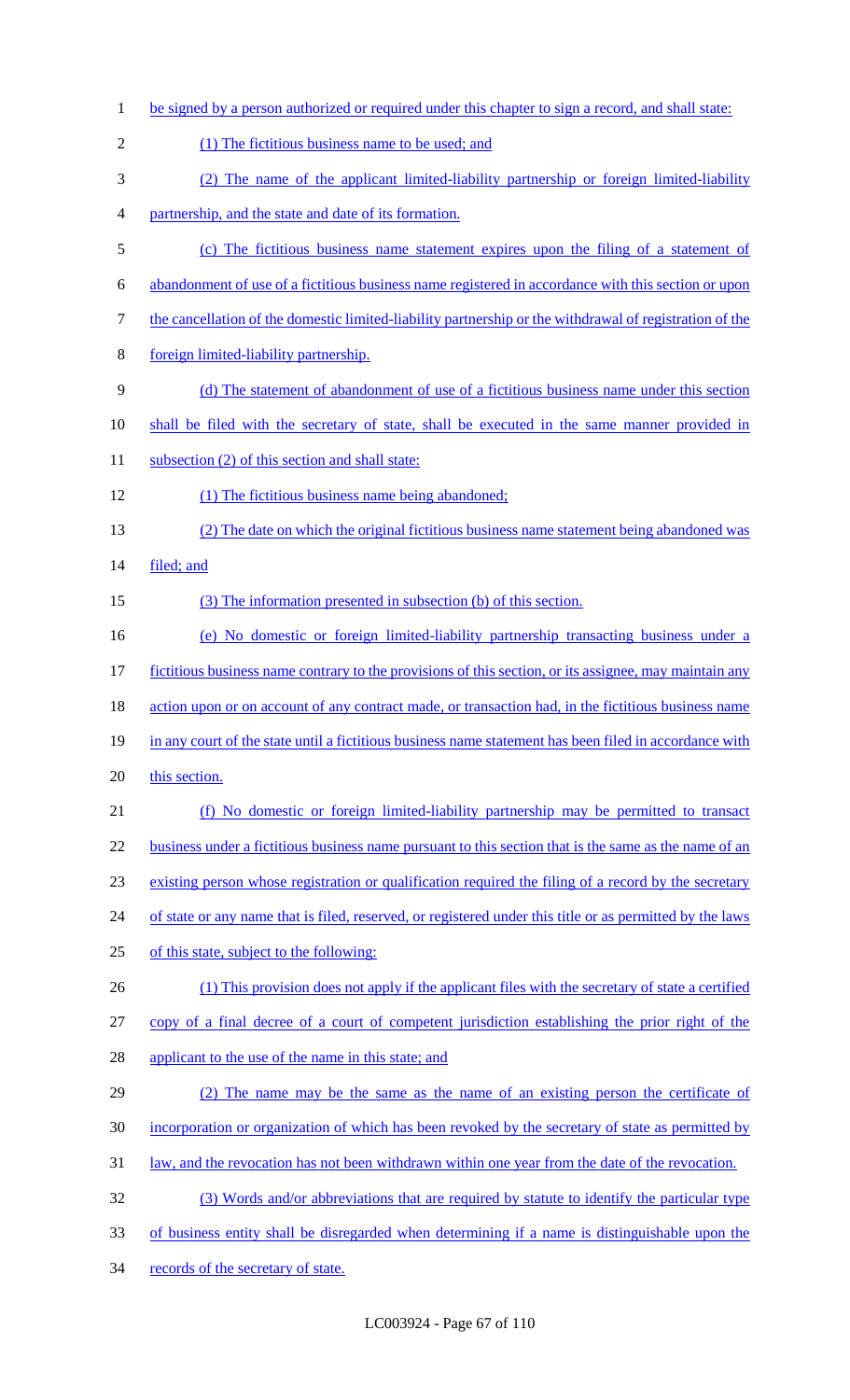| $\mathbf{1}$   | (4) The secretary of state shall promulgate rules and regulations defining the term                        |
|----------------|------------------------------------------------------------------------------------------------------------|
| $\overline{2}$ | "distinguishable upon the record" for the administration of this chapter.                                  |
| 3              | 7-12.1-903. Administrative revocation of statement of qualification.                                       |
| 4              | (a) The statement of qualification of a limited-liability partnership may be revoked by the                |
| 5              | secretary of state under the conditions prescribed in this section when it is established that:            |
| 6              | (1) The limited-liability partnership procured its statement of qualification through fraud;               |
| 7              | (2) The limited-liability partnership has continued to exceed or abuse the authority                       |
| 8              | conferred upon it by law;                                                                                  |
| 9              | (3) The limited-liability partnership has failed to file its annual report within the time                 |
| 10             | required by this chapter;                                                                                  |
| 11             | (4) The limited-liability partnership has failed to pay any required fees to the secretary of              |
| 12             | state when they have become due and payable;                                                               |
| 13             | (5) The secretary of state has received notice from the division of taxation, in accordance                |
| 14             | with $\S$ 7-12.1-915, that the limited-liability partnership has failed to pay any fees or taxes due this  |
| 15             | state;                                                                                                     |
| 16             | (6) The limited-liability partnership has failed for thirty (30) days to appoint and maintain              |
| 17             | a registered agent in this state as required by this chapter;                                              |
| 18             | (7) The limited-liability partnership has failed, after change of its registered agent, to file            |
| 19             | in the office of the secretary of state a statement of the change as required by this chapter;             |
| 20             | (8) The limited-liability partnership has failed to file in the office of the secretary of state           |
| 21             | any amendment to its statement of qualification or any articles of dissolution, cancellation               |
| 22             | statement, merger, or consolidation as prescribed by this chapter; or                                      |
| 23             | (9) A misrepresentation has been made of any material matter in any application, report,                   |
| 24             | affidavit, or other document submitted by the limited-liability partnership pursuant to this chapter.      |
| 25             | (b) No certificate of a limited-liability partnership shall be revoked by the secretary of state           |
| 26             | unless:                                                                                                    |
| 27             | (1) The secretary of state shall have given the limited-liability partnership notice thereof               |
| 28             | not less than sixty (60) days prior to such revocation by regular mail addressed to the registered         |
| 29             | agent in this state on file with the secretary of state's office, which notice shall specify the basis for |
| 30             | the revocation; provided, however, that if a prior mailing addressed to the address of the registered      |
| 31             | agent of the limited-liability partnership in this state currently on file with the secretary of state's   |
| 32             | office has been returned as undeliverable by the United States Postal Service for any reason, or if        |
| 33             | the revocation notice is returned as undeliverable by the United States Postal Service for any reason,     |
| 34             | the secretary of state shall give notice as follows:                                                       |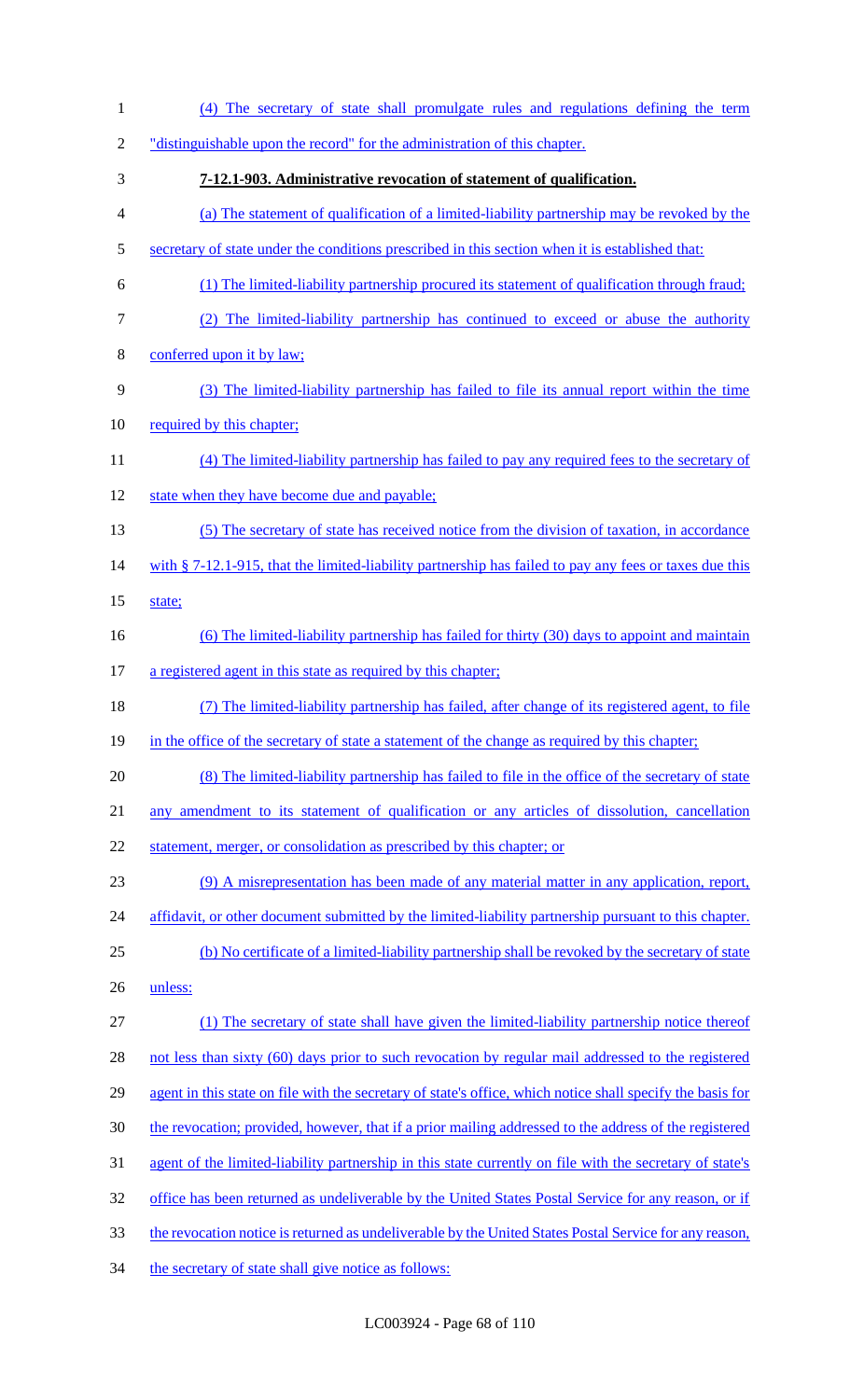(i) To the limited-liability partnership at its principal office of record as shown in its most 2 recent annual report, and no further notice shall be required; or (ii) In the case of a limited-liability partnership that has not yet filed an annual report, then to the limited-liability partnership at the principal office in the statement of qualification of limited- liability partnership and no further notice shall be required; and (2) The limited-liability partnership fails prior to revocation to file the annual report, pay the fees or taxes, file the required statement of change of registered agent, file any amendments to its statement of qualification or articles of dissolution, cancellation statement, merger, or consolidation, or correct the misrepresentation. **7-12.1-903.1. Issuance of certificates of revocation.**  (a) Upon revoking any such certificate of a limited-liability partnership, the secretary of state shall: 13 (1) Issue a certificate of revocation in duplicate; 14 (2) File one of the certificates in the secretary of state's office; (3) Send to the limited-liability partnership by regular mail a certificate of revocation, 16 addressed to the registered agent of the limited-liability partnership in this state on file with the 17 secretary of state's office; provided, however, that if a prior mailing addressed to the address of the 18 registered agent of the limited-liability partnership in this state currently on file with the secretary of state's office has been returned to the secretary of state as undeliverable by the United States 20 Postal Service for any reason, or if the revocation certificate is returned as undeliverable to the secretary of state's office by the United States Postal Service for any reason, the secretary of state shall give notice as follows: (i) To the limited-liability partnership at its principal office of record as shown in its most 24 recent annual report, and no further notice shall be required; or (ii) In the case of a limited-liability partnership that has not yet filed an annual report, then 26 to the domestic limited-liability company at the principal office in the articles of organization or to the authorized person listed on the articles of organization, and no further notice shall be required. 28 (b) An administrative revocation under this section affects only the partnership's status as 29 a limited-liability partnership and is not an event causing dissolution of the partnership. (c) The revocation of a limited-liability partnership does not terminate the authority of its registered agent. **7-12.1-904. Reinstatement.**  (a) A partnership whose statement of qualification has been revoked administratively under § 7-12.1-903 may apply to the secretary of state for reinstatement of the statement of qualification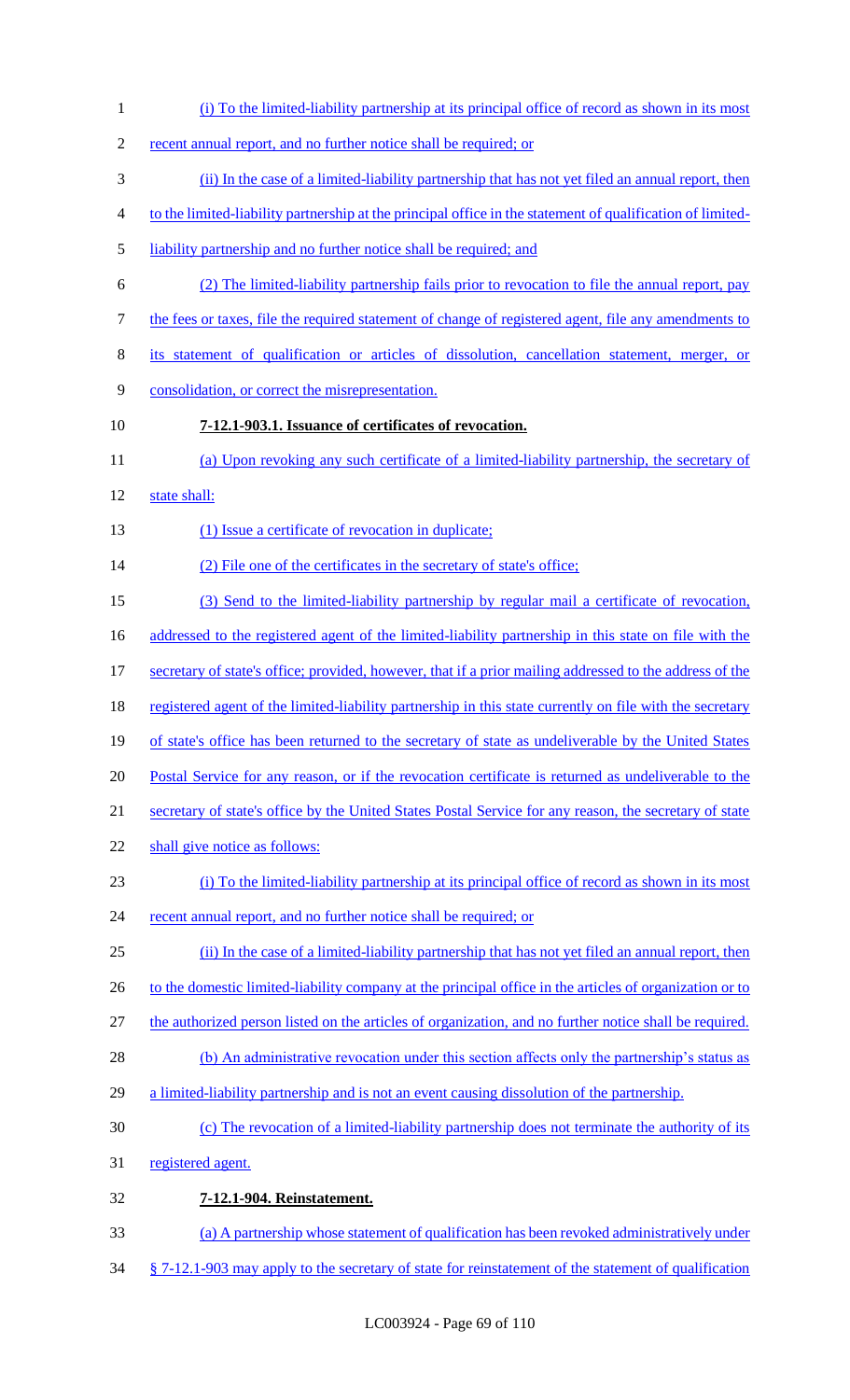| $\mathbf{1}$   | not later than two (2) years after the effective date of the revocation. The application must be        |
|----------------|---------------------------------------------------------------------------------------------------------|
| $\overline{2}$ | accompanied by a certificate of good standing from the Rhode Island division of taxation and state:     |
| 3              | (1) The name of the partnership at the time of the administrative revocation of its statement           |
| 4              | of qualification and, if needed, a different name that satisfies § 7-12.1-902;                          |
| 5              | (2) The address of the principal office of the partnership and the name and street and                  |
| 6              | mailing addresses of its registered agent;                                                              |
| 7              | (3) The effective date of administrative revocation of the partnership's statement of                   |
| 8              | qualification;                                                                                          |
| 9              | (4) On the payment by the limited-liability partnership of a penalty in the amount of fifty             |
| 10             | dollars (\$50.00) for each year or part of year that has elapsed since the issuance of the certificate  |
| 11             | of revocation; and                                                                                      |
| 12             | (5) That the grounds for revocation did not exist or have been cured.                                   |
| 13             | (b) To have its statement of qualification reinstated, a partnership must pay all fees, taxes,          |
| 14             | interest, and penalties that were due to the secretary of state or tax administrator at the time of the |
| 15             | administrative revocation and all fees, taxes, interest, and penalties that would have been due to the  |
| 16             | secretary of state or tax administrator while the partnership's statement of qualification was revoked  |
| 17             | administratively.                                                                                       |
| 18             | (c) If the secretary of state determines that an application under subsection (a) of this               |
| 19             | section contains the required information, is satisfied that the information is correct, and determines |
| 20             | that all payments required to be made to the secretary of state by subsection (b) of this section have  |
| 21             | been made, the secretary of state shall:                                                                |
| 22             | (1) Cancel the statement of revocation and prepare a statement of reinstatement that states             |
| 23             | the secretary of state's determination and the effective date of reinstatement; and                     |
| 24             | (2) File the statement of reinstatement and serve a copy on the partnership.                            |
| 25             | (d) When reinstatement under this section has become effective, the following rules apply:              |
| 26             | (1) The reinstatement relates back to and takes effect as of the effective date of the                  |
| 27             | administrative revocation.                                                                              |
| 28             | (2) The partnership's status as a limited-liability partnership continues as if the revocation          |
| 29             | had not occurred.                                                                                       |
| 30             | (3) The rights of a person arising out of an act or omission in reliance on the revocation              |
| 31             | before the person knew or had notice of the reinstatement are not affected.                             |
| 32             | 7-12.1-905. Judicial review of denial of reinstatement.                                                 |
| 33             | (a) If the secretary of state denies a partnership's application for reinstatement following            |
|                |                                                                                                         |

34 administrative revocation of the partnership's statement of qualification, the secretary of state shall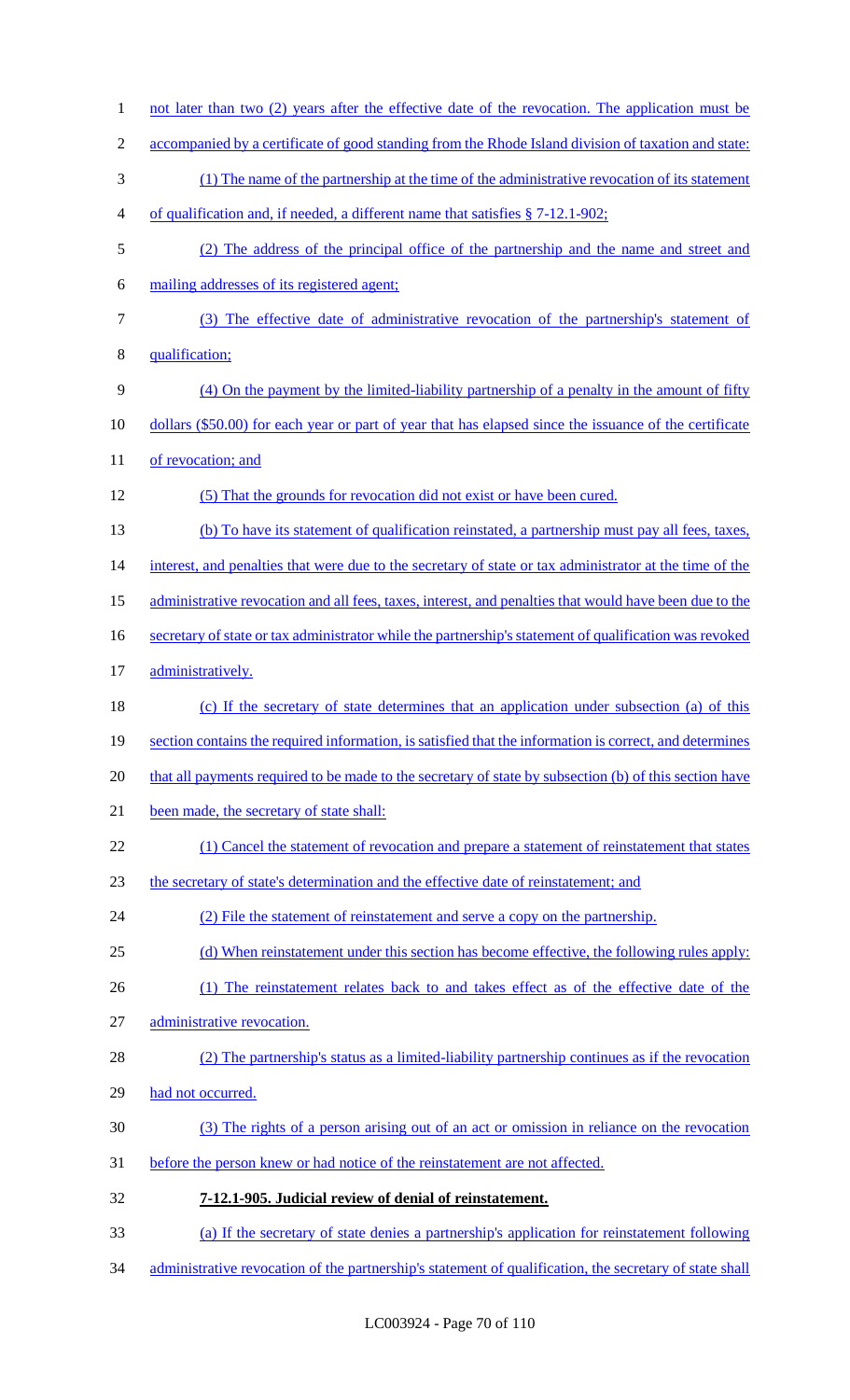- 1 serve the partnership with a notice in a record that explains the reasons for the denial. (b) A partnership may seek judicial review of denial of reinstatement in the Providence County superior court not later than thirty (30) days after service of the notice of denial. **7-12.1-906. Reservation of name.**  (a) A person may reserve the exclusive use of a name that complies with § 7-12.1-902 by delivering an application to the secretary of state for filing. The application must state the name and address of the applicant and the name to be reserved. If the secretary of state finds that the name is available, the secretary of state shall reserve the name for the applicant's exclusive use for 9 one hundred twenty (120) days. (b) The owner of a reserved name may transfer the reservation to another person by 11 delivering to the secretary of state a signed notice in a record of the transfer which states the name 12 and address of the person to which the reservation is being transferred. **7-12.1-907. Registration of name.**  (a) A foreign limited-liability partnership not registered to do business in this state under 15 Article 10 of this chapter may register its name, or an alternate name adopted pursuant to § 7-12.1-16 902, if the name is distinguishable on the records of the secretary of state from the names that are not available under § 7-12.1-902. 18 (b) To register its name or an alternate name adopted pursuant to § 7-12.1-902, a foreign limited-liability partnership must deliver to the secretary of state for filing an application stating 20 the partnership's name, the jurisdiction and date of its formation, and any alternate name adopted pursuant to § 7-12.1-902. If the secretary of state finds that the name applied for is available, the secretary of state shall register the name for the applicant's exclusive use. (c) The registration of a name under this section is effective for one year after the date of 24 registration. (d) A foreign limited-liability partnership whose name registration is effective may renew 26 the registration for successive one-year periods by delivering, not earlier than three (3) months before the expiration of the registration, to the secretary of state for filing a renewal application that 28 complies with this section. When filed, the renewal application renews the registration for a
- succeeding one-year period.
- (e) A foreign limited-liability partnership whose name registration is effective may register
- as a foreign limited-liability partnership under the registered name or consent in a signed record to
- 32 the use of that name by another person that is not an individual.
- **7-12.1-908. Registered agent.**
- (a) Each limited-liability partnership and each registered foreign limited-liability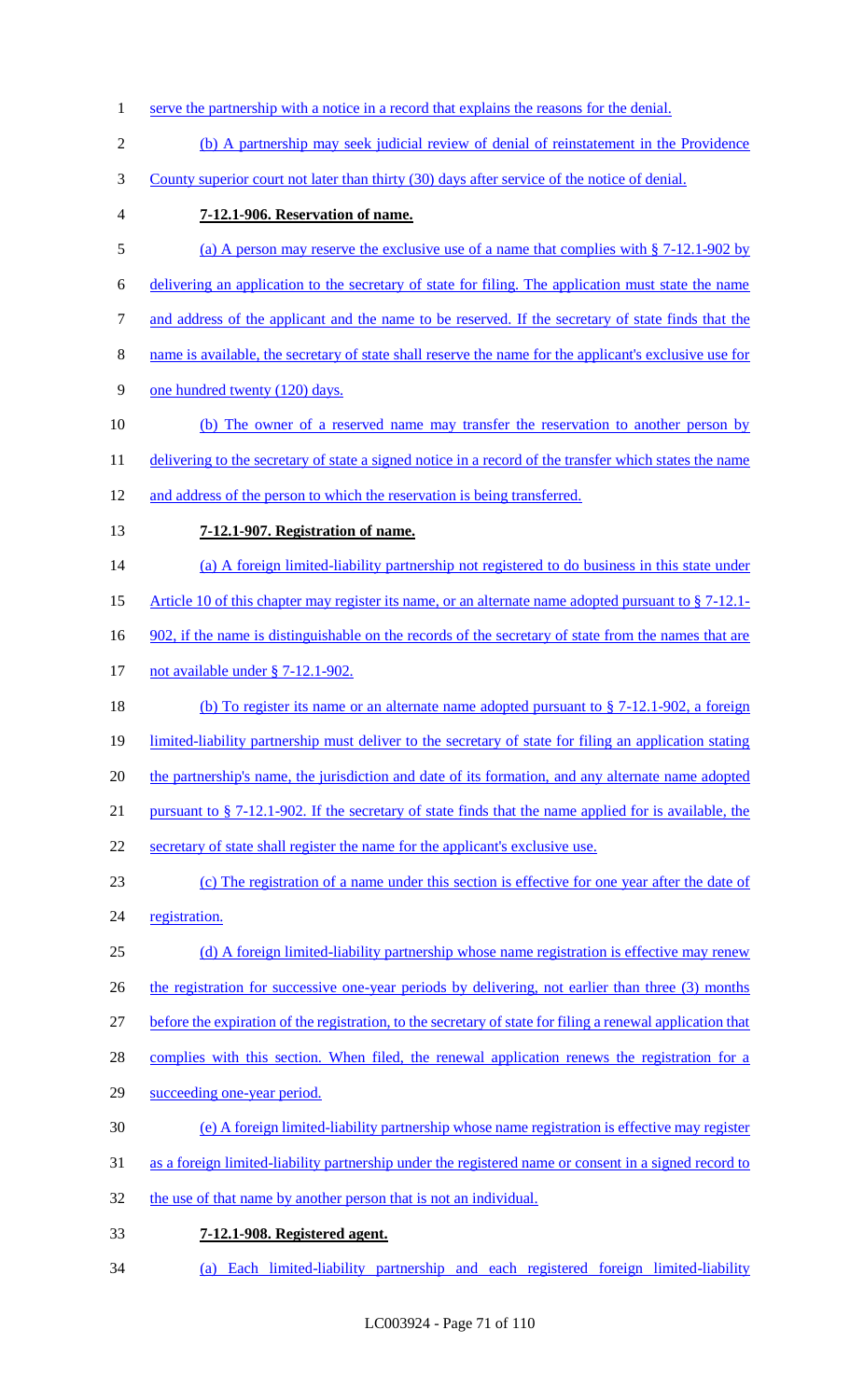- 1 partnership shall designate and maintain a registered agent in this state. The designation of a 2 registered agent is an affirmation of fact by the partnership or foreign partnership that the agent has consented to serve. (b) A registered agent for a limited-liability partnership or registered foreign limited- liability partnership must be an existing person and have a place of business in this state. (c) The only duties under this chapter of a registered agent that has complied with this 7 chapter are: (1) To forward to the limited-liability partnership or registered foreign limited-liability partnership at the address most recently supplied to the agent by the partnership or foreign partnership any process, notice, or demand pertaining to the partnership or foreign partnership 11 which is served on or received by the agent; (2) If the registered agent resigns, to provide the notice required by § 7-12.1-907(c) to the 13 partnership or foreign partnership at the address most recently supplied to the agent by the 14 partnership or foreign partnership; and (3) To keep current the information with respect to the agent in the statement of 16 qualification or foreign registration statement. **7-12.1-909. Change of registered agent or address for registered agent by limited- liability partnership.**  (a) A limited-liability partnership or registered foreign limited-liability partnership may change its registered agent or the address of its registered agent by delivering to the secretary of 21 state for filing a statement of change that states: 22 (1) The name of the partnership or foreign partnership; and (2) The information that is to be in effect as a result of the filing of the statement of change. (b) The partners of a limited-liability partnership need not approve the delivery to the secretary of state for filing of: 26 (1) A statement of change under this section; or (2) A similar filing changing the registered agent or registered office, if any, of the partnership in any other jurisdiction. 29 (c) A statement of change under this section designating a new registered agent is an affirmation of fact by the limited-liability partnership or registered foreign limited-liability partnership that the agent has consented to serve. **7-12.1-910. Resignation of registered agent.**  (a) A registered agent may resign as an agent for a limited-liability partnership or registered
- foreign limited-liability partnership by delivering to the secretary of state for filing a statement of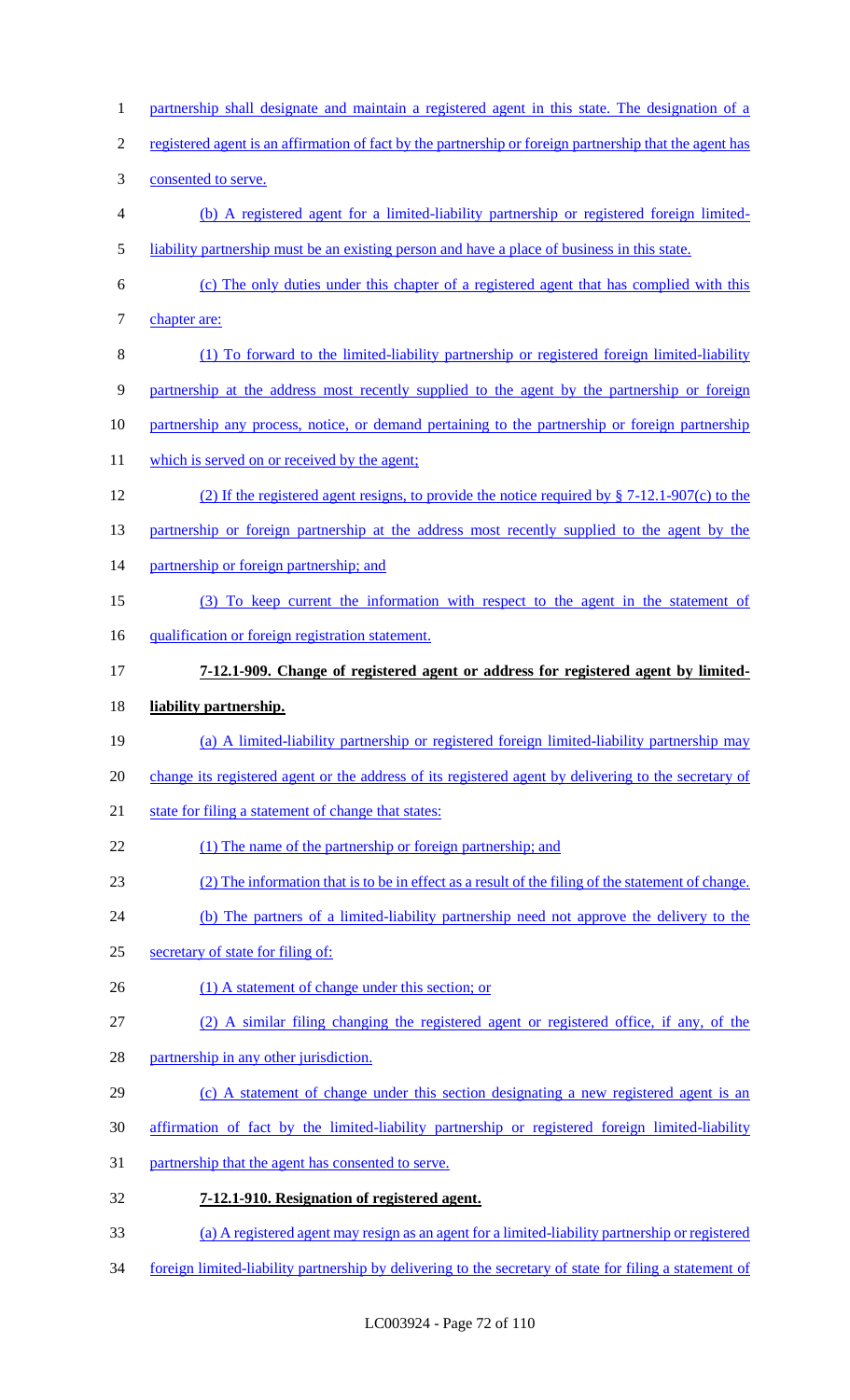1 resignation that states: 2 (1) The name of the partnership or foreign partnership; (2) The name of the agent; (3) That the agent resigns from serving as registered agent for the partnership or foreign partnership; and (4) The address of the partnership or foreign partnership to which the agent will send the 7 notice required by subsection (c) of this section. (b) A statement of resignation takes effect on the earlier of: (1) The thirty-first day after the day on which it is filed by the secretary of state; or (2) The designation of a new registered agent for the limited-liability partnership or 11 registered foreign limited-liability partnership. (c) A registered agent promptly shall furnish to the limited-liability partnership or 13 registered foreign limited-liability partnership notice in a record of the date on which a statement 14 of resignation was filed. (d) When a statement of resignation takes effect, the registered agent ceases to have 16 responsibility under this chapter for any matter thereafter tendered to it as agent for the limited- liability partnership or registered foreign limited-liability partnership. The resignation does not 18 affect any contractual rights the partnership or foreign partnership has against the agent or that the agent has against the partnership or foreign partnership. (e) A registered agent may resign with respect to a limited-liability partnership or registered foreign limited-liability partnership whether or not the partnership or foreign partnership is in good standing. **7-12.1-911. Change of name or address by registered agent.**  (a) If a registered agent changes its name or address, the agent may deliver to the secretary of state for filing a statement of change that states: (1) The name of the limited-liability partnership or registered foreign limited-liability partnership represented by the registered agent; (2) The name of the agent as currently shown in the records of the secretary of state for the partnership or foreign partnership; (3) If the name of the agent has changed, its new name; and (4) If the address of the agent has changed, its new address. (b) A registered agent promptly shall furnish notice to the represented limited-liability partnership or registered foreign limited-liability partnership of the filing by the secretary of state 34 of the statement of change and the changes made by the statement.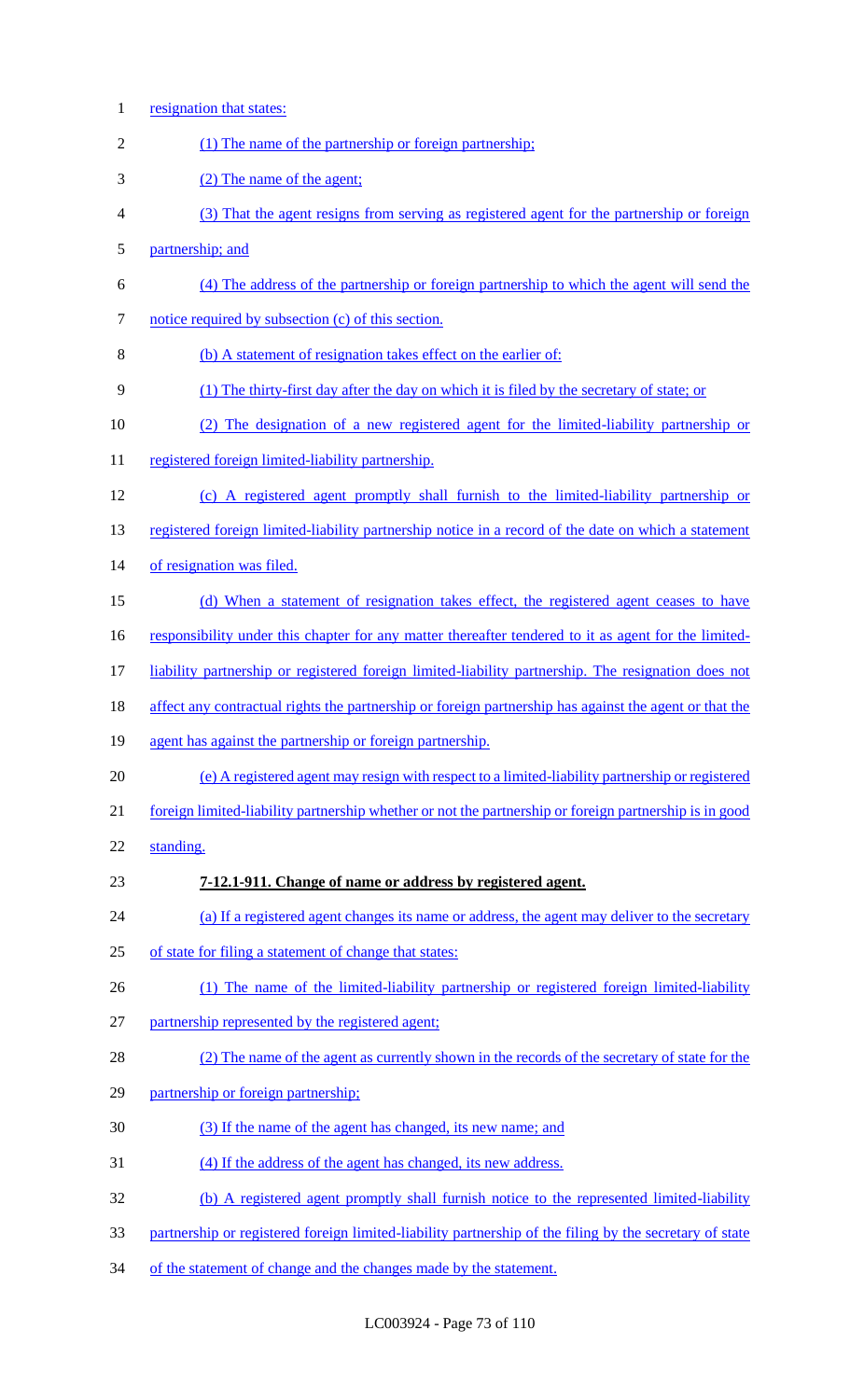## **7-12.1-912. Service of process, notice, or demand.**

| $\mathfrak{2}$ | (a) A limited-liability partnership or registered foreign limited-liability partnership may be         |
|----------------|--------------------------------------------------------------------------------------------------------|
| 3              | served with any process, notice, or demand required or permitted by law by serving its registered      |
| 4              | agent.                                                                                                 |
| 5              | (b) If a limited-liability partnership or registered foreign limited-liability partnership fails       |
| 6              | to appoint or maintain a registered agent in this state, or whenever its registered agent cannot with  |
| 7              | reasonable diligence be found at the registered office, then the secretary of state is an agent of the |
| 8              | corporation upon whom any process, notice, or demand may be served. Service on the secretary of        |
| 9              | state of any process, notice, or demand is made by delivering to and leaving with him or her or with   |
| 10             | any clerk having charge of the corporation department of his or her office, duplicate copies of the    |
| 11             | process, notice, or demand. In the event any process, notice, or demand is served on the secretary     |
| 12             | of state, the secretary of state shall immediately forward one of the copies by certified mail,        |
| 13             | addressed to the corporation at its registered office. Any service upon the secretary of state is      |
| 14             | returnable in not less than thirty (30) days.                                                          |
| 15             | (c) The secretary of state shall maintain a record of any such service setting forth the name          |
| 16             | of the plaintiff and defendant, the title, docket number and nature of the proceeding in which         |
| 17             | process has been served upon the secretary of state, the fact that service has been effected pursuant  |
| 18             | to this subsection, the return date thereof, and the day and hour when the service was made. The       |
| 19             | secretary of state shall not be required to retain such information for a period longer than five (5)  |
| 20             | years from receipt of the service of process.                                                          |
| 21             | (d) Service of process, notice, or demand on a registered agent must be in a written record.           |
| 22             | (e) Service of process, notice, or demand may be made by other means under law other                   |
| 23             | than this chapter.                                                                                     |
| 24             | 7-12.1-913. Annual report for secretary of state.                                                      |
| 25             | (a) A limited-liability partnership or registered foreign limited-liability partnership shall          |
| 26             | deliver to the secretary of state for filing an annual report that states:                             |
| 27             | (1) The name of the partnership or registered foreign partnership;                                     |
| 28             | (2) The street and mailing addresses of its principal office;                                          |
| 29             | (3) The name of at least one partner;                                                                  |
| 30             | (4) In the case of a foreign partnership, its jurisdiction of formation and any alternate name         |
| 31             | adopted under § 7-12.1-1006;                                                                           |
| 32             | (5) A brief statement of the character of the business in which the limited-liability                  |
| 33             | partnership is actually engaged in this state; and                                                     |

(6) Any additional information that is required by the secretary of state.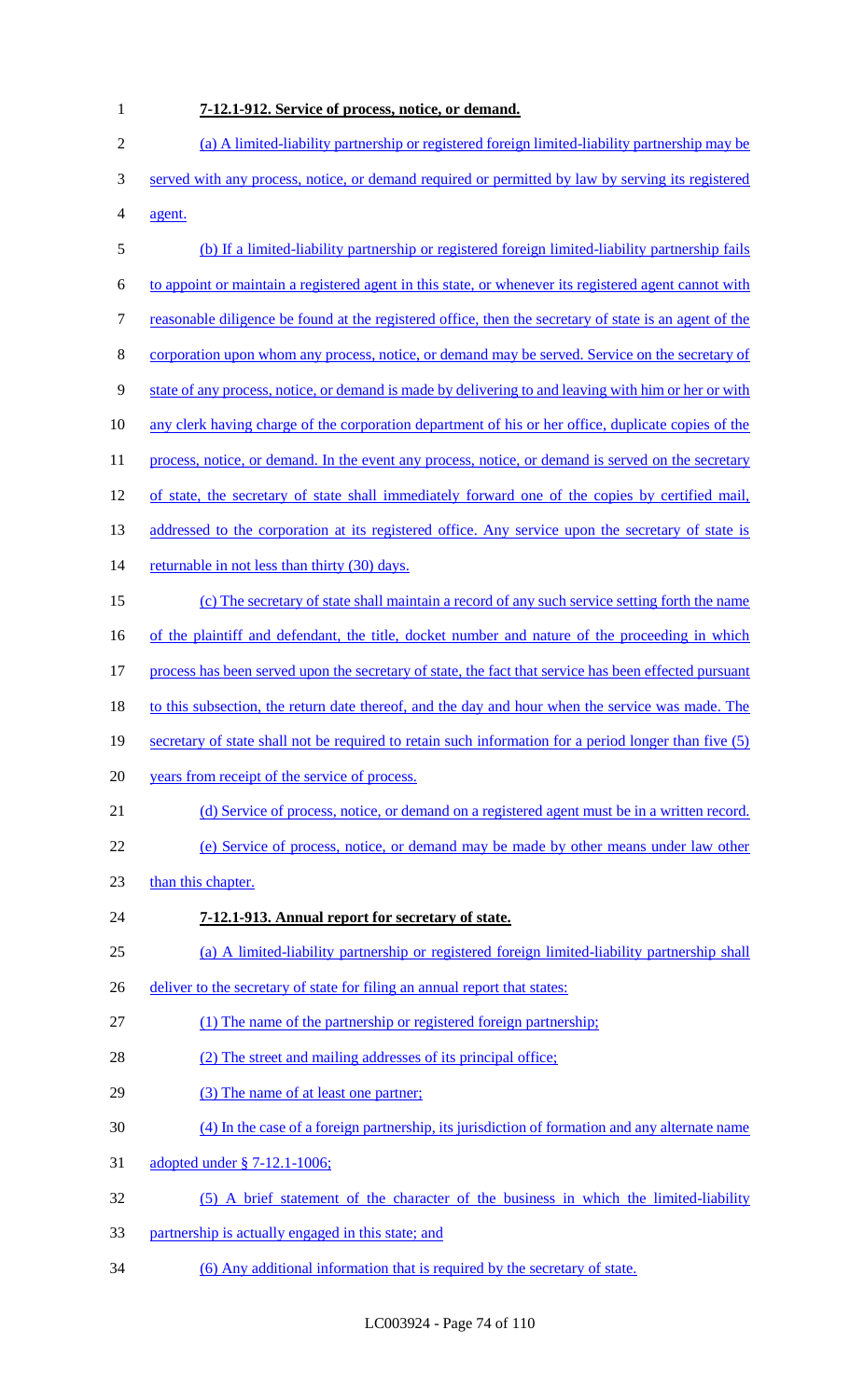1 (b) The annual report must be made on forms prescribed and furnished by the secretary of 2 state, and the information in the annual report must be current as of the date the report is signed by 3 the limited-liability partnership or registered foreign limited-liability partnership. 4 (c) The first annual report must be filed with the secretary of state after February 1, and 5 before May 1, of the year following the calendar year in which the limited-liability partnership's 6 statement of qualification became effective or the registered foreign limited-liability partnership 7 registered to do business in this state. Subsequent annual reports must be filed with the secretary of 8 state after February 1, and before May 1, of each calendar year thereafter. Proof to the satisfaction 9 of the secretary of state that prior to May 1 the report was deposited in the United States mail in a 10 sealed envelope, properly addressed, with postage prepaid, is deemed to be a compliance with this 11 requirement. 12 (d) If the secretary of state finds that the annual report conforms to the requirements of this 13 chapter, the secretary of state shall file the report. If an annual report does not contain the 14 information required by this section, the secretary of state promptly shall notify the reporting 15 limited-liability partnership or registered foreign limited-liability partnership in a record and return 16 the report for correction, in which event the penalties subsequently prescribed for failure to file the 17 report within the time previously provided do not apply if the report is corrected to conform to the 18 requirements of this chapter and returned to the secretary of state within thirty (30) days from the 19 date on which it was mailed to the corporation by the secretary of state. 20 (e) Each limited-liability partnership, domestic or foreign, that fails or refuses to file its 21 annual report for any year within thirty (30) days after the time prescribed by this chapter is subject 22 to a penalty of twenty-five dollars (\$25.00) per year. 23 **7-12.1-914. Filing of returns with the tax administrator -- annual charge.**  24 (a) For tax years beginning on or after January 1, 2012, a limited-liability partnership 25 registered under § 7-12-56, shall file a return in the form and containing the information as 26 prescribed by the tax administrator as follows: 27 (1) If the fiscal year of the limited-liability partnership is the calendar year, on or before 28 the fifteenth day of April in the year following the close of the fiscal year; and 29 (2) If the fiscal year of the limited-liability partnership is not a calendar year, on or before 30 the fifteenth day of the fourth month following the close of the fiscal year. 31 (b) For tax years beginning after December 31, 2015, a limited-liability partnership 32 registered under § 7-12-56 or this chapter, shall file a return, in the form and containing the 33 information as prescribed by the tax administrator, and shall be filed on or before the date a federal 34 tax return is due to be filed, without regard to extension.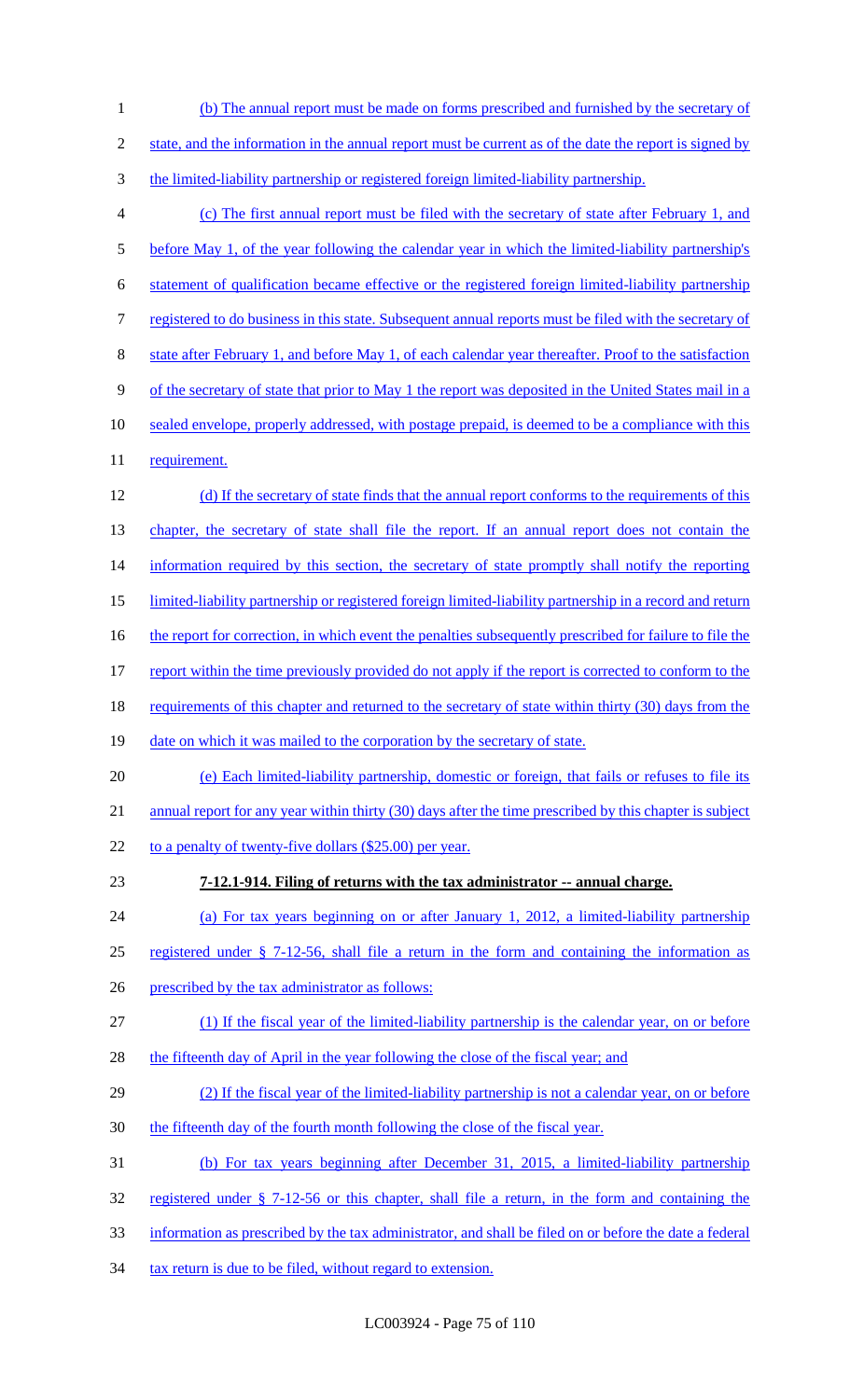1 (c) An annual charge, equal to the minimum tax imposed upon a corporation under § 44- $2 \frac{11-2(e)}{e}$ , shall be due on the filing of the limited-liability partnership's return filed with the tax 3 administrator and shall be paid to the division of taxation. 4 (d) The annual charge is delinquent if not paid by the due date for the filing of the return 5 and an addition of one hundred dollars (\$100) to the charge is then due. 6 **7-12.1-915. Confirmation of state fees and taxes.**  7 (a) Notwithstanding any other provisions of the Rhode Island general laws, when any 8 section of this chapter refers to state fees and/or taxes paid, the division of taxation is authorized to 9 respond and share tax information with the secretary of state's office in response to a request from 10 that office regarding an entity's tax status as compliant or noncompliant. 11 (b) If the secretary of state's office receives notice from the division of taxation that the 12 limited-liability partnership has failed to pay any fees or taxes due this state, the secretary of state 13 shall begin revocation proceedings in accordance with the provisions of § 7-12.1-903. 14 (c) The notice of revocation may state as the basis for revocation that the taxpayer failed 15 to pay state fees and/or taxes to the division of taxation. However, the secretary of state's office 16 must otherwise protect all state and federal tax information in its custody as required by § 7-12.1-17 915 and refrain from disclosing any other specific tax information. 18 **7-12.1-916. Revocation of certificate of limited-liability partnership or certificate of**  19 **registration for nonpayment of fee.**  20 (a) The tax administrator may, after July 15 of each year, compile a list of all limited-21 liability partnerships that have failed to pay any state fees and/or taxes for one year after the fees 22 and/or taxes became due and payable, and the failure is not the subject of a pending appeal. The 23 tax administrator shall certify to the correctness of the list. Upon receipt of the certified list, the 24 secretary of state may initiate revocation proceedings as defined in § 7-12.1-903. 25 (b) With respect to any information provided by the division of taxation to the secretary of 26 state's office pursuant to this chapter, the secretary of state, together with the employees or agents 27 thereof, shall be subject to all state and federal tax confidentiality laws applying to the division of 28 taxation and the officers, agents, and employees thereof, and which restrict the acquisition, use, 29 storage, dissemination, or publication of confidential taxpayer data. 30 (c) Notwithstanding the foregoing, the notice of revocation may state as the basis for 31 revocation that the taxpayer has failed to pay state fees and/or taxes to the division of taxation. 32 However, the secretary of state's office must otherwise protect all state and federal tax information 33 in its custody as required by subsection (b) of this section and refrain from disclosing any other 34 specific tax information.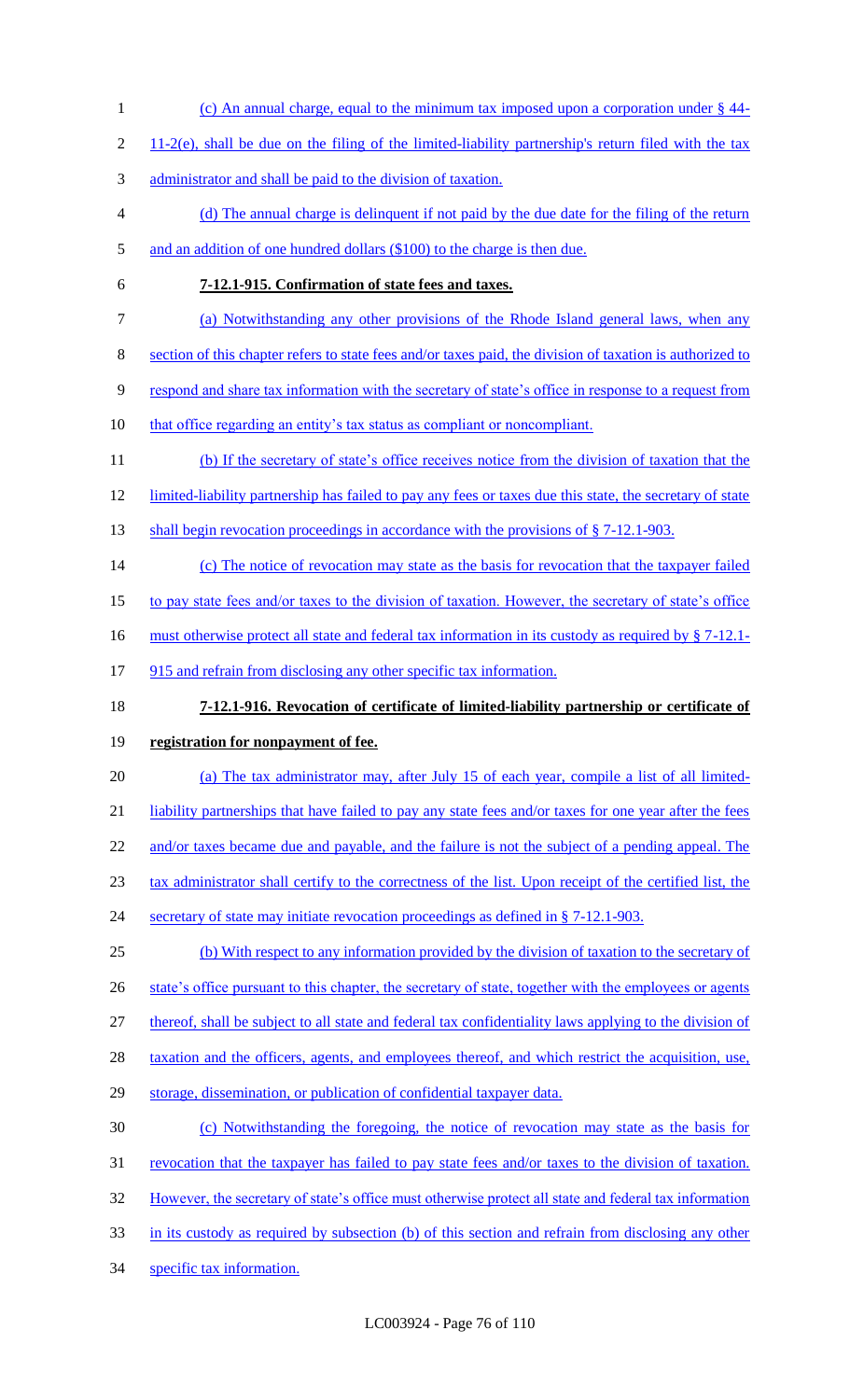| $\mathbf{1}$   | <b>ARTICLE 10</b>                                                                                      |
|----------------|--------------------------------------------------------------------------------------------------------|
| $\overline{2}$ | FOREIGN LIMITED-LIABILITY PARTNERSHIP                                                                  |
| 3              | 7-12.1-1001. Governing law.                                                                            |
| 4              | (a) The law of the jurisdiction of formation of a foreign limited-liability partnership                |
| 5              | governs:                                                                                               |
| 6              | (1) The internal affairs of the partnership; and                                                       |
| 7              | (2) The liability of a partner as partner for a debt, obligation, or other liability of the foreign    |
| 8              | partnership.                                                                                           |
| 9              | (b) A foreign limited-liability partnership is not precluded from registering to do business           |
| 10             | in this state because of any difference between the law of its jurisdiction of formation and the law   |
| 11             | of this state.                                                                                         |
| 12             | (c) Registration of a foreign limited-liability partnership to do business in this state does          |
| 13             | not authorize the foreign partnership to engage in any business or exercise any power that a limited-  |
| 14             | liability partnership may not engage in or exercise in this state.                                     |
| 15             | 7-12.1-1002. Registration to do business in this state.                                                |
| 16             | (a) A foreign limited-liability partnership may not do business in this state until it registers       |
| 17             | with the secretary of state under this article.                                                        |
| 18             | (b) A foreign limited-liability partnership doing business in this state may not maintain an           |
| 19             | action or proceeding in this state unless it has registered to do business in this state.              |
| 20             | (c) The failure of a foreign limited-liability partnership to register to do business in this          |
| 21             | state does not impair the validity of a contract or act of the foreign partnership or preclude it from |
| 22             | defending an action or proceeding in this state.                                                       |
| 23             | (d) A limitation on the liability of a partner of a foreign limited-liability partnership is not       |
| 24             | waived solely because the foreign partnership does business in this state without registering to do    |
| 25             | business in this state.                                                                                |
| 26             | (e) Sections 7-12.1-1001(a) and 7-12.1-1001(b) applies even if a foreign limited-liability             |
| 27             | partnership fails to register under this article.                                                      |
| 28             | 7-12.1-1003. Foreign registration statement.                                                           |
| 29             | To register to do business in this state, a foreign limited-liability partnership must deliver         |
| 30             | a foreign registration statement to the secretary of state for filing. The statement must state:       |
| 31             | (1) The name of the partnership and, if the name does not comply with $\S$ 7-12.1-902, an              |
| 32             | alternate name adopted pursuant to $\S$ 7-12.1-1006(a);                                                |
| 33             | (2) That the partnership is a foreign limited-liability partnership;                                   |
| 34             | (3) The partnership's jurisdiction of formation;                                                       |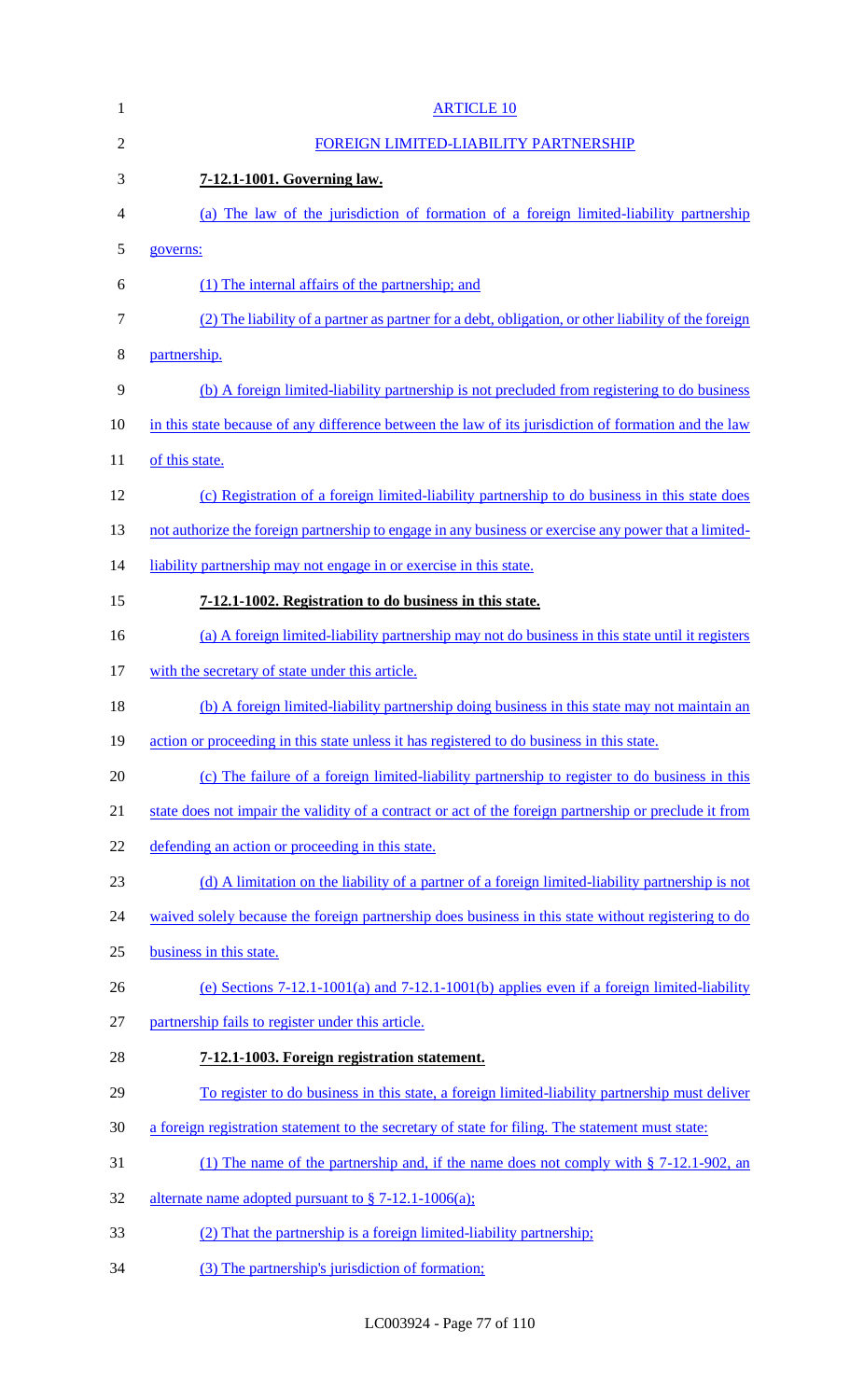| $\mathbf{1}$   | (4) The general character of the business it proposes to transact in this state;                     |
|----------------|------------------------------------------------------------------------------------------------------|
| $\overline{2}$ | (5) The name and business address of at least one partner;                                           |
| 3              | (6) The street and mailing addresses of the partnership's principal office and, if the law of        |
| 4              | the partnership's jurisdiction of formation requires the partnership to maintain an office in that   |
| $\mathfrak{S}$ | jurisdiction, the street and mailing addresses of the required office;                               |
| 6              | (7) The name and street and mailing addresses of the partnership's registered agent in this          |
| $\tau$         | state;                                                                                               |
| $8\,$          | (8) A statement that the secretary of state is appointed the agent of a foreign limited-liability    |
| 9              | partnership for service of process if no agent has been appointed, or, if appointed, the agent's     |
| 10             | authority has been revoked or if the agent cannot be found or served with the exercise of reasonable |
| 11             | diligence; and                                                                                       |
| 12             | (9) Additional information as may be necessary or appropriate in order to enable the                 |
| 13             | secretary of state to determine whether the foreign limited-liability partnership is entitled to a   |
| 14             | certificate of authority to transact business in this state.                                         |
| 15             | 7-12.1-1004. Amendment of foreign registration statement.                                            |
| 16             | A registered foreign limited-liability partnership shall deliver to the secretary of state for       |
| 17             | filing an amendment to its foreign registration statement if there is a change in:                   |
| 18             | (1) The name of the partnership:                                                                     |
| 19             | (2) The alternate name adopted pursuant to $\S$ 7-12.1-1006(a);                                      |
| 20             | (3) The address required by $\S$ 7-12.1-1003(6).                                                     |
| 21             | 7-12.1-1005. Activities not constituting doing business.                                             |
| 22             | (a) Activities of a foreign limited-liability partnership which do not constitute doing              |
| 23             | business in this state under this article include:                                                   |
| 24             | (1) Maintaining, defending, mediating, arbitrating, or settling an action or proceeding;             |
| 25             | (2) Carrying on any activity concerning its internal affairs, including holding meetings of          |
| 26             | its partners;                                                                                        |
| 27             | (3) Maintaining accounts in financial institutions;                                                  |
| 28             | (4) Maintaining offices or agencies for the transfer, exchange, and registration of securities       |
| 29             | of the partnership or maintaining trustees or depositories with respect to those securities;         |
| 30             | (5) Selling through independent contractors;                                                         |
| 31             | (6) Soliciting or obtaining orders by any means if the orders require acceptance outside this        |
| 32             | state before they become contracts;                                                                  |
| 33             | (7) Creating or acquiring indebtedness, mortgages, or security interests in property;                |
| 34             | (8) Securing or collecting debts or enforcing mortgages or security interests in property            |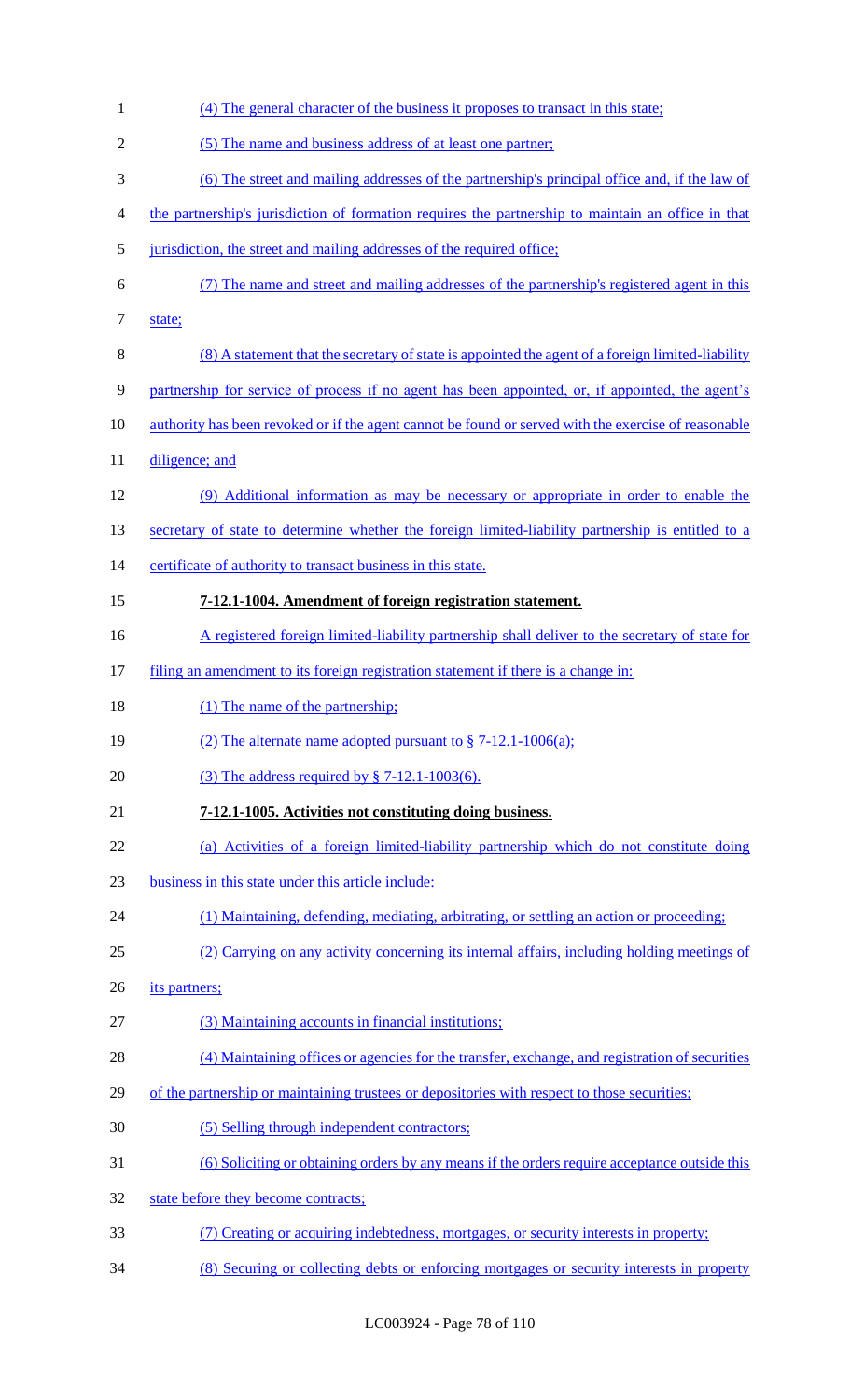| $\mathbf{1}$ | securing the debts and holding, protecting, or maintaining property;                                     |
|--------------|----------------------------------------------------------------------------------------------------------|
| 2            | (9) Conducting an isolated transaction that is not in the course of similar transactions;                |
| 3            | (10) Owning, without more, property; and                                                                 |
| 4            | (11) Doing business in interstate commerce.                                                              |
| 5            | (b) A person does not do business in this state solely by being a partner of a foreign limited-          |
| 6            | liability partnership that does business in this state.                                                  |
| 7            | (c) This section does not apply in determining the contacts or activities that may subject a             |
| 8            | foreign limited-liability partnership to service of process, taxation, or regulation under law of this   |
| 9            | state other than this chapter.                                                                           |
| 10           | 7-12.1-1006. Noncomplying name of foreign limited-liability partnership.                                 |
| 11           | (a) A foreign limited-liability partnership whose name does not comply with $\S$ 7-12.1-902              |
| 12           | may not register to do business in this state until it adopts, for the purpose of doing business in this |
| 13           | state, an alternate name that complies with $\S$ 7-12.1-902. A partnership that registers under an       |
| 14           | alternate name under this subsection need not comply with §§ 7-16-902 or 7-1.2-402. A partnership        |
| 15           | that registers under an alternate name under this subsection need not comply with this state's           |
| 16           | fictitious name statute. After registering to do business in the state with an alternate name, a         |
| 17           | partnership shall do business in this state under:                                                       |
| 18           | (1) The alternate name;                                                                                  |
| 19           | (2) The partnership's name, with the addition of its jurisdiction of formation; or                       |
| 20           | (3) A name the partnership is authorized to use under the state's fictitious name statute to             |
| 21           | include, but not be limited to, §§ 7-16-902.1 or 7-1.2-402.                                              |
| 22           | (b) If a registered foreign limited-liability partnership changes its name to one that does              |
| 23           | not comply with § 7-12.1-902, it may not do business in this state until it complies with subsection     |
| 24           | (a) of this section by amending its registration to adopt an alternate name that complies with § 7-      |
| 25           | 12.1-902.                                                                                                |
| 26           | 7-12.1-1007. Withdrawal deemed on conversion to domestic filing entity or domestic                       |
| 27           | limited-liability partnership.                                                                           |
| 28           | A registered foreign limited-liability partnership that converts to a domestic limited-                  |
| 29           | liability partnership or to a domestic entity whose formation requires the delivery of a record to the   |
| 30           | secretary of state for filing is deemed to have withdrawn its registration on the effective date of the  |
| 31           | conversion.                                                                                              |
| 32           | 7-12.1-1008. Withdrawal on dissolution or conversion to nonfiling entity other than                      |
| 33           | limited-liability partnership.                                                                           |
| 34           | (a) A registered foreign limited-liability partnership that has dissolved and completed                  |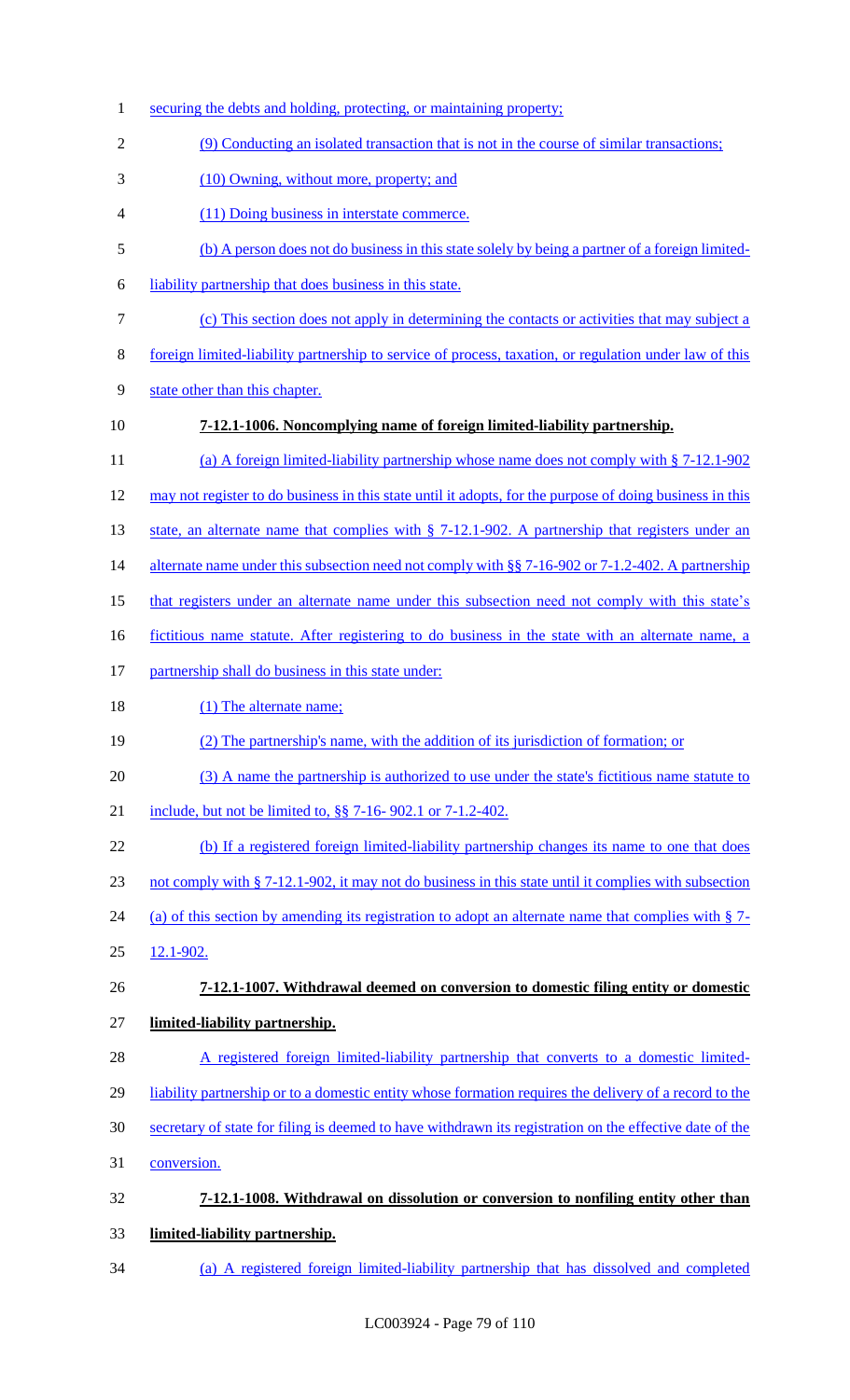1 winding up or has converted to a domestic or foreign entity whose formation does not require the public filing of a record, other than a limited-liability partnership, shall deliver a statement of withdrawal to the secretary of state for filing. The statement must state: (1) In the case of a partnership that has completed winding up: (i) Its name and jurisdiction of formation; (ii) That the partnership surrenders its registration to do business in this state; (iii) That the limited-liability partnership revokes the authority of its registered agent in this state to accept service of process and consents that service of process in any action, suit, or proceeding based upon any cause of action arising in this state during the time the limited-liability partnership was authorized to transact business in this state may subsequently be made on the 11 limited-liability partnership by service on the secretary of state in accordance with subsection (b) of this section; and (iv) The post office address to which the secretary of state may mail a copy of any process 14 against the limited-liability partnerships that is served on the secretary of state. (2) In the case of a partnership that has converted: (i) The name of the converting partnership and its jurisdiction of formation; (ii) The type of entity to which the partnership has converted and its jurisdiction of formation; 19 (iii) That the converted entity surrenders the converting partnership's registration to do business in this state and revokes the authority of the converting partnership's registered agent to 21 act as registered agent in this state on behalf of the partnership or the converted entity; and (iv) A mailing address to which service of process may be made under subsection (b) of this section. (b) After a withdrawal under this section becomes effective, service of process in any action or proceeding based on a cause of action arising during the time the foreign limited-liability 26 partnership was registered to do business in this state may be made pursuant to § 7-12.1-912. **7-12.1-1009. Transfer of registration.**  (a) When a registered foreign limited-liability partnership has merged into a foreign entity 29 that is not registered to do business in this state or has converted to a foreign entity required to register with the secretary of state to do business in this state, the foreign entity shall deliver to the secretary of state for filing an application for transfer of registration. The application must state: (1) The name of the registered foreign limited-liability partnership before the merger or conversion; (2) That before the merger or conversion the registration pertained to a foreign limited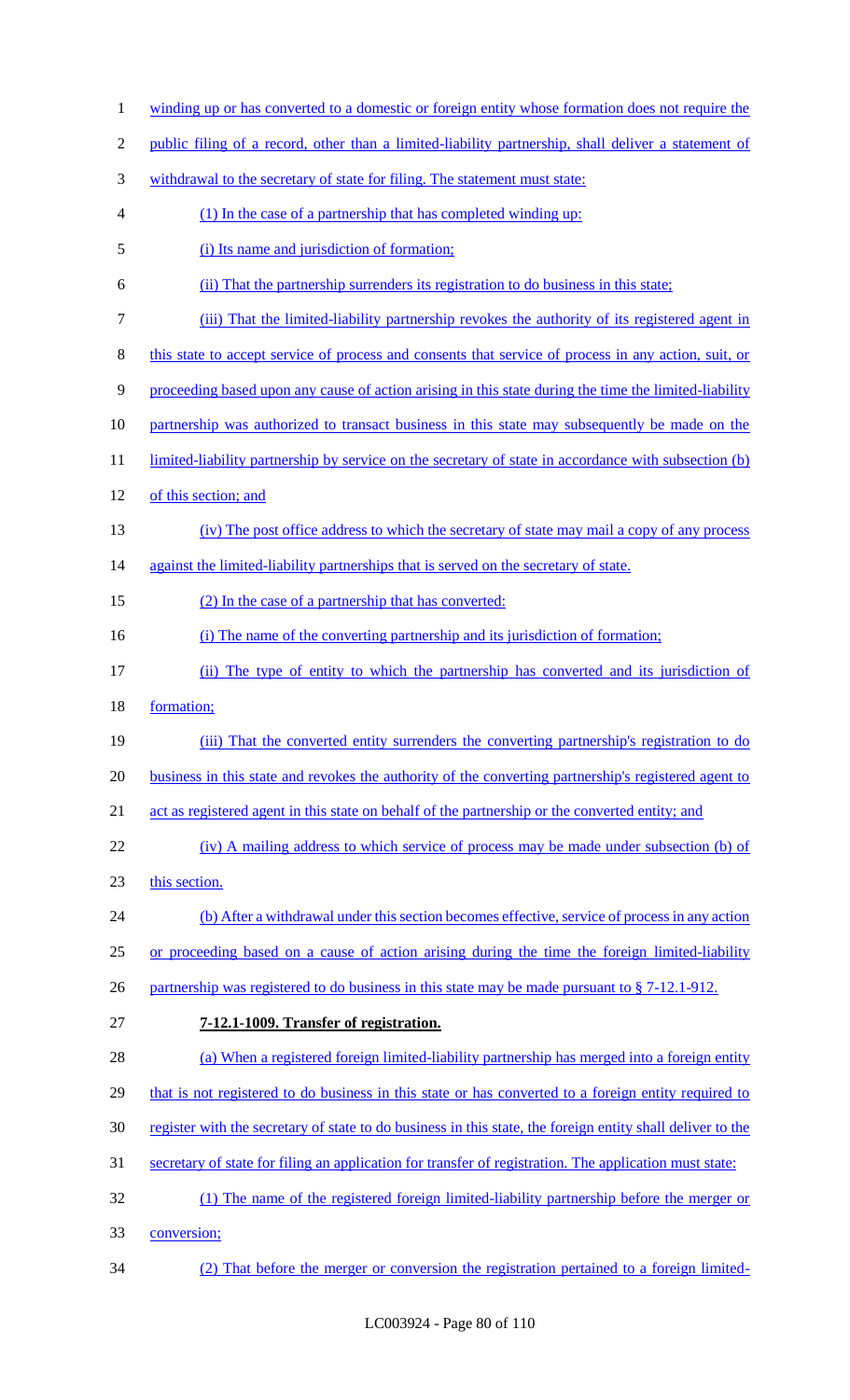1 liability partnership;

| $\sqrt{2}$       | (3) The name of the applicant foreign entity into which the foreign limited-liability                    |
|------------------|----------------------------------------------------------------------------------------------------------|
| 3                | partnership has merged or to which it has been converted and, if the name does not comply with $\S$      |
| $\overline{4}$   | 7-12.1-902, an alternate name adopted pursuant to $\S$ 7-12.1-1006(a);                                   |
| 5                | (4) The type of entity of the applicant foreign entity and its jurisdiction of formation;                |
| 6                | (b) An application for authority to transact business in the state of Rhode Island for the               |
| $\boldsymbol{7}$ | resulting entity type and a certificate of legal existence or good standing issued by the proper officer |
| $8\,$            | of the state or country under the laws of which the resulting entity has been formed.                    |
| 9                | (c) When an application for transfer of registration takes effect, the registration of the               |
| 10               | foreign limited-liability limited partnership to do business in this state is transferred without        |
| 11               | interruption to the foreign entity into which the partnership has merged or to which it has been         |
| 12               | converted.                                                                                               |
| 13               | 7-12.1-1010. Revocation of registration.                                                                 |
| 14               | (a) The registration of a foreign limited-liability partnership may be revoked by the                    |
| 15               | secretary of state under the conditions prescribed in this section when it is established that:          |
| 16               | (1) The limited-liability partnership procured its certificate of registration through fraud;            |
| 17               | (2) The limited-liability partnership has continued to exceed or abuse the authority                     |
| 18               | conferred upon it by law;                                                                                |
| 19               | (3) The limited-liability partnership has failed to file its annual report within the time               |
| 20               | required by this chapter;                                                                                |
| 21               | (4) The limited-liability partnership has failed to pay any required fees to the secretary of            |
| 22               | state when they have become due and payable;                                                             |
| 23               | (5) The limited-liability partnership has failed for thirty (30) days to appoint and maintain            |
| 24               | a registered agent in this state as required by this chapter;                                            |
| 25               | (6) The limited-liability partnership has failed, after change of its registered agent, to file          |
| 26               | in the office of the secretary of state a statement of the change as required by this chapter;           |
| 27               | (7) The limited-liability partnership has failed to file in the office of the secretary of state         |
| 28               | any amendment to its certificate of registration or any articles of dissolution, merger, or              |
| 29               | consolidation as prescribed by this chapter; or                                                          |
| 30               | (8) A misrepresentation has been made of any material matter in any application, report,                 |
| 31               | affidavit, or other document submitted by the limited-liability partnership pursuant to this chapter.    |
| 32               | (b) No certificate of registration of a limited-liability partnership shall be revoked by the            |
| 33               | secretary of state unless:                                                                               |
| 34               | (1) The secretary of state shall have given the limited-liability partnership notice thereof             |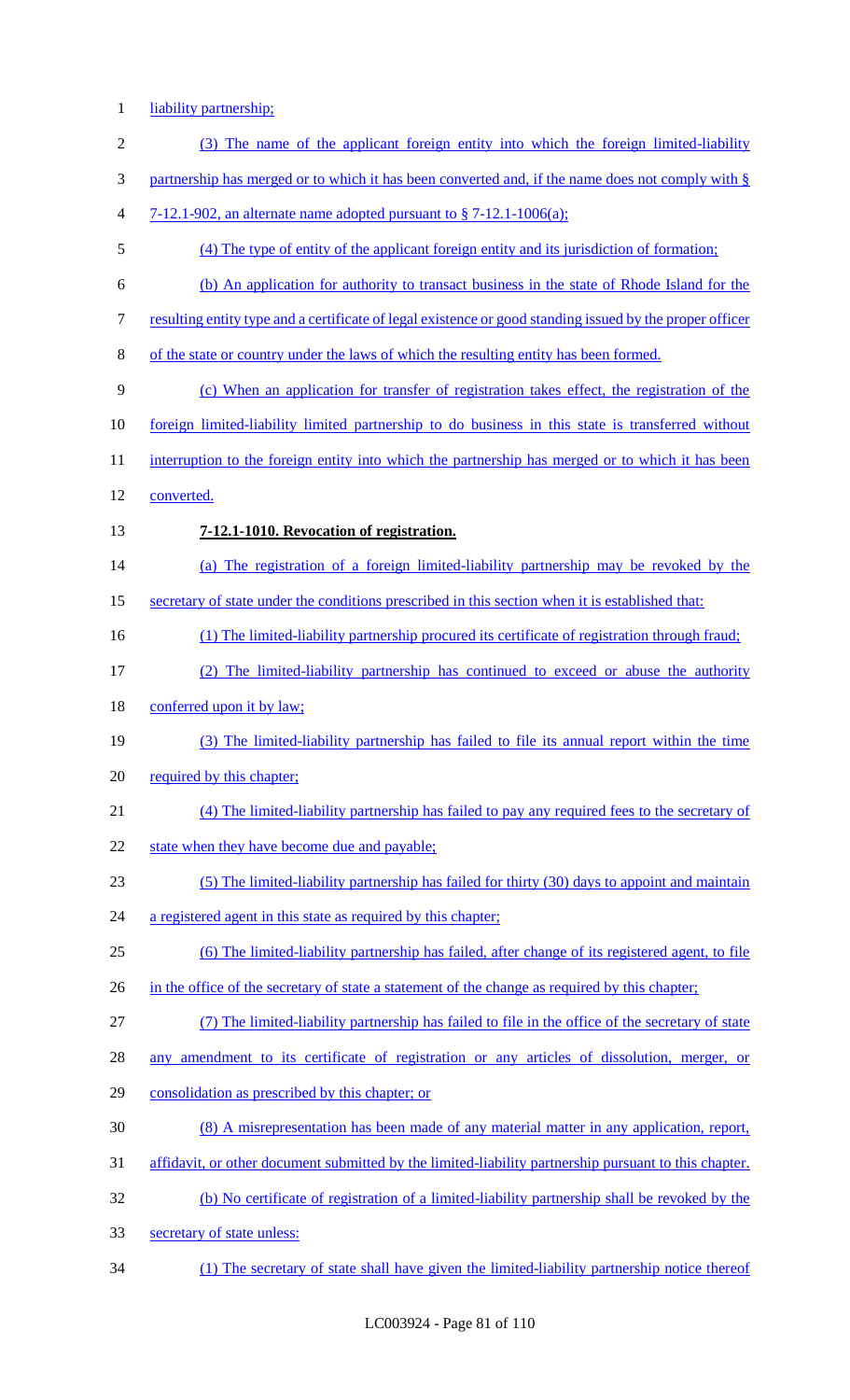| $\mathbf{1}$   | not less than sixty (60) days prior to such revocation by regular mail addressed to the registered          |
|----------------|-------------------------------------------------------------------------------------------------------------|
| $\overline{2}$ | agent in this state on file with the secretary of state's office, which notice shall specify the basis for  |
| 3              | the revocation; provided, however, that if a prior mailing addressed to the address of the registered       |
| 4              | agent of the limited-liability partnership in this state currently on file with the secretary of state's    |
| 5              | office has been returned as undeliverable by the United States Postal Service for any reason, or if         |
| 6              | the revocation notice is returned as undeliverable by the United States Postal Service for any reason,      |
| $\tau$         | the secretary of state shall give notice as follows:                                                        |
| $8\,$          | (i) To the limited-liability partnership at its principal office of record as shown in its most             |
| 9              | recent annual report, and no further notice shall be required; or                                           |
| 10             | (ii) In the case of a limited-liability partnership that has not yet filed an annual report, then           |
| 11             | to the limited-liability partnership at the principal office in the certificate of registration of limited- |
| 12             | liability partnership and no further notice shall be required; and                                          |
| 13             | (2) The limited-liability partnership fails prior to revocation to file the annual report, pay              |
| 14             | the fees or taxes, file the required statement of change of registered agent, file the amendment to         |
| 15             | its registration or certificate of withdrawal of registration, merger, or consolidation, or correct the     |
| 16             | misrepresentation.                                                                                          |
| 17             | 7-12.1-1011. Issuance of certificates of revocation.                                                        |
|                |                                                                                                             |
| 18             | (a) Upon revoking any such certificate of registration of limited-liability partnership, the                |
| 19             | secretary of state shall:                                                                                   |
| 20             | (1) Issue a certificate of revocation in duplicate;                                                         |
| 21             | (2) File one of the certificates in the secretary of state's office;                                        |
| 22             | (3) Send to the limited-liability partnership by regular mail a certificate of revocation,                  |
| 23             | addressed to the registered agent of the limited-liability partnership in this state on file with the       |
| 24             | secretary of state's office; provided, however, that if a prior mailing addressed to the address of the     |
| 25             | registered agent of the limited-liability partnership in this state currently on file with the secretary    |
| 26             | of state's office has been returned to the secretary of state as undeliverable by the United States         |
| 27             | Postal Service for any reason, or if the revocation certificate is returned as undeliverable to the         |
| 28             | secretary of state's office by the United States Postal Service for any reason, the secretary of state      |
| 29             | shall give notice as follows:                                                                               |
| 30             | (i) To the limited-liability partnership at its principal office of record as shown in its most             |
| 31             | recent annual report, and no further notice shall be required; or                                           |
| 32             | (ii) In the case of a limited-liability partnership that has not yet filed an annual report, then           |
| 33             | to the principal office listed in the certificate of registration, and no further notice shall be required. |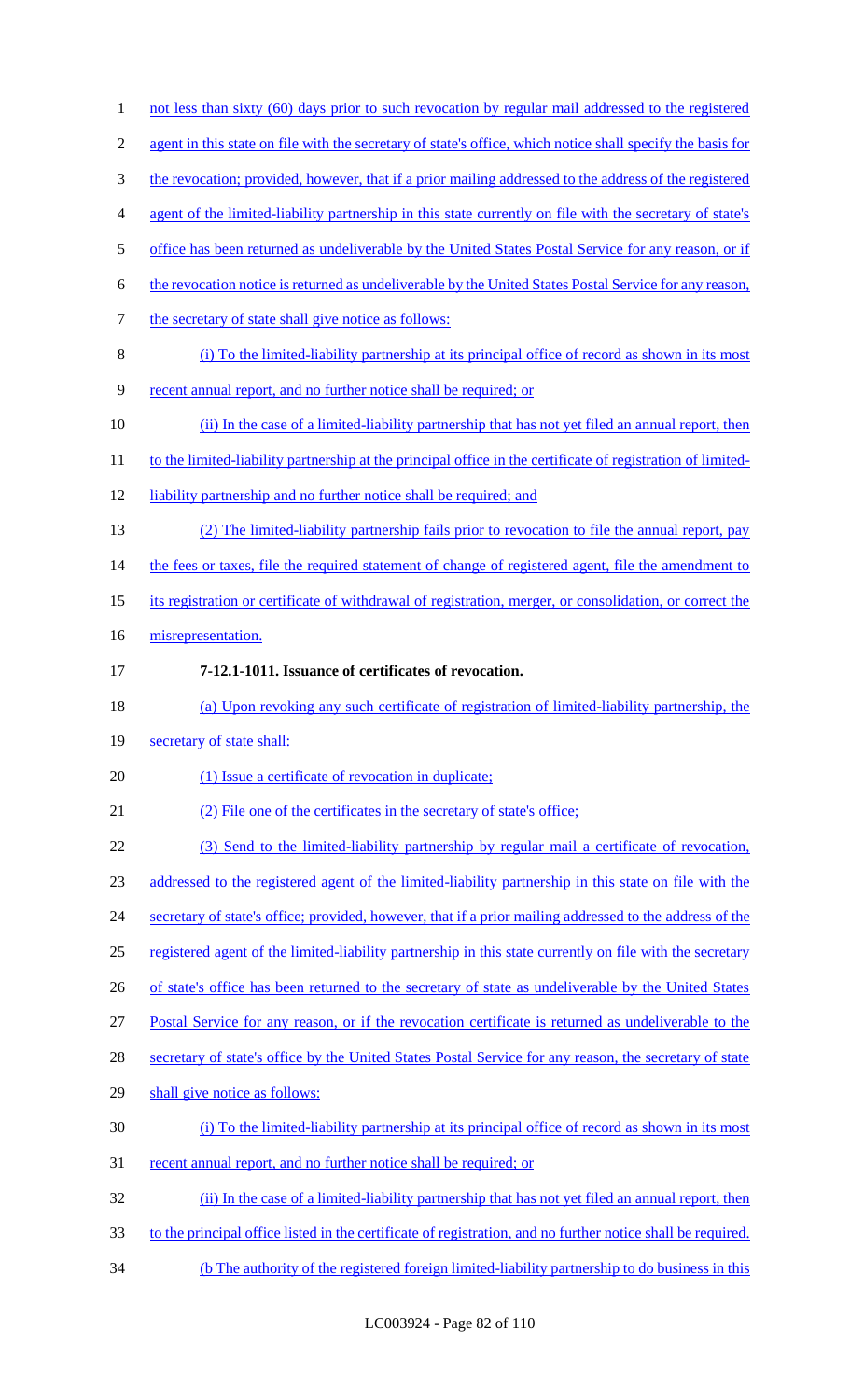- state ceases on the effective date of the certificate of revocation, or to apply for reinstatement under
- § 7-12.1-1012.
- (c) The revocation of a limited-liability partnership does not terminate the authority of its registered agent.
- 

## **7-12.1-1012. Reinstatement.**

- 6 (a) Within two (2) years after issuing a certificate of revocation as provided in  $\S$  7-12.1-7 1011, the secretary of state may withdraw the certificate of revocation and retroactively reinstate
- the limited-liability partnership in good standing as if its certificate of registration of limited-
- liability partnership had not been revoked except as subsequently provided:
- (1) On the filing by the limited-liability partnership of the documents it had previously
- failed to file as set forth in §§ 7-12.1-1006(a)(3) through 7-12.1-1006(a)(7);

 (2) On the payment by the limited-liability partnership of a penalty in the amount of fifty 13 dollars (\$50.00) for each year or part of year that has elapsed since the issuance of the certificate

- of revocation; and
- (b) If, as permitted by the provisions of this chapter or chapters 1.2, 6, 12, or 13.1 of this 16 title, another limited-liability company, business or nonprofit corporation, registered limited- liability partnership or a limited-liability partnership, or in each case domestic or foreign, 18 authorized and qualified to transact business in this state, bears or has filed a fictitious business
- name statement as to or reserved or registered a name that is the same as, the name of the limited-
- 20 liability partnership with respect to which the certificate of revocation is proposed to be withdrawn,
- 21 then the secretary of state shall condition the withdrawal of the certificate of revocation on the
- 22 reinstated limited-liability partnership amending its certificate of registration so as to designate a
- name that meets the requirements of § 7-12.1-902 by adopting an alternate name pursuant to § 7-
- 24  $12.1-1006(a)$ .
- (d) When reinstatement under this section has become effective, the following rules apply:
- 26 (1) The reinstatement relates back to and takes effect as of the effective date of the
- certificate of revocation.
- (2) The limited-liability partnership resumes carrying on its activities and affairs as if the
- revocation had not occurred.
- (3) The rights of a person arising out of an act or omission in reliance on the revocation
- before the person knew or had notice of the reinstatement are not affected.
- **7-12.1-1013. Withdrawal of registration of registered foreign limited-liability partnership.**
- (a) A registered foreign limited-liability partnership may withdraw its registration by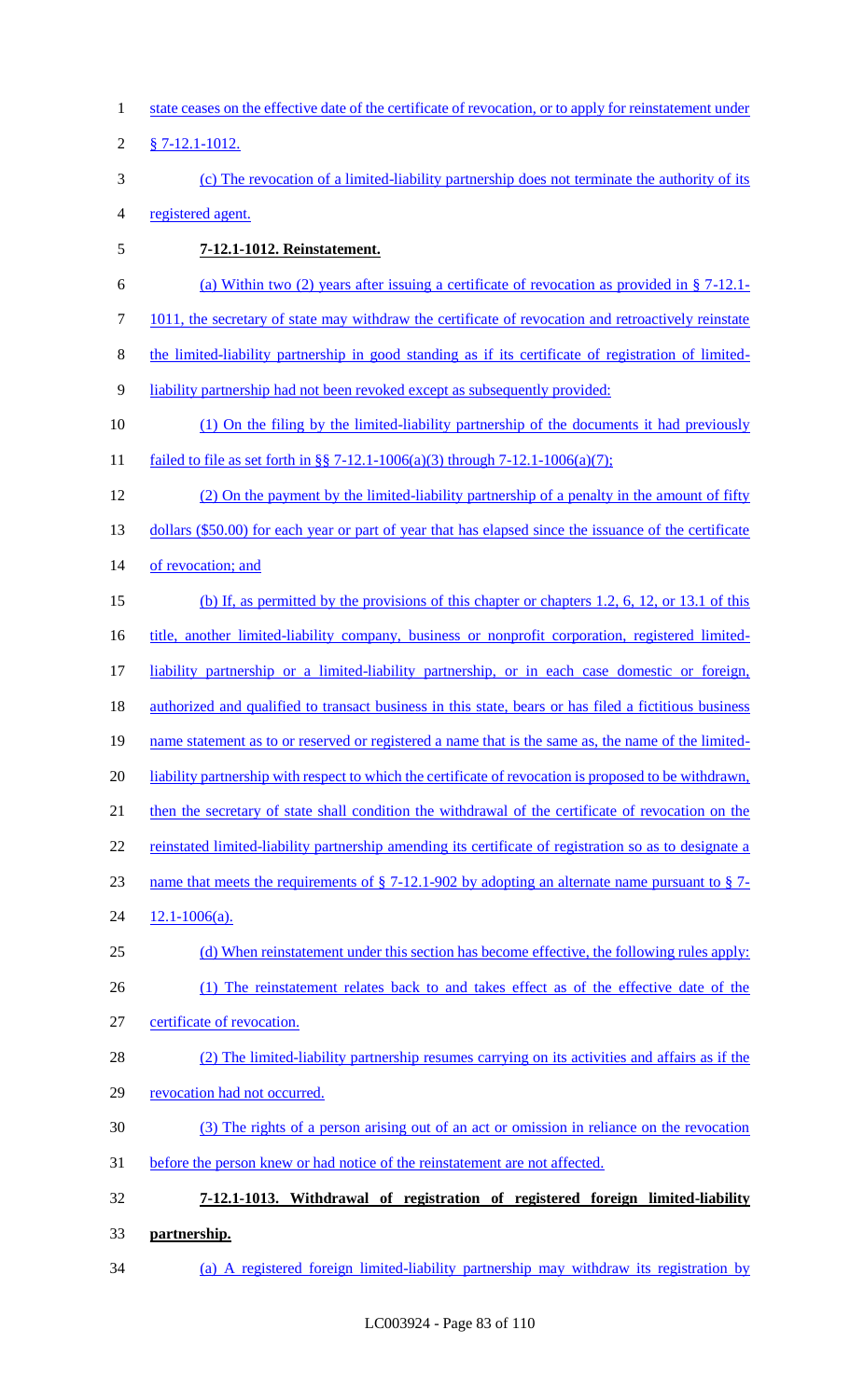| $\mathbf{1}$   | delivering a statement of withdrawal to the secretary of state for filing. The statement of withdrawal |
|----------------|--------------------------------------------------------------------------------------------------------|
| $\overline{2}$ | must state:                                                                                            |
| 3              | (1) The name of the partnership and its jurisdiction of formation;                                     |
| $\overline{4}$ | (2) That the partnership is not doing business in this state and that it withdraws its                 |
| $\mathfrak{S}$ | registration to do business in this state;                                                             |
| 6              | (3) That the limited-liability partnership revokes the authority of its registered agent in this       |
| $\tau$         | state to accept service of process and consents that service of process in any action, suit, or        |
| $8\,$          | proceeding based upon any cause of action arising in this state during the time the limited-liability  |
| 9              | partnership was authorized to transact business in this state may subsequently be made on the          |
| 10             | limited partnership by service on the secretary of state in accordance with subsection (b) of this     |
| 11             | section; and                                                                                           |
| 12             | (4) The post office address to which the secretary of state may mail a copy of any process             |
| 13             | against the limited-liability partnership that is served on the secretary of state.                    |
| 14             | (b) After the withdrawal of the registration of a foreign limited-liability partnership, service       |
| 15             | of process in any action or proceeding based on a cause of action arising during the time the          |
| 16             | partnership was registered to do business in this state may be made pursuant to $\S$ 7-12.1-912.       |
| 17             | 7-12.1-1014. Action by attorney general.                                                               |
| 18             | The attorney general may maintain an action to enjoin a foreign limited-liability                      |
| 19             | partnership from doing business in this state in violation of this article of this chapter.            |
| 20             | <b>ARTICLE 11</b>                                                                                      |
| 21             | MERGER, INTEREST EXCHANGE, CONVERSION, AND DOMESTICATION                                               |
| 22             | PART <sub>1</sub>                                                                                      |
| 23             | <b>GENERAL PROVISIONS</b>                                                                              |
| 24             | 7-12.1-11.11. Definitions.                                                                             |
| 25             | As used in this chapter:                                                                               |
| 26             | (1) "Acquired entity" means the entity, all of one or more classes or series of interests of           |
| 27             | which are acquired in an interest exchange.                                                            |
| 28             | (2) "Acquiring entity" means the entity that acquires all of one or more classes or series of          |
| 29             | interests of the acquired entity in an interest exchange.                                              |
| 30             | (3) "Conversion" means a transaction authorized by $\S$ 7-12.1-11.41 through 7-12.1-11.46.             |
| 31             | (4) "Converted entity" means the converting entity as it continues in existence after a                |
| 32             | conversion.                                                                                            |
| 33             | (5) "Converting entity" means the domestic entity that approves a plan of conversion                   |
| 34             | pursuant to $\S$ 7-12.1-11.43 or the foreign entity that approves a conversion pursuant to the law of  |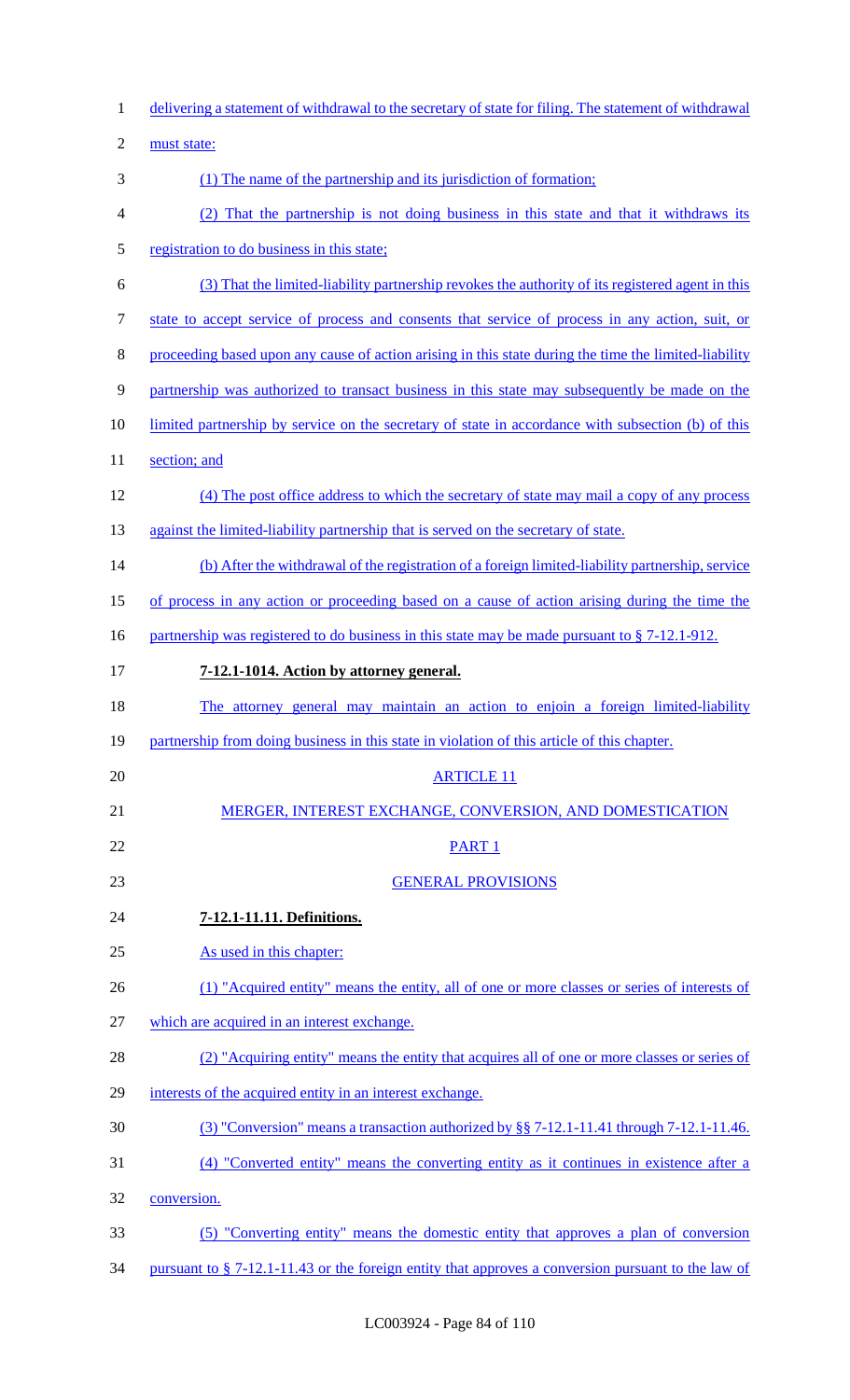| 1              | its jurisdiction of formation.                                                                          |
|----------------|---------------------------------------------------------------------------------------------------------|
| $\mathbf{2}$   | (6) "Distributional interest" means the right under an unincorporated entity's organic law              |
| $\mathfrak{Z}$ | and organic rules to receive distributions from the entity.                                             |
| $\overline{4}$ | (7) "Domestic", with respect to an entity, means governed as to its internal affairs by the             |
| $\mathfrak{S}$ | law of this state.                                                                                      |
| 6              | (8) "Domesticated limited-liability partnership" means a domesticating limited-liability                |
| $\overline{7}$ | partnership as it continues in existence after a domestication.                                         |
| 8              | (9) "Domesticating limited-liability partnership" means the domestic limited-liability                  |
| $\mathbf{9}$   | partnership that approves a plan of domestication pursuant to $\S$ 7-12.1-11.53 or the foreign limited- |
| 10             | liability partnership that approves a domestication pursuant to the law of its jurisdiction of          |
| 11             | formation.                                                                                              |
| 12             | $(10)$ "Domestication" means a transaction authorized by §§ 7-12.1-11.51 through 7-12.1-                |
| 13             | 11.56.                                                                                                  |
| 14             | $(11)$ "Entity":                                                                                        |
| 15             | (i) Means:                                                                                              |
| 16             | (A) A business corporation;                                                                             |
| 17             | (B) A nonprofit corporation;                                                                            |
| 18             | (C) A general partnership, including a limited-liability partnership;                                   |
| 19             | (D) A limited partnership, including a limited-liability limited partnership;                           |
| 20             | (E) A limited-liability company;                                                                        |
| 21             | (F) A general cooperative association;                                                                  |
| 22             | (G) A limited cooperative association;                                                                  |
| 23             | (H) An unincorporated nonprofit association;                                                            |
| 24             | (I) A statutory trust, business trust, or common-law business trust; or                                 |
| 25             | (J) Any other person that has:                                                                          |
| 26             | (I) A legal existence separate from any interest holder of that person; or                              |
| 27             | (II) The power to acquire an interest in real property in its own name; and                             |
| 28             | (ii) Does not include:                                                                                  |
| 29             | (A) An individual;                                                                                      |
| 30             | (B) A trust with a predominantly donative purpose or a charitable trust;                                |
| 31             | (C) An association or relationship that is not an entity listed in subsection $(11)(i)$ of this         |
| 32             | section and is not a partnership under the rules stated in § 7-12.1-202(c) or a similar provision of    |
| 33             | the law of another jurisdiction;                                                                        |
| 34             | (D) A decedent's estate; or                                                                             |

LC003924 - Page 85 of 110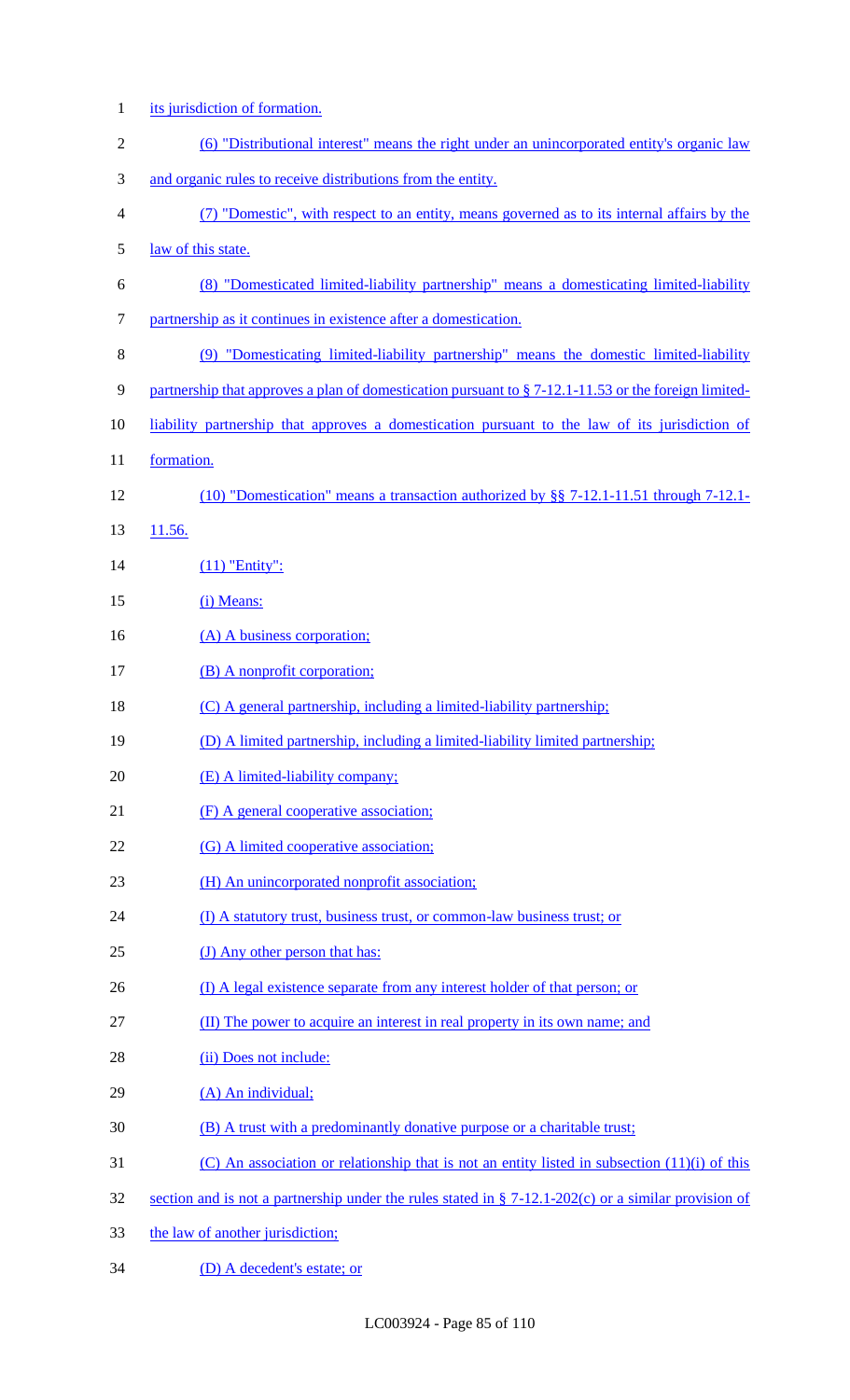| $\mathbf{1}$   | (E) A government or a governmental subdivision, agency, or instrumentality.                        |
|----------------|----------------------------------------------------------------------------------------------------|
| $\overline{2}$ | (12) "Filing entity" means an entity whose formation requires the filing of a public organic       |
| 3              | record. The term does not include a limited-liability partnership.                                 |
| 4              | (13) "Foreign", with respect to an entity, means an entity governed as to its internal affairs     |
| 5              | by the law of a jurisdiction other than this state.                                                |
| 6              | (14) "Governance interest" means a right under the organic law or organic rules of an              |
| 7              | unincorporated entity, other than as a governor, agent, assignee, or proxy, to:                    |
| 8              | (i) Receive or demand access to information concerning, or the books and records of, the           |
| 9              | entity;                                                                                            |
| 10             | (ii) Vote for or consent to the election of the governors of the entity; or                        |
| 11             | (iii) Receive notice of or vote on or consent to an issue involving the internal affairs of the    |
| 12             | entity.                                                                                            |
| 13             | (15) "Governor" means:                                                                             |
| 14             | (i) A director of a business corporation;                                                          |
| 15             | (ii) A director or trustee of a nonprofit corporation;                                             |
| 16             | (iii) A general partner of a general partnership;                                                  |
| 17             | (iv) A general partner of a limited partnership;                                                   |
| 18             | (v) A manager of a manager-managed limited-liability company;                                      |
| 19             | (vi) A member of a member-managed limited-liability company;                                       |
| 20             | (vii) A director of a general cooperative association;                                             |
| 21             | (viii) A director of a limited cooperative association;                                            |
| 22             | (ix) A manager of an unincorporated nonprofit association;                                         |
| 23             | (x) A trustee of a statutory trust, business trust, or common-law business trust; or               |
| 24             | (xi) Any other person under whose authority the powers of an entity are exercised and              |
| 25             | under whose direction the activities and affairs of the entity are managed pursuant to the organic |
| 26             | law and organic rules of the entity.                                                               |
| 27             | (16) "Interest" means:                                                                             |
| 28             | (i) A share in a business corporation;                                                             |
| 29             | (ii) A membership in a nonprofit corporation;                                                      |
| 30             | (iii) A partnership interest in a general partnership;                                             |
| 31             | (iv) A partnership interest in a limited partnership;                                              |
| 32             | (v) A membership interest in a limited-liability company;                                          |
| 33             | (vi) A share in a general cooperative association;                                                 |
| 34             | (vii) A member's interest in a limited cooperative association;                                    |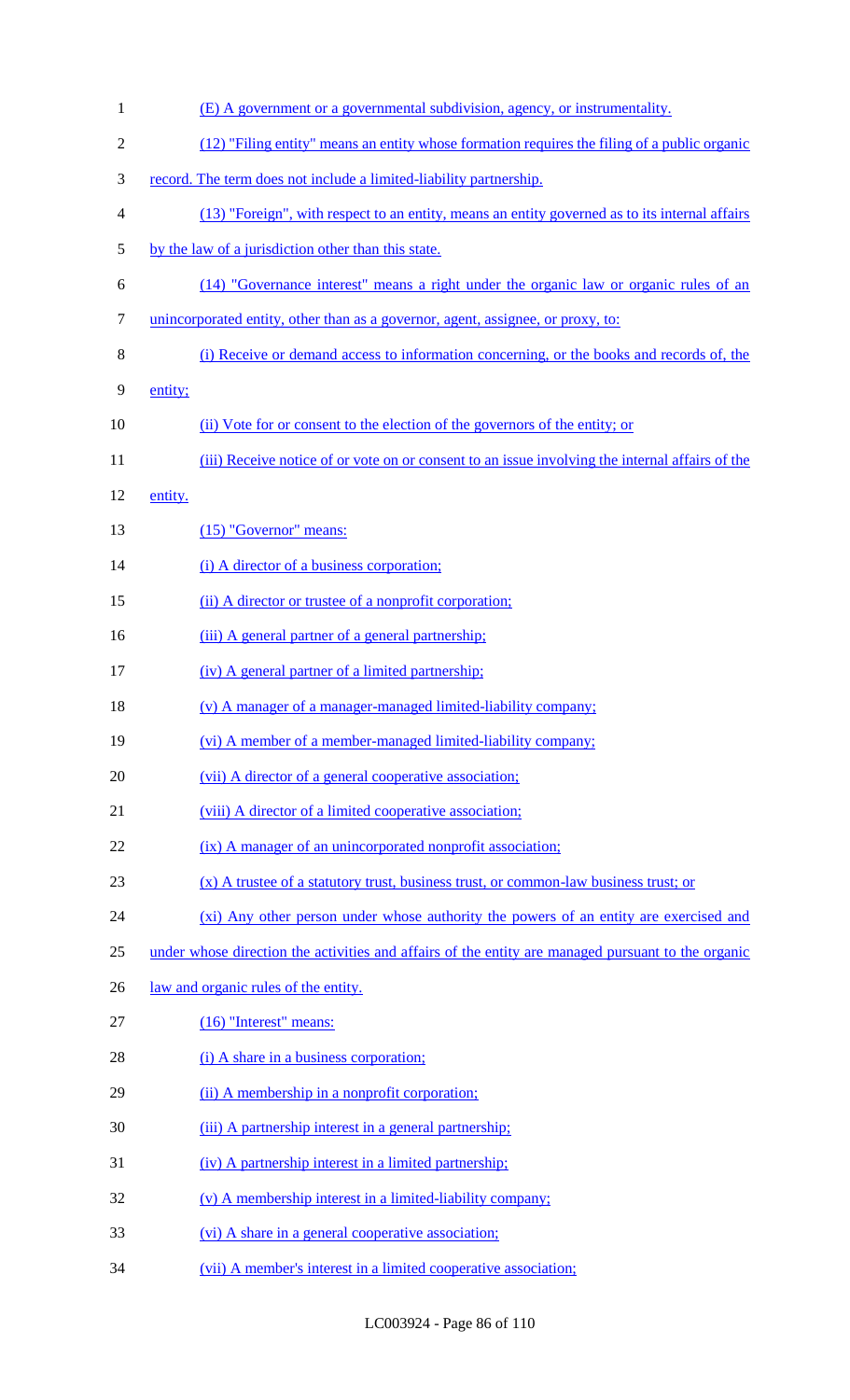| $\mathbf{1}$   | (viii) A membership in an unincorporated nonprofit association;                                              |
|----------------|--------------------------------------------------------------------------------------------------------------|
| $\overline{2}$ | (ix) A beneficial interest in a statutory trust, business trust, or common-law business trust;               |
| 3              | or                                                                                                           |
| $\overline{4}$ | $(x)$ A governance interest or distributional interest in any other type of unincorporated                   |
| 5              | entity.                                                                                                      |
| 6              | (17) "Interest exchange" means a transaction authorized by §§ 7-12.1-11.31 through 7-                        |
| $\tau$         | 12.1-11.36.                                                                                                  |
| 8              | (18) "Interest holder" means:                                                                                |
| 9              | (i) A shareholder of a business corporation;                                                                 |
| 10             | (ii) A member of a nonprofit corporation;                                                                    |
| 11             | (iii) A general partner of a general partnership;                                                            |
| 12             | (iv) A general partner of a limited partnership;                                                             |
| 13             | (v) A limited partner of a limited partnership;                                                              |
| 14             | (vi) A member of a limited-liability company;                                                                |
| 15             | (vii) A shareholder of a general cooperative association;                                                    |
| 16             | (viii) A member of a limited cooperative association;                                                        |
| 17             | (ix) A member of an unincorporated nonprofit association;                                                    |
| 18             | $(x)$ A beneficiary or beneficial owner of a statutory trust, business trust, or common-law                  |
| 19             | business trust; or                                                                                           |
| 20             | (xi) Any other direct holder of an interest.                                                                 |
| 21             | (19) "Interest holder liability" means:                                                                      |
| 22             | (i) Personal liability for a liability of an entity which is imposed on a person:                            |
| 23             | (A) Solely by reason of the status of the person as an interest holder; or                                   |
| 24             | (B) By the organic rules of the entity which make one or more specified interest holders or                  |
| 25             | categories of interest holders liable in their capacity as interest holders for all or specified liabilities |
| 26             | of the entity; or                                                                                            |
| 27             | (ii) An obligation of an interest holder under the organic rules of an entity to contribute to               |
| 28             | the entity.                                                                                                  |
| 29             | $(20)$ "Merger" means a transaction authorized by §§ 7-12.1-11.21 through 7-12.1-11.26.                      |
| 30             | (21) "Merging entity" means an entity that is a party to a merger and exists immediately                     |
| 31             | before the merger becomes effective.                                                                         |
| 32             | (22) "Organic <u>law" means the law of an entity's jurisdiction of formation governing the</u>               |
| 33             | internal affairs of the entity.                                                                              |
| 34             | (23) "Organic rules" means the public organic record and private organic rules of an entity.                 |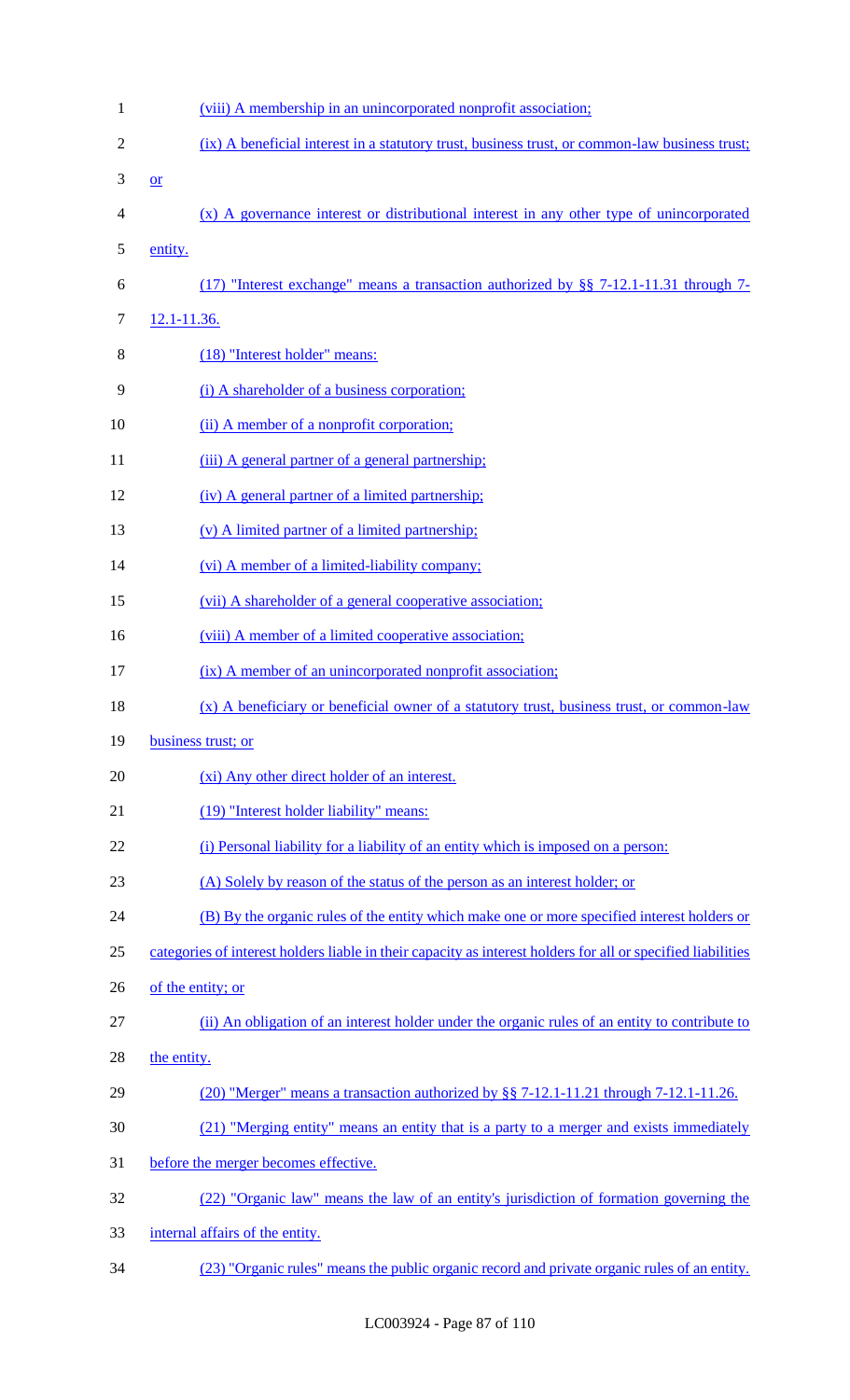| $\mathbf{1}$   | (24) "Plan" means a plan of merger, plan of interest exchange, plan of conversion, or plan             |
|----------------|--------------------------------------------------------------------------------------------------------|
| $\overline{2}$ | of domestication.                                                                                      |
| 3              | (25) "Plan of conversion" means a plan under § 7-12.1-11.42.                                           |
| 4              | (26) "Plan of domestication" means a plan under § 7-12.1-11.52.                                        |
| 5              | (27) "Plan of interest exchange" means a plan under § 7-12.1-11.32.                                    |
| 6              | $(28)$ "Plan of merger" means a plan under § 7-12.1-11.22.                                             |
| $\tau$         | (29) "Private organic rules" means the rules, whether or not in a record, that govern the              |
| 8              | internal affairs of an entity, are binding on all its interest holders, and are not part of its public |
| 9              | organic record, if any. The term includes:                                                             |
| 10             | (i) The bylaws of a business corporation;                                                              |
| 11             | (ii) The bylaws of a nonprofit corporation;                                                            |
| 12             | (iii) The partnership agreement of a general partnership;                                              |
| 13             | (iv) The partnership agreement of a limited partnership;                                               |
| 14             | (v) The operating agreement of a limited-liability company;                                            |
| 15             | (vi) The bylaws of a general cooperative association;                                                  |
| 16             | (vii) The bylaws of a limited cooperative association;                                                 |
| 17             | (viii) The governing principles of an unincorporated nonprofit association; and                        |
| 18             | (ix) The trust instrument of a statutory trust or similar rules of a business trust or common-         |
| 19             | law business trust.                                                                                    |
| 20             | (30) "Protected agreement" means:                                                                      |
| 21             | (i) A record evidencing indebtedness and any related agreement in effect on the effective              |
| 22             | date of this chapter;                                                                                  |
| 23             | (ii) An agreement that is binding on an entity on the effective date of this chapter;                  |
| 24             | (iii) The organic rules of an entity in effect on the effective date of this chapter; or               |
| 25             | (iv) An agreement that is binding on any of the governors or interest holders of an entity             |
| 26             | on the effective date of this chapter.                                                                 |
| 27             | (31) "Public organic record" means the record the filing of which by the secretary of state            |
| 28             | is required to form an entity and any amendment to or restatement of that record. The term includes:   |
| 29             | (i) The articles of incorporation of a business corporation;                                           |
| 30             | (ii) The articles of incorporation of a nonprofit corporation;                                         |
| 31             | (iii) The certificate of limited partnership of a limited partnership:                                 |
| 32             | (iv) The certificate of organization of a limited-liability company;                                   |
| 33             | (v) The articles of incorporation of a general cooperative association;                                |
| 34             | (vi) The articles of organization of a limited cooperative association; and                            |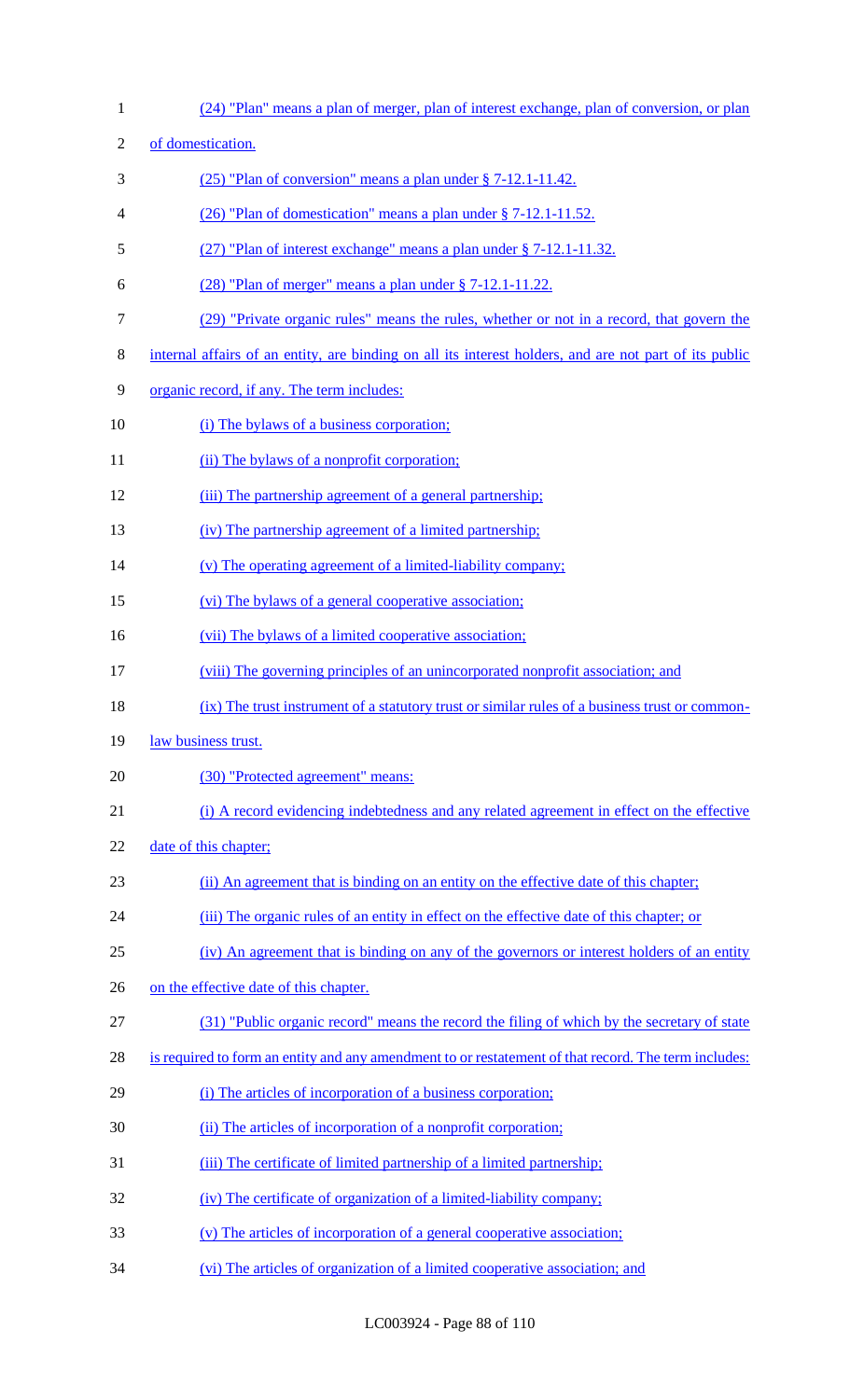(vii) The certificate of trust of a statutory trust or similar record of a business trust. (32) "Registered foreign entity" means a foreign entity that is registered to do business in this state pursuant to a record filed by the secretary of state. (33) "Statement of conversion" means a statement under § 7-12.1-11.45. (34) "Statement of domestication" means a statement under § 7-12.1-11.55. (35) "Statement of interest exchange" means a statement under § 7-12.1-11.35. (36) "Statement of merger" means a statement under § 7-12.1-11.25. (37) "Surviving entity" means the entity that continues in existence after or is created by a merger. 10 (38) "Type of entity" means a generic form of entity: 11 (i) Recognized at common law; or (ii) Formed under an organic law, whether or not some entities formed under that organic 13 law are subject to provisions of that law that create different categories of the form of entity. **7-12.1-11.21. Relationship of article to other laws.**  (a) This article does not authorize an act prohibited by, and does not affect the application 16 or requirements of, any law other than this article. (b) A transaction effected under this chapter may not create or impair a right, duty, or 18 obligation of a person under the statutory law of this state relating to a change in control, takeover, business combination, control-share acquisition, or similar transaction involving a domestic merging, acquired, converting, or domesticating business corporation unless: (1) If the corporation does not survive the transaction, the transaction satisfies any 22 requirements of the law; or (2) If the corporation survives the transaction, the approval of the plan is by a vote of the 24 shareholders or directors which would be sufficient to create or impair the right, duty, or obligation directly under the law. **7-12.1-11.31. Required notice or approval.**  (a) A domestic or foreign entity that is required to give notice to, or obtain the approval of, 28 a governmental agency or officer of this state to be a party to a merger must give the notice or 29 obtain the approval to be a party to an interest exchange, conversion, or domestication. (b) Property held for a charitable purpose under the law of this state by a domestic or foreign entity immediately before a transaction under this article becomes effective may not, as a result of the transaction, be diverted from the objects for which it was donated, granted, devised, or otherwise transferred unless, to the extent required by or pursuant to the law of this state concerning cy pres or other law dealing with nondiversion of charitable assets, the entity obtains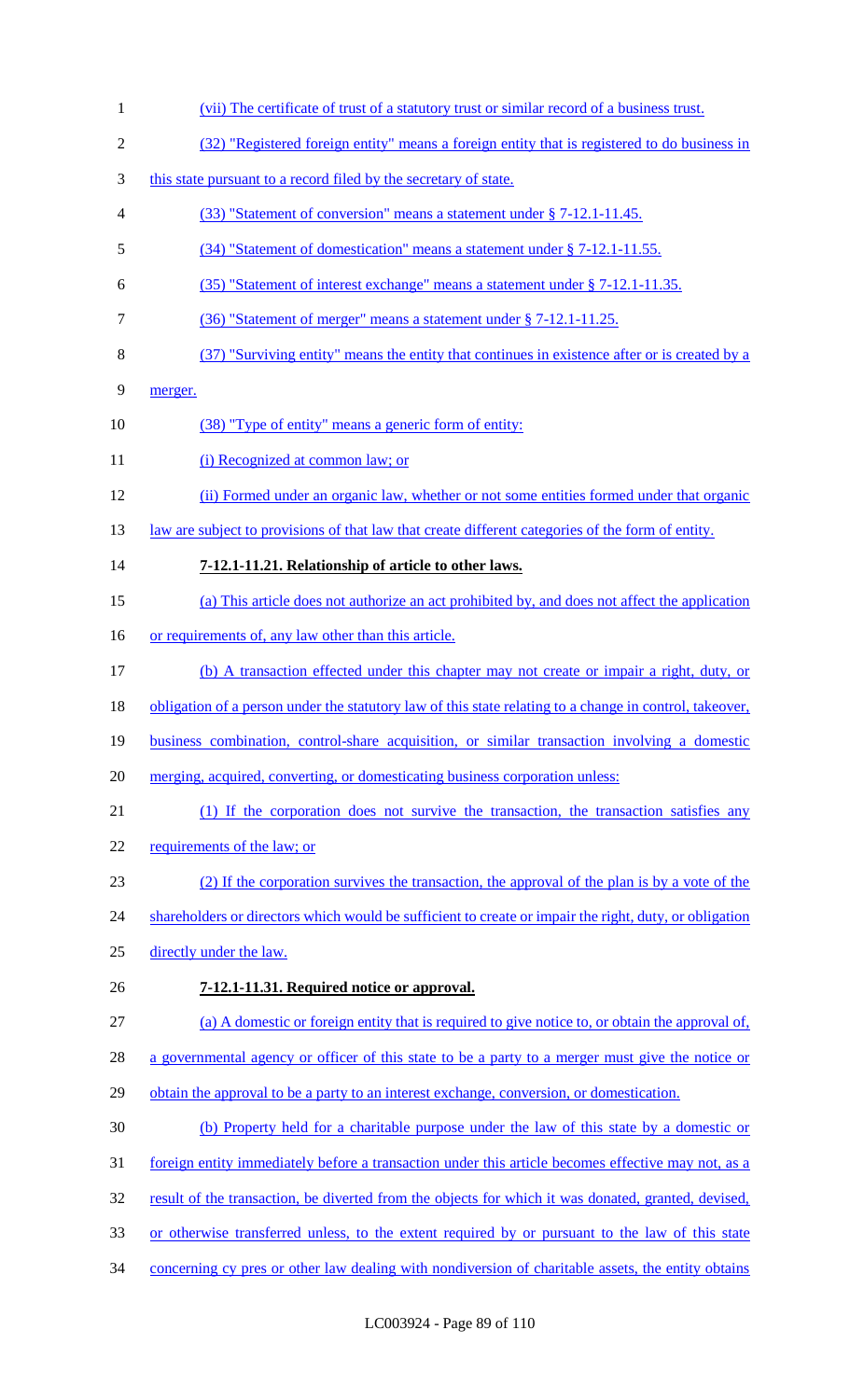| $\mathbf{1}$             | an appropriate order of the superior court specifying the disposition of the property.                   |
|--------------------------|----------------------------------------------------------------------------------------------------------|
| $\sqrt{2}$               | (c) A bequest, devise, gift, grant, or promise contained in a will or other instrument of                |
| $\mathfrak{Z}$           | <u>donation, subscription, or conveyance which is made to a merging entity that is not the surviving</u> |
| $\overline{\mathcal{A}}$ | entity and which takes effect or remains payable after the merger inures to the surviving entity.        |
| 5                        | (d) A trust obligation that would govern property if transferred to a nonsurviving entity                |
| 6                        | applies to property that is transferred to the surviving entity under this section.                      |
| $\tau$                   | 7-12.1-11.41. Nonexclusivity.                                                                            |
| $8\,$                    | The fact that a transaction under this article produces a certain result does not preclude the           |
| $\mathbf{9}$             | same result from being accomplished in any other manner permitted by law other than this article.        |
| 10                       | 7-12.1-11.51. Reference to external facts.                                                               |
| 11                       | A plan may refer to facts ascertainable outside the plan if the manner in which the facts                |
| 12                       | will operate upon the plan is specified in the plan. The facts may include the occurrence of an event    |
| 13                       | or a determination or action by a person, whether or not the event, determination, or action is within   |
| 14                       | the control of a party to the transaction.                                                               |
| 15                       | 7-12.1-11.61. Appraisal rights.                                                                          |
| 16                       | An interest holder of a domestic merging, acquired, converting, or domesticating                         |
| 17                       | partnership is entitled to contractual appraisal rights in connection with a transaction under this      |
| 18                       | article to the extent provided in:                                                                       |
| 19                       | (1) The partnership's organic rules; or                                                                  |
| 20                       | $(2)$ The plan.                                                                                          |
| 21                       | 7-12.1-11.71. Excluded entities and transactions; Other applicable law.                                  |
| 22                       | (a) This Part may not be used to effect a transaction that is prohibited by law of this state            |
| 23                       | other than this chapter.                                                                                 |
| 24                       | (b) If law of this state other than this chapter applies to a transaction that is otherwise within       |
| 25                       | the scope of this Part, the transaction is still subject to such other law.                              |
| 26                       | PART <sub>2</sub>                                                                                        |
| 27                       | <b>MERGER</b>                                                                                            |
| 28                       | 7-12.1-11.21. Merger authorized.                                                                         |
| 29                       | (a) By complying with this part:                                                                         |
| 30                       | (1) One or more domestic partnerships may merge with one or more domestic or foreign                     |
| 31                       | entities into a domestic or foreign surviving entity; and                                                |
| 32                       | (2) Two (2) or more foreign entities may merge into a domestic partnership.                              |
| 33                       | (b) By complying with the provisions of this part applicable to foreign entities, a foreign              |
| 34                       | entity may be a party to a merger under this part or may be the surviving entity in such a merger if     |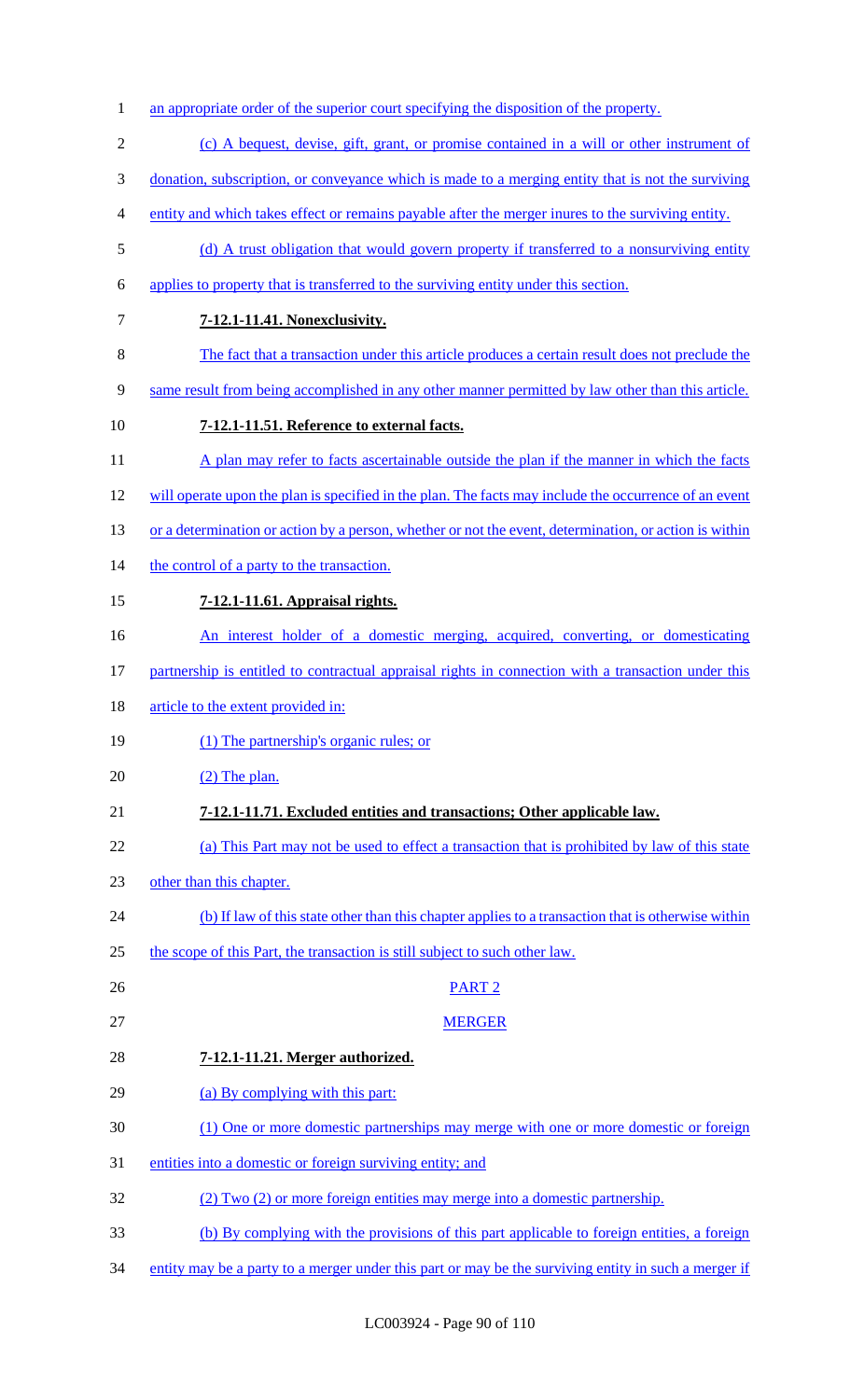| $\mathbf{1}$   | the merger is authorized by the law of the foreign entity's jurisdiction of formation.                    |
|----------------|-----------------------------------------------------------------------------------------------------------|
| $\mathfrak{2}$ | 7-12.1-11.22. Plan of merger.                                                                             |
| 3              | (a) A domestic partnership may become a party to a merger under this part by approving a                  |
| 4              | plan of merger. The plan must be in a record and contain:                                                 |
| 5              | (1) As to each merging entity, its name, jurisdiction of formation, and type of entity;                   |
| 6              | (2) If the surviving entity is to be created in the merger, a statement to that effect and the            |
| 7              | entity's name, jurisdiction of formation, and type of entity;                                             |
| 8              | (3) The manner of converting the interests in each party to the merger into interests,                    |
| 9              | securities, obligations, money, other property, rights to acquire interests or securities, or any         |
| 10             | combination of the foregoing:                                                                             |
| 11             | (4) If the surviving entity exists before the merger, any proposed amendments to:                         |
| 12             | (i) Its public organic record, if any; or                                                                 |
| 13             | (ii) Its private organic rules that are, or are proposed to be, in a record;                              |
| 14             | (5) If the surviving entity is to be created in the merger:                                               |
| 15             | (i) Its proposed public organic record, if any; and                                                       |
| 16             | (ii) The full text of its private organic rules that are proposed to be in a record;                      |
| 17             | (6) The other terms and conditions of the merger; and                                                     |
| 18             | (7) Any other provision required by the law of a merging entity's jurisdiction of formation               |
| 19             | or the organic rules of a merging entity.                                                                 |
| 20             | (b) In addition to the requirements of subsection (a) of this section, a plan of merger may               |
| 21             | contain any other provision not prohibited by law.                                                        |
| 22             | 7-12.1-11.23. Approval of merger.                                                                         |
| 23             | (a) A plan of merger is not effective unless it has been approved:                                        |
| 24             | (1) By a domestic merging partnership, by all the partners of the partnership entitled to                 |
| 25             | vote on or consent to any matter; and                                                                     |
| 26             | (2) In a record, by each partner of a domestic merging partnership which will have interest               |
| 27             | holder liability for debts, obligations, and other liabilities that are incurred after the merger becomes |
| 28             | effective, unless:                                                                                        |
| 29             | (i) The partnership agreement of the partnership provides in a record for the approval of a               |
| 30             | merger in which some or all of its partners become subject to interest holder liability by the            |
| 31             | affirmative vote or consent of fewer than all the partners; and                                           |
| 32             | (ii) The partner consented in a record to or voted for that provision of the partnership                  |
| 33             | agreement or became a partner after the adoption of that provision.                                       |
| 34             | (b) A merger involving a domestic merging entity that is not a partnership is not effective               |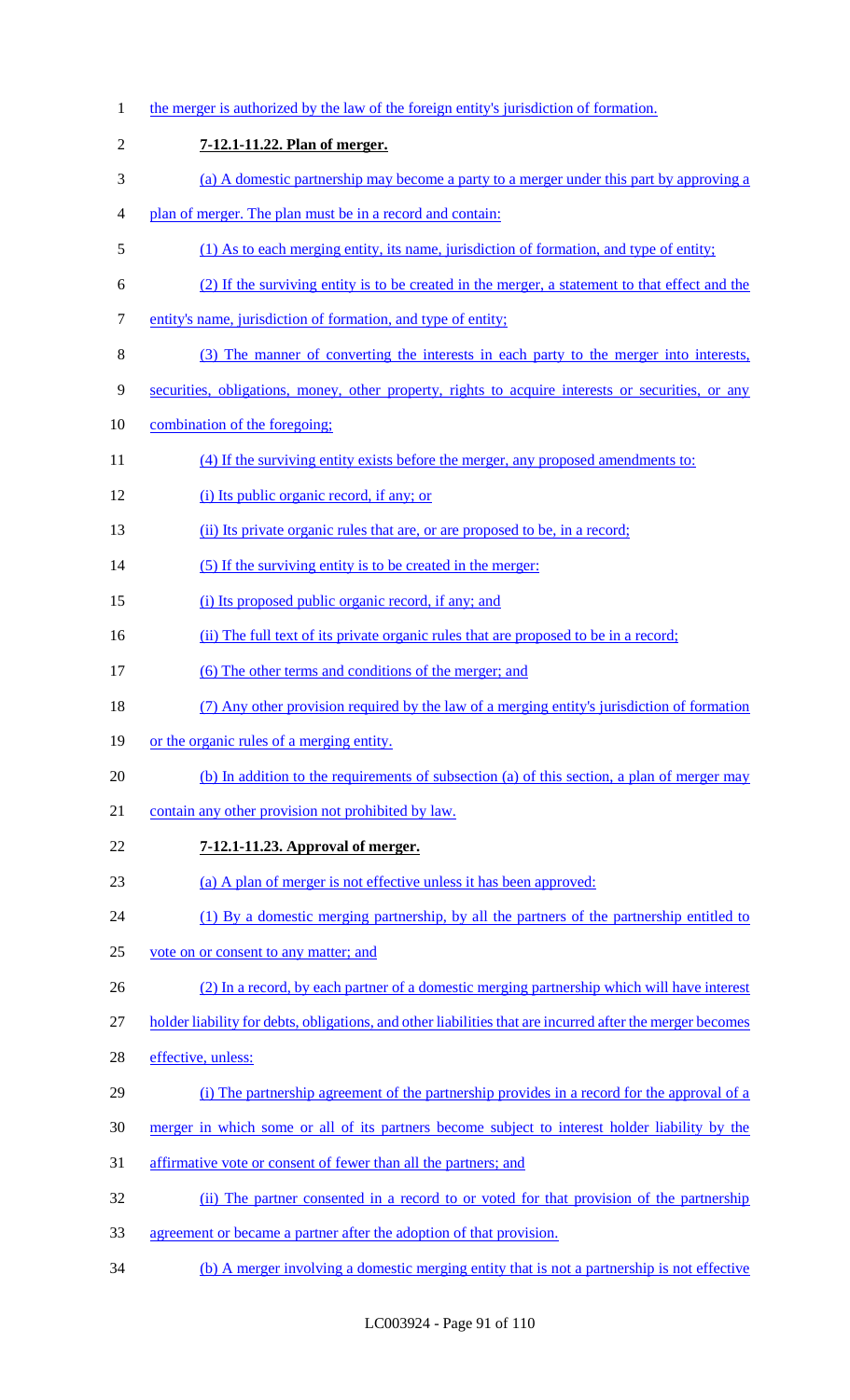unless the merger is approved by that entity in accordance with its organic law. (c) A merger involving a foreign merging entity is not effective unless the merger is approved by the foreign entity in accordance with the law of the foreign entity's jurisdiction of formation. **7-12.1-11.24. Amendment or abandonment of plan of merger.**  (a) A plan of merger may be amended only with the consent of each party to the plan, 7 except as otherwise provided in the plan. (b) A domestic merging partnership may approve an amendment of a plan of merger: (1) In the same manner as the plan was approved, if the plan does not provide for the manner in which it may be amended; or (2) By its partners in the manner provided in the plan, but a partner that was entitled to vote on or consent to approval of the merger is entitled to vote on or consent to any amendment of the 13 plan that will change: 14 (i) The amount or kind of interests, securities, obligations, money, other property, rights to acquire interests or securities, or any combination of the foregoing, to be received by the interest 16 holders of any party to the plan; (ii) The public organic record, if any, or private organic rules of the surviving entity that 18 will be in effect immediately after the merger be effective, except for changes that do not require approval of the interest holders of the surviving entity under its organic law or organic rules; or 20 (iii) Any other terms or conditions of the plan, if the change would adversely affect the partner in any material respect. 22 (c) After a plan of merger has been approved and before a statement of merger becomes effective, the plan may be abandoned as provided in the plan. Unless prohibited by the plan, a 24 domestic merging partnership may abandon the plan in the same manner as the plan was approved. (d) If a plan of merger is abandoned after a statement of merger has been filed with the 26 secretary of state and before the statement becomes effective, a statement of abandonment, signed by a party to the plan, must be filed with the secretary of state before the statement of merger becomes effective. The statement of abandonment takes effect on filing, and the merger is 29 abandoned and does not become effective. The statement of abandonment must contain: (1) The name of each party to the plan of merger; (2) The date on which the statement of merger was filed by the secretary of state; and (3) A statement that the merger has been abandoned in accordance with this section. **7-12.1-11.25. Articles of merger -- Effective date of merger.**  (a) Articles of merger must be signed by each merging entity and filed with the secretary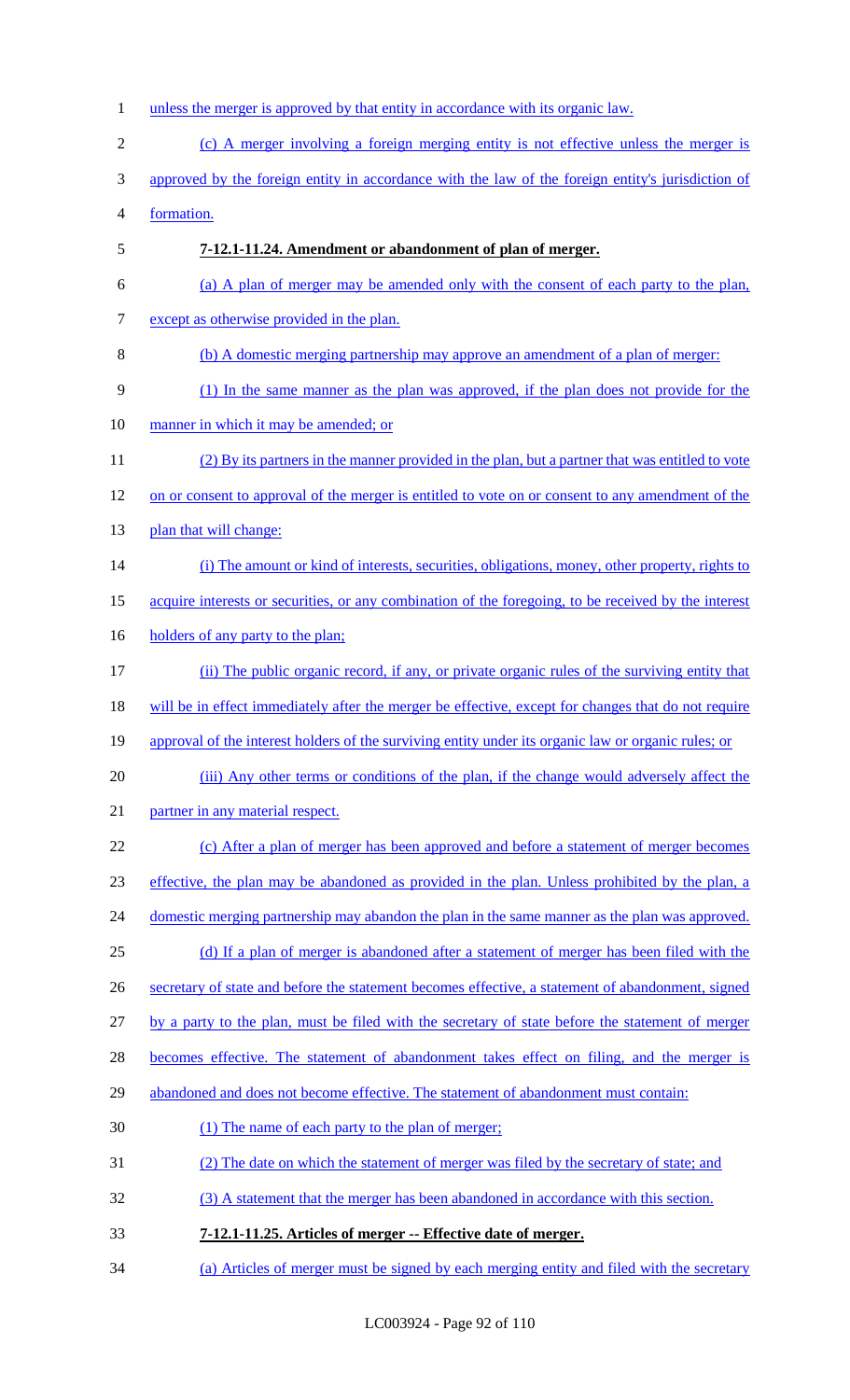1 of state.

| $\overline{2}$ | (b) Articles of merger must contain:                                                                      |
|----------------|-----------------------------------------------------------------------------------------------------------|
| 3              | (1) The name, jurisdiction of formation, and type of entity of each merging entity that is                |
| 4              | not the surviving entity;                                                                                 |
| 5              | (2) The name, jurisdiction of formation, and type of entity of the surviving entity;                      |
| 6              | (3) A statement that the merger was approved by each domestic merging entity, if any, in                  |
| 7              | accordance with this part and by each foreign merging entity, if any, in accordance with the law of       |
| 8              | its jurisdiction of formation;                                                                            |
| 9              | (4) If the surviving entity exists before the merger and is a domestic filing entity, any                 |
| 10             | amendment to its public organic record approved as part of the plan of merger;                            |
| 11             | (5) If the surviving entity is created by the merger and is a domestic filing entity, its public          |
| 12             | organic record, as an attachment; and                                                                     |
| 13             | (6) If the surviving entity is created by the merger and is a domestic limited-liability                  |
| 14             | partnership, its statement of qualification, as an attachment.                                            |
| 15             | (c) In addition to the requirements of subsection (b) of this section, a statement of merger              |
| 16             | may contain any other provision not prohibited by law.                                                    |
| 17             | (d) If the surviving entity is a domestic entity, its public organic record, if any, must satisfy         |
| 18             | the requirements of the law of this state, except that the public organic record does not need to be      |
| 19             | signed.                                                                                                   |
|                |                                                                                                           |
| 20             | (e) If the surviving or resulting entity is not a domestic limited-liability partnership or               |
| 21             | another filing entity of record in the office of the secretary of state, a statement that the surviving   |
| 22             | or resulting other entity agrees that it may be served with process in Rhode Island in any action,        |
| 23             | suit or proceeding for the enforcement of any obligation of any domestic limited-liability                |
| 24             | partnership that is to merge, irrevocably appointing the secretary of state as its agent to accept        |
| 25             | service of process in the action, suit or proceeding and specifying the address to which a copy of        |
| 26             | the process is to be mailed to it by the secretary of state. In the event of service under this section   |
| 27             | on the secretary of state, the procedures set forth in $\S$ 7-12.1-912 are applicable, except that the    |
| 28             | plaintiff in any action, suit or proceeding shall furnish the secretary of state with the address         |
| 29             | specified in the articles of merger provided for in this section and any other address that the plaintiff |
| 30             | elects to furnish, together with copies of the process as required by the secretary of state, and the     |
| 31             | secretary of state shall notify the surviving or resulting other business entity at all addresses         |
| 32             | furnished by the plaintiff in accordance with the procedures set forth in $\S$ 7-12.1-912.                |

article of merger is effective. In all other cases, the merger becomes effective on the later of: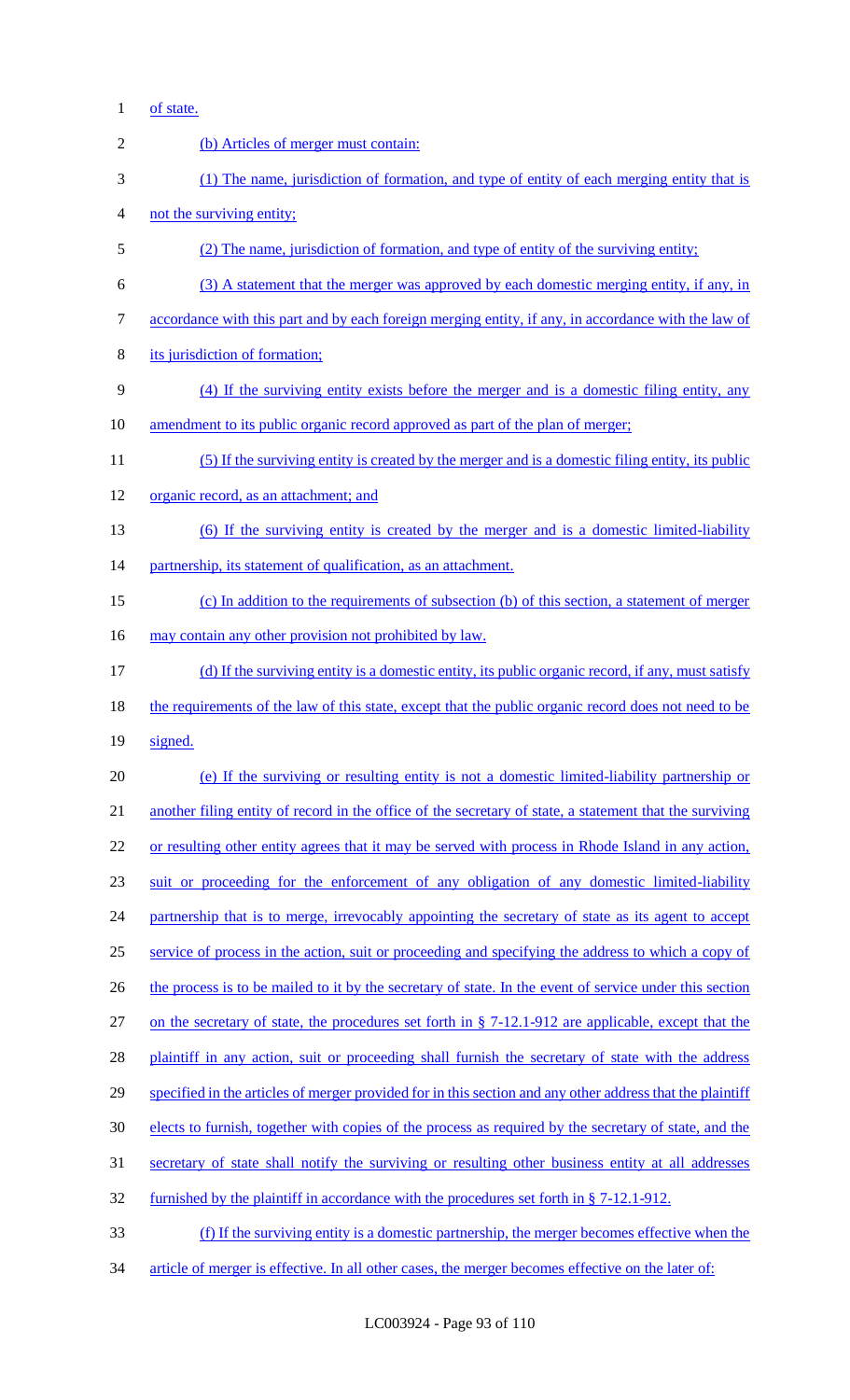| $\mathbf{1}$   | (1) The date and time provided by the organic law of the surviving entity; and                          |
|----------------|---------------------------------------------------------------------------------------------------------|
| $\overline{2}$ | (2) When the article of merger is effective.                                                            |
| 3              | 7-12.1-11.26. Effect of merger.                                                                         |
| 4              | (a) When a merger becomes effective:                                                                    |
| 5              | (1) The surviving entity continues or comes into existence;                                             |
| 6              | (2) Each merging entity that is not the surviving entity ceases to exist;                               |
| $\overline{7}$ | (3) All property of each merging entity vests in the surviving entity without transfer,                 |
| 8              | reversion, or impairment;                                                                               |
| 9              | (4) All debts, obligations, and other liabilities of each merging entity are debts, obligations,        |
| 10             | and other liabilities of the surviving entity;                                                          |
| 11             | (5) Except as otherwise provided by law or the plan of merger, all the rights, privileges,              |
| 12             | immunities, powers, and purposes of each merging entity vest in the surviving entity;                   |
| 13             | (6) If the surviving entity exists before the merger:                                                   |
| 14             | (i) All its property continues to be vested in it without transfer, reversion, or impairment;           |
| 15             | (ii) It remains subject to all its debts, obligations, and other liabilities; and                       |
| 16             | (iii) All its rights, privileges, immunities, powers, and purposes continue to be vested in it;         |
| 17             | (7) The name of the surviving entity may be substituted for the name of any merging entity              |
| 18             | that is a party to any pending action or proceeding;                                                    |
| 19             | (8) If the surviving entity exists before the merger:                                                   |
| 20             | (i) Its public organic record, if any, is amended as provided in the statement of merger; and           |
| 21             | (ii) Its private organic rules that are to be in a record, if any, are amended to the extent            |
| 22             | provided in the plan of merger;                                                                         |
| 23             | (9) If the surviving entity is created by the merger, its private organic rules become                  |
| 24             | effective and:                                                                                          |
| 25             | (i) If it is a filing entity, its public organic record becomes effective; and                          |
| 26             | (ii) If it is a limited-liability partnership, its statement of qualification becomes effective;        |
| 27             | and                                                                                                     |
| 28             | (10) The interests in each merging entity which are to be converted in the merger are                   |
| 29             | converted, and the interest holders of those interests are entitled only to the rights provided to them |
| 30             | under the plan of merger and to any appraisal rights they have under § 7-12.1-11.16 and the merging     |
| 31             | entity's organic law.                                                                                   |
| 32             | (b) Except as otherwise provided in the organic law or organic rules of a merging entity,               |
| 33             | the merger does not give rise to any rights that an interest holder, governor, or third party would     |
| 34             | have upon a dissolution, liquidation, or winding up of the merging entity.                              |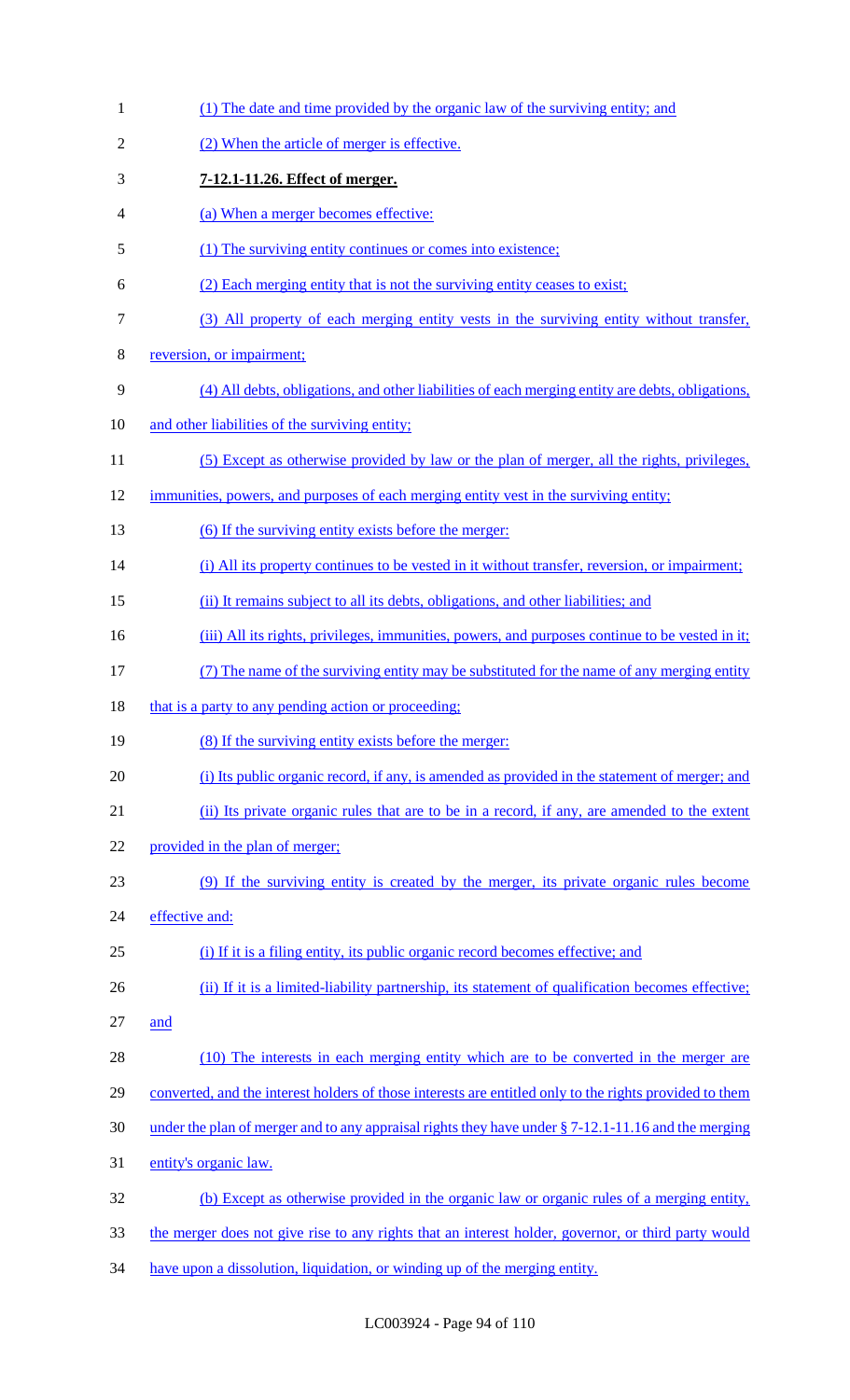| $\mathbf{1}$   | (c) When a merger becomes effective, a person that did not have interest holder liability               |
|----------------|---------------------------------------------------------------------------------------------------------|
| $\overline{2}$ | with respect to any of the merging entities and becomes subject to interest holder liability with       |
| $\mathfrak{Z}$ | respect to a domestic entity as a result of the merger has interest holder liability only to the extent |
| $\overline{4}$ | provided by the organic law of that entity and only for those debts, obligations, and other liabilities |
| 5              | that are incurred after the merger becomes effective.                                                   |
| 6              | (d) When a merger becomes effective, the interest holder liability of a person that ceases              |
| $\tau$         | to hold an interest in a domestic merging partnership with respect to which the person had interest     |
| $8\,$          | holder liability is subject to the following rules:                                                     |
| 9              | (1) The merger does not discharge any interest holder liability under this chapter to the               |
| 10             | extent the interest holder liability was incurred before the merger became effective.                   |
| 11             | (2) The person does not have interest holder liability under this chapter for any debt,                 |
| 12             | obligation, or other liability that is incurred after the merger becomes effective.                     |
| 13             | (3) This chapter continues to apply to the release, collection, or discharge of any interest            |
| 14             | holder liability preserved under subsection $(d)(1)$ of this section as if the merger had not occurred  |
| 15             | and the surviving entity were the domestic merging entity.                                              |
| 16             | (4) The person has whatever rights of contribution from any other person as are provided                |
| 17             | by this chapter, law other than this chapter, or the partnership agreement of the domestic merging      |
| 18             | partnership with respect to any interest holder liability preserved under subsection $(d)(1)$ of this   |
| 19             | section as if the merger had not occurred.                                                              |
| 20             | (e) When a merger has become effective, a foreign entity that is the surviving entity may               |
| 21             | be served with process in this state for the collection and enforcement of any debts, obligations, or   |
| 22             | other liabilities of a domestic merging partnership as provided in $\S$ 7-12.1-119.                     |
| 23             | (f) When a merger has become effective, the registration to do business in this state of any            |
| 24             | foreign merging entity that is not the surviving entity is canceled.                                    |
| 25             | PART <sub>3</sub>                                                                                       |
| 26             | <b>INTEREST EXCHANGE</b>                                                                                |
| 27             | 7-12.1-11.31. Interest exchange authorized.                                                             |
| 28             | (a) By complying with this part:                                                                        |
| 29             | (1) A domestic partnership may acquire all of one or more classes or series of interests of             |
| 30             | another domestic entity or a foreign entity in exchange for interests, securities, obligations, money,  |
| 31             | other property, rights to acquire interests or securities, or any combination of the foregoing; or      |
| 32             | (2) All of one or more classes or series of interests of a domestic partnership may be                  |
| 33             | acquired by another domestic entity or a foreign entity in exchange for interests, securities,          |
| 34             | obligations, money, other property, rights to acquire interests or securities, or any combination of    |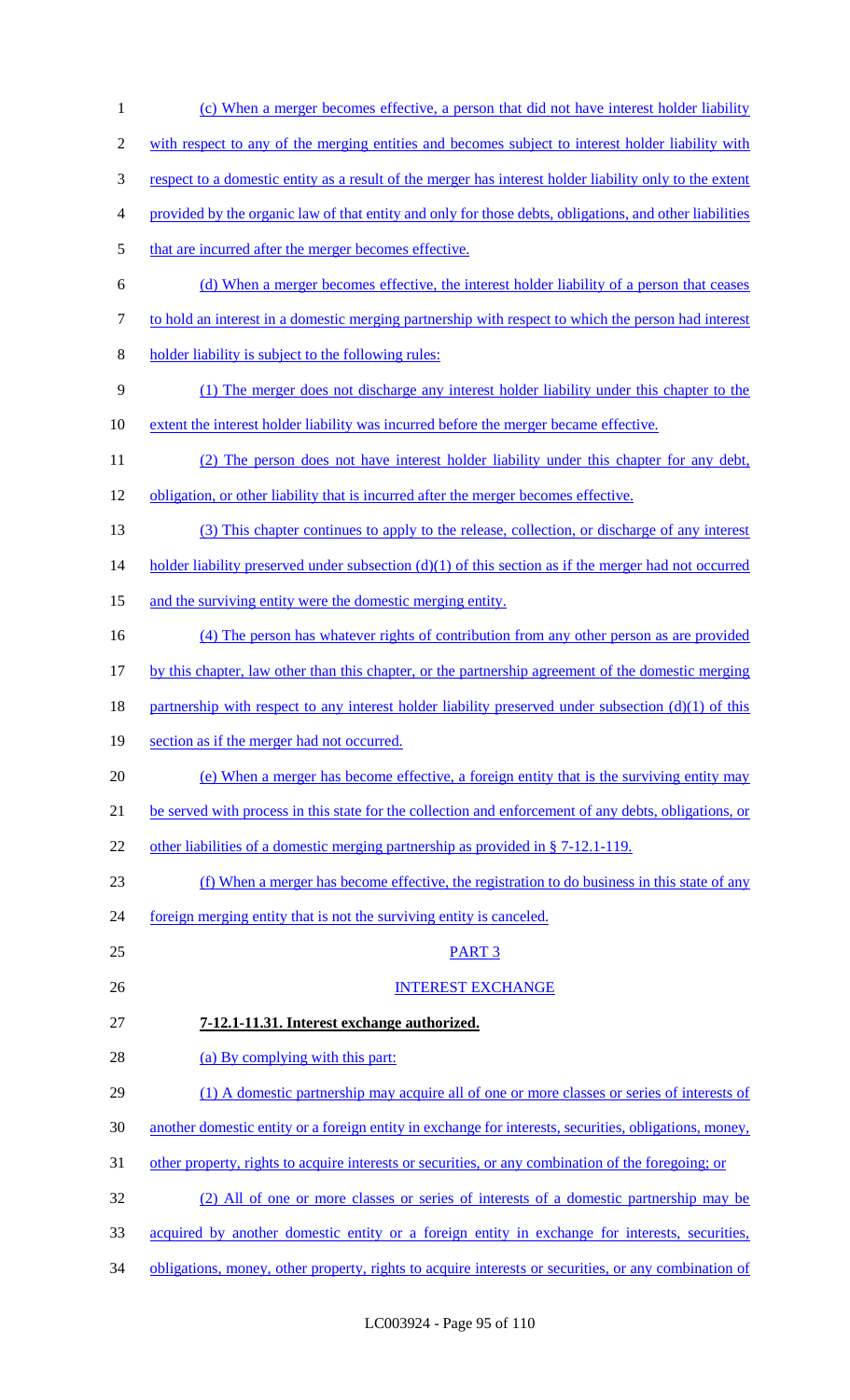1 the foregoing.

| $\sqrt{2}$       | (b) By complying with the provisions of this part applicable to foreign entities, a foreign            |
|------------------|--------------------------------------------------------------------------------------------------------|
| 3                | entity may be the acquiring or acquired entity in an interest exchange under this part if the interest |
| $\overline{4}$   | exchange is authorized by the law of the foreign entity's jurisdiction of formation.                   |
| $\mathfrak{S}$   | (c) If a protected agreement contains a provision that applies to a merger of a domestic               |
| 6                | partnership but does not refer to an interest exchange, the provision applies to an interest exchange  |
| $\boldsymbol{7}$ | in which the domestic partnership is the acquired entity as if the interest exchange were a merger     |
| 8                | until the provision is amended after the effective date of this chapter.                               |
| 9                | 7-12.1-11.32. Plan of interest exchange.                                                               |
| 10               | (a) A domestic partnership may be the acquired entity in an interest exchange under this               |
| 11               | part by approving a plan of interest exchange. The plan must be in a record and contain:               |
| 12               | (1) The name of the acquired entity;                                                                   |
| 13               | (2) The name, jurisdiction of formation, and type of entity of the acquiring entity;                   |
| 14               | (3) The manner of converting the interests in the acquired entity into interests, securities,          |
| 15               | obligations, money, other property, rights to acquire interests or securities, or any combination of   |
| 16               | the foregoing;                                                                                         |
| 17               | (4) Any proposed amendments to the partnership agreement that are, or are proposed to be,              |
| 18               | in a record of the acquired entity;                                                                    |
| 19               | (5) The other terms and conditions of the interest exchange; and                                       |
| 20               | (6) Any other provision required by the law of this state or the partnership agreement of              |
| 21               | the acquired entity.                                                                                   |
| 22               | (b) In addition to the requirements of subsection (a) of this section, a plan of interest              |
| 23               | exchange may contain any other provision not prohibited by law.                                        |
| 24               | 7-12.1-11.33. Approval of interest exchange.                                                           |
| 25               | (a) A plan of interest exchange is not effective unless it has been approved:                          |
| 26               | (1) By all the partners of a domestic acquired partnership entitled to vote on or consent to           |
| 27               | any matter; and                                                                                        |
| 28               | (2) In a record, by each partner of the domestic acquired partnership that will have interest          |
| 29               | holder liability for debts, obligations, and other liabilities that are incurred after the interest    |
| 30               | exchange becomes effective, unless:                                                                    |
| 31               | (i) The partnership agreement of the partnership provides in a record for the approval of an           |
| 32               | interest exchange or a merger in which some or all its partners become subject to interest holder      |
| 33               | liability by the affirmative vote or consent of fewer than all the partners; and                       |
| 34               | (ii) The partner consented in a record to or voted for that provision of the partnership               |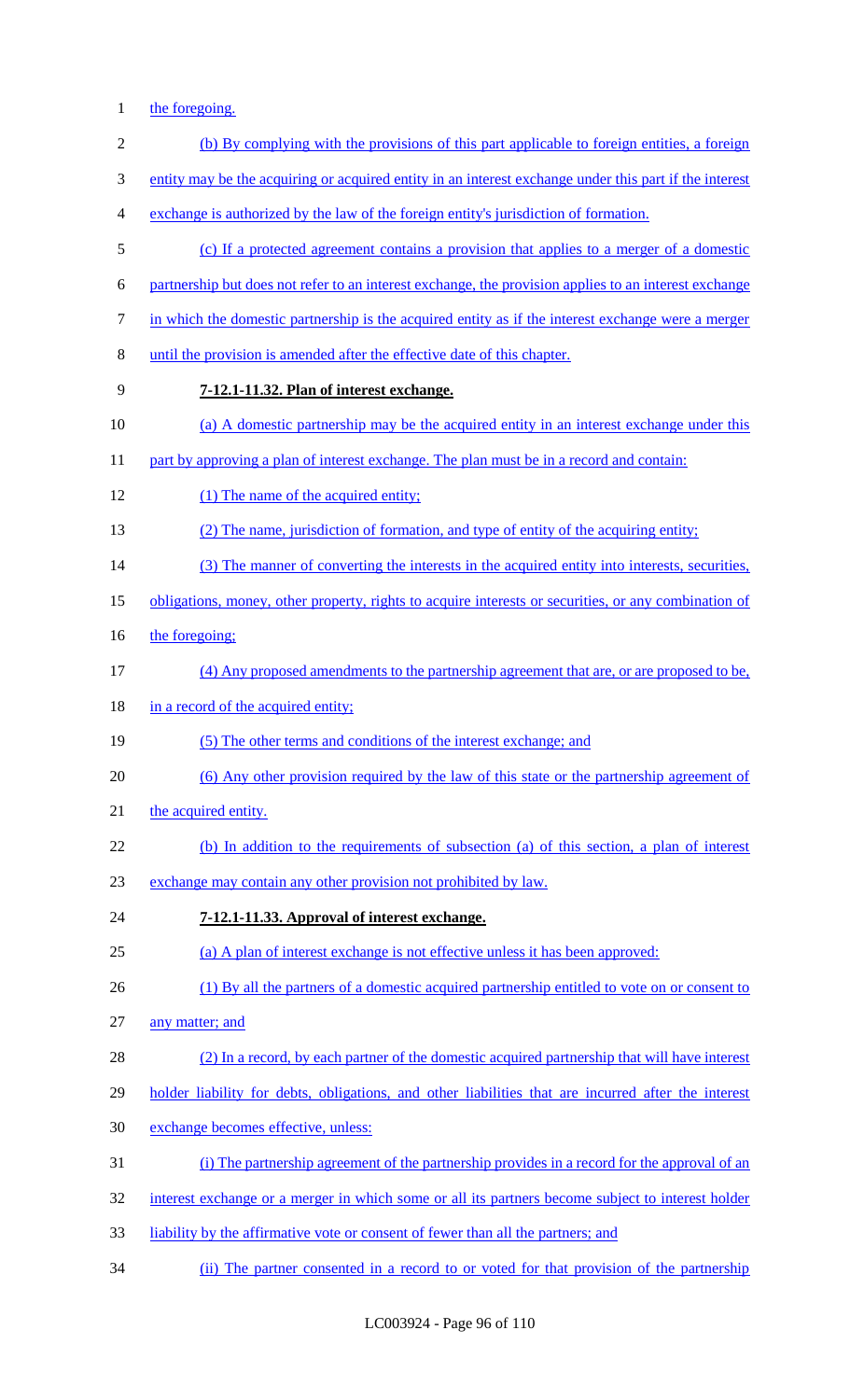1 agreement or became a partner after the adoption of that provision. (b) An interest exchange involving a domestic acquired entity that is not a partnership is 3 not effective unless it is approved by the domestic entity in accordance with its organic law. (c) An interest exchange involving a foreign acquired entity is not effective unless it is approved by the foreign entity in accordance with the law of the foreign entity's jurisdiction of formation. (d) Except as otherwise provided in its organic law or organic rules, the interest holders of the acquiring entity are not required to approve the interest exchange. **7-12.1-11.34. Amendment or abandonment of plan of interest exchange.**  (a) A plan of interest exchange may be amended only with the consent of each party to the 11 plan, except as otherwise provided in the plan. (b) A domestic acquired partnership may approve an amendment of a plan of interest exchange: 14 (1) In the same manner as the plan was approved, if the plan does not provide for the 15 manner in which it may be amended; or (2) By its partners in the manner provided in the plan, but a partner that was entitled to vote 17 on or consent to approval of the interest exchange is entitled to vote on or consent to any amendment 18 of the plan that will change: (i) The amount or kind of interests, securities, obligations, money, other property, rights to acquire interests or securities, or any combination of the foregoing, to be received by any of the 21 partners of the acquired partnership under the plan; 22 (ii) The partnership agreement of the acquired partnership that will be in effect immediately after the interest exchange becomes effective, except for changes that do not require approval of 24 the partners of the acquired partnership under this chapter or the partnership agreement; or (iii) Any other terms or conditions of the plan, if the change would adversely affect the 26 partner in any material respect. (c) After a plan of interest exchange has been approved and before a statement of interest exchange becomes effective, the plan may be abandoned as provided in the plan. Unless prohibited 29 by the plan, a domestic acquired partnership may abandon the plan in the same manner as the plan was approved. (d) If a plan of interest exchange is abandoned after a statement of interest exchange has been filed with the secretary of state and before the statement becomes effective, a statement of abandonment, signed by the acquired partnership, must be filed with the secretary of state before 34 the statement of interest exchange becomes effective. The statement of abandonment takes effect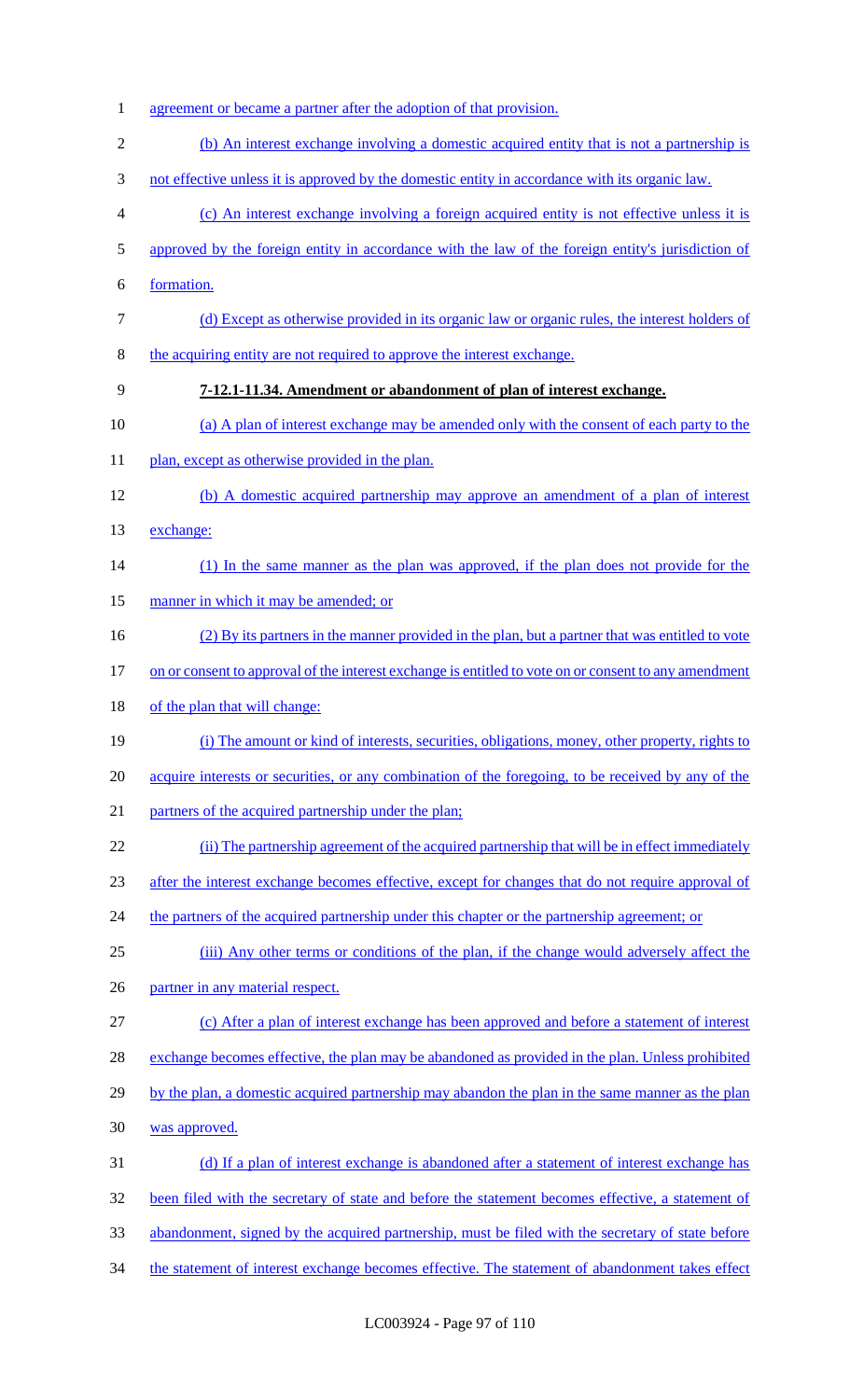| $\mathbf{1}$   | on filing, and the interest exchange is abandoned and does not become effective. The statement of       |
|----------------|---------------------------------------------------------------------------------------------------------|
| $\overline{2}$ | abandonment must contain:                                                                               |
| 3              | (1) The name of the acquired partnership:                                                               |
| $\overline{4}$ | (2) The date on which the statement of interest exchange was filed by the secretary of state;           |
| 5              | and                                                                                                     |
| 6              | (3) A statement that the interest exchange has been abandoned in accordance with this                   |
| $\overline{7}$ | section.                                                                                                |
| 8              | 7-12.1-11.35. Statement of interest exchange -- Effective date of interest exchange.                    |
| 9              | (a) A statement of interest exchange must be signed by a domestic acquired partnership                  |
| 10             | and filed with the secretary of state.                                                                  |
| 11             | (b) A statement of interest exchange must contain:                                                      |
| 12             | (1) The name of the acquired partnership;                                                               |
| 13             | (2) The name, jurisdiction of formation, and type of entity of the acquiring entity; and                |
| 14             | (3) A statement that the plan of interest exchange was approved by the acquired partnership             |
| 15             | in accordance with this part.                                                                           |
| 16             | (c) In addition to the requirements of subsection (b) of this section, a statement of interest          |
| 17             | exchange may contain any other provision not prohibited by law.                                         |
| 18             | (d) An interest exchange becomes effective when the statement of interest exchange is                   |
| 19             | effective.                                                                                              |
| 20             | 7-12.1-11.36. Effect of interest exchange.                                                              |
| 21             | (a) When an interest exchange in which the acquired entity is a domestic partnership                    |
| 22             | becomes effective:                                                                                      |
| 23             | (1) The interests in the acquired partnership which are the subject of the interest exchange            |
| 24             | are converted, and the partners holding those interests are entitled only to the rights provided to     |
| 25             | them under the plan of interest exchange and to any appraisal rights they have under $\S$ 7-12.1-       |
| 26             | 11.16;                                                                                                  |
| 27             | (2) The acquiring entity becomes the interest holder of the interests in the acquired                   |
| 28             | partnership stated in the plan of interest exchange to be acquired by the acquiring entity; and         |
| 29             | (3) The provisions of the partnership agreement of the acquired partnership that are to be              |
| 30             | in a record, if any, are amended to the extent provided in the plan of interest exchange.               |
| 31             | (b) Except as otherwise provided in the partnership agreement of a domestic acquired                    |
| 32             | partnership, the interest exchange does not give rise to any rights that a partner or third party would |
| 33             | have upon a dissolution, liquidation, or winding up of the acquired partnership.                        |
| 34             | (c) When an interest exchange becomes effective, a person that did not have interest holder             |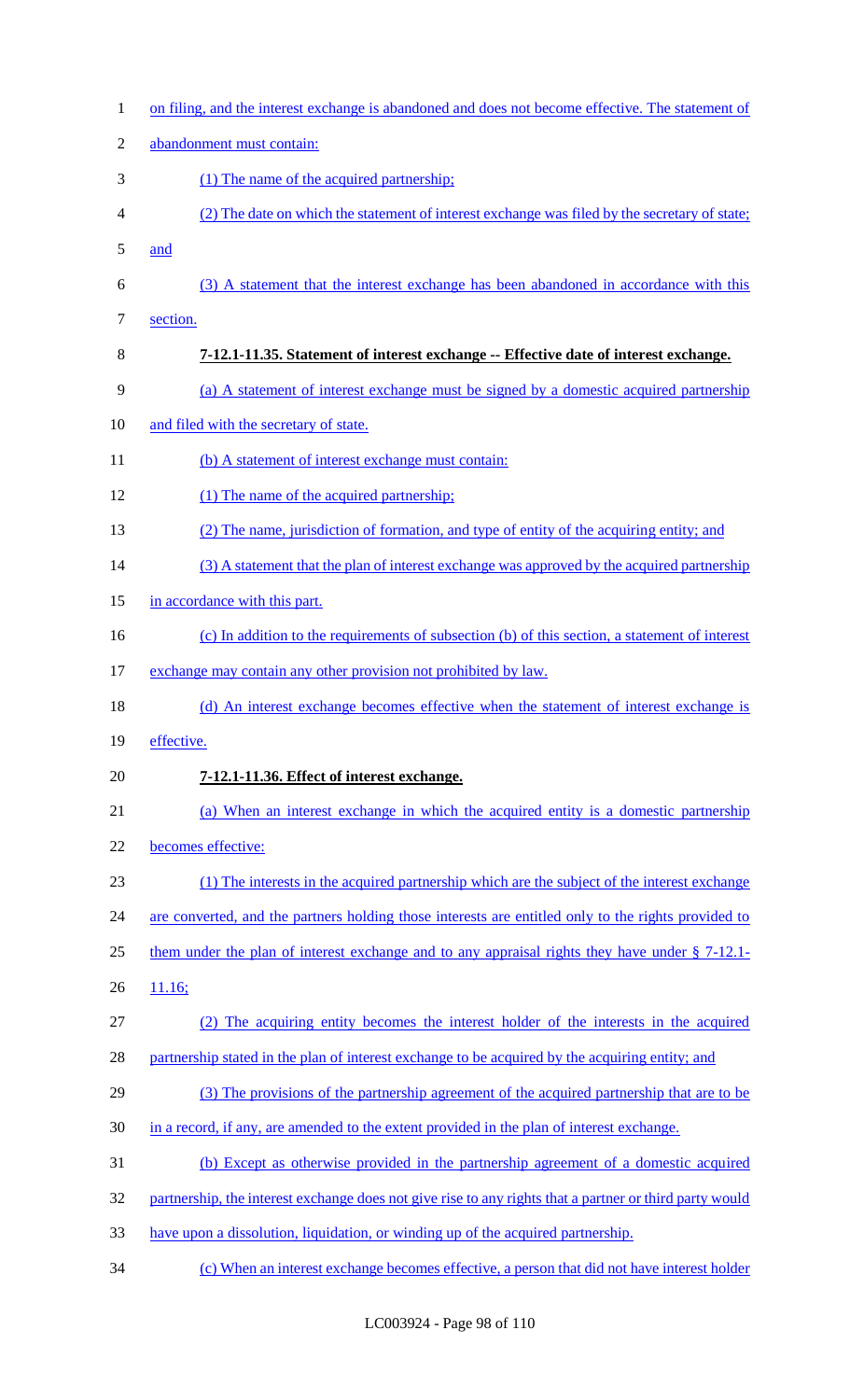| $\mathbf{1}$   | liability with respect to a domestic acquired partnership and becomes subject to interest holder         |
|----------------|----------------------------------------------------------------------------------------------------------|
| $\overline{2}$ | liability with respect to a domestic entity as a result of the interest exchange has interest holder     |
| 3              | liability only to the extent provided by the organic law of the entity and only for those debts,         |
| $\overline{4}$ | obligations, and other liabilities that are incurred after the interest exchange becomes effective.      |
| $\mathfrak{S}$ | (d) When an interest exchange becomes effective, the interest holder liability of a person               |
| 6              | that ceases to hold an interest in a domestic acquired partnership with respect to which the person      |
| $\tau$         | had interest holder liability is subject to the following rules:                                         |
| $\,8\,$        | (1) The interest exchange does not discharge any interest holder liability under this chapter            |
| 9              | to the extent the interest holder liability was incurred before the interest exchange became effective.  |
| 10             | (2) The person does not have interest holder liability under this chapter for any debt,                  |
| 11             | obligation, or other liability that is incurred after the interest exchange becomes effective.           |
| 12             | (3) This chapter continues to apply to the release, collection, or discharge of any interest             |
| 13             | holder liability preserved under subsection $(d)(1)$ of this section as if the interest exchange had not |
| 14             | occurred.                                                                                                |
| 15             | (4) The person has whatever rights of contribution from any other person as are provided                 |
| 16             | by this chapter, law other than this chapter, or the partnership agreement of the domestic acquired      |
| 17             | partnership with respect to any interest holder liability preserved under subsection $(d)(1)$ of this    |
| 18             | section as if the interest exchange had not occurred.                                                    |
| 19             | PART <sub>4</sub>                                                                                        |
| 20             | <b>CONVERSION</b>                                                                                        |
| 21             | 7-12.1-11.41. Conversion authorized.                                                                     |
| 22             | (a) By complying with this part, a domestic partnership may become:                                      |
| 23             | (1) A domestic entity that is a different type of entity; or                                             |
| 24             | (2) A foreign entity that is a different type of entity, if the conversion is authorized by the          |
| 25             | law of the foreign entity's jurisdiction of formation.                                                   |
| 26             | (b) By complying with the provisions of this part applicable to foreign entities, a foreign              |
| 27             | entity that is not a foreign partnership may become a domestic partnership if the conversion is          |
| 28             | authorized by the law of the foreign entity's jurisdiction of formation.                                 |
| 29             | (c) If a protected agreement contains a provision that applies to a merger of a domestic                 |
| 30             | partnership but does not refer to a conversion, the provision applies to a conversion of the             |
| 31             | partnership as if the conversion were a merger until the provision is amended after the effective        |
| 32             | date of this chapter.                                                                                    |
| 33             | 7-12.1-11.42. Plan of conversion.                                                                        |
| 34             | (a) A domestic partnership may convert to a different type of entity under this part by                  |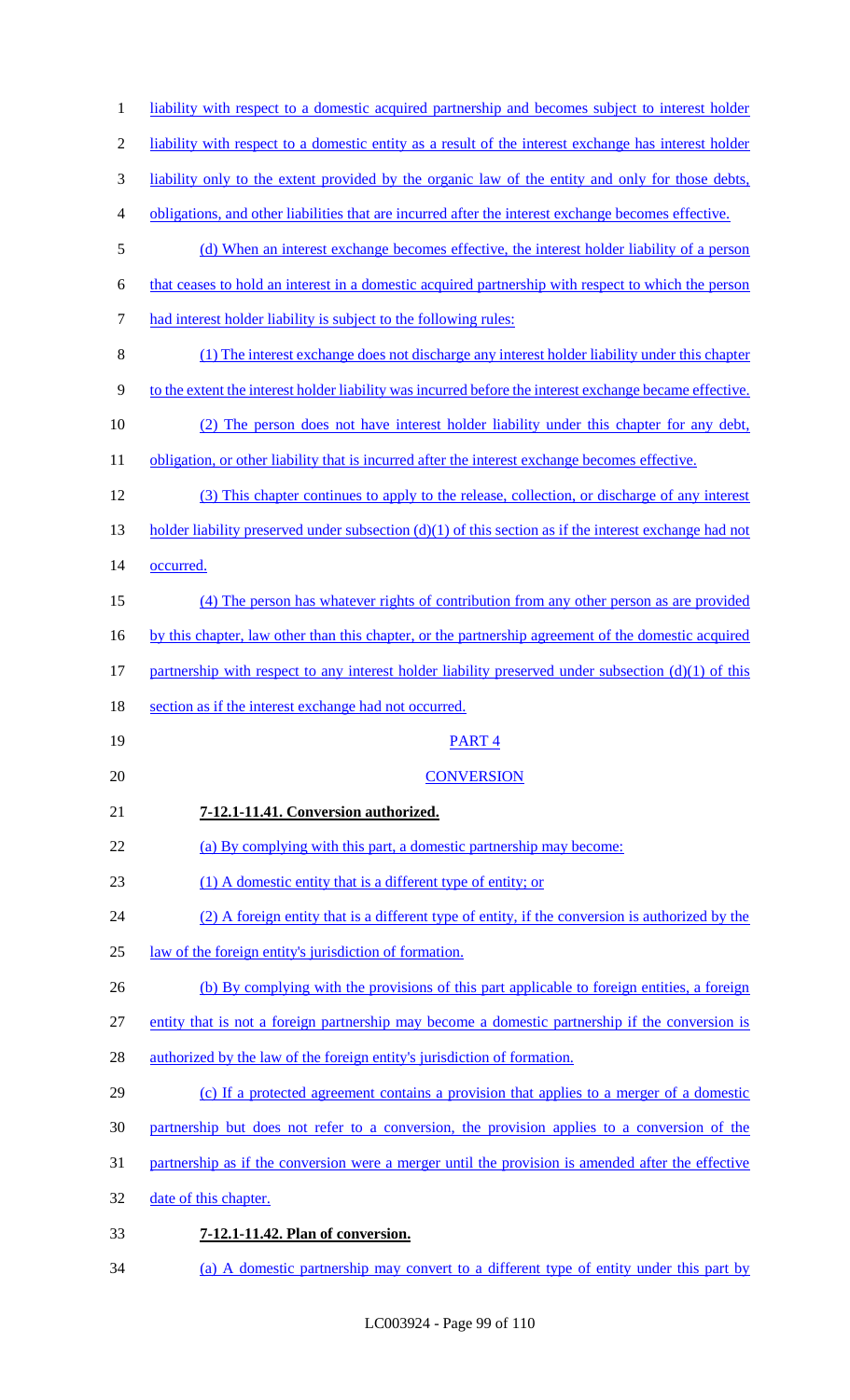| $\mathbf{1}$   | approving a plan of conversion. The plan must be in a record and contain:                               |
|----------------|---------------------------------------------------------------------------------------------------------|
| $\overline{2}$ | (1) The name of the converting partnership;                                                             |
| 3              | (2) The name, jurisdiction of formation, and type of entity of the converted entity;                    |
| 4              | (3) The manner of converting the interests in the converting partnership into interests,                |
| 5              | securities, obligations, money, other property, rights to acquire interests or securities, or any       |
| 6              | combination of the foregoing;                                                                           |
| $\tau$         | (4) The proposed public organic record of the converted entity if it will be a filing entity;           |
| $8\,$          | (5) The full text of the private organic rules of the converted entity which are proposed to            |
| 9              | be in a record;                                                                                         |
| 10             | (6) The other terms and conditions of the conversion; and                                               |
| 11             | (7) Any other provision required by the law of this state or the partnership agreement of               |
| 12             | the converting partnership.                                                                             |
| 13             | (b) In addition to the requirements of subsection (a) of this section, a plan of conversion             |
| 14             | may contain any other provision not prohibited by law.                                                  |
| 15             | 7-12.1-11.43. Approval of conversion.                                                                   |
| 16             | (a) A plan of conversion is not effective unless it has been approved:                                  |
| 17             | (1) By a domestic converting partnership, by all the partners of the partnership entitled to            |
| 18             | vote on or consent to any matter; and                                                                   |
| 19             | (2) In a record, by each partner of a domestic converting partnership which will have                   |
| 20             | interest holder liability for debts, obligations, and other liabilities that are incurred after the     |
| 21             | conversion becomes effective, unless:                                                                   |
| 22             | (i) The partnership agreement of the partnership provides in a record for the approval of a             |
| 23             | conversion or a merger in which some or all of its partners become subject to interest holder liability |
| 24             | by the affirmative vote or consent of fewer than all the partners; and                                  |
| 25             | (ii) The partner voted for or consented in a record to that provision of the partnership                |
| 26             | agreement or became a partner after the adoption of that provision.                                     |
| 27             | (b) A conversion involving a domestic converting entity that is not a partnership is not                |
| 28             | effective unless it is approved by the domestic converting entity in accordance with its organic law.   |
| 29             | (c) A conversion of a foreign converting entity is not effective unless it is approved by the           |
| 30             | foreign entity in accordance with the law of the foreign entity's jurisdiction of formation.            |
| 31             | 7-12.1-11.44. Amendment or abandonment of plan of conversion.                                           |
| 32             | (a) A plan of conversion of a domestic converting partnership may be amended:                           |
| 33             | (1) In the same manner as the plan was approved, if the plan does not provide for the                   |
| 34             | manner in which it may be amended; or                                                                   |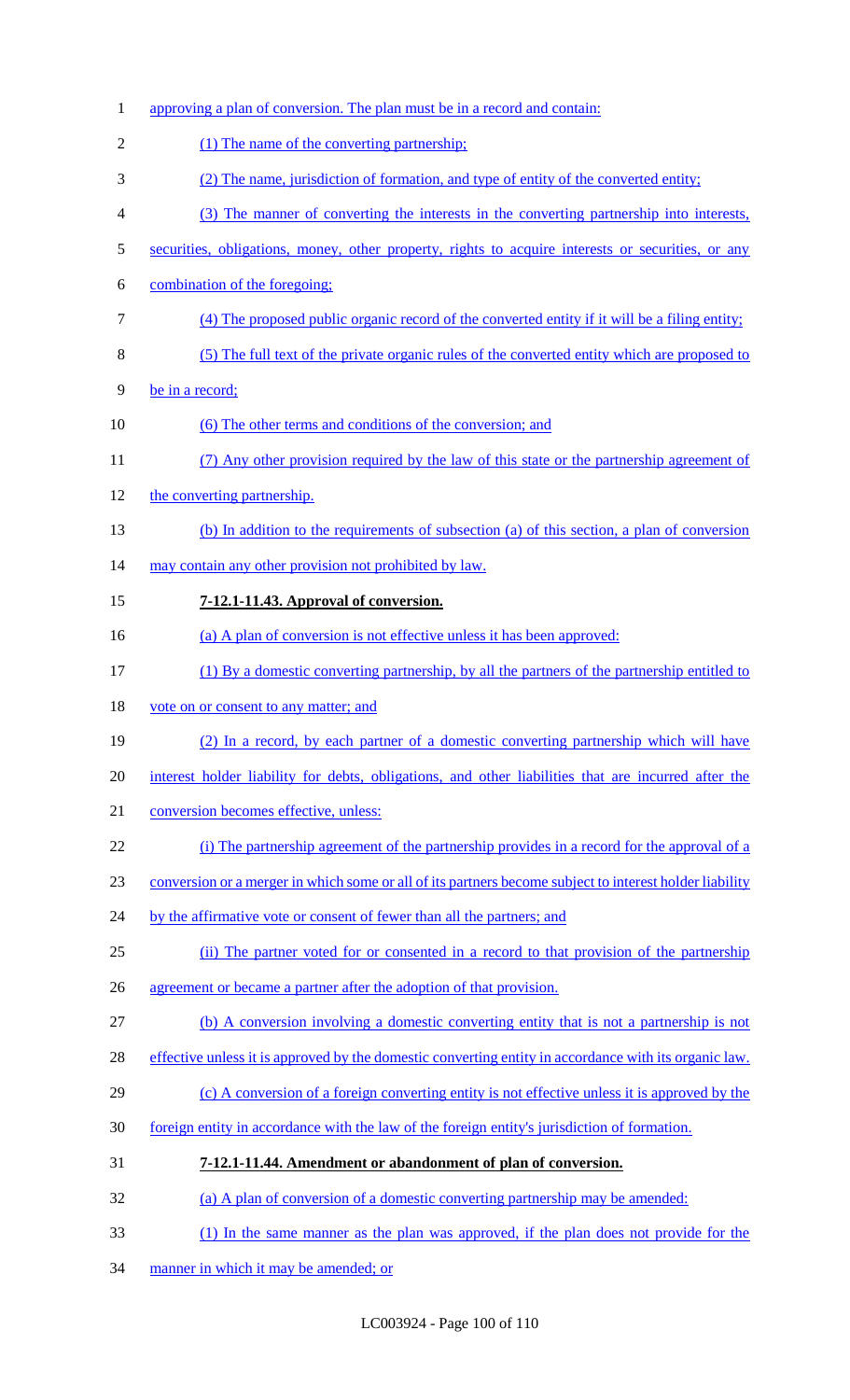| $\mathbf{1}$   | (2) By its partners in the manner provided in the plan, but a partner that was entitled to vote         |
|----------------|---------------------------------------------------------------------------------------------------------|
| $\overline{c}$ | on or consent to approval of the conversion is entitled to vote on or consent to any amendment of       |
| 3              | the plan that will change:                                                                              |
| 4              | (i) The amount or kind of interests, securities, obligations, money, other property, rights to          |
| 5              | acquire interests or securities, or any combination of the foregoing, to be received by any of the      |
| 6              | partners of the converting partnership under the plan;                                                  |
| 7              | (ii) The public organic record, if any, or private organic rules of the converted entity which          |
| 8              | will be in effect immediately after the conversion becomes effective, except for changes that do not    |
| 9              | require approval of the interest holders of the converted entity under its organic law or organic       |
| 10             | rules; or                                                                                               |
| 11             | (iii) Any other terms or conditions of the plan, if the change would adversely affect the               |
| 12             | partner in any material respect.                                                                        |
| 13             | (b) After a plan of conversion has been approved by a domestic converting partnership and               |
| 14             | before a statement of conversion becomes effective, the plan may be abandoned as provided in the        |
| 15             | plan. Unless prohibited by the plan, a domestic converting partnership may abandon the plan in the      |
| 16             | same manner as the plan was approved.                                                                   |
| 17             | (c) If a plan of conversion is abandoned after a statement of conversion has been filed with            |
| 18             | the secretary of state and before the statement becomes effective, a statement of abandonment,          |
| 19             | signed by the converting entity, must be filed with the secretary of state before the statement of      |
| 20             | conversion becomes effective. The statement of abandonment takes effect on filing, and the              |
| 21             | conversion is abandoned and does not become effective. The statement of abandonment must                |
| 22             | contain:                                                                                                |
| 23             | (1) The name of the converting partnership;                                                             |
| 24             | (2) The date on which the statement of conversion was filed by the secretary of state; and              |
| 25             | (3) A statement that the conversion has been abandoned in accordance with this section.                 |
| 26             | 7-12.1-11.45. Statement of conversion -- Effective date of conversion.                                  |
| 27             | (a) A statement of conversion must be signed by the converting entity and filed with the                |
| 28             | secretary of state.                                                                                     |
| 29             | (b) A statement of conversion must contain:                                                             |
| 30             | (1) The name, jurisdiction of formation, and type of entity of the converting entity;                   |
| 31             | (2) The name, jurisdiction of formation, and type of entity of the converted entity;                    |
| 32             | (3) If the converting entity is a domestic partnership, a statement that the plan of conversion         |
| 33             | was approved in accordance with this part or, if the converting entity is a foreign entity, a statement |
| 34             | that the conversion was approved by the foreign entity in accordance with the law of its jurisdiction   |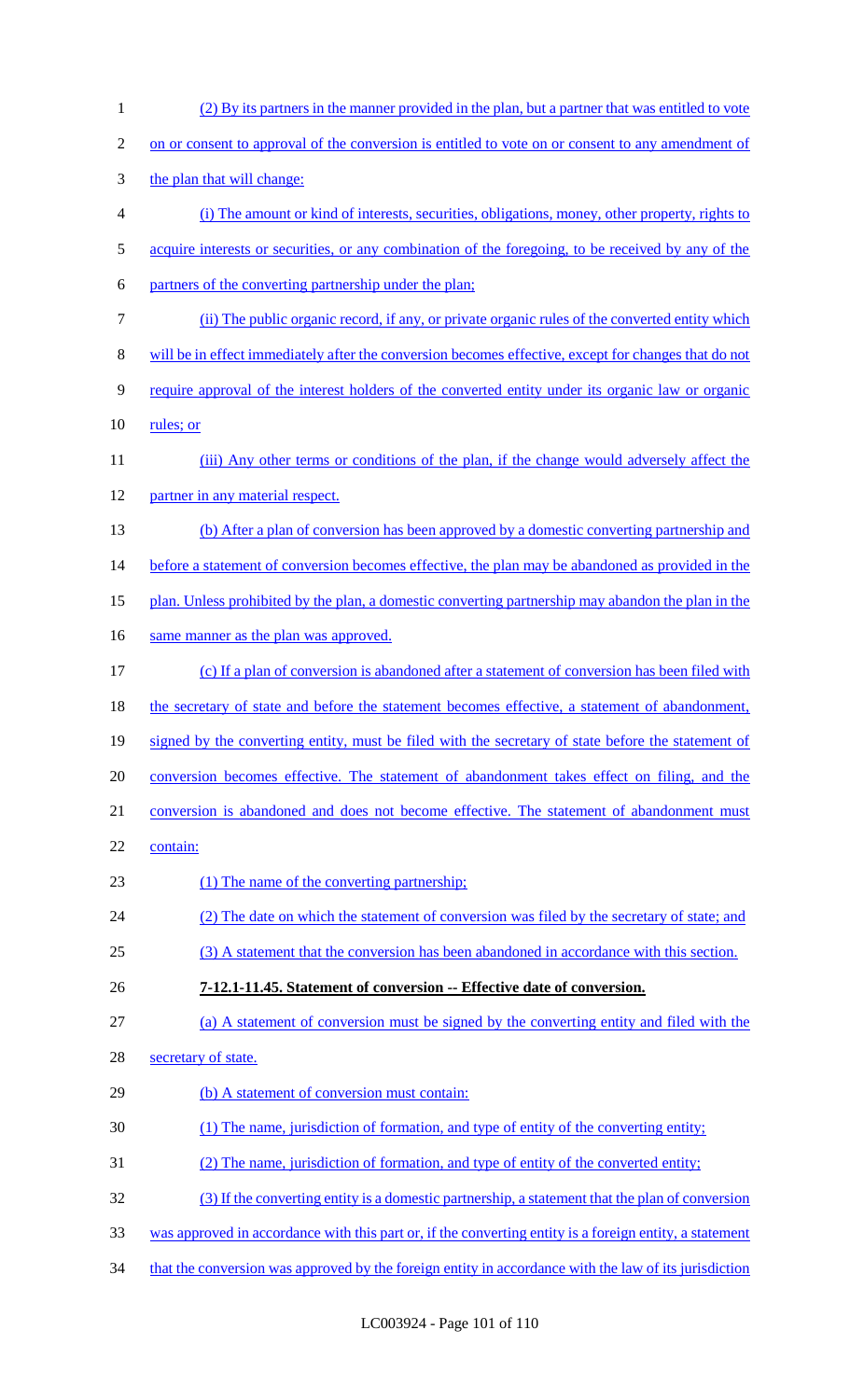of formation; (4) If the converted entity is a domestic filing entity, its public organic record, as an attachment; and (5) If the converted entity is a domestic limited-liability partnership, its statement of qualification, as an attachment. (c) In addition to the requirements of subsection (b) of this section, a statement of conversion may contain any other provision not prohibited by law. (d) If the converted entity is a domestic entity, its public organic record, if any, must satisfy the requirements of the law of this state, except that the public organic record does not need to be signed. (e) If the converted entity is a domestic partnership, the conversion becomes effective when the statement of conversion is effective. In all other cases, the conversion becomes effective on the 13 later of: 14 (1) The date and time provided by the organic law of the converted entity; and 15 (2) When the statement is effective. **7-12.1-11.46. Effect of conversion.**  17 (a) When a conversion becomes effective: 18 (1) The converted entity is: (i) Organized under and thereafter subject to the organic law of the converted entity; and 20 (ii) The same entity without interruption as the converting entity; (2) All property of the converting entity continues to be vested in the converted entity 22 without transfer, reversion, or impairment; (3) All debts, obligations, and other liabilities of the converting entity continue as debts, 24 obligations, and other liabilities of the converted entity; (4) Except as otherwise provided by law or the plan of conversion, all the rights, privileges, 26 immunities, powers, and purposes of the converting entity remain in the converted entity; (5) The name of the converted entity may be substituted for the name of the converting entity in any pending action or proceeding; (6) If the converted entity is a limited-liability partnership, its statement of qualification becomes effective; (7) The provisions of the partnership agreement of the converted entity which are to be in a record, if any, approved as part of the plan of conversion become effective; and (8) The interests in the converting entity are converted, and the interest holders of the converting entity are entitled only to the rights provided to them under the plan of conversion and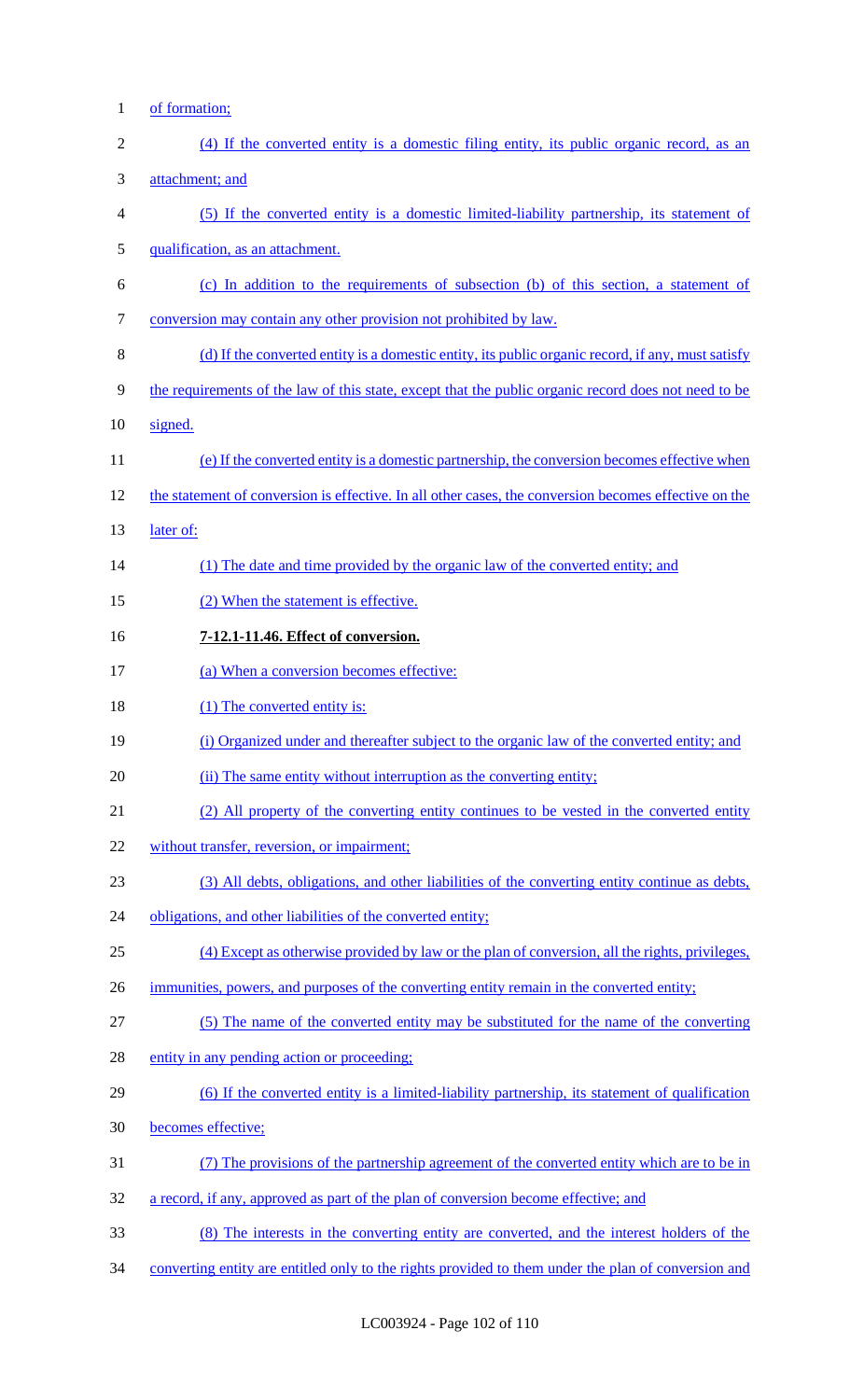- to any appraisal rights they have under § 7-12.1-11.16.
- (b) Except as otherwise provided in the partnership agreement of a domestic converting partnership, the conversion does not give rise to any rights that a partner or third party would have upon a dissolution, liquidation, or winding up of the converting entity. (c) When a conversion becomes effective, a person that did not have interest holder liability with respect to the converting entity and becomes subject to interest holder liability with respect to
- a domestic entity as a result of the conversion has interest holder liability only to the extent provided
- 
- by the organic law of the entity and only for those debts, obligations, and other liabilities that are
- incurred after the conversion becomes effective.
- (d) When a conversion becomes effective, the interest holder liability of a person that
- 11 ceases to hold an interest in a domestic converting partnership with respect to which the person had
- interest holder liability is subject to the following rules:
- (1) The conversion does not discharge any interest holder liability under this chapter to the
- 14 extent the interest holder liability was incurred before the conversion became effective.
- (2) The person does not have interest holder liability under this chapter for any debt,
- 16 obligation, or other liability that is incurred after the conversion becomes effective.
- (3) This chapter continues to apply to the release, collection, or discharge of any interest
- 18 holder liability preserved under subsection (d)(1) of this section as if the conversion had not
- 19 occurred.
- (4) The person has whatever rights of contribution from any other person as are provided
- 21 by this chapter, law other than this chapter, or the organic rules of the converting entity with respect
- 22 to any interest holder liability preserved under subsection  $(d)(1)$  of this section as if the conversion
- had not occurred.
- (e) When a conversion has become effective, a foreign entity that is the converted entity
- may be served with process in this state for the collection and enforcement of any of its debts,
- 26 obligations, and other liabilities as provided in § 7-12.1-119.
- (f) If the converting entity is a registered foreign entity, its registration to do business in
- 28 this state is canceled when the conversion becomes effective.
- 29 (g) A conversion does not require the entity to wind up its affairs and does not constitute or cause the dissolution of the entity.
- PART 5 DOMESTICATION **7-12.1-11.51. Domestication authorized.**
- (a) By complying with this part, a domestic limited-liability partnership may become a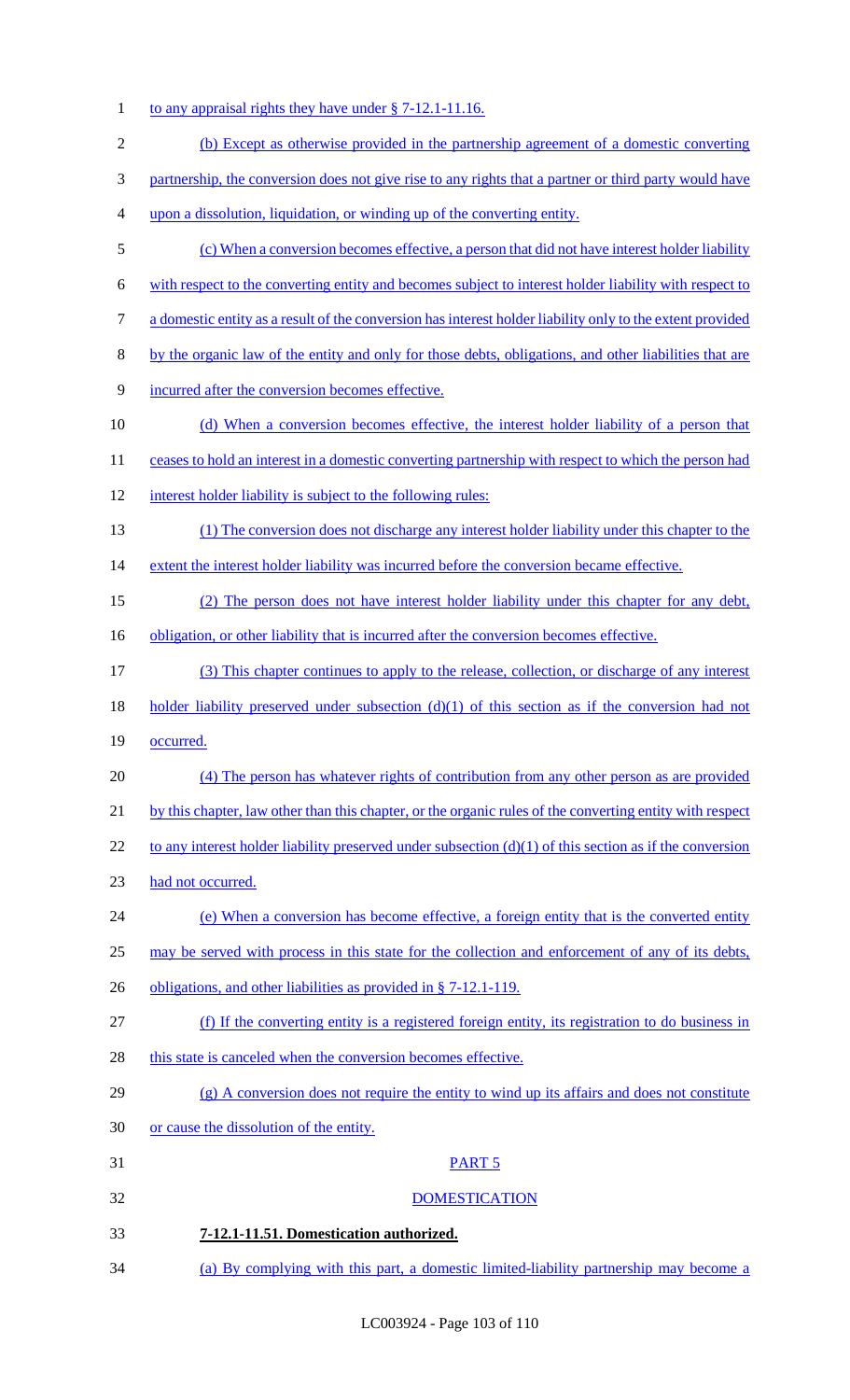| 1              | foreign limited-liability partnership if the domestication is authorized by the law of the foreign         |
|----------------|------------------------------------------------------------------------------------------------------------|
| $\mathfrak{2}$ | jurisdiction.                                                                                              |
| 3              | (b) By complying with the provisions of this part applicable to foreign limited-liability                  |
| 4              | partnerships, a foreign limited-liability partnership may become a domestic limited-liability              |
| 5              | partnership if the domestication is authorized by the law of the foreign limited-liability partnership's   |
| 6              | jurisdiction of formation.                                                                                 |
| 7              | (c) If a protected agreement contains a provision that applies to a merger of a domestic                   |
| 8              | limited-liability partnership but does not refer to a domestication, the provision applies to a            |
| $\overline{9}$ | domestication of the limited-liability partnership as if the domestication were a merger until the         |
| 10             | provision is amended after the effective date of this chapter.                                             |
| 11             | 7-12.1-11.52. Plan of domestication.                                                                       |
| 12             | (a) A domestic limited-liability partnership may become a foreign limited-liability                        |
| 13             | partnership in a domestication by approving a plan of domestication. The plan must be in a record          |
| 14             | and contain:                                                                                               |
| 15             | (1) The name of the domesticating limited-liability partnership;                                           |
| 16             | (2) The name and jurisdiction of formation of the domesticated limited-liability                           |
| 17             | partnership;                                                                                               |
| 18             | (3) The manner of converting the interests in the domesticating limited-liability partnership              |
| 19             | into interests, securities, obligations, money, other property, rights to acquire interests or securities, |
| 20             | or any combination of the foregoing;                                                                       |
| 21             | (4) The proposed statement of qualification of the domesticated limited-liability                          |
| 22             | partnership;                                                                                               |
| 23             | (5) The full text of the provisions of the partnership agreement of the domesticated limited-              |
| 24             | liability partnership that are proposed to be in a record;                                                 |
| 25             | (6) The other terms and conditions of the domestication; and                                               |
| 26             | (7) Any other provision required by the law of this state or the partnership agreement of                  |
| 27             | the domesticating limited-liability partnership.                                                           |
| 28             | (b) In addition to the requirements of subsection (a) of this section, a plan of domestication             |
| 29             | may contain any other provision not prohibited by law.                                                     |
| 30             | 7-12.1-11.53. Approval of domestication.                                                                   |
| 31             | (a) A plan of domestication of a domestic domesticating limited-liability partnership is not               |
| 32             | effective unless it has been approved:                                                                     |
| 33             | (1) By all the partners entitled to vote on or consent to any matter; and                                  |
|                |                                                                                                            |

34 (2) In a record, by each partner that will have interest holder liability for debts, obligations,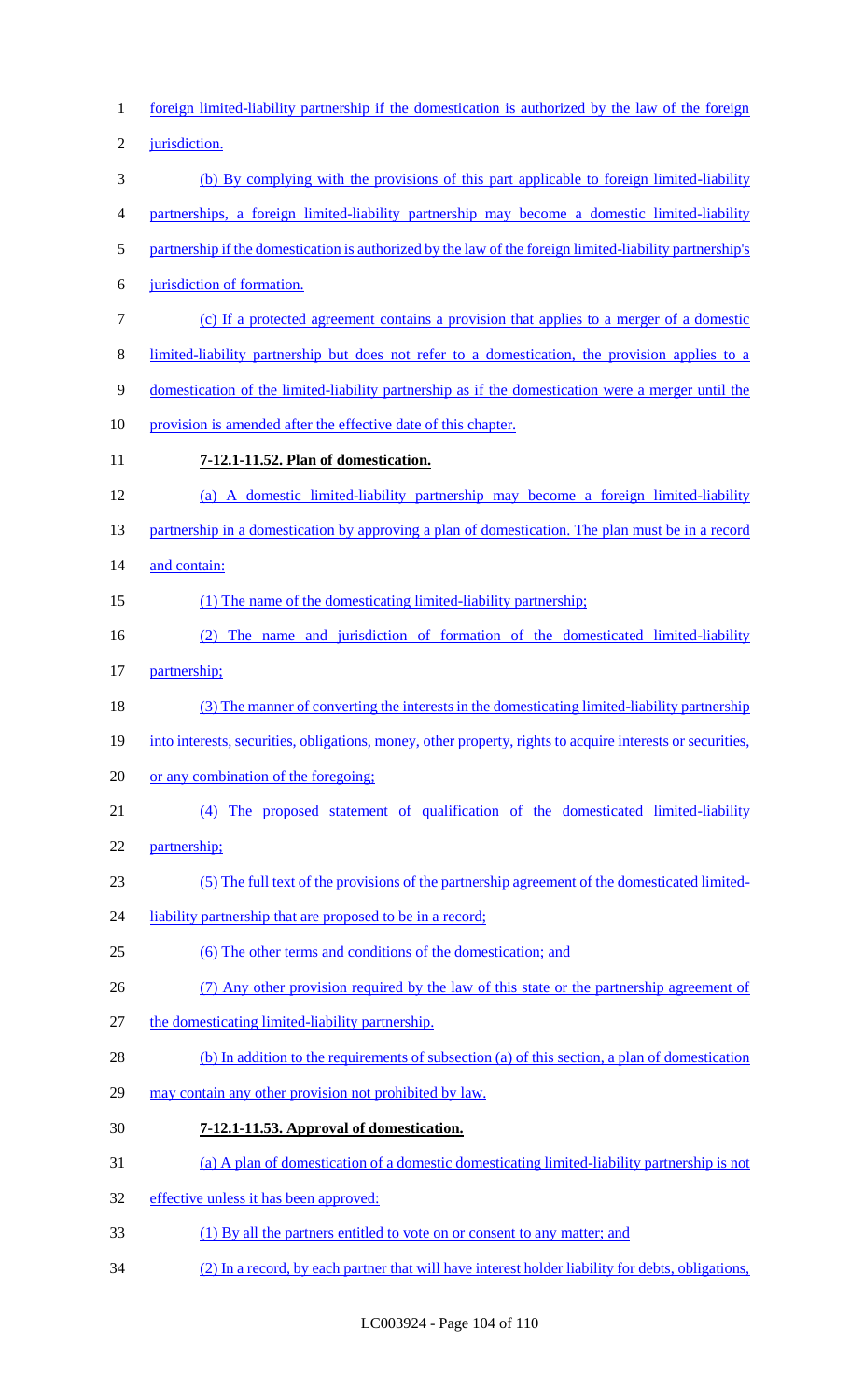- 1 and other liabilities that are incurred after the domestication becomes effective, unless: (i) The partnership agreement of the domesticating partnership in a record provides for the approval of a domestication or merger in which some or all of its partners become subject to interest holder liability by the affirmative vote or consent of fewer than all the partners; and (ii) The partner voted for or consented in a record to that provision of the partnership agreement or became a partner after the adoption of that provision. (b) A domestication of a foreign domesticating limited-liability partnership is not effective unless it is approved in accordance with the law of the foreign limited-liability partnership's jurisdiction of formation. **7-12.1-11.54. Amendment or abandonment of plan of domestication.**  11 (a) A plan of domestication of a domestic domesticating limited-liability partnership may be amended: (1) In the same manner as the plan was approved, if the plan does not provide for the 14 manner in which it may be amended; or (2) By its partners in the manner provided in the plan, but a partner that was entitled to vote 16 on or consent to approval of the domestication is entitled to vote on or consent to any amendment of the plan that will change: (i) The amount or kind of interests, securities, obligations, money, other property, rights to acquire interests or securities, or any combination of the foregoing, to be received by any of the 20 partners of the domesticating limited-liability partnership under the plan; (ii) The partnership agreement of the domesticated limited-liability partnership that will be 22 in effect immediately after the domestication becomes effective, except for changes that do not require approval of the partners of the domesticated limited-liability partnership under its organic 24 law or partnership agreement; or (iii) Any other terms or conditions of the plan, if the change would adversely affect the partner in any material respect. (b) After a plan of domestication has been approved by a domestic domesticating limited-28 liability partnership and before a statement of domestication becomes effective, the plan may be 29 abandoned as provided in the plan. Unless prohibited by the plan, a domestic domesticating limited-30 liability partnership may abandon the plan in the same manner as the plan was approved. (c) If a plan of domestication is abandoned after a statement of domestication has been filed with the secretary of state and before the statement becomes effective, a statement of abandonment, signed by the domesticating limited-liability partnership, must be filed with the
- secretary of state before the statement of domestication becomes effective. The statement of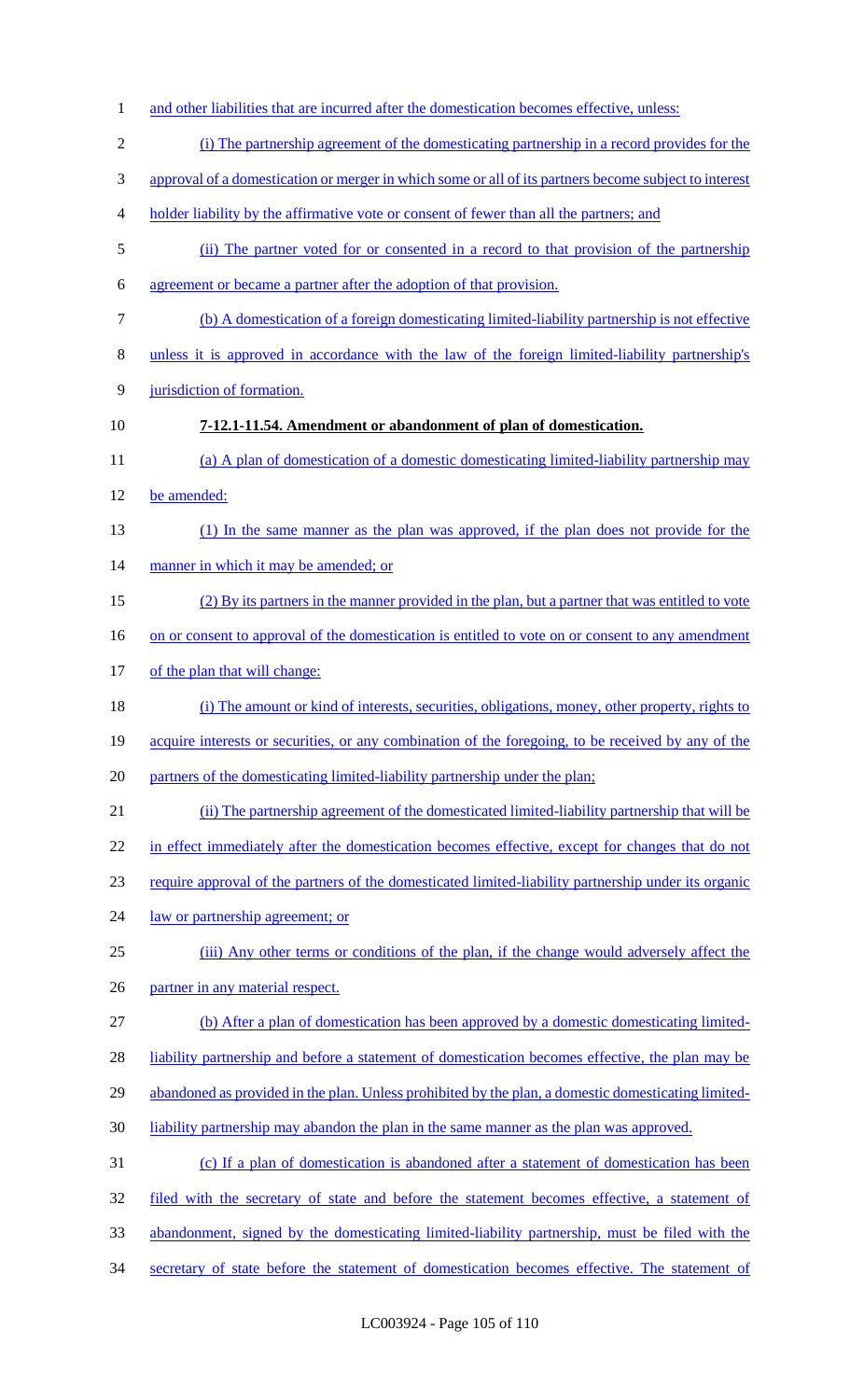| $\mathbf{1}$   | abandonment takes effect on filing, and the domestication is abandoned and does not become           |
|----------------|------------------------------------------------------------------------------------------------------|
| $\overline{2}$ | effective. The statement of abandonment must contain:                                                |
| 3              | (1) The name of the domesticating limited-liability partnership;                                     |
| $\overline{4}$ | (2) The date on which the statement of domestication was filed by the secretary of state;            |
| $\mathfrak s$  | and                                                                                                  |
| 6              | (3) A statement that the domestication has been abandoned in accordance with this section.           |
| 7              | 7-12.1-11.55. Statement of domestication -- Effective date of domestication.                         |
| 8              | (a) A statement of domestication must be signed by the domesticating limited partnership             |
| 9              | and filed with the secretary of state.                                                               |
| 10             | (b) A statement of domestication must contain:                                                       |
| 11             | (1) The name and jurisdiction of formation of the domesticating limited-liability                    |
| 12             | partnership;                                                                                         |
| 13             | The name and jurisdiction of formation of the domesticated limited-liability<br>(2)                  |
| 14             | partnership;                                                                                         |
| 15             | (3) If the domesticating limited-liability partnership is a domestic limited-liability               |
| 16             | partnership, a statement that the plan of domestication was approved in accordance with this part    |
| 17             | or, if the domesticating limited-liability partnership is a foreign limited-liability partnership, a |
| 18             | statement that the domestication was approved in accordance with the law of its jurisdiction of      |
| 19             | formation; and                                                                                       |
| 20             | (4) The statement of qualification of the domesticated limited-liability partnership, as an          |
| 21             | attachment.                                                                                          |
| 22             | (c) In addition to the requirements of subsection (b) of this section, a statement of                |
| 23             | domestication may contain any other provision not prohibited by law.                                 |
| 24             | (d) The statement of qualification of a domesticated domestic limited-liability partnership          |
| 25             | must satisfy the requirements of this chapter, but the statement does not need to be signed.         |
| 26             | (e) If the domesticated entity is a domestic partnership, the domestication becomes                  |
| 27             | effective when the statement of domestication is effective. If the domesticated entity is a foreign  |
| 28             | partnership, the domestication becomes effective on the later of:                                    |
| 29             | (1) The date and time provided in the organic law of the domesticated entity; and                    |
| 30             | (2) When the statement is effective.                                                                 |
| 31             | 7-12.1-11.56. Effect of domestication.                                                               |
| 32             | (a) When a domestication becomes effective:                                                          |
| 33             | (1) The domesticated entity is:                                                                      |
| 34             | (i) Organized under and thereafter subject to the organic law of the domesticated entity;            |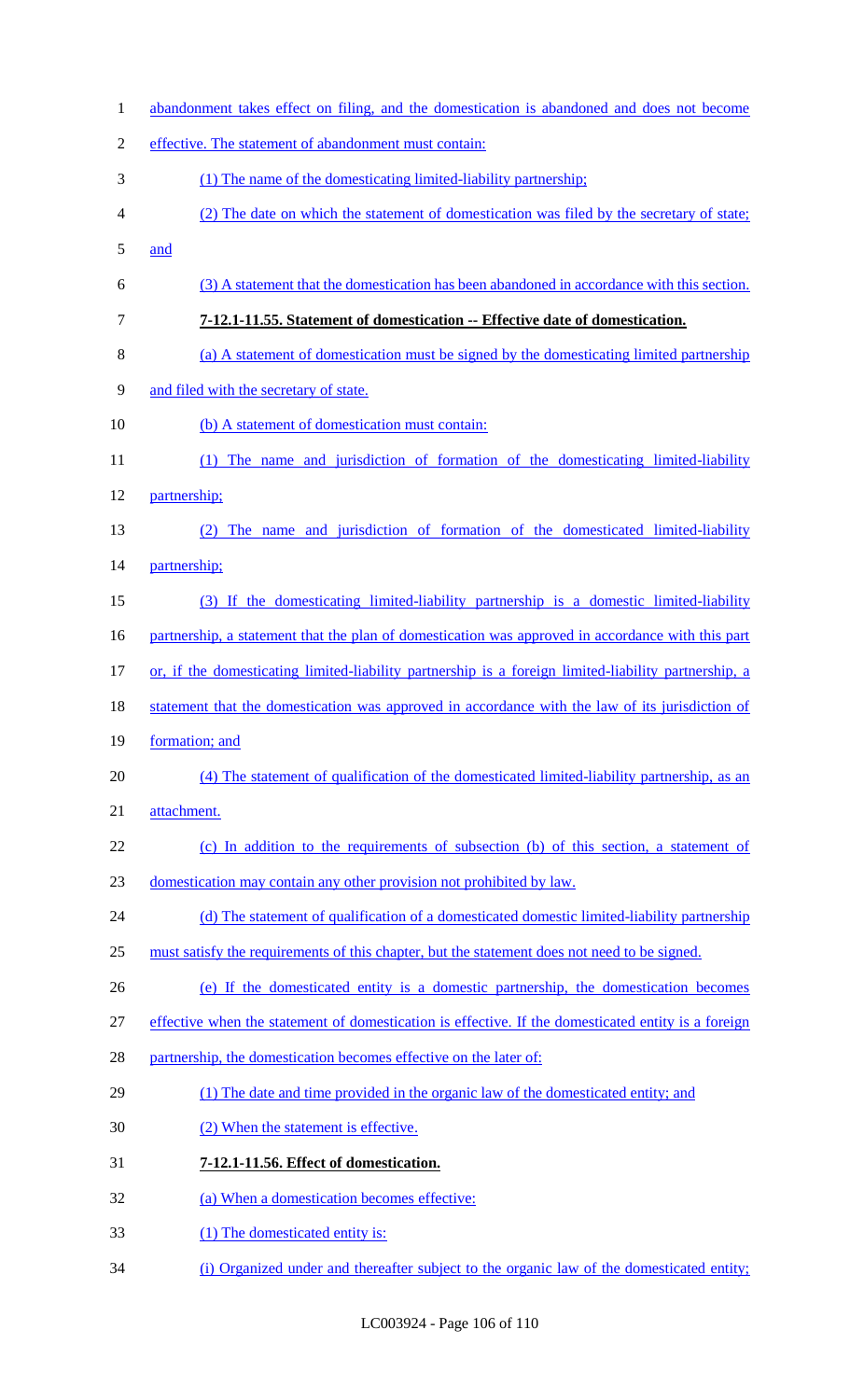and

| $\mathbf{2}$   | (ii) The same entity without interruption as the domesticating entity;                                      |
|----------------|-------------------------------------------------------------------------------------------------------------|
| 3              | (2) All property of the domesticating entity continues to be vested in the domesticated                     |
| $\overline{4}$ | entity without transfer, reversion, or impairment;                                                          |
| 5              | (3) All debts, obligations, and other liabilities of the domesticating entity continue as debts,            |
| 6              | obligations, and other liabilities of the domesticated entity;                                              |
| $\tau$         | (4) Except as otherwise provided by law or the plan of domestication, all the rights,                       |
| 8              | privileges, immunities, powers, and purposes of the domesticating entity remain in the                      |
| $\mathbf{9}$   | domesticated entity;                                                                                        |
| 10             | (5) The name of the domesticated entity may be substituted for the name of the                              |
| 11             | domesticating entity in any pending action or proceeding;                                                   |
| 12             | (6) The statement of qualification of the domesticated entity becomes effective;                            |
| 13             | (7) The provisions of the partnership agreement of the domesticated entity that are to be in                |
| 14             | a record, if any, approved as part of the plan of domestication become effective; and                       |
| 15             | (8) The interests in the domesticating entity are converted to the extent and as approved in                |
| 16             | <u>connection with the domestication, and the partners of the domesticating entity are entitled only to</u> |
| 17             | the rights provided to them under the plan of domestication and to any appraisal rights they have           |
| 18             | under § 7-12.1-11.16.                                                                                       |
| 19             | (b) Except as otherwise provided in the organic law or partnership agreement of the                         |
| 20             | domesticating limited-liability partnership, the domestication does not give rise to any rights that a      |
| 21             | partner or third party would otherwise have upon a dissolution, liquidation, or winding up of the           |
| 22             | domesticating partnership.                                                                                  |
| 23             | (c) When a domestication becomes effective, a person that did not have interest holder                      |
| 24             | liability with respect to the domesticating limited-liability partnership and becomes subject to            |
| 25             | interest holder liability with respect to a domestic limited-liability partnership as a result of the       |
| 26             | domestication has interest holder liability only to the extent provided by this chapter and only for        |
| 27             | those debts, obligations, and other liabilities that are incurred after the domestication becomes           |
| 28             | effective.                                                                                                  |
| 29             | (d) When a domestication becomes effective, the interest holder liability of a person that                  |
| 30             | ceases to hold an interest in a domestic domesticating limited-liability partnership with respect to        |
| 31             | which the person had interest holder liability is subject to the following rules:                           |
| 32             | (1) The domestication does not discharge any interest holder liability under this chapter to                |
| 33             | the extent the interest holder liability was incurred before the domestication became effective.            |
| 34             | (2) A person does not have interest holder liability under this chapter for any debt,                       |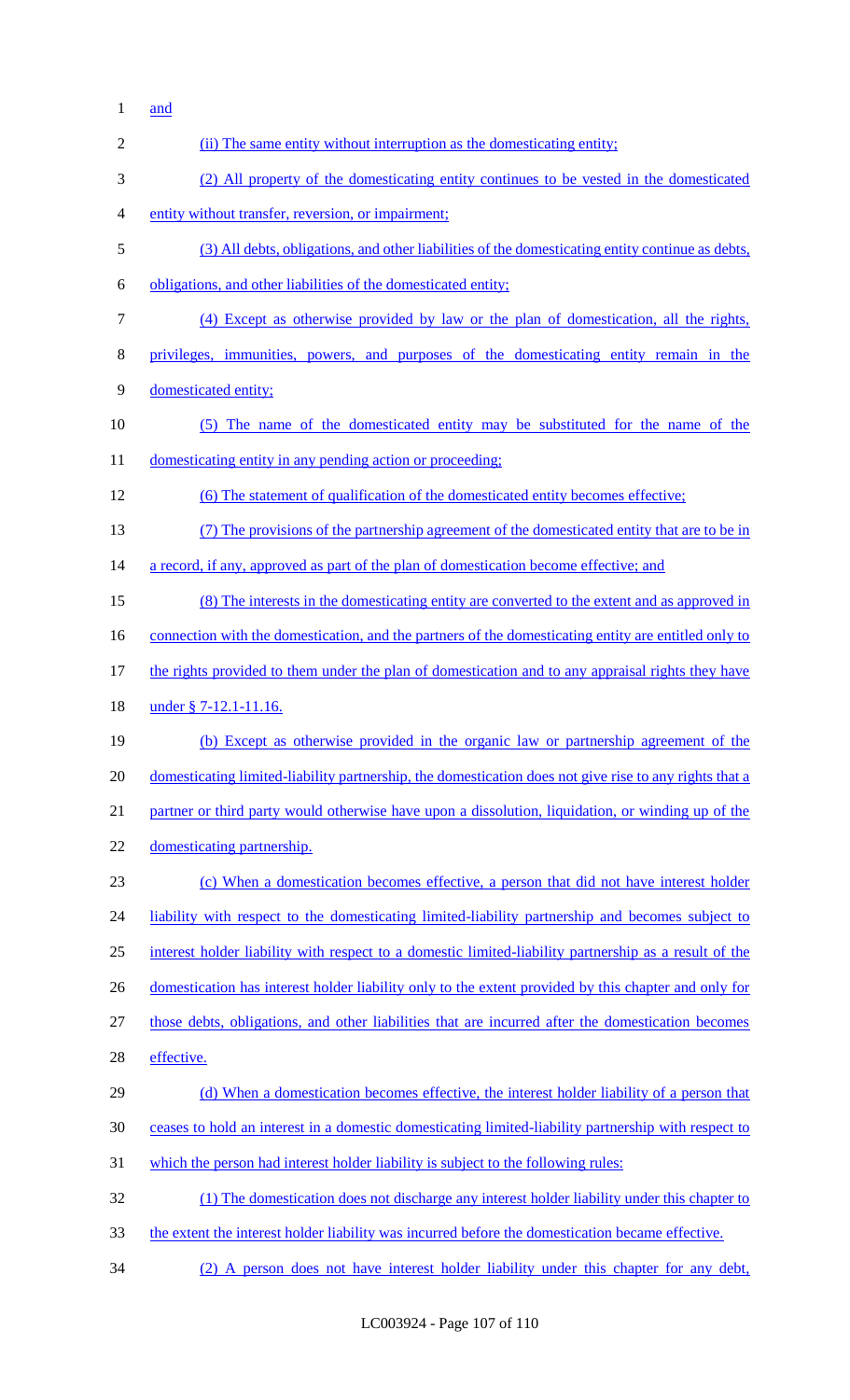| $\mathbf{1}$   | obligation, or other liability that is incurred after the domestication becomes effective.                             |
|----------------|------------------------------------------------------------------------------------------------------------------------|
| $\mathfrak{2}$ | (3) This chapter continues to apply to the release, collection, or discharge of any interest                           |
| 3              | <u>holder liability preserved under subsection <math>(d)(1)</math> of this section as if the domestication had not</u> |
| 4              | occurred.                                                                                                              |
| 5              | (4) A person has whatever rights of contribution from any other person as are provided by                              |
| 6              | this chapter, law other than this chapter, or the partnership agreement of the domestic domesticating                  |
| 7              | limited-liability partnership with respect to any interest holder liability preserved under subsection                 |
| 8              | $(d)(1)$ of this section as if the domestication had not occurred.                                                     |
| 9              | (e) When a domestication becomes effective, a foreign limited-liability partnership that is                            |
| 10             | the domesticated partnership may be served with process in this state for the collection and                           |
| 11             | enforcement of any of its debts, obligations, and other liabilities as provided in $\S$ 7-12.1-119.                    |
| 12             | (f) If the domesticating limited-liability partnership is a registered foreign entity, the                             |
| 13             | registration of the partnership is canceled when the domestication becomes effective.                                  |
| 14             | (g) A domestication does not require a domestic domesticating limited-liability partnership                            |
| 15             | to wind up its business and does not constitute or cause the dissolution of the partnership.                           |
| 16             | <b>ARTICLE 12</b>                                                                                                      |
| 17             | <b>MISCELLANEOUS PROVISIONS</b>                                                                                        |
| 18             | 7-12.1-1201. Uniformity of application and construction.                                                               |
| 19             | In applying and construing this uniform act, consideration must be given to the need to                                |
| 20             | promote uniformity of the law with respect to its subject matter among states that enact it.                           |
| 21             | 7-12.1-1202. Relation to Electronic Signatures in Global and National Commerce Act.                                    |
| 22             | This chapter modifies, limits, and supersedes the Electronic Signatures in Global and                                  |
| 23             | National Commerce Act, 15 U.S.C. Section 7001 et seq., but does not modify, limit, or supersede                        |
| 24             | Section $101(c)$ of that act, 15 U.S.C. Section $7001(c)$ , or authorize electronic delivery of any of the             |
| 25             | notices described in Section 103(b) of that act, 15 U.S.C. Section 7003(b).                                            |
| 26             | 7-12.1-1203. Savings clause.                                                                                           |
| 27             | This chapter does not affect an action commenced, proceeding brought, or right accrued                                 |
| 28             | before the effective date of this chapter.                                                                             |
| 29             | 7-12.1-1204. Severability clause.                                                                                      |
| 30             | If any provision of this chapter or its application to any person or circumstance is held                              |
| 31             | invalid, the invalidity does not affect other provisions or applications of this chapter which can be                  |
| 32             | given effect without the invalid provision or application, and to this end the provisions of this                      |
| 33             | chapter are severable.                                                                                                 |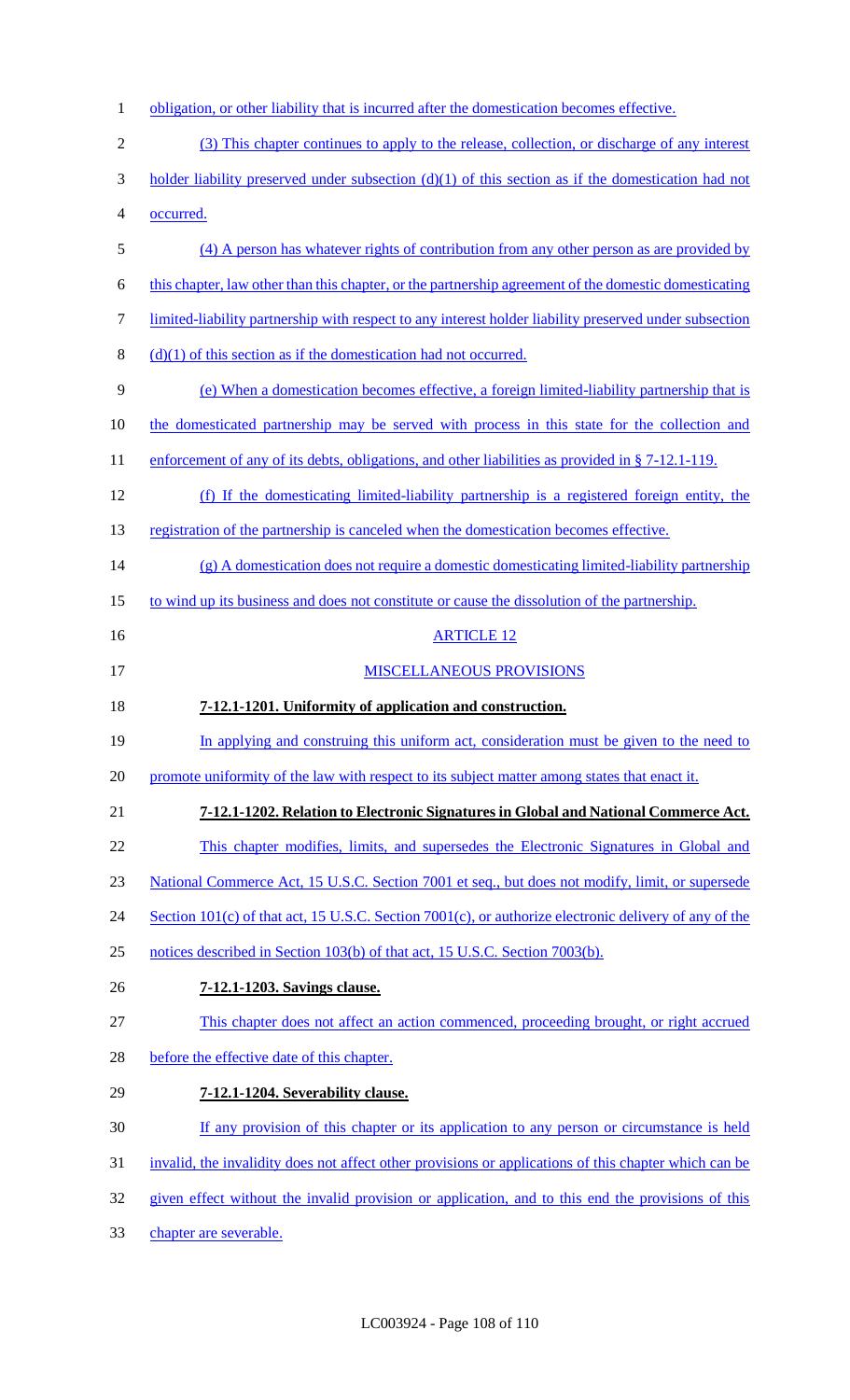1 SECTION 3. This act shall take effect on January 1, 2023.

#### $=$ LC003924  $=$